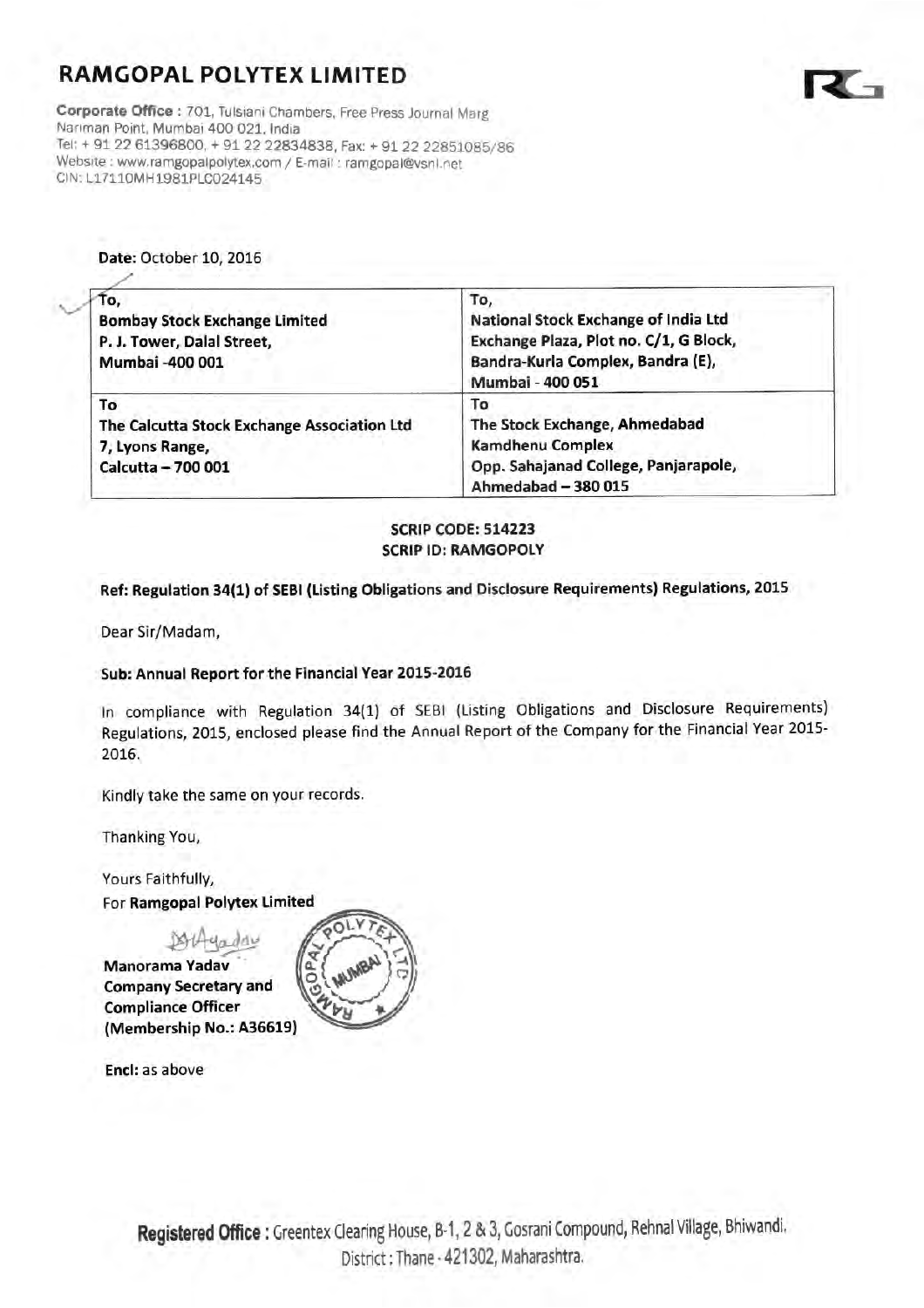# **Ramgopal Polytex Limited**

**35th Annual Report 2015-16**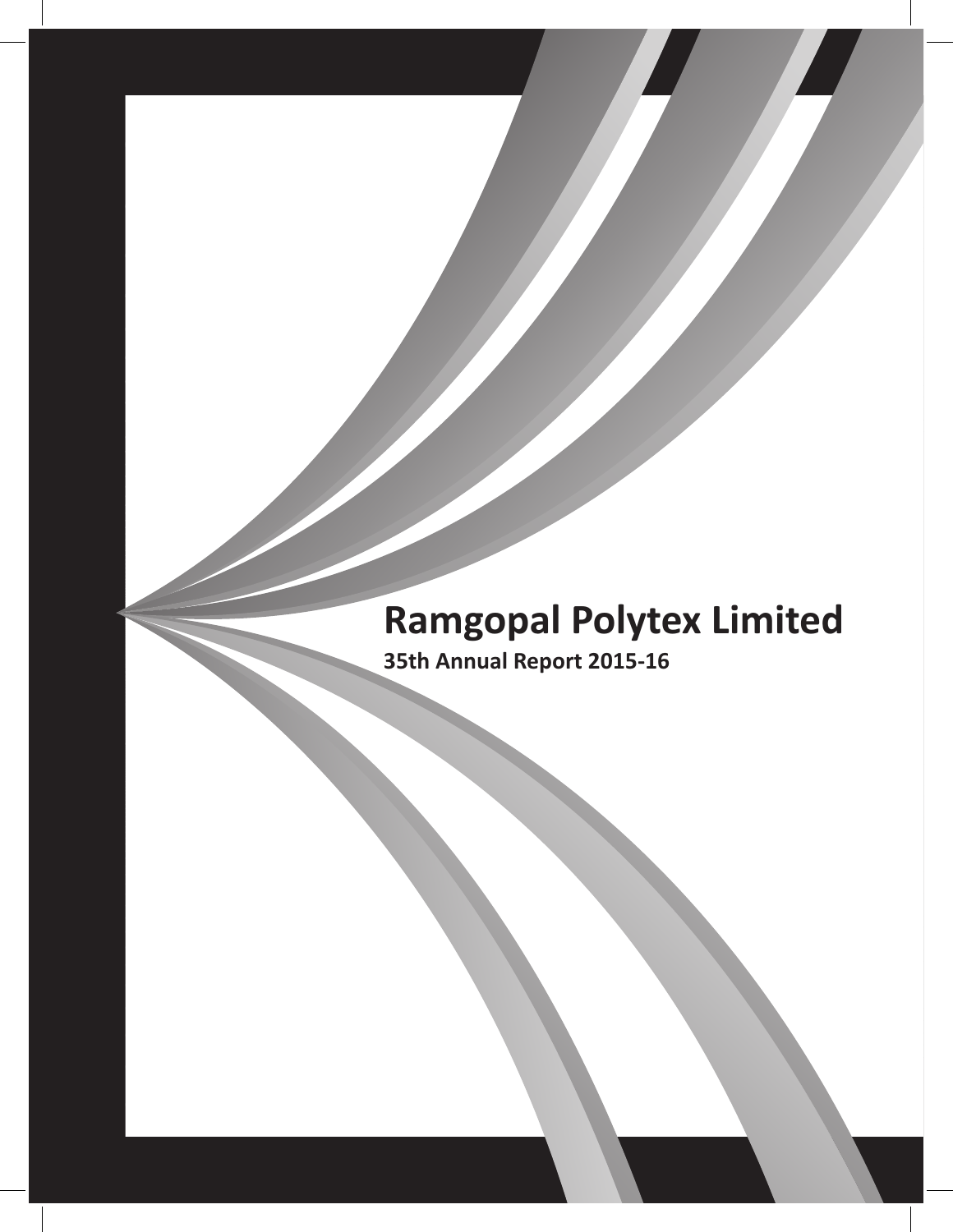# **Board of Directors**

Mr. Sanjay Jatia Mr. Panna Lal Jyotshi Independent Director Mr. Arun Kumar Modi

Chairman & Managing Director Mrs. Divya Modi Non-Independent Director Mr. Abhay Mutha Independent Director (Resigned w.e.f. May 10, 2016) (Additional Director w.e.f. May 10, 2016)

# **Chief Financial Officer**

Mr. Navalkishor Gadia

# **Company Secretary & Compliance Officer**

Ms. Manorama Yadav

# **Statutory Auditors**

M/s. Rungta & Associates, Chartered Accountants

# **Registered Office:**

Greentex Clearing House, B-1, 2 & 3, Gosrani Compound, Rehnal Village, Bhiwandi, Thane – 421302. Tel No. 022-22834838 Fax No. 022-22851085 CIN: L17110MH1981PLC024145 E mail id: ramgopal@vsnl.com Website: www.ramgopalpolytex.com

# **Registrar and Share Transfer Agent**

Bigshare Services Private Limited E-2/3, Ansa Industrial Estate, Sakivihar road, Saki Naka, Andheri (East), Mumbai – 400 072 Tel No. 022-40430200 Fax No.022- 28475207 E mail: investor@bigshareonline.com Website: www.bigshareonline.com

# **Contents**

| 7  |
|----|
| 25 |
|    |
| 42 |
| 48 |
| 49 |
| 50 |
| 51 |

35<sup>th</sup> Annual General Meeting on Friday, September 30, 2016 at 11:00 a. m. at House No. 1249, **Bhandari Chowk, Bhandari Compound, Narpoli Village, Bhiwandi, Dist: Thane - 421 302**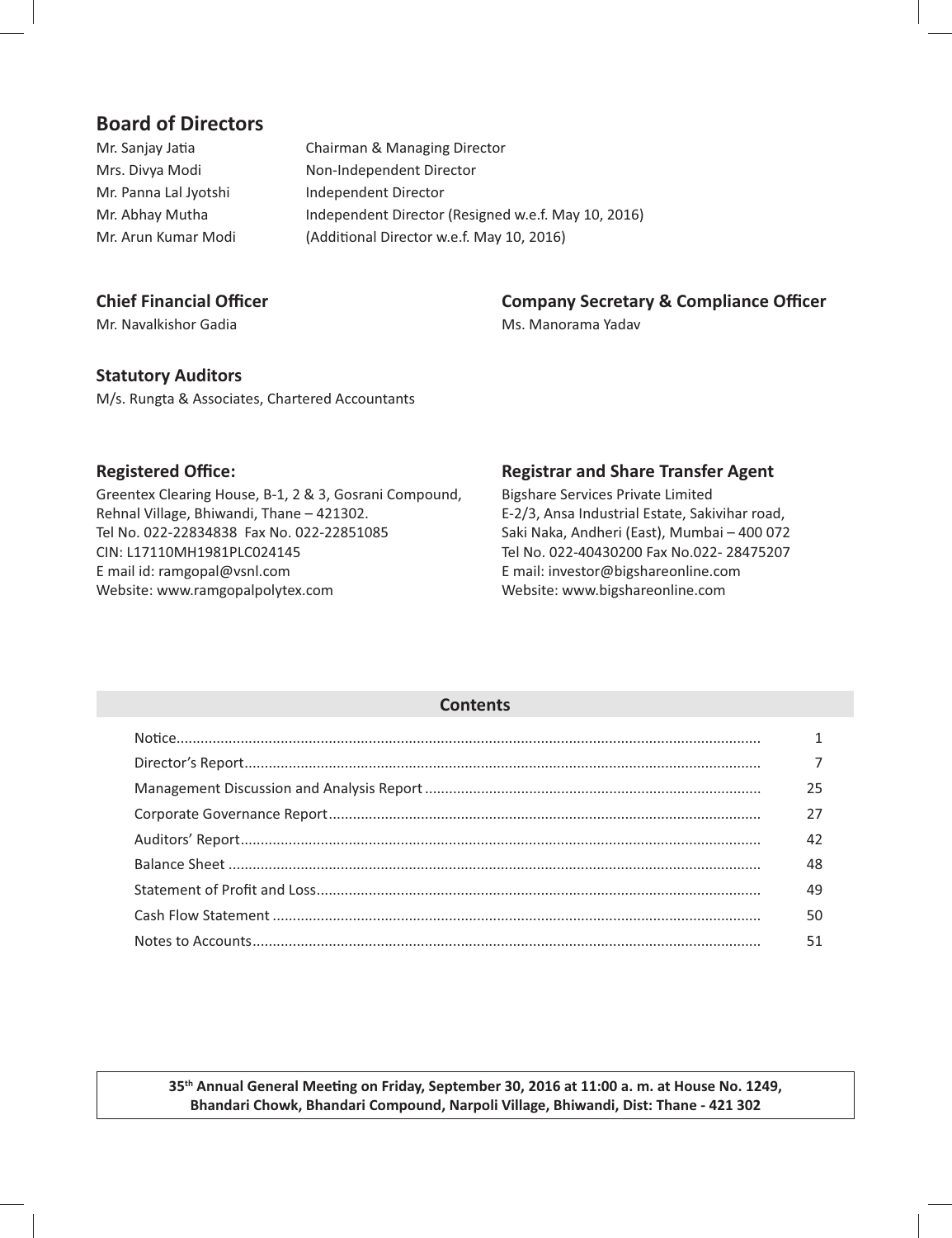# **NOTICE**

NOTICE is hereby given that the 35th Annual General Meeting of the Members of RAMGOPAL POLYTEX LIMITED will be held on Friday, September 30, 2016 at 11:00 a.m. at House No. 1249, Bhandari Chowk, Bhandari Compound, Narpoli Village, Bhiwandi, Thane - 421 302, to transact the following businesses :-

#### **ORDINARY BUSINESS:-**

- 1) To receive, consider and adopt the Audited Financial Statements of the Company for the year ended March 31, 2016 together with the Reports of the Board of Directors and the Auditors thereon.
- 2) To appoint a Director in Place Mrs. Divya Modi (holding DIN: 07158212), who retires by rotation in terms of Section 152(6) of the Companies Act, 2013 and being eligible, offers herself for re-appointment.
- 3) To appoint Statutory Auditors of the Company to hold office from the conclusion of this Meeting until the conclusion of the next Annual General Meeting and to fix their remuneration and for this purpose, to consider and, if thought fit, to pass with or without modification(s), the following resolution as an Ordinary Resolution:

"RESOLVED THAT pursuant to the provisions of Section 139, 142 and all other applicable provisions, if any, of the Companies Act, 2013 and the Companies (Audit and Auditors) Rules 2014 (including any statutory modification(s) or re-enactment(s) thereof, for the time being in force), M/s. Rungta & Associates, Chartered Accountants (having Firm Registration No.108888W), the retiring Auditors, be and are hereby re-appointed as the Statutory Auditors of the Company to hold office from the conclusion of this Annual General Meeting till the conclusion of next Annual General Meeting of the Company and that the Board of Directors of the Company be and is hereby authorised to fix their remuneration for the financial year ending March 31, 2017 in addition to the reimbursement of actual out of pocket expenses as may be incurred by them in the performance of their duties."

### **SPECIAL BUSINESS:-**

4) To consider and, if thought fit, to pass with or without modification(s), the following resolution as an Ordinary Resolution:

"RESOLVED THAT pursuant to the provisions of Section 149, 152 and all other applicable provisions, if any, of the Companies Act, 2013 and the Companies (Appointment and Qualification of Directors) Rules, 2014 read with Schedule IV of the Companies Act, 2013 and pursuant to the Securities Exchange Board of India (Listing Obligations and Disclosure Requirements) Regulations 2015 ('SEBI LODR Regulations'), (including any statutory modification(s) or amendment(s) thereto or re-enactment(s) or substitution thereof, for the time being in force), Mr. Arun Kumar Modi (holding DIN: 07513121), who was appointed as an Additional Director of the Company with effect from May 10, 2016 pursuant to the provisions of Section 161 of the Companies Act, 2013 whose terms of office expires on the date of this Annual General Meeting and who qualifies for being appointed as an Independent Director in respect of whom the Company has received a notice in writing from a Member, pursuant to the provisions of Section 160 of the Companies Act, 2013 signifying his intention to propose the candidature of Mr. Arun Kumar Modi for the office of Director, be and is hereby appointed as an Independent Director of the Company, not liable to retire by rotation and to hold office for a term of five consecutive years commencing from September 30, 2016."

 **"RESOLVED FURTHER THAT** any Director and/or the Company Secretary of the Company be and is hereby authorized severally to do all such acts, deeds, matters and things as may be considered necessary or desirable to give effect to this resolution and matters incidental thereto."

> **By Order of the Board of Directors For Ramgopal Polytex Limited**

Sanjay Jatia **Place:** Mumbai **Chairman & Managing Director Date:** August 13, 2016 **(DIN: 00913405)**

### **Regd. Office:**

Greentex Clearing House, B-1, 2 & 3, Gosrani Compound, Rehnal Village, Bhiwandi, Thane – 421302. **CIN:** L17110MH1981PLC024145 **Tel:** 22-22834838 **Fax:** 22-22851085/86 **E-mail:** ramgopal@vsnl.com **Website:** www.ramgopalpolytex.com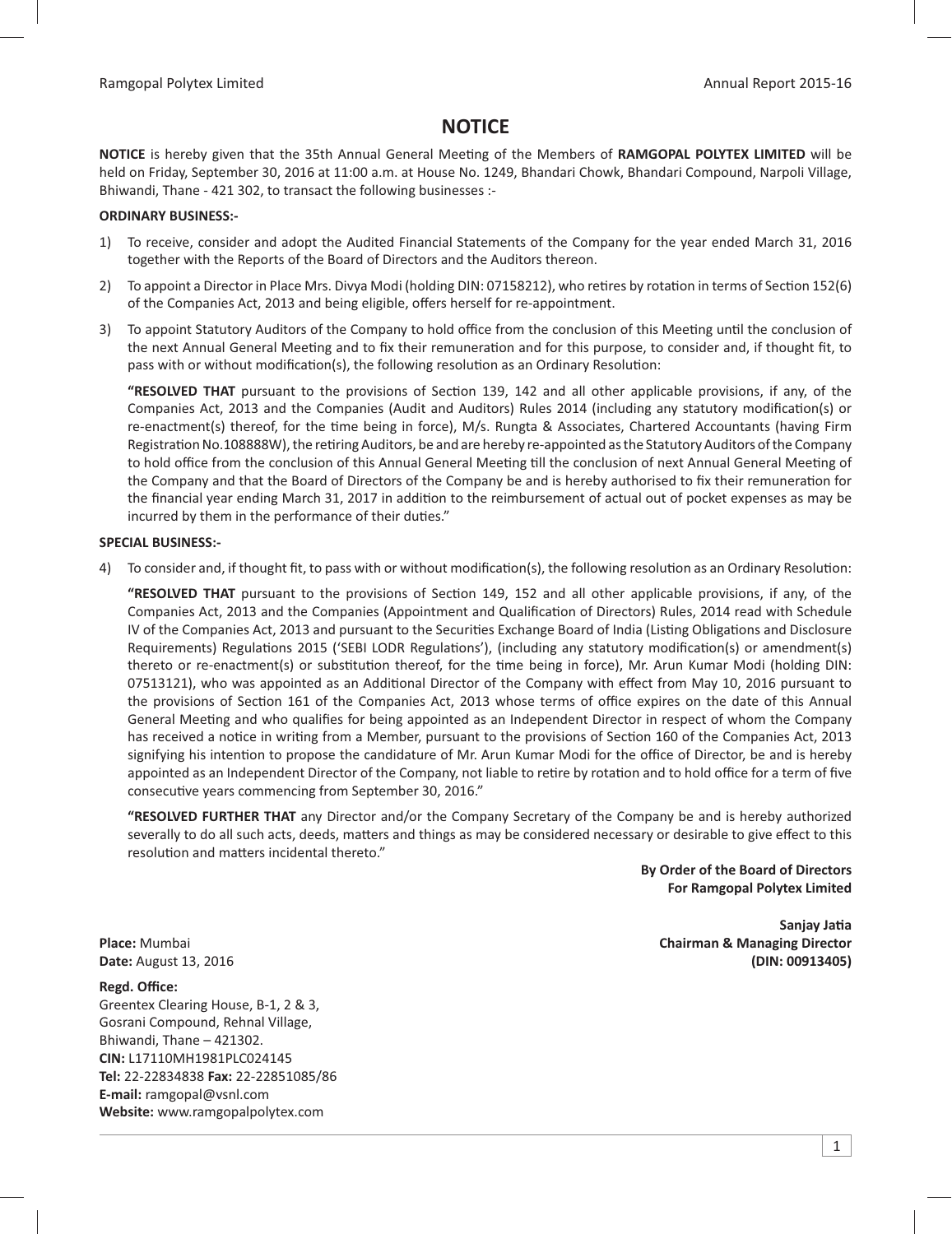### **NOTES:-**

- a. The relative Explanatory Statement pursuant to Section 102 of the Companies Act, 2013 in respect of the business under Item No. 4 set out above and details as required under SEBI (Listing Obligations and Disclosure Requirements) Regulations, 2015 in respect of Directors seeking appointment and reappointment at this Annual General Meeting are annexed hereto.
- b. A MEMBER ENTITLED TO ATTEND AND VOTE AT THE ANNUAL GENERAL MEETING IS ENTITLED TO APPOINT A PROXY TO ATTEND AND VOTE ON A POLL INSTEAD OF HIMSELF/ HERSELF AND SUCH PROXY NEED NOT BE A MEMBER OF THE COMPANY. A person can act as a proxy on behalf of members not exceeding 50 (fifty) and holding in the aggregate not more than ten percent of the total share capital of the Company carrying voting rights. A member holding more than ten percent of the total share capital of the Company carrying voting rights may appoint a single person as proxy and such person shall not act as a proxy for any other person or shareholder. Proxies in order to be effective should be duly completed, stamped and signed and must be deposited at the Registered Office of the Company not less than 48 hours before the Meeting. A proxy form for the Annual General Meeting is enclosed herewith.
- c. Corporate Members are required to send to the Company a certified copy of the Board Resolution pursuant to Section 113 of the Companies Act, 2013 authorizing their representative to attend and vote at the AGM.
- d. Pursuant to Section 91 of the Companies Act, 2013, the Register of Members and Share Transfer Books of the Company will remain closed from Thursday, September 22, 2016 to Friday, September 30, 2016 (both days inclusive).
- e. Members are requested to bring their attendance slip along with their copy of Annual Report to the Meeting.
- f. The Directors' Report, Auditors' Report and Audited Financial Statements as at March 31, 2016 are enclosed.
- g. The Securities and Exchange Board of India (SEBI) has mandated the submission of Permanent Account Number (PAN) by every participant in securities market. Members holding shares in electronic form are, therefore, requested to submit their PAN to their Depository Participants with whom they are maintaining their demat accounts. Members holding shares in physical form can submit their PAN to the Company or the Registrar & Share Transfer Agent of the Company.
- h. The Company's equity shares are listed at Bombay Stock Exchange Limited (BSE), National Stock Exchange of India Limited (NSE), The Calcutta Stock Exchange Association Limited and The Stock Exchange, Ahmedabad and the Company has paid the Annual Listing Fees to the Bombay Stock Exchange for the Financial Year 2016-17.
- i. Members seeking any information as regard to Accounts are requested to write to the Company at least ten days in advance so as to enable the Company to make available the required information at the Meeting.
- j. Voting rights shall be reckoned on the paid up value of shares registered in the name of the Member/ Beneficial Owner as on the cutoff date i.e. Friday, September 23, 2016.
- k Those shareholders who have become the shareholders after Friday, August 26, 2016 the cut off date for sending the Annual Report may refer to the Notice which is available on the Company's website www.ramgopalpolytex.com.
- l. Electronic copy of the Annual Report for the financial year 2015-16 is being sent to all the Members whose email IDs are registered with the Company/Depository Participant for communication purpose. For Members who have not registered their e mail address, the Annual Report is being sent in the permitted mode. Members who have not registered their e-mail addresses so far requested to register their e-mail address with Depository Participant, Registrar & Transfer Agent of the Company for receiving all communication including Annual Report, Notices, Circulars **etc from the Company electronically.**
- m. Members holding shares in physical form are requested to consider converting their holding to dematerialized form to eliminate all risks associated with physical shares and for ease in portfolio management. Members can contact the Company or M/s. Bigshare Services Private Limited for assistance in this regard.
- n. The Notice of the 35th AGM & the Annual Report for the financial year 2015-16 are also available on the Company's website www.ramgopalpolytex.com. Relevant documents referred to in the accompanying Notice and the Statement under Section 102 of the Companies Act 2013, are open for inspection by the Members at the Registered Office of the Company during normal business hours (10:00 a.m. to 6:00 p.m.) on all working days (except Saturdays).

### $o.$  Voting through electronic means

In compliance with the provisions of Section 108 of the Companies Act, 2013 and Rule 20 of the Companies (Management & Administration) Rules, 2014, as amended by the Companies (Management & Administration) Amendment Rules, 2015 and regulation 44 of the SEBI (Listing Obligations and Disclosure Requirements) Regulations, 2015, the Company is pleased to provide to its Members facility to exercise their right to vote on resolution proposed to be passed in the 35th Annual General Meeting by electronic means through facility arranged by Central Depository Services Limited (CDSL). The Members may cast their votes using an electronic voting system from a place other than the venue of the Meeting (remote e voting).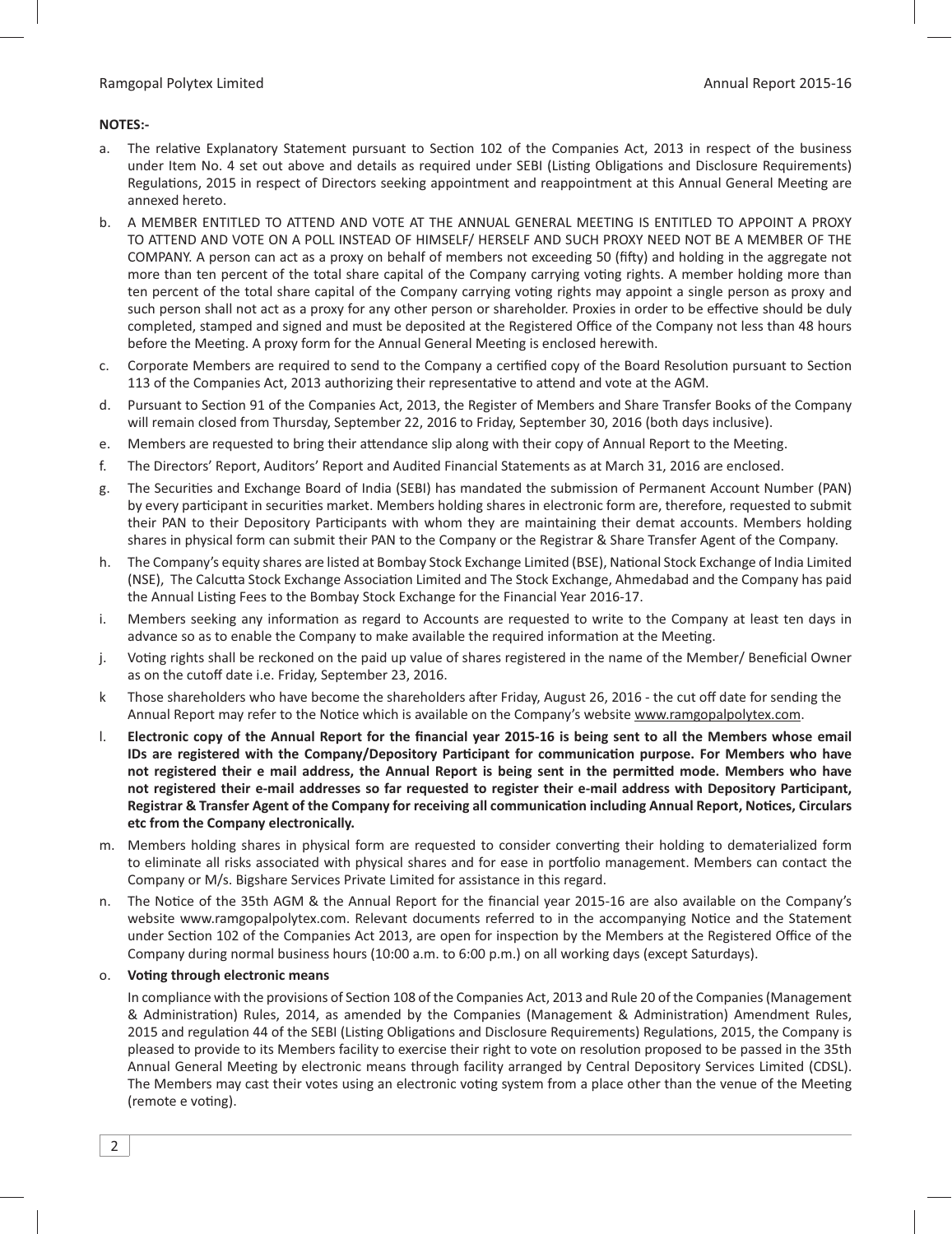The Members who have cast their votes by remote e voting may also attend the Annual General Meeting but shall not be entitled to cast their votes again

The Board of Directors of the Company has appointed Ms. Uma Lodha, a Practicing Company Secretary (Membership No. 5363 and COP No. 2593), as Scrutinizer to scrutinize the evoting process in a fair & transparent manner.

A person whose name is recorded in the register of Members or in the register of Beneficial owners as on the cut off date i.e. Friday, September 23, 2016 only shall be entitled to avail the facility of remote e voting.

The e- voting period commences on Monday, September 26, 2016 (9:00 a.m.) and ends on Thursday, September 29, 2016 (5:00 p.m.). The e voting module shall be disabled by CDSL for voting thereafter. Once the vote on a particular resolution is cast by the shareholder, the shareholder shall not be allowed to change it subsequently. In case, the shareholder (s) cast their votes through both the modes, votes casted by remote e voting shall prevail and votes casted through Ballot/ Poll form shall be treated as invalid.

The facility for voting through Poll shall be made available at the meeting and members attending the meeting who have not already cast their vote by remote evoting shall be able to exercise their voting right at the meeting.

The members who have casted their votes remote evoting prior to the meeting may also attend the meeting but shall not be entitled to cast their vote again.

The results of the evoting process will be declared after the AGM of the Company. The results declared alongwith the Scrutinizer's Report shall be placed on the Company's website www.ramgopalpolytex.com under the section 'Investor' and on the website of the CDSL; such Results will also be forwarded to the Stock Exchanges were the Companies shares are listed.

### **The instructions for shareholders voting electronically are as under:**

- (i) The voting period begins on Monday, September 26, 2016 (9:00 a.m.) and ends on Thursday, September 29, 2016 (5:00 p.m.). During this period shareholders' of the Company, holding shares either in physical form or in dematerialized form, as on the cut-off date (record date) of Friday, September 23, 2016 may cast their vote electronically. The e-voting module shall be disabled by CDSL for voting thereafter.
- (ii) Shareholders who have already voted prior to the meeting date would not be entitled to vote at the meeting venue.
- (iii) The shareholders should log on to the e-voting website www.evotingindia.com.
- (iv) Click on Shareholders.
- (v) Now Enter your User ID
	- a. For CDSL: 16 digits beneficiary ID,
	- b. For NSDL: 8 Character DP ID followed by 8 Digits Client ID,
	- c. Members holding shares in Physical Form should enter Folio Number registered with the Company.
- (vi) Next enter the Image Verification as displayed and Click on Login.
- (vii) If you are holding shares in demat form and had logged on to www.evotingindia.com and voted on an earlier voting of any company, then your existing password is to be used.
- (viii) If you are a first time user follow the steps given below:

|                             | For Members holding shares in Demat Form and Physical Form                                                                                                                                                                                                                  |
|-----------------------------|-----------------------------------------------------------------------------------------------------------------------------------------------------------------------------------------------------------------------------------------------------------------------------|
| <b>PAN</b>                  | Enter your 10 digit alpha-numeric PAN issued by Income Tax Department (Applicable for both demat<br>shareholders as well as physical shareholders)                                                                                                                          |
|                             | Members who have not updated their PAN with the Company/Depository Participant are<br>$\bullet$<br>requested to use the first two letters of their name and the 8 digits of the sequence number in the<br>PAN field.                                                        |
|                             | In case the sequence number is less than 8 digits enter the applicable number of 0's before the<br>number after the first two characters of the name in CAPITAL letters. Eg. If your name is Ramesh<br>Kumar with sequence number 1 then enter RA00000001 in the PAN field. |
| Dividend Bank Details<br>ΟR | Enter the Dividend Bank Details or Date of Birth (in dd/mm/yyyy format) as recorded in your demat<br>account or in the company records in order to login.                                                                                                                   |
| Date of Birth (DOB)         | If both the details are not recorded with the depository or company please enter the member id<br>$\bullet$<br>/ folio number in the Dividend Bank details field as mentioned in instruction (iv).                                                                          |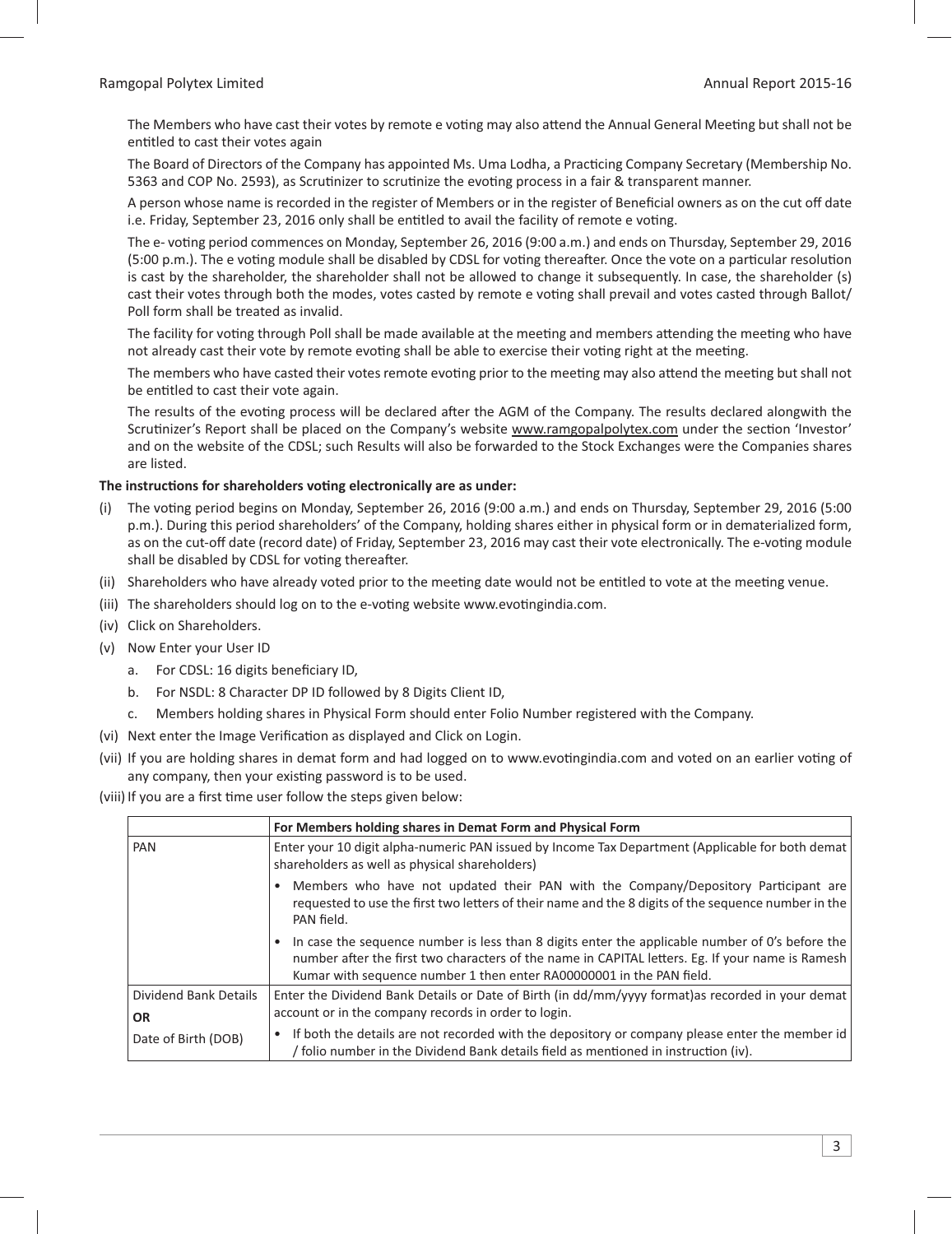- (ix) After entering these details appropriately, click on "SUBMIT" tab.
- (x) Members holding shares in physical form will then directly reach the Company selection screen. However, members holding shares in demat form will now reach 'Password Creation' menu wherein they are required to mandatorily enter their login password in the new password field. Kindly note that this password is to be also used by the demat holders for voting for resolutions of any other company on which they are eligible to vote, provided that company opts for e-voting through CDSL platform. It is strongly recommended not to share your password with any other person and take utmost care to keep your password confidential.
- (xi) For Members holding shares in physical form, the details can be used only for e-voting on the resolutions contained in this Notice.
- (xii) Click on the EVSN of "Ramgopal Polytex Limited".
- (xiii) On the voting page, you will see "RESOLUTION DESCRIPTION" and against the same the option "YES/NO" for voting. Select the option YES or NO as desired. The option YES implies that you assent to the Resolution and option NO implies that you dissent to the Resolution.
- (xiv) Click on the "RESOLUTIONS FILE LINK" if you wish to view the entire Resolution details.
- (xv) After selecting the resolution you have decided to vote on, click on "SUBMIT". A confirmation box will be displayed. If you wish to confirm your vote, click on "OK", else to change your vote, click on "CANCEL" and accordingly modify your vote.
- (xvi) Once you "CONFIRM" your vote on the resolution, you will not be allowed to modify your vote.
- (xvii) You can also take a print of the votes cast by clicking on "Click here to print" option on the Voting page.
- (xviii) If a demat account holder has forgotten the login password then Enter the User ID and the image verification code and click on Forgot Password& enter the details as prompted by the system.
- (xix) Shareholders can also cast their vote using CDSL's mobile app m-Voting available for android based mobiles. The m-Voting app can be downloaded from Google Play Store. Apple and Windows phone users can download the app from the App Store and the Windows Phone Store. Please follow the instructions as prompted by the mobile app while voting on your mobile.
- (xx) Note for Non Individual Shareholders and Custodians

 Non-Individual shareholders (i.e. other than Individuals, HUF, NRI etc.) and Custodian are required to log on to www. evotingindia.comand register themselves as Corporates.

A scanned copy of the Registration Form bearing the stamp and sign of the entity should be emailed to helpdesk.evoting@ cdslindia.com.

- After receiving the login details a Compliance User should be created using the admin login and password. The Compliance User would be able to link the account(s) for which they wish to vote on.
- The list of accounts linked in the login should be mailed to helpdesk.evoting@cdslindia.com and on approval of the accounts they would be able to cast their vote.
- A scanned copy of the Board Resolution and Power of Attorney (POA) which they have issued in favour of the Custodian, if any, should be uploaded in PDF format in the system for the scrutinizer to verify the same.

(xxi) In case you have any queries or issues regarding e-voting, you may refer the Frequently Asked Questions ("FAQs") and e-voting manual available at www.evotingindia.com, under help section or write an email to helpdesk.evoting@cdslindia.com.

> **By Order of the Board of Directors For Ramgopal Polytex Limited**

Sanjay Jatia **Place:** Mumbai **Chairman & Managing Director Date:** August 13, 2016 **(DIN: 00913405)**

**Regd. Office:** 

Greentex Clearing House, B-1, 2 & 3, Gosrani Compound, Rehnal Village, Bhiwandi, Thane – 421302. **CIN:** L17110MH1981PLC024145 **Tel:** 22-22834838 **Fax:** 22-22851085/86 **E-mail:** ramgopal@vsnl.com **Website:** www.ramgopalpolytex.com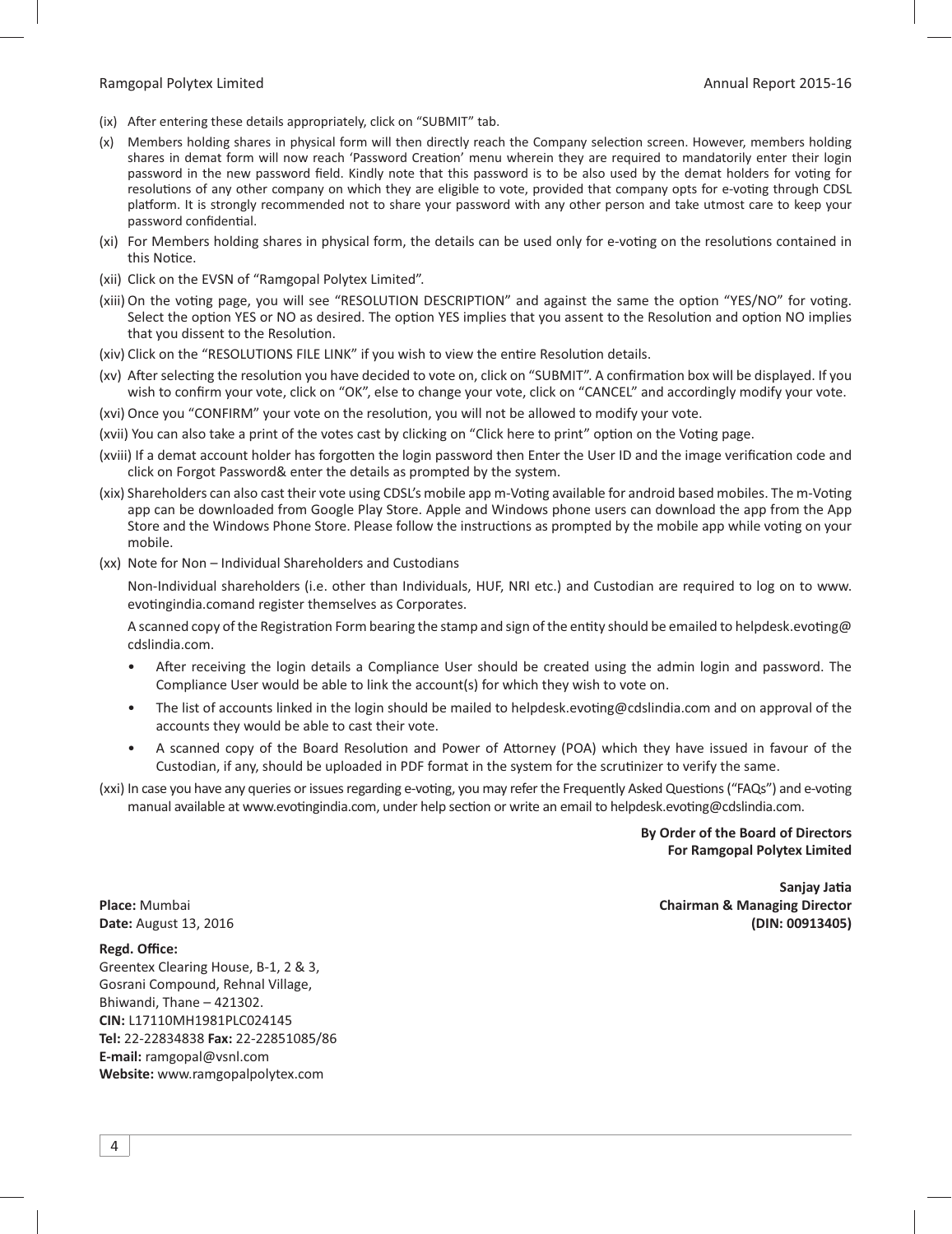# **STATEMENT PURSUANT TO SECTION 102 OF THE COMPANIES ACT, 2013 IN RESPECT OF THE SPECIAL BUSINESS TO BE TRANSACTED AT THE MEETING**

### **Item No. 4**

Mr. Arun Kumar Modi (holding DIN: 07513121) on the recommendation of the Nomination and Remuneration Committee was appointed as an Additional Director by the Board of Directors of the Company at its meeting held on May 10, 2016 to hold office as Director till the date of the this Annual General Meeting, pursuant to Section 161 of the Companies Act, 2013. The Company has received a notice in writing alongwith the requisite deposit under Section 160 of the Companies Act, 2013, from a Member intimating his intention to propose Mr. Arun Kumar Modi as a candidate for the office of Director.

Mr. Arun Kumar Modi is not disqualified from being appointed as a Director in terms of Section 164 of the Companies Act, 2013 and has given his consent to act as a Director. The Company has also received declaration from Mr. Arun Kumar Modi that he meets with the criteria of independence as prescribed under sub-section (6) of Section 149 of the Companies Act, 2013.

In terms of Section 149 and 152 of the Companies Act, 2013 and Rules made thereunder, it is proposed to appoint him as an Independent Director of the Company, not liable to retire by rotation and to hold office for a term of 5 (Five) consecutive years commencing from September 30, 2016.

The terms and conditions of appointment of Independent Director are also posted on the website of the Company.

The Board considers that Mr. Arun Kumar Modi fulfills the conditions specified in the Companies Act, 2013 and rules made thereunder and Regulations 16(b) of SEBI (Listing Obligations and Disclosure Requirement) Regulations, 2015 and that he is Independent of the management. Mr. Arun Kumar Modi has wide experience and knowledge in the field of Accounts and Marketing of more than 20 years. Keeping in view his expertise and knowledge, his association would be of immense benefit to the Company and it is desirable to continue to avail services of Mr. Arun Kumar Modi as an Independent Director of the Company.

The Board accordingly recommends the Ordinary Resolution set out in Item no. 4 of the Notice for the approval of the Members.

None of the Directors and other Key Managerial Personnel of the Company including their respective relatives, except for Mr. Arun Kumar Modi, are concerned or interested, financially or otherwise, in the said Resolution set out in Item No. 4 of the Notice.

> **By Order of the Board of Directors For Ramgopal Polytex Limited**

### **Regd. Office:**

Greentex Clearing House, B-1, 2 & 3, Gosrani Compound, Rehnal Village, Bhiwandi, Thane – 421302. **CIN:** L17110MH1981PLC024145 **Tel:** 22-22834838 **Fax:** 22-22851085/86 **E-mail:** ramgopal@vsnl.com **Website:** www.ramgopalpolytex.com

Sanjay Jatia **Place:** Mumbai **Chairman & Managing Director Date:** August 13, 2016 **(DIN: 00913405)**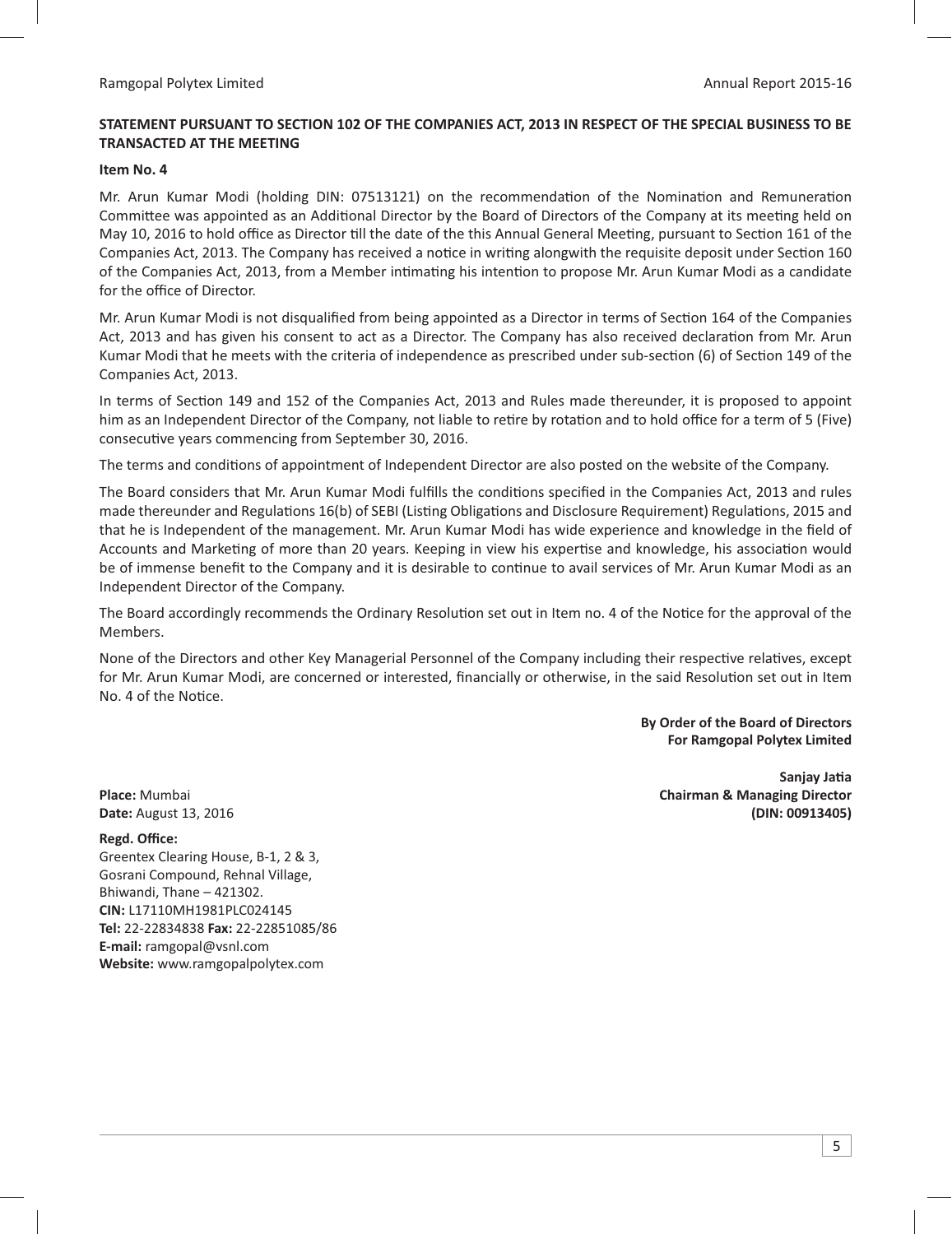# **ANNEXURE TO NOTICE**

### **Details of Directors seeking appointment and re-appointment at the Annual General Meeting**

### Pursuant to SEBI Listing Regulations and Secretarial Standard - 2 on General Meetings

| <b>Particulars</b>                                         | Mrs. Divya Modi                                              | <b>Mr. Arun Kumar Modi</b>                                               |  |
|------------------------------------------------------------|--------------------------------------------------------------|--------------------------------------------------------------------------|--|
| DIN Number                                                 | 07158212                                                     | 07513121                                                                 |  |
| Date of Birth                                              | 17/01/1984                                                   | 01/12/1968                                                               |  |
| Nationality                                                | Indian                                                       | Indian                                                                   |  |
| Date of Appointment as Director                            | April 15, 2015                                               | May 10, 2016                                                             |  |
| Appointment / Reappointment                                | Re-appointment                                               | Appointment                                                              |  |
| Qualification                                              | M.Com                                                        | <b>B.Com</b>                                                             |  |
| Brief Resume and Expertise in specific<br>functional areas | <b>Business</b><br>experience<br>Has<br>in<br>Administration | Wide experience and knowledge in<br>the field of Accounts and Marketing. |  |
| Chairman / Director of other Companies                     | Nil                                                          | Nil                                                                      |  |
| Chairman / Member of committees of<br>other Companies      | Nil                                                          | Nil                                                                      |  |
| No. of shares held in the Company                          | Nil                                                          | Nil                                                                      |  |
| Disclosure of relationship between<br>directors inter-se   | Nil                                                          | Nil                                                                      |  |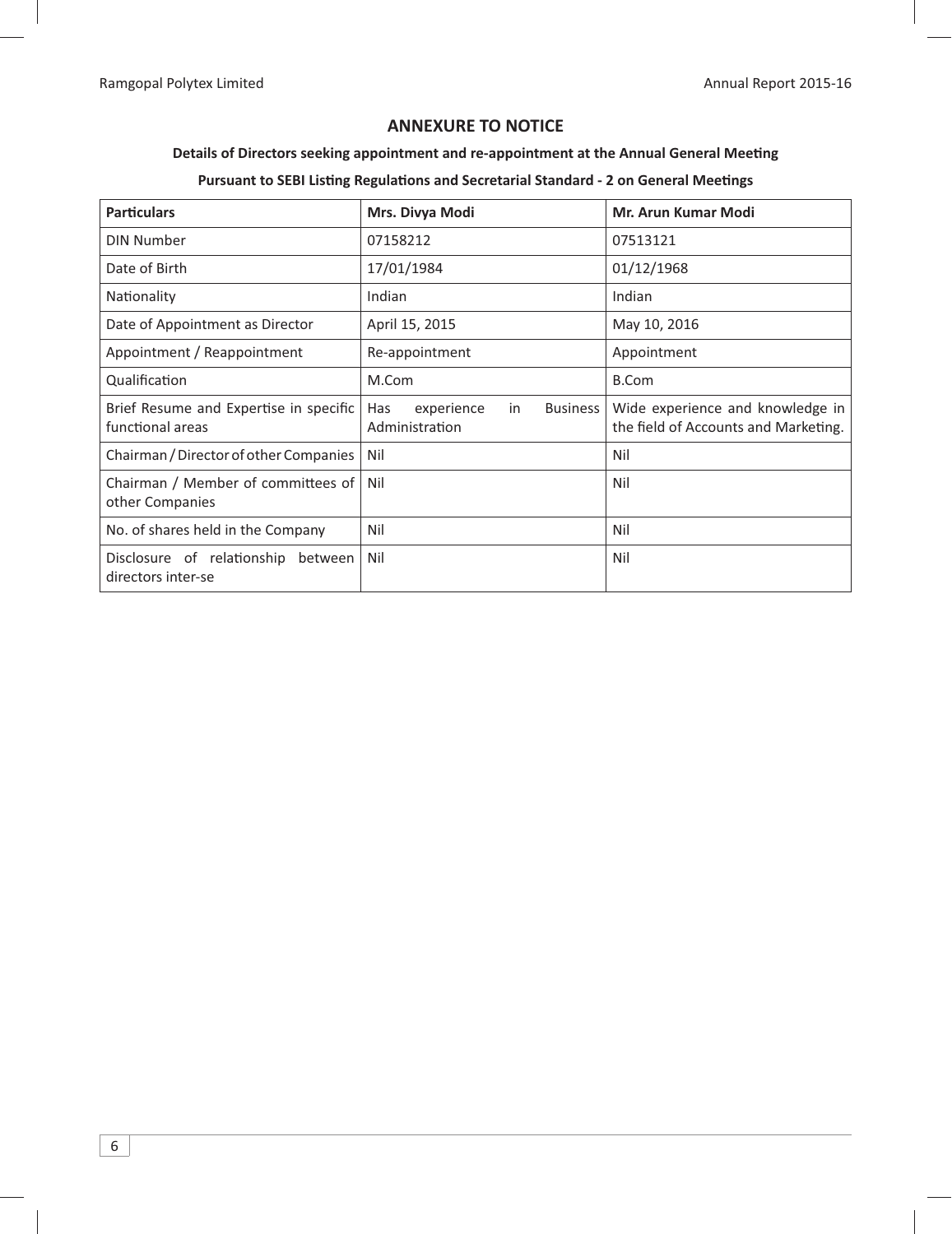# **DIRECTORS' REPORT**

Dear Members,

Your Directors have pleasure in presenting their 35th Annual Report and the Company's Audited Financial Statement for the financial year ended March 31, 2016.

# 1. **FINANCIAL RESULTS**

The Company's financial performance, for the year ended March 31, 2016 is summarized below: (Rs. in Lakhs)

| <b>FINANCIAL RESULTS:</b>                                                      | 2015 - 2016 | 2014 - 2015 |
|--------------------------------------------------------------------------------|-------------|-------------|
| Revenue from Operations & Other Income                                         | 3743.46     | 5155.15     |
| Gross Profit/ (Loss)                                                           | (113.67)    | (314.11)    |
| Less: Interest                                                                 | 5.69        | 7.42        |
| Profit/ (Loss) before Depreciation & Taxation                                  | (119.36)    | (321.53)    |
| Less: Depreciation                                                             | 4.21        | 5.47        |
| Profit/ (Loss) before Taxation                                                 | (123.57)    | (327.00)    |
| Taxation (including Deferred Tax) for the Year                                 |             | 10.59       |
| Profit/ (Loss) for the Year                                                    | (123.57)    | (337.59)    |
| Profit/ (Loss) Brought Forward from Earlier Years                              | (756.21)    | (417.88)    |
| Add: Adjustment for Depreciation as per Schedule II to the Companies Act, 2013 |             | (0.74)      |
| Balance Carried Forward to the Balance Sheet                                   | (879.78)    | (756.21)    |

# 2. **DIVIDEND**

In view of carried forward losses, your Directors have not recommended any dividend for the year under review.

### 3. **RESERVES**

Since, there is loss during the year, the Company has not transferred any amount to the Reserves.

# 4. **OPERATIONS AND FUTURE OUTLOOK**

During the financial year ended March 31, 2016, your Company was mainly engaged into the wholesale trading of commodities such as metal and polymer etc. The Company has mainly imported the commodities from Dubai, Turkey and also purchased from local market. Unfortunately, during 2015-16, the domestic market of commodities was very volatile. As a result of such volatility and competition, your Company incurred losses.

Due to volatility, the turnover of the Company has decreased from Rs. 5059.04 Lakhs in the previous year to Rs. 3612.06 Lakhs in the current year. However, the Company has made a loss of Rs. 123.57 Lakhs only during the year as compared to loss of Rs. 337.58 Lakhs in the previous year.

The Company hopes that once volatility in the prices of the commodities become stable, the Company will be able to get good business. Your Company foresee a better year ahead.

During the year under review, there has not been any change in the nature of the business of the Company.

There are no material changes/commitments which will affect the financial position of the Company from the end of the financial year till the date of this Report.

# 5. **SIGNIFICANT AND MATERIAL ORDERS PASSED BY THE REGULATORS OR COURTS OR TRIBUNALS**

There are no significant and material orders passed by the regulators or courts or tribunals impacting the going concern status and Company's operations in future.

### 6. **INTERNAL FINANCIAL CONTROLS**

The Board of Directors has laid down the process and policies to ensure effective conduct of the business of the Company, to achieve its objects and to comply with the laws and regulations. During the year, the internal financial controls were tested and no major weaknesses were observed in the controls.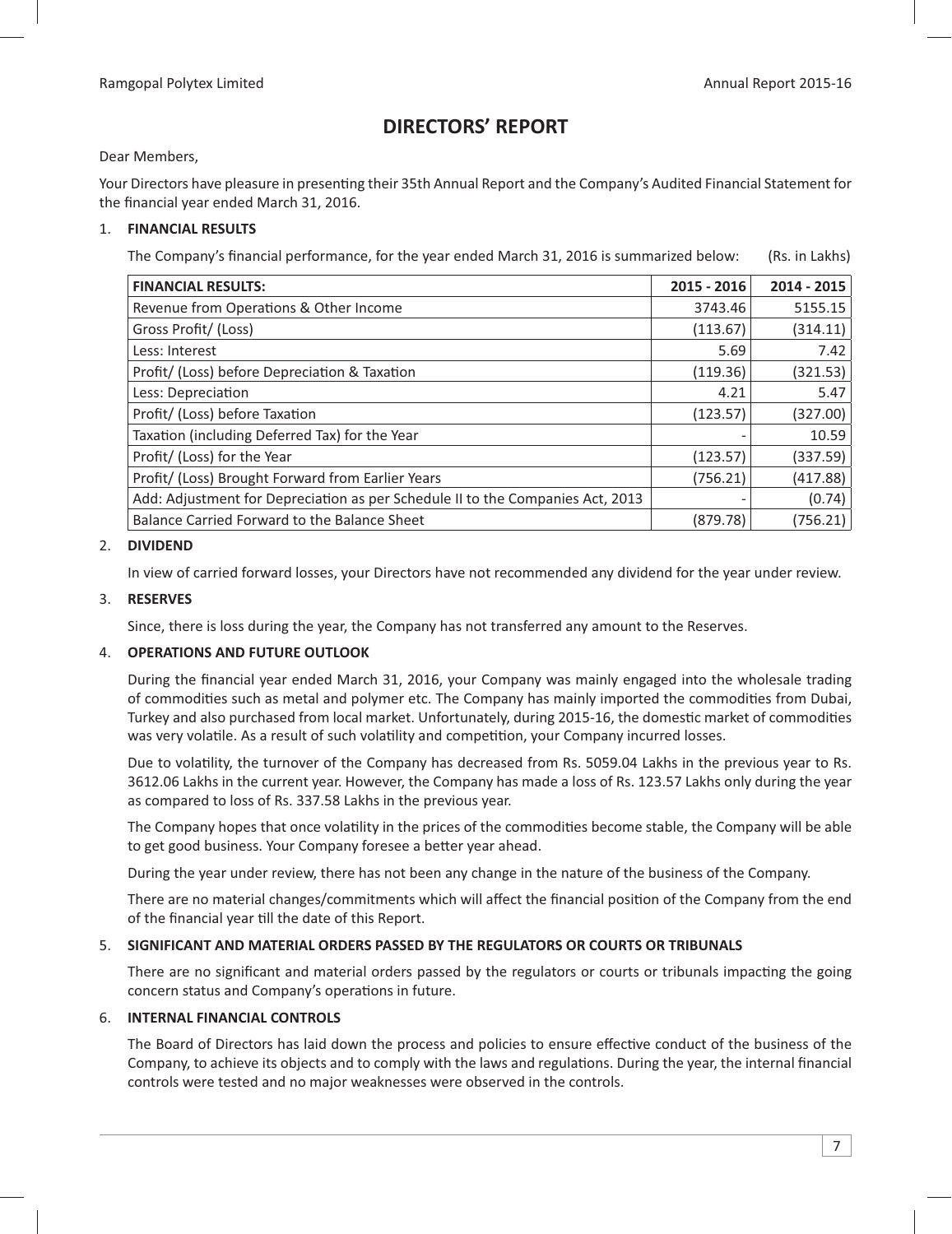# 7. **SUBSIDIARY/ JOINT VENTURES/ ASSOCIATE COMPANIES**

 At the beginning of the year, your Company had one Associate Company which is ceased to be an Associate Company as on March 31, 2016. There was no Company which became or ceased as a subsidiary company or a joint venture company of the Company during the year.

### 8. **PUBLIC DEPOSITS**

 The Company has neither invited nor accepted any deposits from the public during the year under review. Also, there are no unclaimed or unpaid deposits lying with the Company for the period under review.

### 9. **CONSERVATION OF ENERGY, TECHNOLOGY ABSORPTION, FOREIGN EXCHANGE EARNINGS AND OUTGO**

The information pertaining to conservation of energy, technology absorption, foreign exchange earnings and outgo as required under Section 134 (3)(m) of the Companies Act, 2013 read with Rule 8(3) of the Companies (Accounts) Rules, 2014 is furnished in Annexure I to this Report.

### 10. **AUDITORS**

### **Statutory Auditors**

M/s. Rungta & Associates, Chartered Accountants (Firm Registration No. 108888W), Statutory Auditors hold office till the conclusion of the ensuing Annual General Meeting and are eligible for re-appointment. They have confirmed their eligibility to the effect that their re-appointment, if made, would be within the prescribed limits under the Companies Act, 2013 and that they are not disqualified for the re-appointment. The Directors recommend their reappointment to the Members at the forthcoming Annual General Meeting.

The Auditors' Report does not contain any qualifications, reservations or adverse remarks.

### **Internal Auditors**

 During the year under review, M/s. Ravi Seth & Co., Chartered Accountants, had carried out the internal audit exercise and submitted their reports.

### **Secretarial Auditors**

Pursuant to the provisions of Section 204 of the Companies Act, 2013 and the Companies (Appointment and Remuneration of Managerial Personnel) Rules, 2014, your Company had appointed M/s. Uma Lodha & Co., Practicing Company Secretaries (Membership No. 5363 & C P No. 2593) to conduct Secretarial Audit for the financial year 2015 -16. The Secretarial Audit Report for the financial year ended March 31, 2016 is annexed as Annexure II to this Report. The said report does not contain any qualifications, reservations or adverse remarks.

# 11. **EXTRACT OF ANNUAL RETURN**

The Extract of Annual Return in form No. MGT-9 as per Section 92(3) of the Companies Act, 2013 read with Rule 12 of Companies (Management & Administration) Rules, 2014 and Section 134 (3) (a) of the Companies Act, 2013 read with Rule 8 of Companies (Accounts) Rules, 2014 is annexed as Annexure III and forms part of this report.

# 12. **DIRECTORS AND KEY MANAGERIAL PERSONNEL**

### **Appointments**

Pursuant to the provisions of Section 149, 152, 161 and Schedule IV of the Companies Act, 2013, your Company on May 10, 2016 appointed Mr. Arun Kumar Modi (holding DIN: 07513121) as an Additional Director of the Company, who holds office up to the date of the ensuing Annual General Meeting. The Company has received a notice in writing under Section 160 of the Companies Act, 2013 from a Member proposing his appointment as Director of the Company. Your Directors recommend his appointment as a Non-Executive, Independent Director of the Company, not liable to retire by rotation and to hold office for a term of five consecutive years commencing from the date of ensuing Annual General Meeting.

Mr. Arun Kumar Modi has given declaration that he meets the criteria of independence as laid down under Section 149(6) of the Companies Act, 2013 and Regulation 16(b) of the SEBI (Listing Obligations and Disclosure Requirements) Regulations, 2015.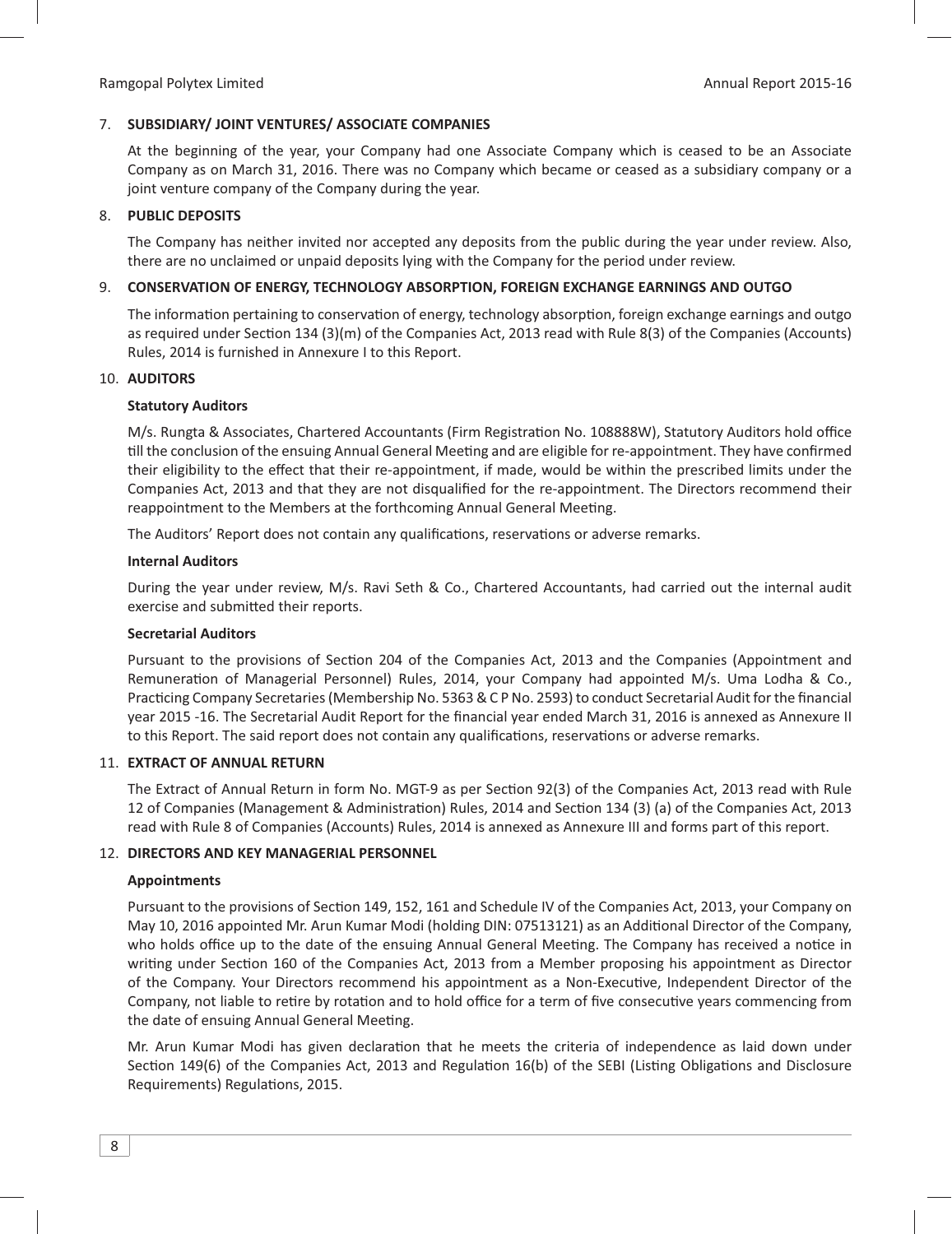Pursuant to the provisions of Section 203 of the Companies Act, 2013 read with Rules made thereunder, the Board approved appointment of Ms. Manorama Yadav as Company Secretary and Compliance Officer of the Company w.e.f. October 27, 2015.

### **Retirement by Rotation**

In accordance with the provisions of Section 152 of the Companies Act, 2013 and the Company's Article of Association, Mrs. Divya Modi (holding DIN:07158212), retires by rotation at the ensuing Annual General Meeting and being eligible, offer herself for re-appointment for your approval.

# **Resignation**

Mr. Abhay Zankarmal Mutha resigned as Independent Director of the Company with effect from May 10, 2016.

Ms. Riya Sawant resigned as Company Secretary of the Company with effect from October 06, 2015.

The Board places on record their deep appreciation for the valuable contribution made by Mr. Abhay Zankarmal Mutha during his tenure as Director of the Company and Ms. Riya Sawant as a Company Secretary of the Company.

### 13. **DECLARATIONS FROM INDEPENDENT DIRECTORS**

Pursuant to Section 134 (3) (d) of the Companies Act, 2013, your Company confirms having received necessary declarations from all the Independent Directors under Section 149 (7) of the Companies Act, 2013 declaring that they meet the criteria of independence laid down under Section 149 (6) of the Companies Act, 2013 and Regulation 25 of SEBI (Listing Obligations and Disclosure Requirements) Regulations, 2015.

### 14. **BOARD EVALUATION**

SEBI (Listing Obligations and Disclosure Requirements) Regulations, 2015, mandates that the Board shall monitor and review the Board evaluation framework. The framework includes the evaluation of directors on various parameters such as:

- Board dynamics and relationships
- Information flows
- Decision-making
- Relationship with stakeholders
- Company performance and strategy
- Tracking Board and committees' effectiveness
- Peer evaluation

The Companies Act, 2013 states that a formal annual evaluation needs to be made by the Board of its own performance and that of its committees and individual directors. Schedule IV of the Companies Act, 2013 states that the performance evaluation of independent directors shall be done by the entire Board of Directors, excluding the director being evaluated.

The evaluation of all the directors and the Board as a whole was conducted based on the criteria and framework adopted by the Board and the Board approved the evaluation results as collated by the nomination and remuneration committee

The directors were satisfied with evaluation results, which reflected the overall engagement of the board and its committees with the Company.

### 15. **BOARD DIVERSITY**

The Company believes that a diverse board will enhance the decision making of the Board by utilizing the difference in skills, experience and background, geographical; and industry experience, ethnicity, gender knowledge and length of services and other distinguishing qualities of the members of the Board. Accordingly, the Company has framed Board Diversity Policy.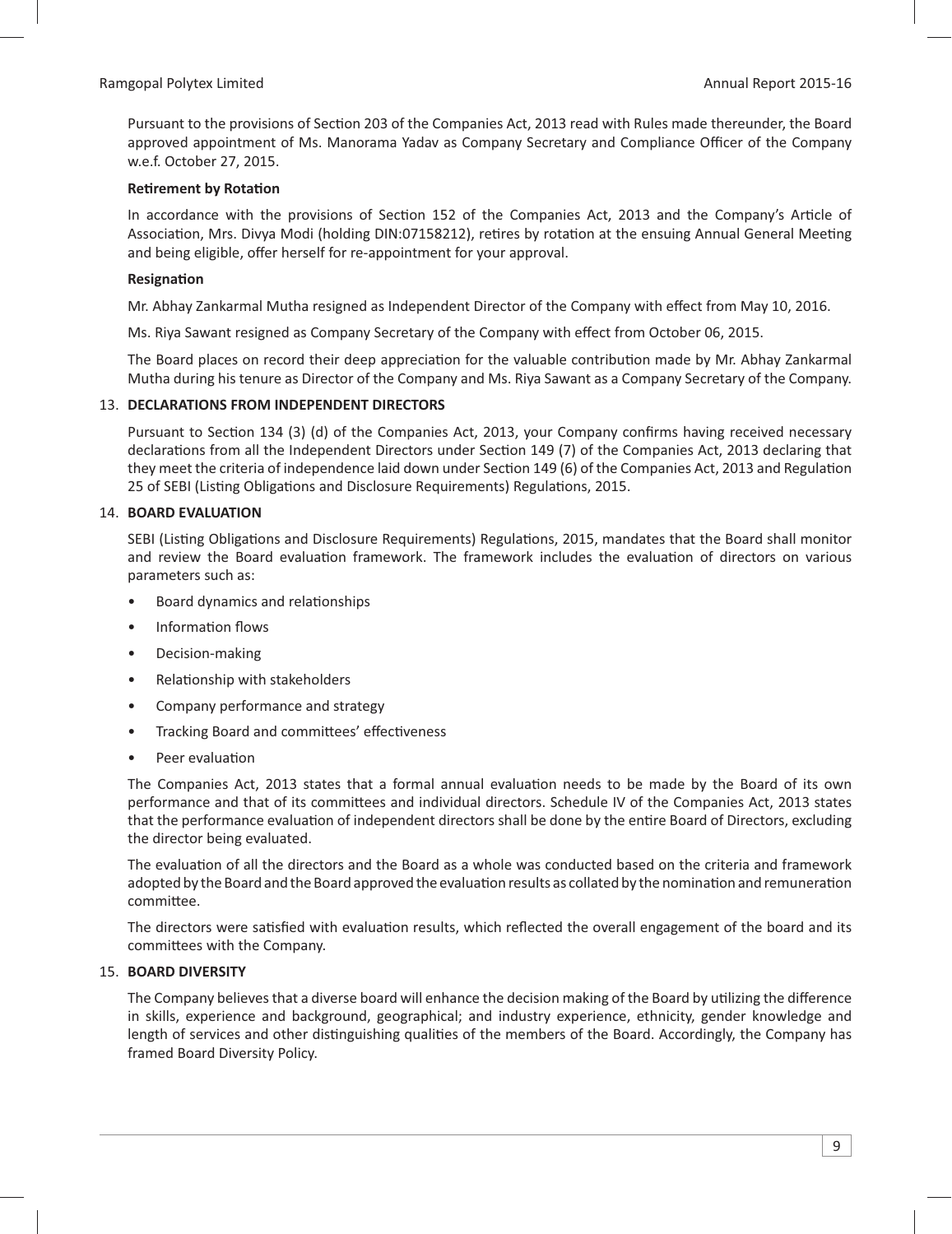# 16. **TRAINING OF INDEPENDENT DIRECTORS**

 Every new Independent Director of the Board is provided with necessary documents/ brochures, reports and internal policies to enable them to familiarize with your Company's procedures and practices. Periodic presentations are made at the Board Meetings and the Board Committee Meetings on business and performance updates of your Company, business strategy and risk involved. Your Company has set up Familiarization Policy for newly appointed Independent Directors and the same is available on the website of the Company www.ramgopalpolytex.com.

### 17. **NUMBER OF MEETINGS OF THE BOARD AND ITS COMMITTEES**

The details of the meetings of the Board of Directors and its Committees, convened during the financial year 2015-16 are given in the Corporate Governance Report which forms a part of this report.

### 18. **NOMINATION & REMUNERATION POLICY**

The Company has adopted a Policy on Nomination and Remuneration for Directors, Key Managerial Personnel and Other Employees. The said policy includes criteria for determining qualifications, positive attributes, independence of a director and other matters provided under Section 178 (3) of the Companies Act, 2013. The said Policy is available on the website of the Company www.ramgopalpolytex.com.

### 19. **CORPORATE GOVERNANCE REPORT**

As per the requirement under the SEBI (Listing Obligations and Disclosure Requirements) Regulations, 2015 a Corporate Governance Report together with certificate from M/s. Rungta & Associates, Chartered Accountants (having Firm Registration No.108888W) confirming compliance thereto is annexed with this report.

Auditors' certificate does not contain any qualifications, reservations or adverse remarks and the same is attached to Corporate Governance Report.

In compliance with the requirements of Regulation 17(8) of the SEBI (Listing Obligations and Disclosure Requirements) Regulations, 2015 a certificate from the Managing Director and Chief Finance Officer of the Company, who are responsible for the finance function, was placed before the Board. The same is annexed thereto and forms part of the Corporate Governance Report.

All the Board Members and Senior Management Personnel of the Company have affirmed compliance with the Code of Conduct for Board and Senior Management Personnel. A declaration to this effect duly signed by the Managing Director is annexed thereto and forms part of the Corporate Governance Report.

# 20. **LISTING WITH STOCK EXCHANGES**

# **Listing Agreement**

The Securities and Exchange Board of India (SEBI), on September 02, 2015, issued SEBI (Listing Obligations and Disclosure Requirements) Regulations, 2015 with the aim to consolidate and streamline the provisions of the Listing Agreement for different segments of capital markets to ensure better enforceability. The said regulations were effective December 01, 2015. Accordingly, all listed entities were required to enter into the Listing Agreement within six months from the effective date. Your Company entered into Listing Agreement with BSE Limited, the National Stock Exchange of India Limited, the Calcutta Stock Exchange Association Limited and the Stock Exchange, Ahmedabad during February, 2016.

# **Reason for suspension from trading of equity shares of the Company**

Your Company is listed on BSE Ltd (BSE), The National Stock Exchange of India Ltd. NSE, The Calcutta Stock Exchange Association Ltd (CSE) and The Stock Exchange, Ahmedabad (ASE) since 1992. The trading in equity of the Company has been suspended w.e.f. August 02, 2000 from NSE and w.e.f. May 13, 2002 from BSE due to non-compliance of certain provisions of the Listing Agreement. Your Company has made an application with BSE for revocation of suspension.

The Board of Directors of the Company in its board meeting dated March 14, 2016 have decided to voluntary delist the equity shares of the Company from NSE and accordingly, your Company has made an application with NSE for voluntary delisting of equity shares of the Company from NSE.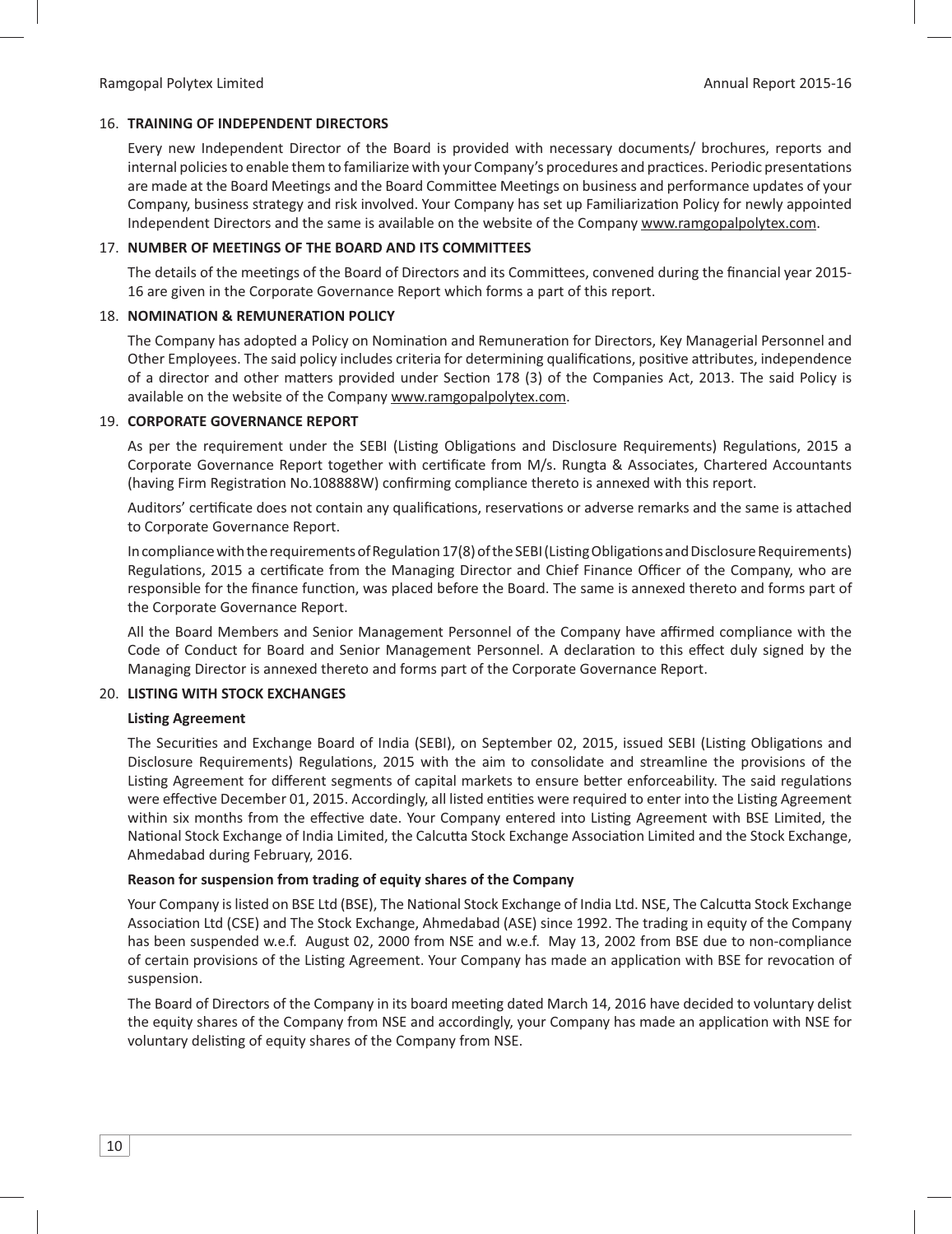### 21. **MANAGEMENT DISCUSSION AND ANALYSIS REPORT**

 The Management Discussion and Analysis Report forms an integral part of this report and gives details of the overall industry structure, economic developments, performance and state of affairs of your Company's various businesses, internal controls and their adequacy, risk management systems and other material developments during the financial year 2015-16.

### 22. **ESTABLISHMENT OF VIGIL MECHANISM-WHISTLE BLOWERS' POLICY FOR DIRECTORS AND EMPLOYEES**

 The Board has formulated a Whistle Blowers' Policy to provide a secure environment to the employees and to encourage them to report unethical, unlawful or improper practices, acts or activities in the Company and to prohibit managerial personnel from taking any adverse action against those employees who report such practices in good faith. The Audit Committee oversees the vigil mechanism. Policy on the same is posted on the website of the Company www.ramgopalpolytex.com.

### 23. **PARTICULARS OF LOANS GIVEN, GUARANTEES GIVEN & INVESTMENTS MADE UNDER SECTION 186 OF THE COMPANIES ACT, 2013**

Details of Loans given, Guarantees given, and Investments made under the provisions of Section 186 of the Companies Act, 2013 are given in the Note No. 22.13 to the Financial Statements.

### 24. **PARTICULARS OF CONTRACTS OR ARRANGEMENT MADE WITH RELATED PARTIES**

During the year, the Company had not entered into any contract/ arrangement/ transaction with related parties, which could be considered as material in accordance with the policy of the Company. Accordingly, particulars of contracts or arrangements with related parties referred to in Section 188(1) along with the justification for entering into such contract or arrangement in Form AOC-2, have not been given. The Policy on Related Party Transactions and dealing with related party transactions as approved by the Board is posted on the website of the Company www.ramgopalpolytex.com.

### 25. **CORPORATE SOCIAL RESPONSIBILITY (CSR)**

The provisions of Section 135 of the Companies Act, 2013 read with Schedule VII thereto, are not applicable to your Company for the year under review.

# 26. **DISCLOSURE RELATING TO REMUNERATION OF DIRECTORS, KEY MANAGERIAL PERSONNEL AND PARTICULARS OF EMPLOYEES:**

Information required under Section 197 of the Companies Act, 2013 read with Companies (Appointment and Remuneration of Managerial Personnel) Rules, 2014 is as under:

A. Ratio of remuneration of each Director to the median remuneration of all the employees of your company for the financial year 2015-16 is as follows:

| Sr. | <b>Name of Directors</b>                 | <b>Total</b>   | Ratio of remuneration of director |
|-----|------------------------------------------|----------------|-----------------------------------|
| No. |                                          | Remuneration   | to the Median remuneration        |
| 1.  | Mr. Sanjay Jatia                         | 9,00,000       | 1.73                              |
|     | Chairman & Managing Director             |                |                                   |
| 2.  | *Mr. Mohanlal Jatia                      | Not Applicable | Not Applicable                    |
|     | Non Executive Director                   |                |                                   |
| 3.  | **Mr. Sarwan Kumar Lihala                | 1.250          | Not Applicable                    |
|     | Non Executive & Independent Director     | (Sitting Fees) |                                   |
| 4.  | Mr. Abhay Mutha                          | 6.000          | Not Applicable                    |
|     | Non Executive & Independent Director     | (Sitting Fees) |                                   |
| 5.  | Mrs. Divya Modi                          | 5.500          | Not Applicable                    |
|     | Non Executive & Non-Independent Director | (Sitting Fees) |                                   |
| 6.  | Mr. Panna Lal Jyotshi                    | 5,500          | Not Applicable                    |
|     | Non Executive & Independent Director     | (Sitting Fees) |                                   |

\*Mr. Mohanlal Jatia resigned as Chairman and Director w.e.f. April 15, 2015,

\*\*Mr. Sarwan Kumar Lihala resigned Independent Director w.e.f. August 04, 2015.

Median Remuneration of the Company for all its employees is Rs.5,20,320 for the financial year 2015-16.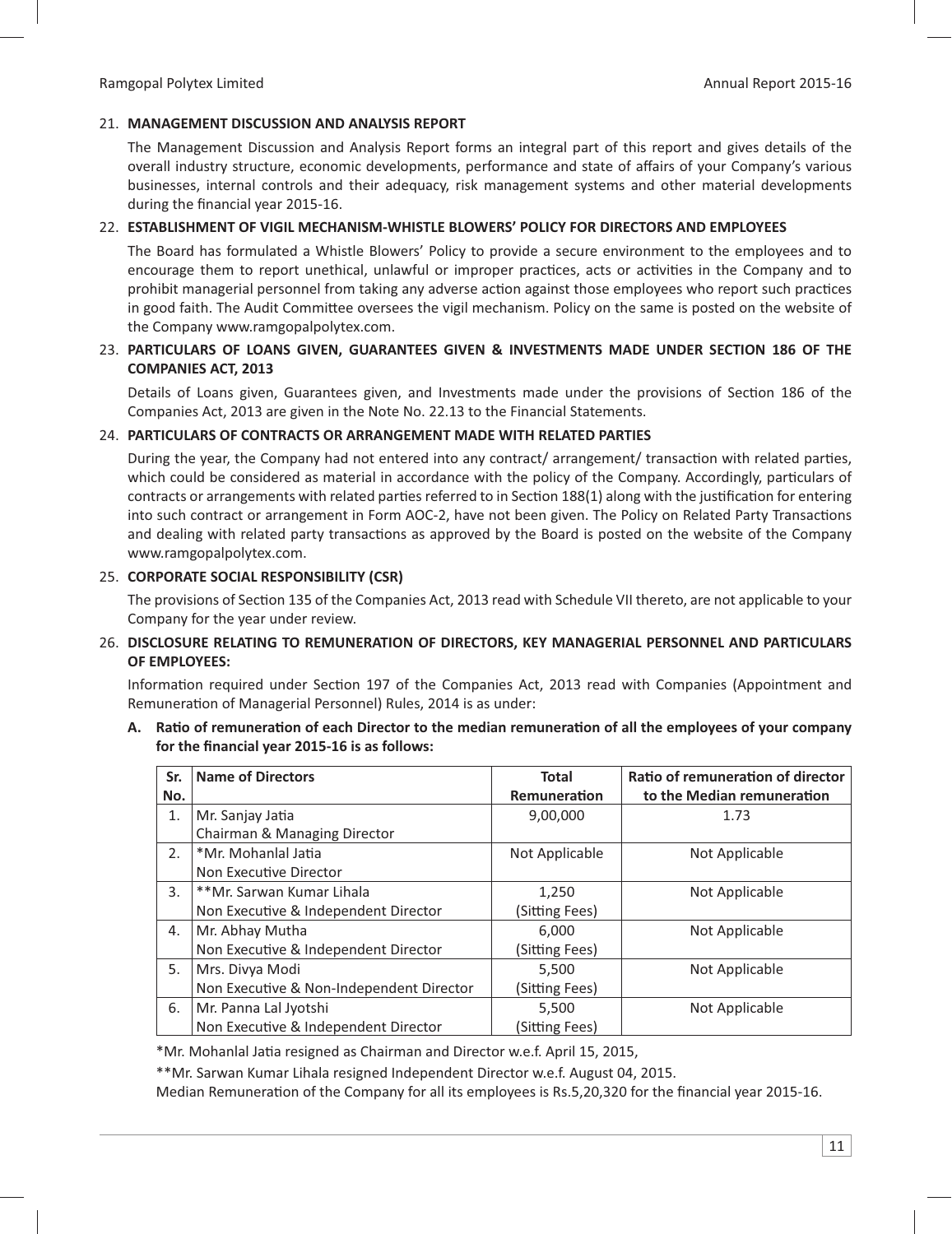#For calculation of Median Remuneration, only those employees have been considered who were there in the Company for whole year and excluded those employees who was resigned or joined the Company during the year 2015-16.

B. Details of percentage increase in the remuneration of each Director and CFO & Company Secretary in the **fi nancial year 2015-16 are as follows:**

| Sr.            | <b>Name of Directors</b>                 | <b>Remuneration (in Rs.)</b> | Increase (in %) |                |
|----------------|------------------------------------------|------------------------------|-----------------|----------------|
| No.            |                                          | 2015-16                      | 2014-15         |                |
| 1.             | #Mr. Sanjay Jatia                        | 9,00,000                     | #5,75,806       | Nil            |
|                | Chairman & Managing Director             |                              |                 |                |
| 2.             | Mr. Mohanlal Jatia                       | Not Applicable               | Not Applicable  | Not Applicable |
|                | Non Executive Director                   |                              |                 |                |
| $\mathbf{3}$ . | Mr. Sarwan Kumar Lihala                  | 1,250                        | Not Applicable  | Not Applicable |
|                | Non Executive & Independent Director     | (Sitting Fees)               |                 |                |
| 4.             | Mr. Abhay Mutha                          | 6,000                        | Not Applicable  | Not Applicable |
|                | Non Executive & Independent Director     | (Sitting Fees)               |                 |                |
| 5.             | Mrs. Divya Modi                          | 5,500                        | Not Applicable  | Not Applicable |
|                | Non Executive & Non-Independent Director | (Sitting Fees)               |                 |                |
| 6.             | Mr. Panna Lal Jyotshi                    | 5,500                        | Not Applicable  | Not Applicable |
|                | Non Executive & Independent Director     | (Sitting Fees)               |                 |                |
| 7.             | #Mr. Navalkishor Gadia                   | 6,00,000                     | 3,83,871        | Not Applicable |
|                | <b>Chief Financial Officer</b>           |                              |                 |                |
| 8.             | ***Ms. Riya Sawant                       | 2,50,233                     | 2,70,000        | Not Applicable |
|                | <b>Company Secretary</b>                 |                              |                 |                |
| 9.             | ***Ms. Manorama Yadav                    | 1,80,645                     | Not Applicable  | Not Applicable |
|                | Company Secretary and Compliance Officer |                              |                 |                |

\*Mr. Mohanlal Jatia resigned as Chairman and Director w.e.f. April 15, 2015,

\*\*Mr. Sarwan Kumar Lihala resigned Independent Director w.e.f. August 04, 2015.

 \*\*\*Ms. Riya Sawant Resigned as Company Secretary w.e.f October 06, 2015 and Ms. Manorama Yadav appointed as Company Secretary and Compliance Officer & KMP w.e.f. October 27, 2015.

# Mr. Sanjay Jatia & Mr. Navalkishor Gadia appointed as MD and CFO, respectively w.e.f. August 11, 2014

- C. the percentage increase in the median remuneration of employees for the financial year 2015-16 is at 5%.
- D. the number of permanent employees on the rolls of the Company is 7 (Seven) as on March 31, 2016.
- E. Explanation on the relationship between average increase in remuneration and Company Performance:

The increase in average remuneration of all employees in the financial year 2015-16 as compared to the financial year 2014-15 was 5%.

Your Company considered the following factors while recommending the increase in compensations:

- Sales growth of your Company during the year under review
- Salary Benchmarking against peer companies
- Industry Benchmarks
- Yearly raise to boost morale of employees
- Inflation rate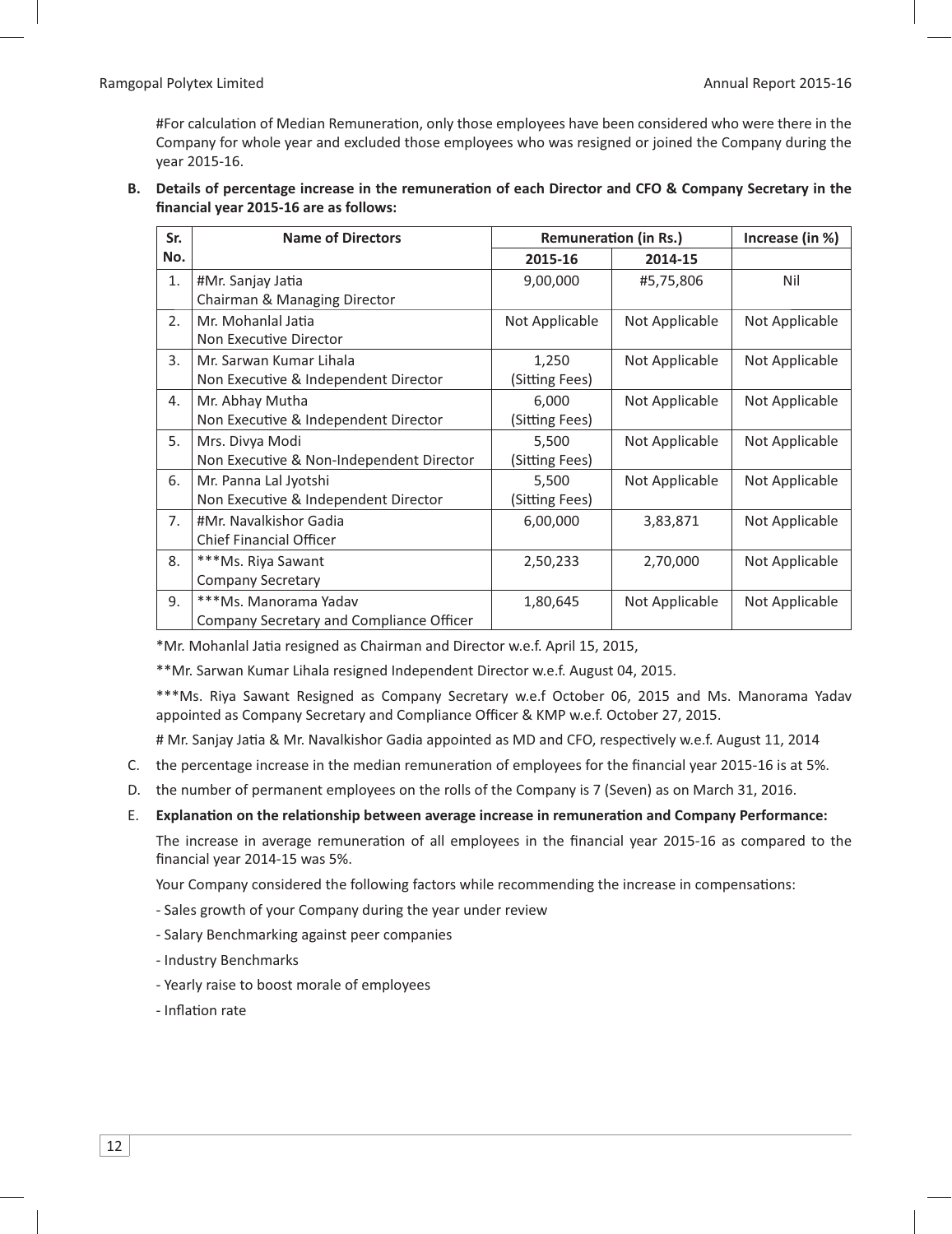The key indices of Company's performance are:

(Rs. in Lakhs)

| <b>Particulars</b>                      | 2015-16   | 2014-15   | Growth (%) |
|-----------------------------------------|-----------|-----------|------------|
| Net Revenue from operations             | 3,612.06  | 5.059.04  | $-28.60$   |
| Profit Before Tax and Exceptional Items | $-123.57$ | $-326.99$ | 62.21      |
| Profit After Tax                        | $-123.57$ | $-337.59$ | 63.40      |

### F. Comparison of the remuneration of the Key Managerial Personnel against the performance of your Company

The Loss Before Tax and Exceptional Items decreased by 62.21% in 2015-16, as compared to 2014-15. The details of remuneration of Key Managerial Personnel are given in point 'H' below.

### **G.** Details of Share price and market capitalization:

Since, the shares of the Company are suspended from trading, the information under Rule 5 (1)(vii) of Companies (Appointment and Remuneration of Managerial Personnel) Rules, 2014 is not possible.

### **H. Comparison of average percentage increase in salary of employees other than key managerial personnel and**  the percentage increase in the key managerial remuneration:

| <b>Particulars</b>                              | 2015-16   | 2014-15  | Increase (%)   |
|-------------------------------------------------|-----------|----------|----------------|
| Average salary of all employees (other than Key | 4,72,860  | 4,48,608 |                |
| Managerial Personnel)                           |           |          |                |
| Key Managerial Personnel                        |           |          |                |
| - Salary of MD                                  | 9,00,000  | 5,75,806 | Nil            |
| - Salary of CFO & CS                            | 10,30,878 | 6,53,871 | Not applicable |

Ms. Riya Sawant Resigned as Company Secretary w.e.f October 06, 2015 and Ms. Manorama Yadav appointed as Company Secretary and Compliance Officer & KMP w.e.f. October 27, 2015.

Mr. Sanjay Jatia & Mr. Navalkishor Gadia appointed as MD and CFO, respectively w.e.f. August 11, 2014

# **I.** Key parameters for any variable components of remuneration availed by the Directors:

There are no variable components present in the salary structure of the Director.

### **J.** There are no employees of the Company who receive remuneration in excess of the highest paid Director of **Your Company**

# K. Affirmation that the remuneration is as per the remuneration policy of the Company:

The Board of Directors of the Company affirms that the remuneration is as per the remuneration policy of the Company.

- **L.** During the year under review, there is no employee in the Company who is employed throughout the financial year was in receipt of remuneration for that year, not less than Rs.60 Lakhs per annum or if employed for a part of the financial year, was in receipt of remuneration for any part of that year, at a rate which in aggregate was not less than Rs. 5 Lakhs per month.
- M. Details of employees in receipt of remuneration in excess of that drawn by the Managing Director and who held by himself or alongwith his spouse or dependent children, not less than 2% of the equity shares of the Company: Nil

# 27 **DIRECTORS' RESPONSIBILITY STATEMENT**

Your Directors state that:

- 1. in the preparation of the annual accounts for the year ended March 31, 2016, the applicable accounting standards had been followed and there are no material departures from the same;
- 2. the Directors have selected such accounting policies and applied them consistently and made judgements and estimates that are reasonable and prudent so as to give a true and fair view of the state of affairs of the Company as at March 31, 2016 and of the Loss of the Company for the year ended on that date;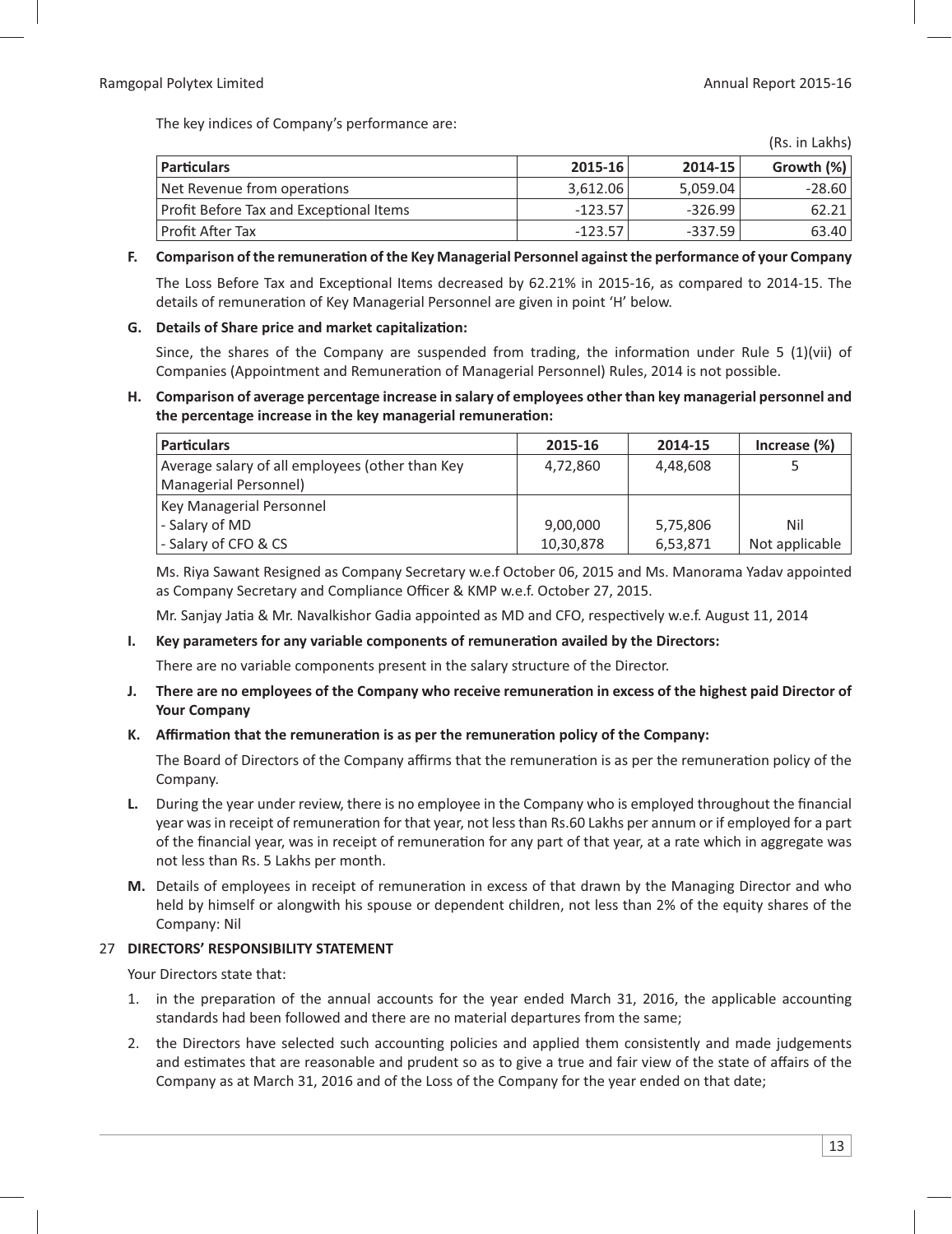- 3. the Directors have taken proper and sufficient care for the maintenance of adequate accounting records in accordance with the provisions of the Companies Act, 2013 for safeguarding the assets of the Company and for preventing and detecting fraud and other irregularities;
- 4. the Directors have prepared the annual accounts on a 'going concern' basis;
- 5. the Directors have laid down internal financial controls to be followed by the Company and that such internal financial controls are adequate and are operating effectively; and
- 6. the Directors have devised proper systems to ensure compliance with the provisions of all applicable laws and that such systems are adequate and operating effectively.

### 28. **RISK MANAGEMENT POLICY**

 Your Company has devised and implemented a mechanism for Risk management and has developed a Risk Management Policy. The Policy provides for identification of internal and external risks and implementing risk mitigation steps. The said Policy is available on the website of the Company www.ramgopalpolytex.com.

# 29. **INFORMATION UNDER THE SEXUAL HARASSMENT OF WOMEN AT WORKPLACE (PREVENTION, PROHIBITION AND REDRESSAL) ACT, 2013**

The Company has zero tolerance for sexual harassment at workplace and has adopted a Policy on prevention, prohibition and redressal of sexual harassment at workplace in line with the provisions of the Sexual Harassment of Women at Workplace (Prevention, Prohibition and Redressal) Act, 2013 and the Rules thereunder. All women associates (permanent, temporary, contractual and trainees) as well as any women visiting the Company's office premises or women service providers are covered under this Policy. All employees are treated with dignity with a view to maintain a work environment free of sexual harassment whether physical, verbal or psychological.

During the year 2015-16, no complaints were received by the Company related to sexual harassment.

### 30. **ACKNOWLEDGEMENT**

Your Directors wish to place on record their sincere thanks to all the employees of the Company for their continuing commitment and dedication. Further, the Directors would also like to express their gratitude for the continued support of all the stakeholders such as banks, financial institutions, various State and Central Government authorities, customers, vendors and last but not the least our valued shareholders, for all their support and trust reposed in the Company.

# **ON BEHALF OF THE BOARD OF DIRECTORS**

Sanjay Jatia  **Chairman and Managing Director (DIN: 00913405)**

**Place: Mumbai Date: May 30, 2016**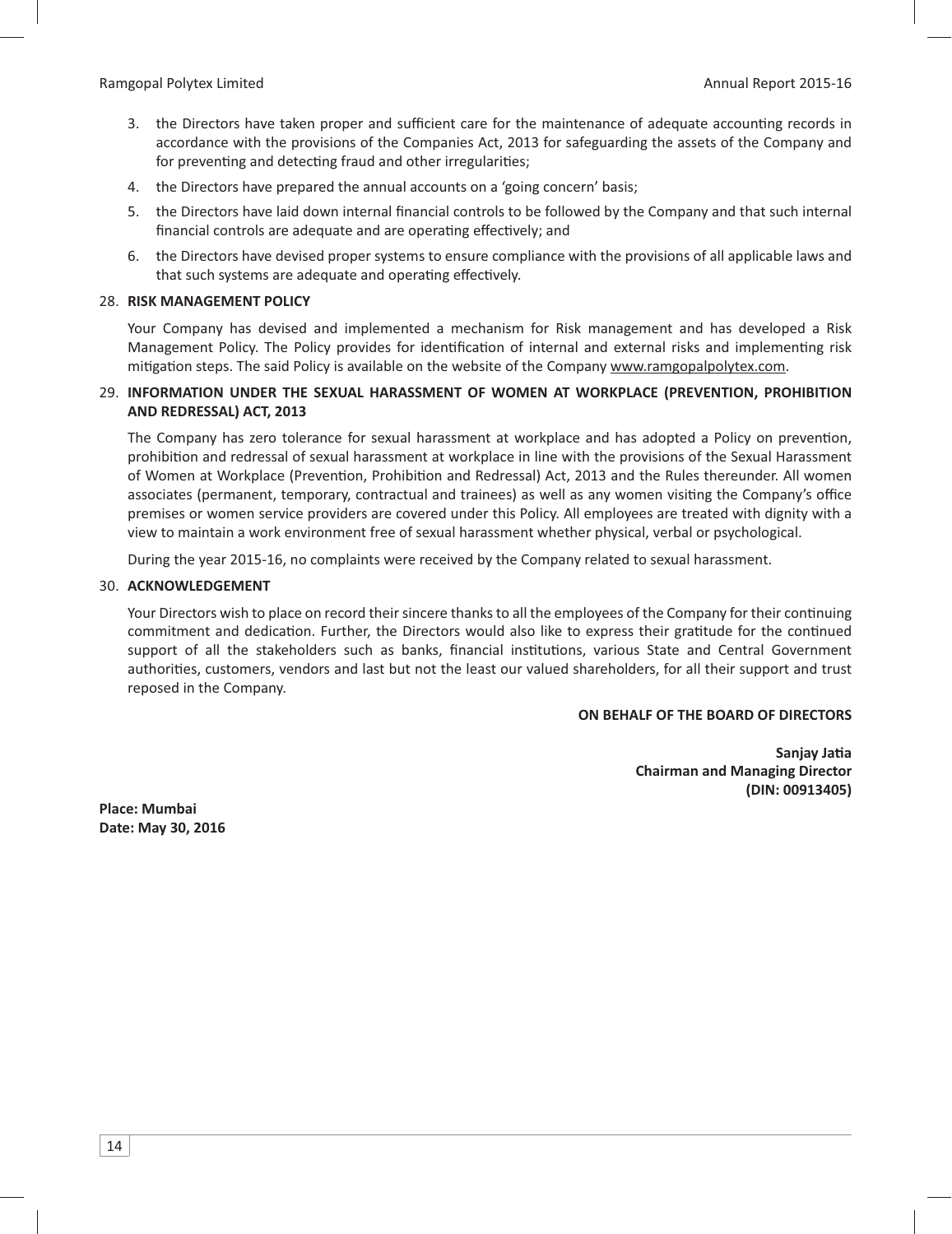# **"ANNEXURE I" TO THE DIRECTORS' REPORT**

Disclosure of particulars with respect to Conservation of Energy, Technology Absorption and Foreign Exchange Earnings and Outgo as required under the Companies (Accounts) Rules, 2014.

### **(A) CONSERVATION OF ENERGY**

During the year under review, your Company has not carried out any manufacturing activities. Therefore, this clause is not applicable to your Company.

### **(B) TECHNOLOGY ABSORPTION**

Since, there is no manufacturing activity; the clause is not applicable to your Company.

# **(C) FOREIGN EXCHANGE EARNINGS AND OUTGO**

Foreign exchange outgo - Rs.20,33,48,652/-

Foreign exchange inflow  $-$  NIL

### **ON BEHALF OF THE BOARD OF DIRECTORS**

Sanjay Jatia  **Chairman and Managing Director (DIN: 00913405)**

**Place: Mumbai Date: May 30, 2016**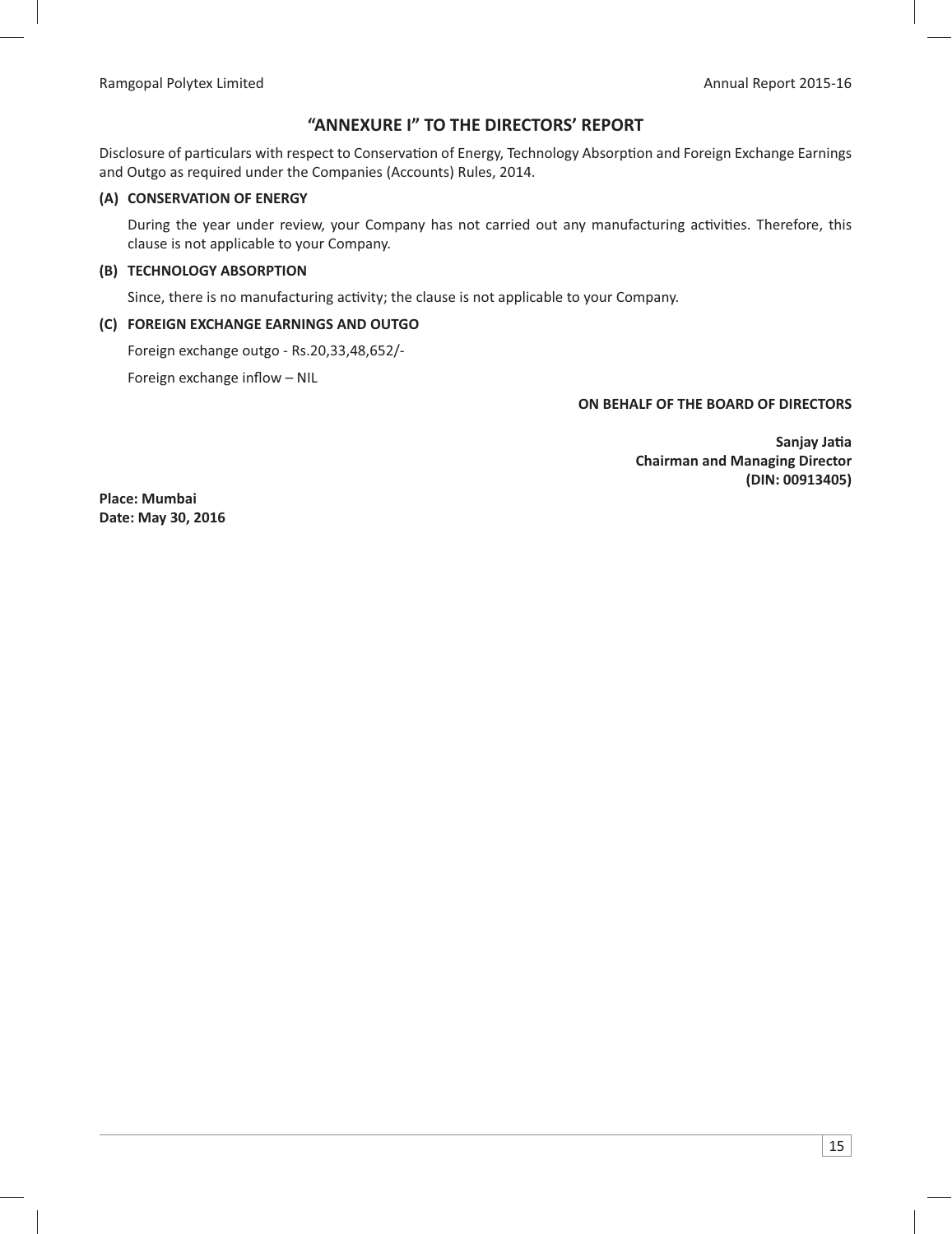# **"ANNEXURE II" TO THE DIRECTORS' REPORT**

### **Form MR-3**

# **SECRETARIAL AUDIT REPORT**

# [Pursuant to Section 204 (1) of the Companies Act, 2013 and Rule 9 of the Companies (Appointment and **Remuneration Personnel) Rules, 2014]**

### FOR THE FINANCIAL YEAR ENDED 31<sup>ST</sup> MARCH, 2016

To The Members of **RAMGOPAL POLYTEX LIMITED**

We have conducted the Secretarial Audit of the compliance of applicable statutory provision and the adherence to good corporate practices by M/s. RAMGOPAL POLYTEX LIMITED (hereinafter called "the Company"). Secretarial Audit was conducted in a manner that provided me a reasonable basis for evaluating the corporate conducts/statutory compliances and expressing our opinion thereon.

Based on our verification of books, papers, minute books, forms and returns filed and other records maintained by the Company and also the information provided by the Company, its officers, agents and authorized representatives during the conduct of secretarial audit, we hereby report that in our opinion, the Company has, during the audit period covering the financial year ended  $31<sup>st</sup>$  March, 2016 complied with the statutory provisions listed hereunder and also that the Company has proper Board-processes and compliance-mechanism in place to the extent, in the manner and subject to the reporting made hereinafter:

We have examined the books, papers, minutes' books, forms and returns filed and other records maintained by **M/s. RAMGOPAL POLYTEX LIMITED** for the financial year ended 31<sup>st</sup> March, 2016 according to the provisions of:

- (i). The Companies Act, 2013 (the Act) and the rules made thereunder;
- (ii). The Securities Contracts (regulation) Act, 1956 (SCRA) and the rules made thereunder;
- (iii). The Depositories Act, 1996 and the Regulations any Bye-laws framed thereunder;
- (iv). Foreign Exchange Management Act, 1999 and the rules and regulations made thereunder to the extent of Foreign Direct Investment, Overseas Direct Investment and External Commercial Borrowings;
- (v). The following Regulations and Guidelines prescribed under the Securities and Exchange Board of India Act, 1992 ('SEBI Act')
	- (a) The Securities and Exchange Board of India (Substantial Acquisition of Shares and Takeovers) Regulations, 2011;
	- (b) The Securities and Exchange Board of India (Prohibition of Insider Trading) Regulations, 1992 (now known as SEBI (prohibition of Insider Trading) Regulation 2015;
	- (c) The Securities and Exchange Board of India (Issue of Capital and Disclosure requirements) Regulations, 2009;
	- (d) The Securities and Exchange Board of India (Registrars to issue and Share Transfer Agents) Regulations, 1993 regarding the Companies Act and dealing with client;
	- (e) The Securities and Exchange Board of India (Delisting of Equity Shares), Regulations, 2009;
- (vi). There are no sector specific laws specifically applicable to the Company except the following:
	- Employees state Insurance Act, 1948 and rules made there under
	- The Employees Provident fund and miscellaneous Provisions Act, 1952
	- The payment of Bonus Act, 1965 and rules made there under.
	- Payment of Gratuity Act, 1972 and rules made there under. Acts as prescribed under Direct tax and indirect tax.
	- The maternity Benefit Act, 1961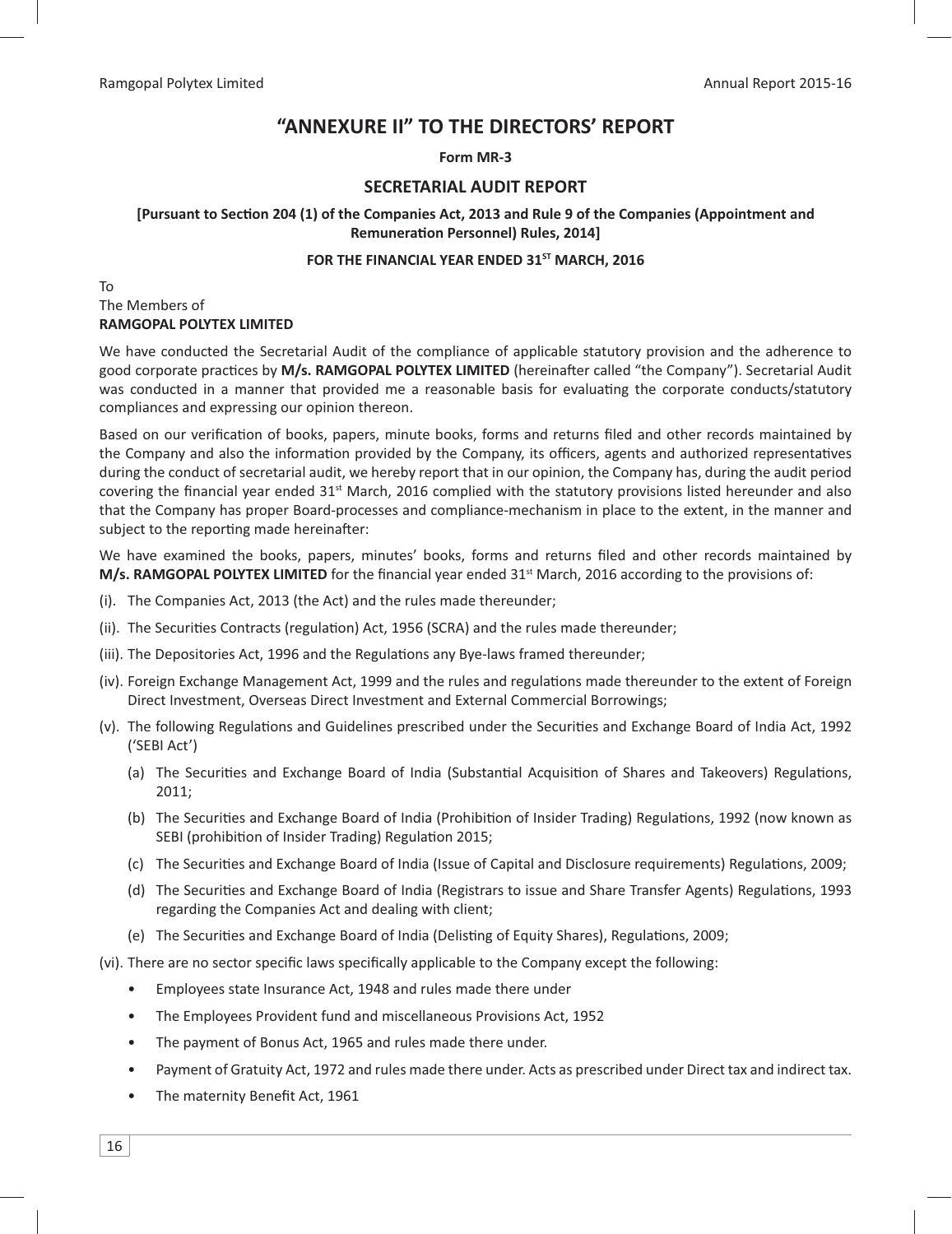• Acts as prescribed under Shop and Establishment Act of various local authorities.

We have also examined compliance with the applicable clauses of the following:

- (i) Secretarial Standards issued by the Institute of Company Secretaries of India.
- (ii) The Listing Agreement entered into by the company with Bombay Stock Exchange Limited and National Stock Exchange of India Limited.
- (iii) Securities and Exchange Board of India (Listing Obligations and Disclosure Requirements) Regulations, 2015.

During the period under review, the Company has complied with the provisions of the Act, Rules, Regulations, Guidelines, Standards, etc. mentioned above.

I further report that there were no events/actions in pursuance of:

- The Securities and Exchange Board of India (Issue and Listing of Debt Securities) Regulations, 2008;
- The Securities and Exchange Board of India (Buyback of Securities) Regulations, 1998;
- The Securities and Exchange Board of India (Employee Stock Option Scheme and Employee Stock Purchase Scheme Guidelines, 1999;

### **We further report that**

The Board of Directors of the Company is duly constituted with proper balance of Executive Directors, Non-Executive Directors and Independent Directors. The changes in the composition of the Board of Directors that took place during the period under review were carried out in compliance with the provisions of the Act.

Adequate notice is given to all Directors to schedule the Board Meetings, agenda and detailed notes on agenda were sent at least seven days in advance, and a system exists for seeking and obtaining further information and clarification on the agenda items before the meeting and for meaningful participation at the meeting.

Majority decision is carried through while the dissenting members' views are captured and recorded as part of the minutes.

**We further report that** there are adequate systems and processes in the company commensurate with the size and operations of the Company to monitor and ensure compliance with applicable laws, rules, regulations and guidelines.

We further report that during the audit period, there were no major events which had bearing on the Company's affairs in pursuance of the above referred laws, rules, regulations, guidelines etc. except as follows:

Company at its Board Meeting dated March 14, 2016 decided to voluntary delist the equity shares of the Company from NSE and accordingly, made an application with National Stock Exchange dated March 29, 2016 for voluntary delisting of Equity Shares of the Company from National Stock Exchange.

**Place: Mumbai**

**Date: 30<sup>th</sup> May, 2016 Company Company Company For Uma Lodha & Company** 

**Uma Lodha Proprietor FCS No. : 5363 C.P. No.2593**

Note: This report is to be read with our letter of even date which is annexed as 'ANNEXURE B(i)' and forms an integral part of this report.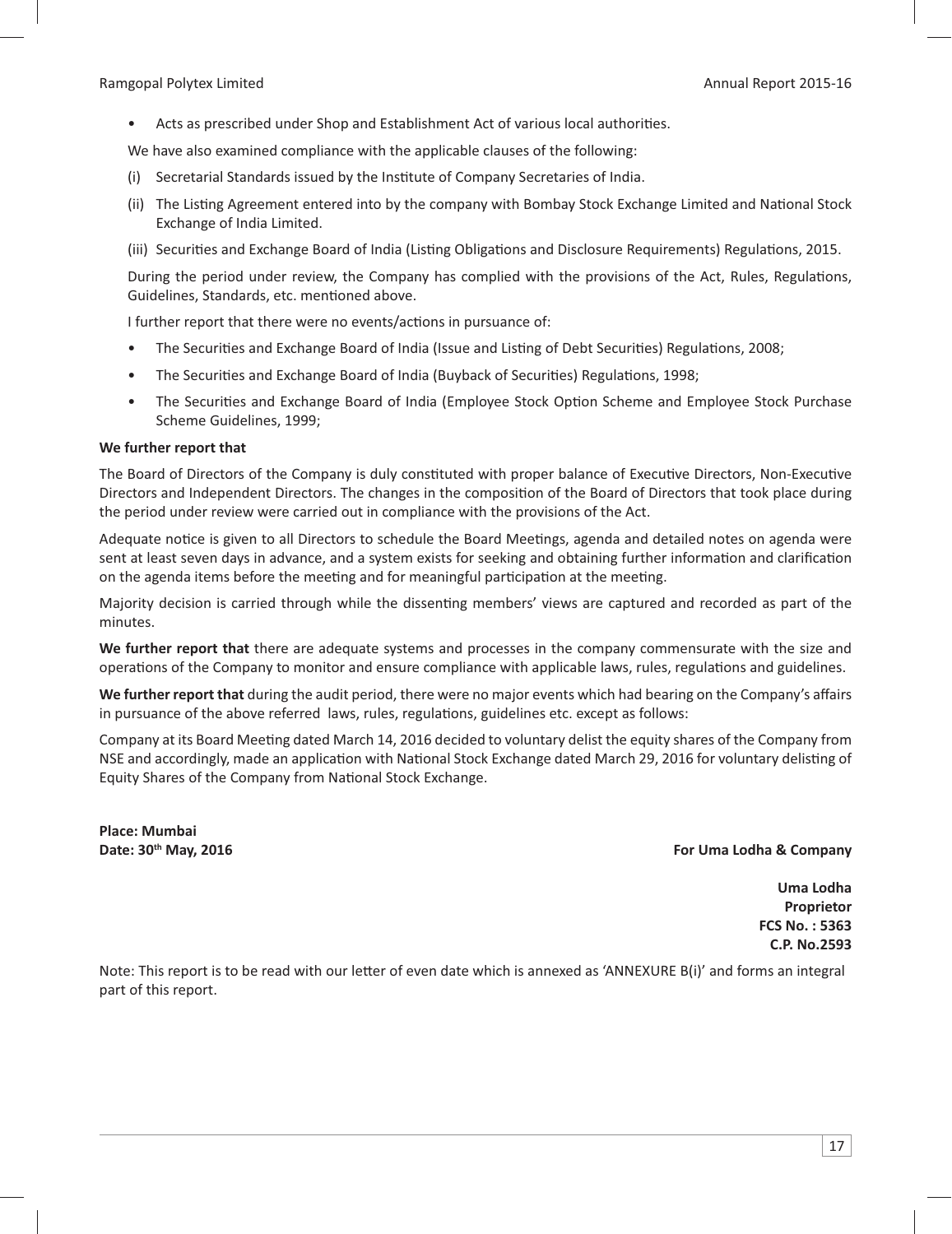# **'ANNEXURE B(i)'**

### To The Members of **RAMGOPAL POLYTEX LIMITED**

Our report of even date is to be read along with this letter.

- Maintenance of secretarial record is the responsibility of the management of the company. Our responsibility is to express an opinion on these secretarial records based on our audit.
- We have followed the audit practices and processes as were appropriate to obtain reasonable assurance about the correctness of the contents of the Secretarial records. The verification was done on test basis to ensure that correct facts are reflected in secretarial records. We believe that the processes and practices, we followed provide a reasonable basis for our opinion.
- We have not verified the correctness and appropriateness of financial records and Books of Accounts of the company.
- Where ever required, we have obtained the Management representation about the compliance of laws, rules and regulations and happening of events etc.
- The compliance of the provisions of Corporate and other applicable laws, rules, regulations, standards is the responsibility of management. Our examination was limited to the verification of procedures on test basis.
- The Secretarial Audit report is neither an assurance as to the future viability of the company nor of the efficacy or effectiveness with which the management has conducted the affairs of the company.

**Place: Mumbai** 

**Date: 30<sup>th</sup> May, 2016 For Uma Lodha & Company For Uma Lodha & Company** 

 **Uma Lodha Proprietor ACS/FCS No. : 5363 C.P. No.2593**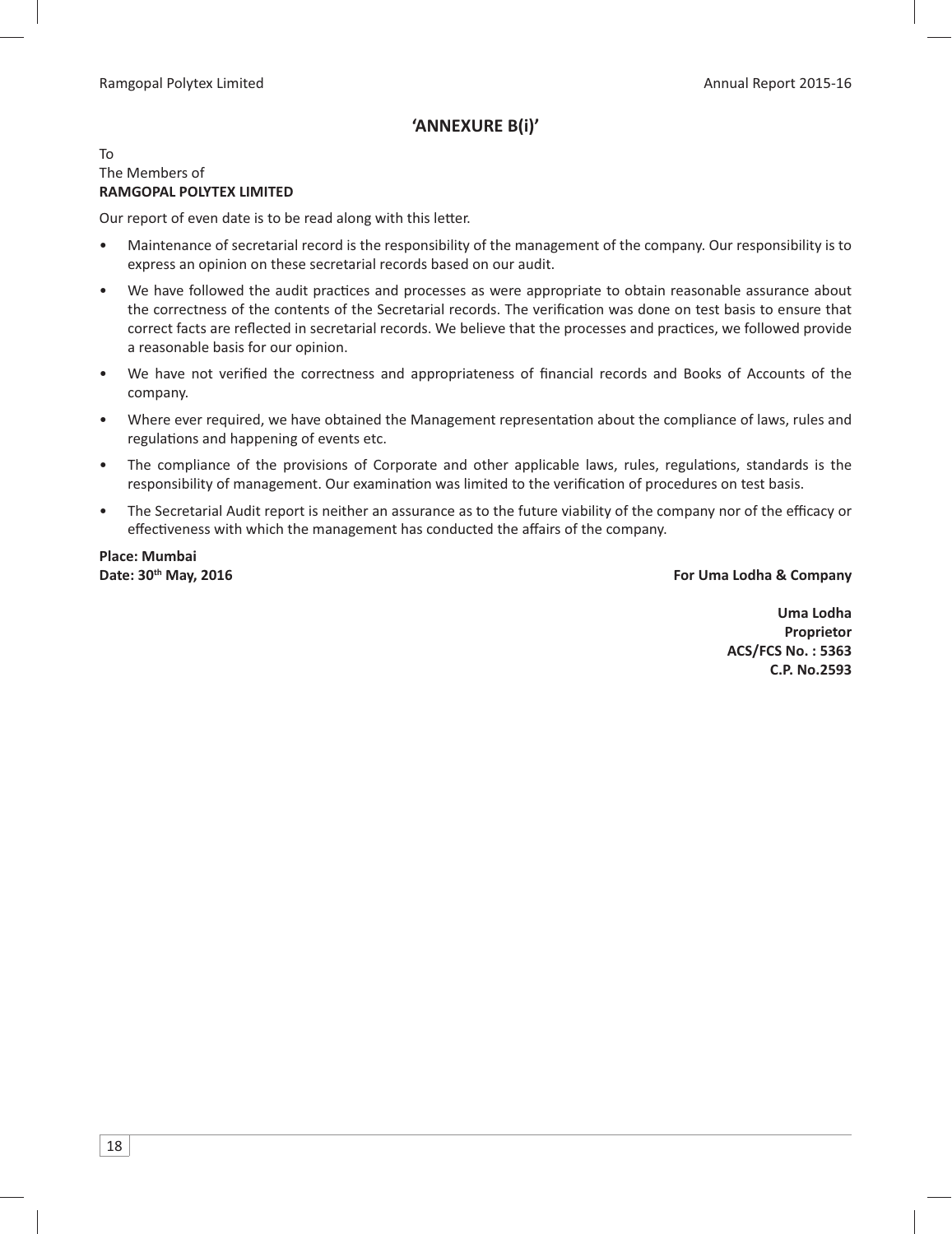# **"ANNEXURE III" TO THE DIRECTORS' REPORT**

# **FORM NO. MGT-9**

# **EXTRACT OF ANNUAL RETURN**

As on the financial year ended on  $31<sup>st</sup>$  March 2016

[Pursuant to section 92(3) of the Companies Act, 2013 and rule 12(1) of the Companies (Management and Administration) Rules, 2014]

### I. **REGISTRATION & OTHER DETAILS:**

|              | <b>CIN</b>                                                                    | L17110MH1981PLC024145                                                                                                                                        |
|--------------|-------------------------------------------------------------------------------|--------------------------------------------------------------------------------------------------------------------------------------------------------------|
| ii           | <b>Registration Date</b>                                                      | 28/03/1981                                                                                                                                                   |
| iii          | Name of the Company                                                           | Ramgopal Polytex Limited                                                                                                                                     |
| iv           | Category/Sub-category of the Company                                          | Public Company, Limited by shares                                                                                                                            |
| $\mathsf{V}$ | Address of the Registered office<br>& contact details                         | Greentex Clearing House, B-1, 2 & 3, Gosrani Compound,<br>Rehnal Village, Bhiwandi, Thane - 421302<br>Tel No.: 022-22834838                                  |
| Vİ           | Whether listed company                                                        | Yes                                                                                                                                                          |
| vii          | Name, Address & contact details of the Registrar &<br>Transfer Agent, if any. | Bigshare Services Private Limited<br>E-2/3, Ansa Industrial Estate, Saki Vihar Road,<br>Saki Naka, Andheri (East), Mumbai - 400 072<br>Tel No.: 022-40430200 |

#### II. **PRINCIPAL BUSINESS ACTIVITIES OF THE COMPANY**

(All the business activities contributing 10% or more of the total turnover of the company shall be stated

| Sr.<br><b>No</b> | Name & Description of main products/services | NIC Code of the<br><b>Product /service</b> | % to total turnover<br>of the company |
|------------------|----------------------------------------------|--------------------------------------------|---------------------------------------|
|                  | Trading of Polymer                           | Group:222, Class: 2220, Sub Class: 22208   | 76.79%                                |
|                  | <b>Trading of Metals</b>                     | Group: 466, Class: 4669, Sub Class: 46699  | 22.83%                                |

### III. **PARTICULARS OF HOLDING, SUBSIDIARY & ASSOCIATE COMPANIES**

| No                    | Name & Address of the Company, CIN/GLN | Holding/Subsidiary/<br>Associate | $%$ Of<br><b>Shares Held</b> | <b>Applicable</b><br>Section |
|-----------------------|----------------------------------------|----------------------------------|------------------------------|------------------------------|
| <b>NOT APPLICABLE</b> |                                        |                                  |                              |                              |

### IV. **SHAREHOLDING PATTERN (Equity Share capital Break up as % to total Equity)**

### (i) **CATEGORY-WISE SHARE HOLDING**

| <b>Category of Shareholders</b> | No. of Shares held at the beginning of the year |                    |           | No. of Shares held at the end of the year |           |                    |           | % of change   |            |
|---------------------------------|-------------------------------------------------|--------------------|-----------|-------------------------------------------|-----------|--------------------|-----------|---------------|------------|
|                                 |                                                 | (As on 01.04.2015) |           |                                           |           | (As on 31.03.2016) |           |               | during the |
|                                 | Demat                                           | Physical           | Total     | % of Total                                | Demat     | Physical           | Total     | % of Total    | year       |
|                                 |                                                 |                    |           | <b>Shares</b>                             |           |                    |           | <b>Shares</b> |            |
| <b>Promoters</b><br>А.          |                                                 |                    |           |                                           |           |                    |           |               |            |
| (1)<br>Indian                   |                                                 |                    |           |                                           |           |                    |           |               |            |
| Individual/HUF<br>a)            | 19,37,500                                       | 10,000             | 19,47,500 | 13.43                                     | 19,37,500 | 10,000             | 19,47,500 | 13.43         | 0.00       |
| Central Govt.or<br>b)           |                                                 | 0                  | 0         | 0.00                                      |           | 0                  | 0         | 0.00          | 0.00       |
| State Govt.                     |                                                 |                    |           |                                           |           |                    |           |               |            |
| <b>Bodies Corporates</b><br>C)  |                                                 | 0                  | 0         | 0.00                                      | $\Omega$  | 0                  | U         | 0.00          | 0.00       |
| d)<br>Bank/FI                   |                                                 | 0                  | 0         | 0.00                                      | $\Omega$  | 0                  | Λ         | 0.00          | 0.00       |
| Any other<br>e)                 |                                                 |                    |           |                                           |           |                    |           |               |            |
| <b>Group Companies</b>          | 45,94,096                                       | 200                | 45,94,296 | 31.68                                     | 45,94,096 | 50,200             | 46,44,296 | 32.02         | 0.34       |
| SUB TOTAL:(A) (1)               | 65,31,596                                       | 10,200             | 65,41,796 | 45.12                                     | 65,31,596 | 60,200             | 65,91,796 | 45.46         | 0.34       |
| Foreign<br>(2)                  |                                                 |                    |           |                                           |           |                    |           |               |            |
| NRI- Individuals<br>a)          |                                                 | 0                  | 0         | 0.00                                      | 0         | 0                  | 0         | 0.00          | 0.00       |
| Other Individuals<br>b)         |                                                 | 0                  | 0         | 0.00                                      | 0         | 0                  |           | 0.00          | 0.00       |
| Bodies Corp.<br>C)              |                                                 | 0                  | 0         | 0.00                                      | 0         | 0                  | በ         | 0.00          | 0.00       |
| Banks/FI<br>d)                  | O                                               | 0                  | 0         | 0.00                                      | 0         | 0                  | 0         | 0.00          | 0.00       |
| Any other<br>e)                 | 0                                               | 0                  | 0         | 0.00                                      | 0         | 0                  | 0         | 0.00          | 0.00       |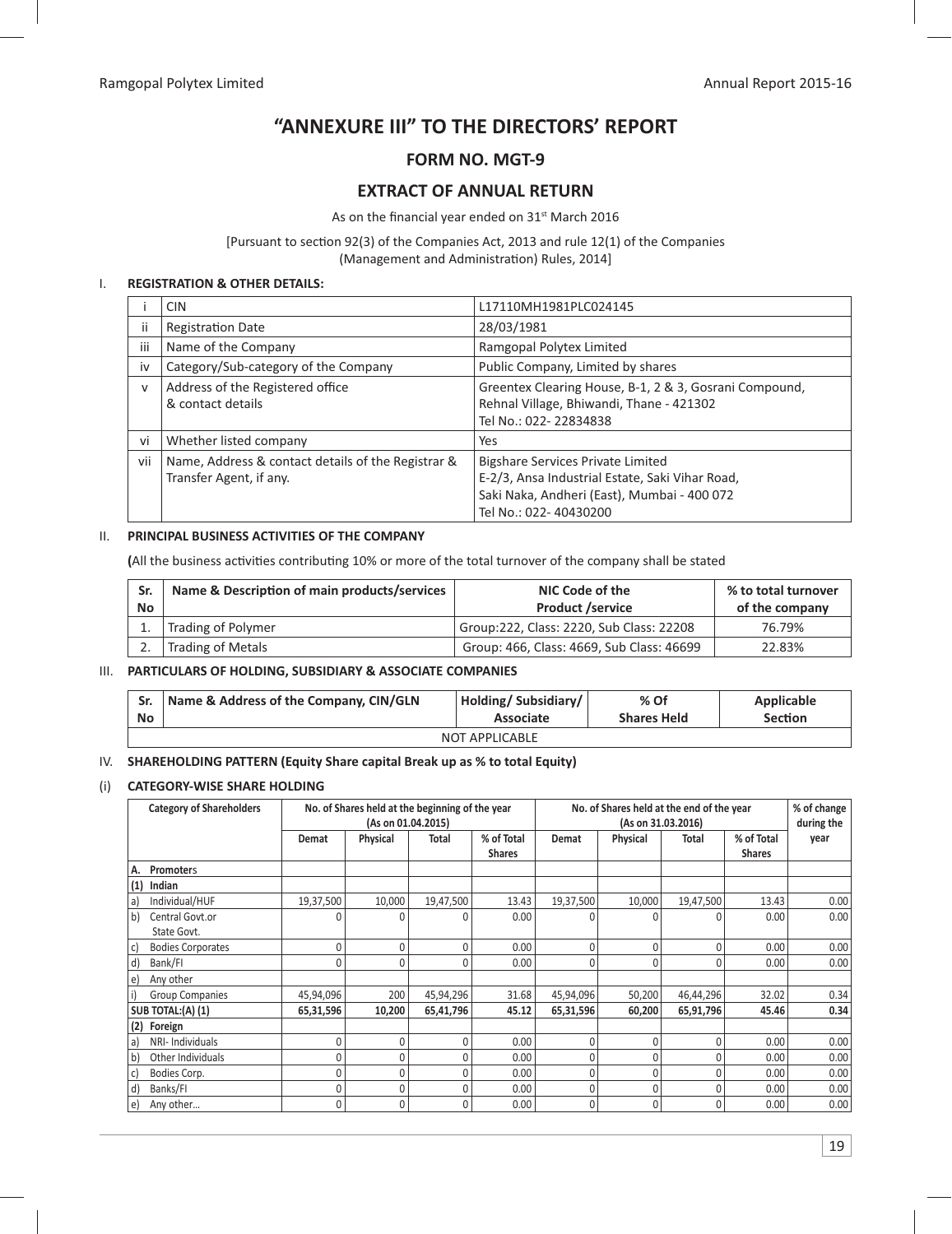| <b>Category of Shareholders</b>        |              | No. of Shares held at the beginning of the year |              |                             |              |                    | No. of Shares held at the end of the year |                             | % of change |
|----------------------------------------|--------------|-------------------------------------------------|--------------|-----------------------------|--------------|--------------------|-------------------------------------------|-----------------------------|-------------|
|                                        |              | (As on 01.04.2015)                              |              |                             |              | (As on 31.03.2016) |                                           |                             | during the  |
|                                        | Demat        | Physical                                        | <b>Total</b> | % of Total<br><b>Shares</b> | <b>Demat</b> | Physical           | Total                                     | % of Total<br><b>Shares</b> | year        |
| SUB TOTAL (A) (2)                      | $\Omega$     | $\Omega$                                        | $\Omega$     | 0.00                        | $\Omega$     | $\Omega$           | $\Omega$                                  | 0.00                        | 0.00        |
| <b>Total Shareholding of Promoter</b>  | 65,31,596    | 10,200                                          | 65,41,796    | 45.12                       | 65,31,596    | 60,200             | 65,91,796                                 | 45.46                       | 0.34        |
| $(A) = (A)(1)+(A)(2)$                  |              |                                                 |              |                             |              |                    |                                           |                             |             |
| <b>PUBLIC SHAREHOLDING</b><br>В.       |              |                                                 |              |                             |              |                    |                                           |                             |             |
| (1)<br><b>Institutions</b>             |              |                                                 |              |                             |              |                    |                                           |                             |             |
| a <br>Mutual Funds                     | $\Omega$     | $\mathbf{0}$                                    | 0            | 0.00                        | $\Omega$     | $\mathbf{0}$       | $\mathbf{0}$                              | 0.00                        | 0.00        |
| b)<br>Banks/FI                         | 68,700       | 11,700                                          | 80,400       | 0.55                        | 68,700       | 11,700             | 80,400                                    | 0.55                        | 0.00        |
| $\mathsf{c}$<br>Central govt           | $\mathbf{0}$ | 0                                               | 0            | 0.00                        | 0            | 0                  | 0                                         | 0.00                        | 0.00        |
| d)<br>State Govt.                      | $\Omega$     | $\mathbf 0$                                     | 0            | 0.00                        | 0            | $\mathbf 0$        | $\mathbf 0$                               | 0.00                        | 0.00        |
| Venture Capital Fund<br> e             | 0            | $\mathbf 0$                                     | 0            | 0.00                        | $\mathbf{0}$ | 0                  | 0                                         | 0.00                        | 0.00        |
| f)<br><b>Insurance Companies</b>       | $\mathbf{0}$ | $\mathbf 0$                                     | 0            | 0.00                        | 0            | $\mathbf 0$        | 0                                         | 0.00                        | 0.00        |
| g)<br><b>FIIS</b>                      | $\mathbf{0}$ | $\mathbf 0$                                     | 0            | 0.00                        | 0            | $\pmb{0}$          | 0                                         | 0.00                        | 0.00        |
| h)<br>Foreign Venture<br>Capital Funds | $\Omega$     | $\mathbf{0}$                                    | 0            | 0.00                        | $\mathbf{0}$ | $\mathbf{0}$       | $\overline{0}$                            | 0.00                        | 0.00        |
| i)<br>Others (specify)                 | $\Omega$     | $\mathbf{0}$                                    | $\Omega$     | 0.00                        | $\Omega$     | $\mathbf{0}$       | 0                                         | 0.00                        | 0.00        |
| SUB TOTAL (B)(1):                      | 68,700       | 11,700                                          | 80,400       | 0.55                        | 68,700       | 11,700             | 80,400                                    | 0.55                        | 0.00        |
| <b>Non Institutions</b><br>(2)         |              |                                                 |              |                             |              |                    |                                           |                             |             |
| a)<br>Bodies corporates                |              |                                                 |              |                             |              |                    |                                           |                             |             |
| i)<br>Indian                           | 1,64,500     | 2,40,400                                        | 4,04,900     | 2.79                        | 1,62,100     | 2,40,400           | 4,02,500                                  | 2.78                        | $-0.01$     |
| ii)<br>Overseas                        | 50,000       | 2,34,000                                        | 2,84,000     | 1.96                        | 50,000       | 2,34,000           | 2,84,000                                  | 1.96                        | 0.00        |
| <sub>b</sub><br>Individuals            |              |                                                 |              |                             |              |                    |                                           |                             |             |
| i)<br>Individual shareholders          | 14,93,834    | 40,71,204                                       | 55,65,038    | 38.38                       | 15,07,434    | 40,61,504          | 55,68,938                                 | 38.41                       | 0.03        |
| holding nominal share capital          |              |                                                 |              |                             |              |                    |                                           |                             |             |
| upto Rs.1 lakhs                        |              |                                                 |              |                             |              |                    |                                           |                             |             |
| Individuals shareholders<br>ii)        | 3,30,700     | 91,400                                          | 4,22,100     | 2.91                        | 3,30,700     | 91,400             | 4,22,100                                  | 2.91                        | 0.00        |
| holding nominal share capital          |              |                                                 |              |                             |              |                    |                                           |                             |             |
| in excess of Rs. 1 lakhs               |              |                                                 |              |                             |              |                    |                                           |                             |             |
| $\mathsf{d}$<br>Others (specify)       |              |                                                 |              |                             |              |                    |                                           |                             |             |
| i)<br><b>Trusts</b>                    | $\mathbf{0}$ | 0                                               | 0            | 0.00                        | $\Omega$     | $\mathbf 0$        | $\mathbf 0$                               | 0.00                        | 0.00        |
| ii)<br><b>Clearing Member</b>          | 400          | $\mathbf{0}$                                    | 400          | 0.00                        | 400          | $\mathbf{0}$       | 400                                       | 0.00                        | 0.00        |
| Non Resident Indians (NRI)<br>iii)     | 5,91,266     | 6,10,100                                        | 12,01,366    | 8.29                        | 5,89,766     | 5,60,100           | 11,49,866                                 | 7.93                        | $-0.36$     |
| SUB TOTAL (B)(2):                      | 26,30,700    | 52,47,104                                       | 78,77,804    | 54.33                       | 26,40,400    | 51,87,404          | 78,27,804                                 | 53.98                       | $-0.34$     |
| <b>Total Public Shareholding</b>       | 26,99,400    | 52,58,804                                       | 79,58,204    | 54.88                       | 27,09,100    | 51,99,104          | 79,08,204                                 | 54.54                       | $-0.34$     |
| $(B)=(B)(1)+(B)(2)$                    |              |                                                 |              |                             |              |                    |                                           |                             |             |
| C. Shares held by Custodian for        | $\mathbf{0}$ | $\mathbf{0}$                                    | 0            | 0.00                        | 0            | $\mathbf{0}$       | 0                                         | 0.00                        | 0.00        |
| <b>GDRs &amp; ADRs</b>                 |              |                                                 |              |                             |              |                    |                                           |                             |             |
| Grand Total (A+B+C)                    | 92,30,996    | 52,69,004                                       | 1,45,00,000  | 100.00                      | 92.40.696    | 52,59,304          | 1,45,00,000                               | 100.00                      | 0.00        |

### (ii) **SHARE HOLDING OF PROMOTERS**

| Sr.<br>No      | <b>Shareholders Name</b>                                   |              | Shareholding at the<br>beginning of the year |                                                            |              | Shareholding at the<br>end of the year    |                                                            | % change in<br>share holding |
|----------------|------------------------------------------------------------|--------------|----------------------------------------------|------------------------------------------------------------|--------------|-------------------------------------------|------------------------------------------------------------|------------------------------|
|                |                                                            | No of shares | % of total<br>shares<br>of the<br>company    | % of shares<br>pledged<br>encumbered<br>to total<br>shares | No of shares | % of total<br>shares<br>of the<br>company | % of shares<br>pledged<br>encumbered<br>to total<br>shares | during the<br>year           |
|                | Mohanlal Jatia                                             | 60,100       | 0.41                                         | 0.00                                                       | 60,100       | 0.41                                      | 0.00                                                       | 0.00                         |
| $\overline{2}$ | Sudhir Jatia                                               | 45,000       | 0.31                                         | 0.00                                                       | 45,000       | 0.31                                      | 0.00                                                       | 0.00                         |
| 3              | Sanjay Jatia                                               | 16,800       | 0.12                                         | 0.00                                                       | 16,800       | 0.12                                      | 0.00                                                       | 0.00                         |
| 4              | Pushpadevi Agarwal                                         | 75300        | 0.52                                         | 0.00                                                       | 75,300       | 0.52                                      | 0.00                                                       | 0.00                         |
| 5              | Ramgopal Synthetics Limited                                | 8,83,000     | 6.09                                         | 0.00                                                       | 8,83,000     | 6.09                                      | 0.00                                                       | 0.00                         |
| 6              | Ramgopal Investments and<br><b>Trading Company Pyt Ltd</b> | 8,22,196     | 5.67                                         | 0.00                                                       | 8,22,196     | 5.67                                      | 0.00                                                       | 0.00                         |
|                | J M Commodities Limited                                    | 6,65,900     | 4.59                                         | 0.00                                                       | 6,65,900     | 4.59                                      | 0.00                                                       | 0.00                         |
| 8              | Ramgopal Textiles Limited                                  | 18,22,500    | 12.57                                        | 0.00                                                       | 18,22,500    | 12.57                                     | 0.00                                                       | 0.00                         |
| 9              | Tarapur Synthetics Private Limited                         | 1,99,600     | 1.38                                         | 0.00                                                       | 1,99,600     | 1.38                                      | 0.00                                                       | 0.00                         |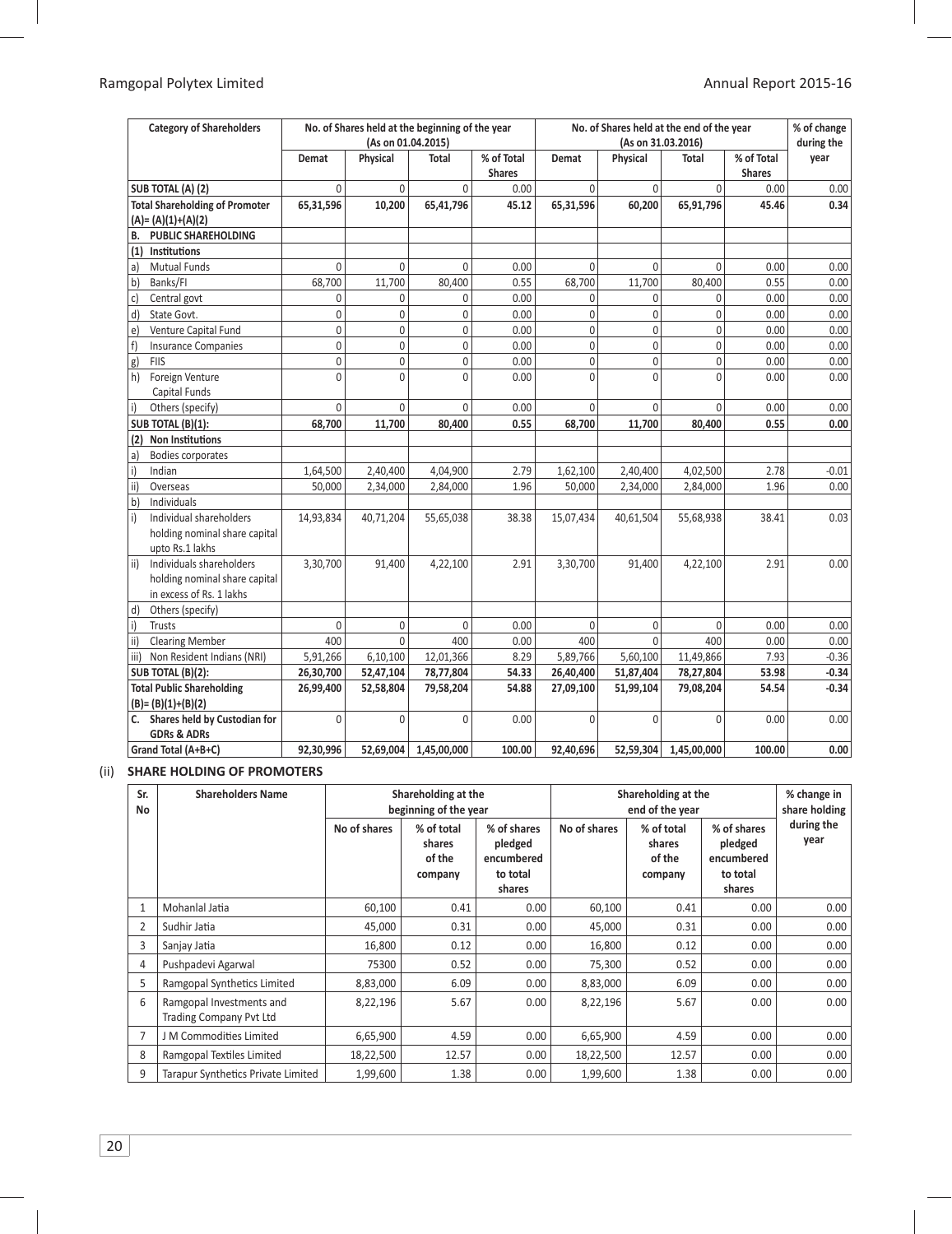| Sr.<br>No | <b>Shareholders Name</b>                |              | Shareholding at the<br>beginning of the year |                                                            |              | Shareholding at the<br>end of the year    |                                                            |                    |  |
|-----------|-----------------------------------------|--------------|----------------------------------------------|------------------------------------------------------------|--------------|-------------------------------------------|------------------------------------------------------------|--------------------|--|
|           |                                         | No of shares | % of total<br>shares<br>of the<br>company    | % of shares<br>pledged<br>encumbered<br>to total<br>shares | No of shares | % of total<br>shares<br>of the<br>company | % of shares<br>pledged<br>encumbered<br>to total<br>shares | during the<br>year |  |
| 10        | Tarapur Vastra Udyog Private<br>Limited | 2,01,100     | 1.39                                         | 0.00                                                       | 2,51,100     | 1.73                                      | 0.00                                                       | 0.34               |  |
| 11        | Sanjay Jatia jointly with others        | 10,64,800    | 7.34                                         | 0.00                                                       | 10,64,800    | 7.34                                      | 0.00                                                       | 0.00               |  |
| 12        | Sanjay Jatia jointly with others        | 4,55,000     | 3.14                                         | 0.00                                                       | 4,55,000     | 3.14                                      | 0.00                                                       | 0.00               |  |
| 13        | Sanjay Jatia jointly with others        | 2,03,500     | 1.40                                         | 0.00                                                       | 2,03,500     | 1.40                                      | 0.00                                                       | 0.00               |  |
| 14        | Mohanlal S Jatia HUF                    | 27,000       | 0.19                                         | 0.00                                                       | 27,000       | 0.19                                      | 0.00                                                       | 0.00               |  |
|           | <b>Total</b>                            | 65,41,796    | 45.12                                        | 0.00                                                       | 65,91,796    | 45.46                                     | 0.00                                                       | 0.34               |  |

#### (iii) **CHANGE IN PROMOTERS' SHAREHOLDING**

| Sr.<br>No. |                                                                                                                                                                                | Share holding at the beginning of the<br>Year |                                     | <b>Cumulative Share holding during the</b><br>vear |                                     |  |
|------------|--------------------------------------------------------------------------------------------------------------------------------------------------------------------------------|-----------------------------------------------|-------------------------------------|----------------------------------------------------|-------------------------------------|--|
|            |                                                                                                                                                                                | No. of Shares                                 | % of total shares<br>of the company | No of shares                                       | % of total shares<br>of the company |  |
|            | At the beginning of the year                                                                                                                                                   | 65,41,796                                     | 45.12                               |                                                    |                                     |  |
|            | Date wise increase/decrease in Promoters Share<br>holding during the year specifying the reasons for<br>increase/decrease (e.g. allotment/transfer/bonus/<br>sweat equity etc) |                                               |                                     |                                                    |                                     |  |
|            | 06.07.2015 Tarapur Vastra Udyog Private Limited<br>purchased 50000 shares (Off Market Purchase)                                                                                | 50,000                                        | 0.34                                | 65,91,796                                          | 45.46                               |  |
|            | At the end of the year                                                                                                                                                         | 65,91,796                                     | 45.46                               |                                                    |                                     |  |

#### (iv) **SHAREHOLDING PATTERN OF TOP TEN SHAREHOLDERS (OTHER THAN DIRECTORS, PROMOTERS & HOLDERS OF GDRS & ADRS)**

| Sr.<br>No | Name                                   | Shareholding at the beginning<br>of the year (01/04/2015) |                                        | Date                     | Increase/<br>Decrease in | Reason    |                 | Shareholding at the end of<br>the year (31/03/2016) |
|-----------|----------------------------------------|-----------------------------------------------------------|----------------------------------------|--------------------------|--------------------------|-----------|-----------------|-----------------------------------------------------|
|           |                                        | No. of shares                                             | % of total<br>shares of the<br>company |                          | Shareholding             |           | No of<br>shares | % of total<br>shares of the<br>company              |
| 1         | Asia Assets and Devp INC               | 1,50,000                                                  | 1.03                                   | $\overline{\phantom{a}}$ | 0                        | <b>NA</b> | 1,50,000        | 1.03                                                |
| 2         | Shivani Promoters and Builders Pyt Ltd | 1,40,300                                                  | 0.97                                   | $\overline{\phantom{a}}$ | 0                        | <b>NA</b> | 1,40,300        | 0.97                                                |
| 3         | Ramchandani Hanshumal N                | 1,00,000                                                  | 0.69                                   | $\overline{\phantom{a}}$ | 0                        | <b>NA</b> | 1,00,000        | 0.69                                                |
| 4         | Krishan Kumar Chirimar                 | 1,00,000                                                  | 0.69                                   | ٠                        | $\Omega$                 | <b>NA</b> | 1,00,000        | 0.69                                                |
| 5         | Hiralal Alwani                         | 50,000                                                    | 0.34                                   | $\overline{\phantom{a}}$ | 0                        | <b>NA</b> | 50,000          | 0.34                                                |
| 6         | Manohar Mohanlal Lahori                | 50,000                                                    | 0.34                                   | $\overline{\phantom{a}}$ | $\Omega$                 | <b>NA</b> | 50,000          | 0.34                                                |
|           | Sonex Investments Ltd                  | 50,000                                                    | 0.34                                   |                          | 0                        | <b>NA</b> | 50,000          | 0.34                                                |
| 8         | Pankaj*                                | 50,000                                                    | 0.34                                   | 31.07.2015               | $-50,000$                | Sell      |                 | 0.00                                                |
| 9         | Devji Bhudiaa                          | 50.000                                                    | 0.34                                   | ٠                        | 0                        | <b>NA</b> | 50,000          | 0.34                                                |
| 10        | <b>Gangotri Holdings INC</b>           | 50,000                                                    | 0.34                                   | $\overline{\phantom{a}}$ | 0                        | <b>NA</b> | 50,000          | 0.34                                                |
| 11        | Mahendra Girdharilal#                  | 48,100                                                    | 0.33                                   | ٠                        | $\Omega$                 | <b>NA</b> | 48,100          | 0.33                                                |
|           | <b>Total</b>                           | 8,38,400                                                  |                                        |                          |                          |           | 7,88,400        |                                                     |

# Not in the list of Top 10 shareholders as on 01-04-2015. The same has been reflected above since the shareholder was one of the Top 10 shareholders as on 31-03-2016

\* Ceased to be in the list of Top 10 shareholders as on 31-03-2016. The same is reflected above since the shareholder was one of the Top 10 shareholders as on 01-04-2015.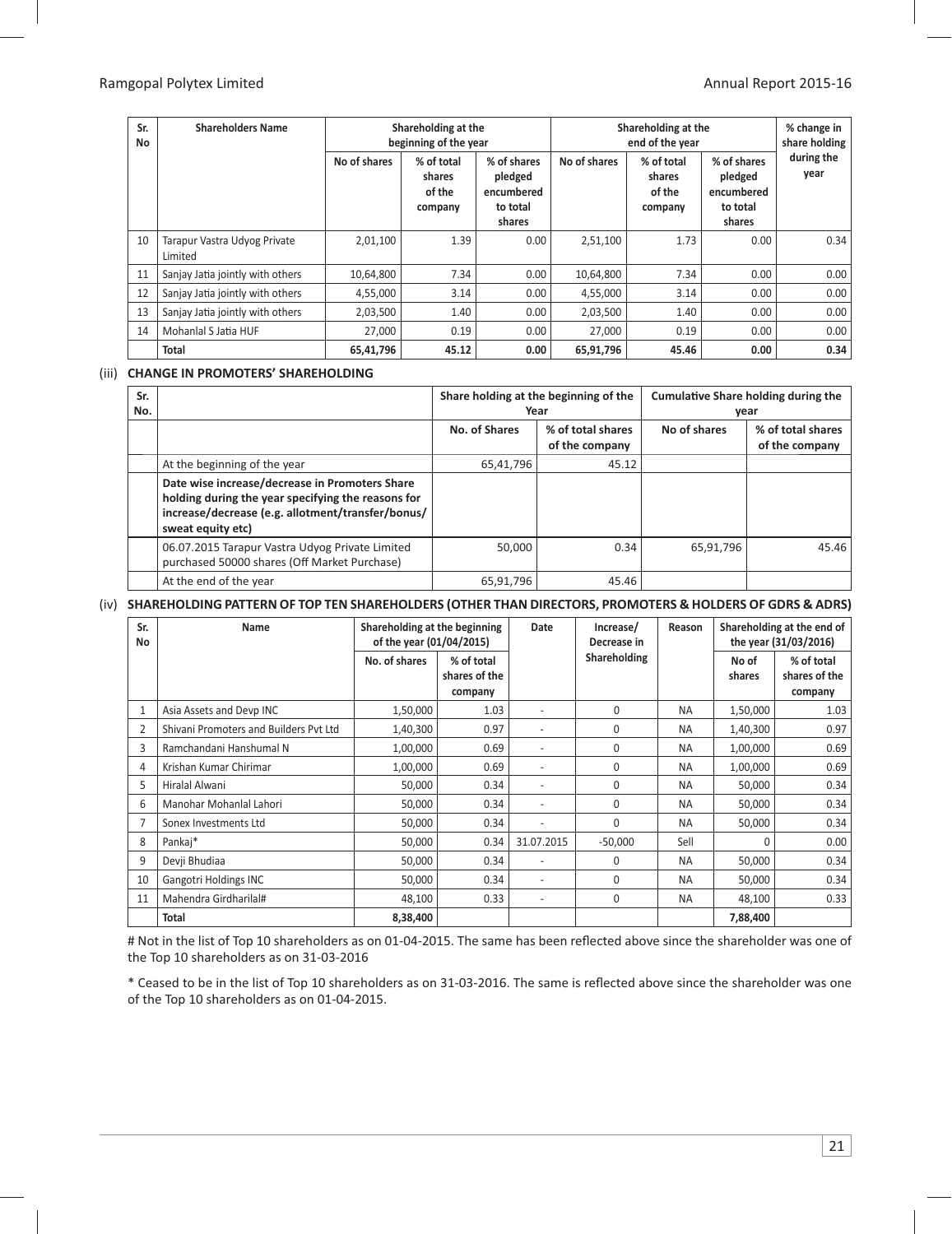#### (v) **SHAREHOLDING OF DIRECTORS & KMP**

| Sr.<br>No      | <b>Name and Designation</b>                                | Shareholding at the beginning of the year<br>(01/04/2015) |                                     | Cumulative Shareholding during the year<br>(31/03/2016) |                                     |  |
|----------------|------------------------------------------------------------|-----------------------------------------------------------|-------------------------------------|---------------------------------------------------------|-------------------------------------|--|
|                |                                                            | No. of shares                                             | % of total shares of the<br>company | No of shares                                            | % of total shares of the<br>company |  |
| 1              | *Mohanlal Jatia, Director                                  | 60,100                                                    | 0.41                                | 60,100                                                  | 0.41                                |  |
| $\overline{2}$ | Sanjay Jatia, Managing Director                            | 16,800                                                    | 0.12                                | 16,800                                                  | 0.12                                |  |
| 3              | Abhay Mutha, Independent Director                          | 0                                                         | 0.00                                |                                                         | 0.00                                |  |
| 4              | *Sarwankumar Lihala, Independent<br>Director               | $\mathbf 0$                                               | 0.00                                |                                                         | 0.00                                |  |
| 5              | **Divya Modi<br>Non-Independent Director                   | 0                                                         | 0.00                                |                                                         | 0.00                                |  |
| 6              | **Panna Lal Jyotshi<br>Independent Director                | 0                                                         | 0.00                                |                                                         | 0.00                                |  |
|                | Navalkishor Gadia, CFO                                     | 0                                                         | 0.00                                |                                                         | 0.00                                |  |
| 8              | *Riya Sawant                                               | 0                                                         | 0.00                                |                                                         | 0.00                                |  |
| 9              | **Manorama Yadav<br>Company Secretary & Compliance Officer | 0                                                         | 0.00                                |                                                         | 0.00                                |  |

\* Mohanlal Jatia, Director, Sarwankumar Lihala, Independent Director and Riya Sawant Company Secretary are resigned w.e.f. April, 15, 2015, August 04, 2015 and October 06, 2015 respectively.

 \*\* Divya Modi, Non-Independent Director, Panna Lal Jyotshi, Independent Director and Manorama Yadav Company Secretary & Compliance Officer are appointed w.e.f. April, 15, 2015, August 04, 2015 and October 27, 2015 respectively

#### V. **INDEBTEDNESS**

#### **Indebtedness of the Company including interest outstanding/accrued but not due for payment**

|                                                   | <b>Secured Loans</b><br>excluding deposits | <b>Unsecured</b><br>Loans | <b>Deposits</b> | <b>Total</b><br><b>Indebtedness</b> |
|---------------------------------------------------|--------------------------------------------|---------------------------|-----------------|-------------------------------------|
| Indebtness at the beginning of the financial year |                                            |                           |                 |                                     |
| i) Principal Amount                               | 3,52,572                                   | 0                         | 0               | 3,52,572                            |
| ii) Interest due but not paid                     | 0                                          | $\mathbf{0}$              | 0               |                                     |
| iii) Interest accrued but not due                 | 1,866                                      | $\Omega$                  | 0               | 1,866                               |
| Total (i+ii+iii)                                  | 3,54,438                                   | 0                         | 0               | 3,54,438                            |
| Change in Indebtedness during the financial year  |                                            |                           |                 |                                     |
| Additions                                         | 0                                          | $\Omega$                  | 0               | O                                   |
| Reduction                                         | 3,54,438                                   | $\Omega$                  | 0               | 3,54,438                            |
| <b>Net Change</b>                                 | $(-)$ 3,54,438                             | 0                         | 0               | $(-)$ 3,54,438                      |
| Indebtedness at the end of the financial year     |                                            |                           |                 |                                     |
| i) Principal Amount                               | 0                                          | $\Omega$                  | 0               | 0                                   |
| ii) Interest due but not paid                     | 0                                          | $\Omega$                  | 0               | 0                                   |
| iii) Interest accrued but not due                 | 0                                          | $\Omega$                  | 0               | $\Omega$                            |
| Total (i+ii+iii)                                  | ŋ                                          | 0                         | 0               | 0                                   |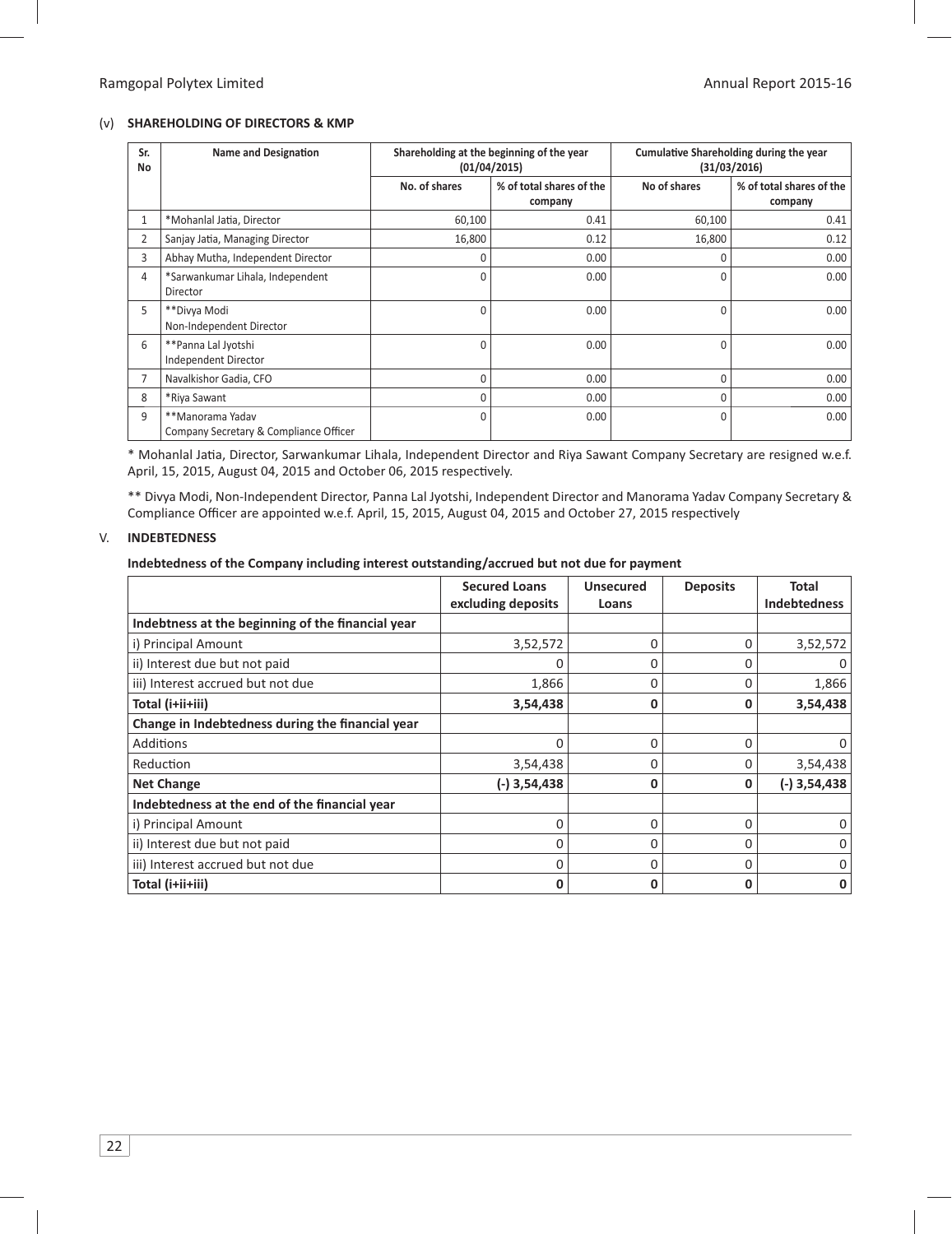### VI. **REMUNERATION OF DIRECTORS AND KEY MANAGERIAL PERSONNEL**

#### A. Remuneration to Managing Director, Whole time director and/or Manager:

| Sr.<br>No      | <b>Particulars of Remuneration</b>                                                                           |                                          |
|----------------|--------------------------------------------------------------------------------------------------------------|------------------------------------------|
| 1              | <b>Gross salary</b>                                                                                          | Sanjay Jatia<br><b>Managing Director</b> |
|                | (a) Salary as per provisions contained in section $17(1)$ of the Income Tax. 1961.                           | 9,00,000                                 |
|                | (b) Value of perquisites $u/s$ 17(2) of the Income tax Act, 1961                                             | 0                                        |
|                | (c) Profits in lieu of salary under section 17(3) of the Income Tax Act, 1961                                | 0                                        |
| $\overline{2}$ | Stock option                                                                                                 | 0                                        |
| 3              | Sweat Equity                                                                                                 | $\mathbf 0$                              |
| 4              | Commission                                                                                                   |                                          |
|                | as % of profit                                                                                               | 0                                        |
|                | others (specify)                                                                                             | 0                                        |
| 5.             | Others, please specify                                                                                       | $\mathbf 0$                              |
|                | Total (A)                                                                                                    | 9,00,000                                 |
|                | Ceiling as per the Act                                                                                       |                                          |
|                | During the year under review, the Company was not having adequate profit but the Company has made payment in |                                          |

terms of the approval of the shareholders (by way of Ordinary Resolution passed on September 30, 2014) which is based on effective capital as specified in Schedule V of Companies Act, 2013 and the same is well within the limits.

#### **B.** Remuneration to other directors:

| Sr.<br>No | <b>Particulars of Remuneration</b>             | <b>Name of the Directors</b>                                                                                                         |   |                    |                      | Total<br><b>Amount</b> |
|-----------|------------------------------------------------|--------------------------------------------------------------------------------------------------------------------------------------|---|--------------------|----------------------|------------------------|
| 1.        | <b>Independent Directors</b>                   | Sarwan Kumar<br>Lihala                                                                                                               |   | <b>Abhay Mutha</b> | Panna Lal<br>Jyotshi |                        |
|           | (a) Fee for attending board committee meetings | 1,250                                                                                                                                |   | 6,000              | 5,500                | 12,750                 |
|           | (b) Commission                                 | 0                                                                                                                                    |   | 0                  |                      | 0                      |
|           | (c) Others, please specify                     | U                                                                                                                                    |   | 0                  |                      | O                      |
|           | Total (I)                                      | 1,250                                                                                                                                |   | 6,000              | 5,500                | 12750                  |
|           |                                                |                                                                                                                                      |   |                    |                      |                        |
| 2.        | <b>Other Non Executive Directors</b>           | <b>Mohanlal Jatia</b>                                                                                                                |   | Divya Modi         |                      |                        |
|           | (a) Fee for attending board committee meetings |                                                                                                                                      | 0 |                    | 5,500                | 5,500                  |
|           | (b) Commission                                 |                                                                                                                                      | 0 |                    |                      | n                      |
|           | (c) Others, please specify                     |                                                                                                                                      | 0 |                    |                      | n                      |
|           | Total (II)                                     |                                                                                                                                      | 0 |                    | 5,500                | 5,500                  |
|           | Total $B = (I) + (II)$                         |                                                                                                                                      |   |                    |                      | 18,250                 |
|           | <b>Total Managerial Remuneration</b>           |                                                                                                                                      |   |                    |                      | 9,18,250               |
|           | Overall Ceiling as per the Act.                | The Company is paying only sitting fees to other Directors and the<br>same is within limits as prescribed by the Companies Act, 2013 |   |                    |                      |                        |

Sitting Fees increased from Rs.250/- to Rs.500/- w.e.f. August 04, 2015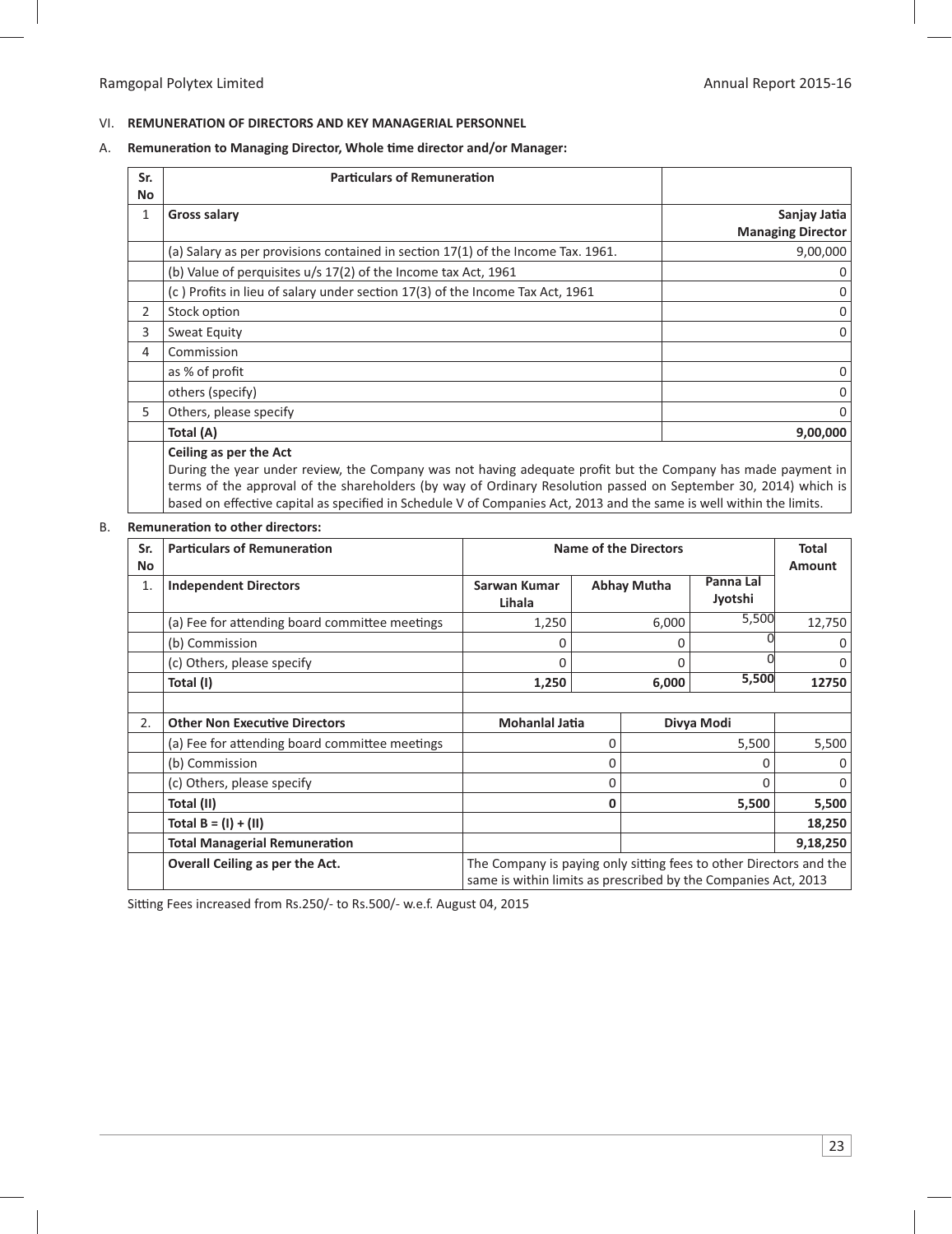### C. **REMUNERATION TO KEY MANAGERIAL PERSONNEL OTHER THAN MD/MANAGER/WTD**

| Sr.<br>No. | <b>Particulars of Remuneration</b>                                                                  | <b>Key Managerial Personnel</b> |                     |                    |              |  |  |  |
|------------|-----------------------------------------------------------------------------------------------------|---------------------------------|---------------------|--------------------|--------------|--|--|--|
| 1          | Gross Salary                                                                                        | *Ms. Riya Sawant                | *Manorama Yadav     | Naval Kishor Gadia | Total        |  |  |  |
|            |                                                                                                     | (Company Secretary)             | (Company Secretary) | (CFO)              |              |  |  |  |
|            | provisions<br>(a) Salary<br>as<br>per<br>contained in section 17(1) of the<br>Income Tax Act, 1961. | 2,50,233                        | 1,80,645            | 6,00,000           | 10,30,878    |  |  |  |
|            | (b) Value of perquisites u/s 17(2) of<br>the Income Tax Act, 1961                                   | U                               | 17,500              | 71,700             | 89,200       |  |  |  |
|            | (c) Profits in lieu of salary under<br>section 17(3) of the Income Tax<br>Act, 1961                 | O                               | O                   | $\Omega$           | 0            |  |  |  |
| 2          | <b>Stock Option</b>                                                                                 | U                               | O                   | 0                  | 0            |  |  |  |
| 3          | <b>Sweat Equity</b>                                                                                 | O                               | 0                   | $\Omega$           | $\mathbf{0}$ |  |  |  |
| 4          | Commission                                                                                          |                                 |                     |                    |              |  |  |  |
|            | as % of profit                                                                                      | 0                               | 0                   | 0                  | 0            |  |  |  |
|            | others, specify                                                                                     | 0                               | O                   | O                  | 0            |  |  |  |
| 5          | Others, please specify                                                                              | U                               | 0                   | <sup>0</sup>       | 0            |  |  |  |
|            | <b>Total</b>                                                                                        | 2,50,233                        | 1,98,145            | 6,71,700           | 11,20,078    |  |  |  |

\*From the date of appointment as CS & KMP i.e. October 27, 2015 after resignation of Ms. Riya Sawant CS & KMP w.e.f. October 06, 2015

# VII. **PENALTIES/PUNISHMENT/COMPOUNDING OF OFFENCES**

| <b>Type</b>                         | Section of the<br><b>Companies Act</b> | <b>Brief</b><br><b>Description</b> | Details of Penalty/Punishment/<br><b>Compounding fees imposed</b> | Authority (RD/<br>NCLT/Court) | Appeal made if<br>any (give details) |  |  |  |  |  |
|-------------------------------------|----------------------------------------|------------------------------------|-------------------------------------------------------------------|-------------------------------|--------------------------------------|--|--|--|--|--|
| A. COMPANY                          |                                        |                                    |                                                                   |                               |                                      |  |  |  |  |  |
| Penalty                             | <b>NIL</b>                             | <b>NIL</b>                         | <b>NIL</b>                                                        | <b>NIL</b>                    | <b>NIL</b>                           |  |  |  |  |  |
| Punishment                          | <b>NIL</b>                             | <b>NIL</b>                         | <b>NIL</b>                                                        | <b>NIL</b>                    | <b>NIL</b>                           |  |  |  |  |  |
| Compounding                         | <b>NIL</b>                             | <b>NIL</b>                         | <b>NIL</b>                                                        | <b>NIL</b>                    | <b>NIL</b>                           |  |  |  |  |  |
| <b>B. DIRECTORS</b>                 |                                        |                                    |                                                                   |                               |                                      |  |  |  |  |  |
| Penalty                             | <b>NIL</b>                             | <b>NIL</b>                         | <b>NIL</b>                                                        | <b>NIL</b>                    | <b>NIL</b>                           |  |  |  |  |  |
| Punishment                          | <b>NIL</b>                             | <b>NIL</b>                         | <b>NIL</b>                                                        | <b>NIL</b>                    | <b>NIL</b>                           |  |  |  |  |  |
| Compounding                         | <b>NIL</b>                             | <b>NIL</b>                         | <b>NIL</b>                                                        | <b>NIL</b>                    | <b>NIL</b>                           |  |  |  |  |  |
| <b>C. OTHER OFFICERS IN DEFAULT</b> |                                        |                                    |                                                                   |                               |                                      |  |  |  |  |  |
| Penalty                             | <b>NIL</b>                             | <b>NIL</b>                         | <b>NIL</b>                                                        | <b>NIL</b>                    | <b>NIL</b>                           |  |  |  |  |  |
| Punishment                          | NIL                                    | <b>NIL</b>                         | <b>NIL</b>                                                        | <b>NIL</b>                    | <b>NIL</b>                           |  |  |  |  |  |
| Compounding                         | <b>NIL</b>                             | <b>NIL</b>                         | <b>NIL</b>                                                        | <b>NIL</b>                    | <b>NIL</b>                           |  |  |  |  |  |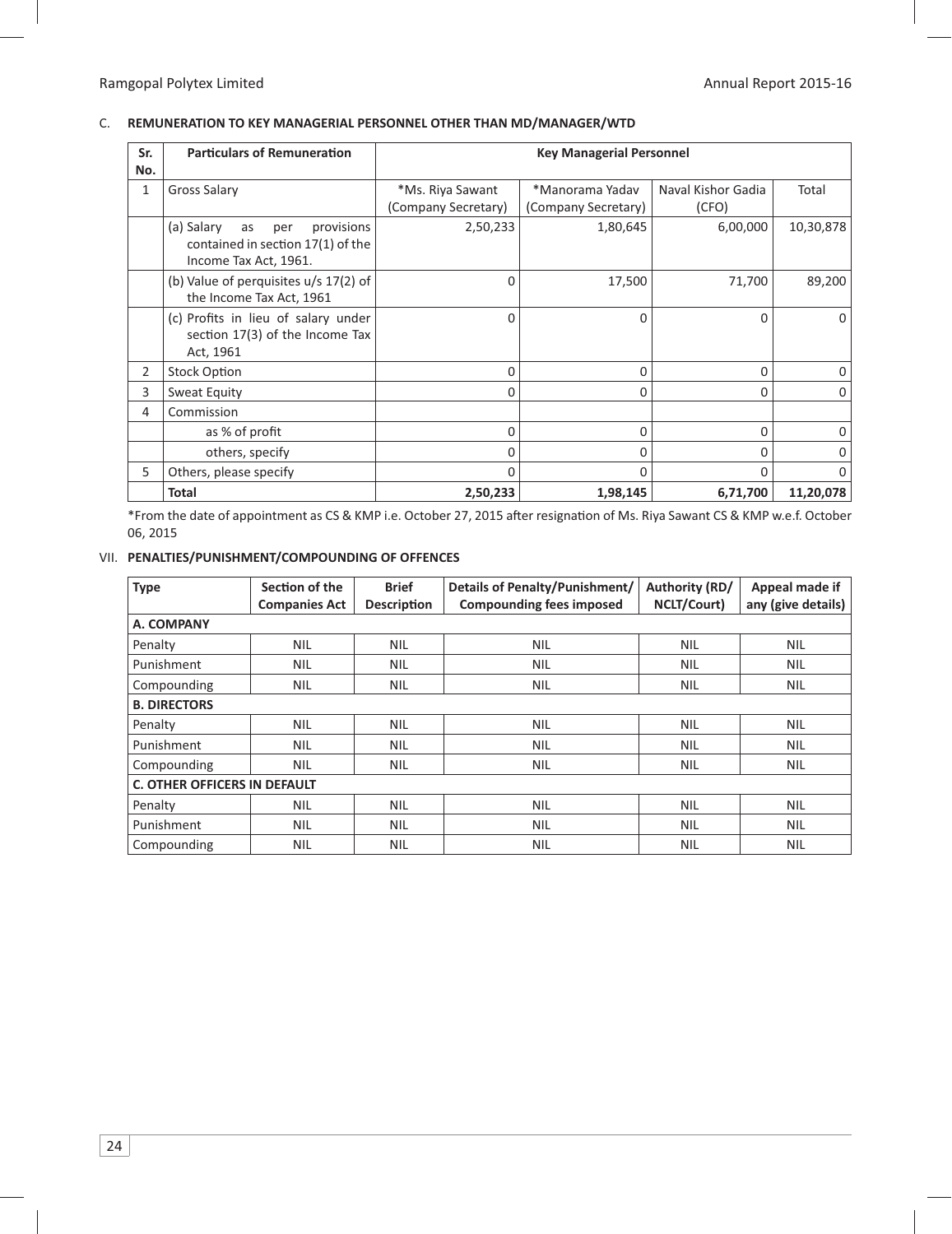# **MANAGEMENT DISCUSSION AND ANALYSIS REPORT**

Management Discussion and Analysis Report on the business of the Company as applicable and to the extent relevant is given below:

### **INDUSTRY STRUCTURE AND DEVELOPMENT:**

During the financial year ended March 31, 2016, your Company was mainly engaged into the wholesale trading of commodities such as metal and polymer etc. The Company has mainly imported the commodities from Dubai, Turkey and also from local market.

### **STRENGTH, WEAKNESS, OPPORTUNITIES AND THREATS:**

The Company is in the business of trading in commodities for last four decades, which has made it a well known business house in the market in which the Company trades.

The business of the Company is affected mainly because of intense competition in the Global Markets.

The major threat would be slow down in the Indian as well as Global Economy or change in Economic Policies of the Indian Government.

### **SEGMENT/PRODUCT-WISE PERFORMANCE:**

Product-wise revenue for the year ended March 31, 2016 is as follows. viz.

1) Revenue from Trading in Polymer Rs.2773.80 Lakhs; and 2) Revenue from Trading in Metals Rs.824.73 Lakhs

# **OUTLOOK:**

The Company hopes that once volatility in the prices of the commodities becomes stable, the Company will be able to get good business.

### **RISK AND CONCERNS:**

This section lists forward-looking statements that involve risks and uncertainties.

- 1. Our revenues and expenses are difficult to predict and can vary significantly from period to period.
- 2. We may not be able to sustain our previous profit margins or levels of profitability.
- 3. The economic environment, pricing pressures etc. can negatively impact our revenues and operating results.
- 4. We are mainly dealing with traders in Dubai, Turkey and also from local market. So, economic slowdown or other factors that affect the economic health of these Countries may affect our business.
- 5. Currency fluctuations may affect the results or our operations.
- 6. Intense competition in the market can affect our pricing.
- 7. Changes in the policies of Government or political instability could impede liberalization of the Indian Economy and adversely affect economic conditions in India generally, which could impact our business and prospects.

### **INTERNAL CONTROL SYSTEMS AND THEIR ADEQUACY:**

The Company has an ideal internal control system in every area of its operations. The internal control system is commensurate with the size and nature of its business. Further the Company has appointed M/s Ravi Seth & Co. as "Internal Auditors" to ensure effectiveness of internal control system. The Company mitigate the lapses in internal control system, if the same are observed by the Internal Auditors.

### **FINANCIAL AND OPERATIONAL PERFORMANCE:**

The financial statements have been prepared in compliance with the requirements of the Companies Act, 2013 and Generally Accepted Accounting Principles in India. Focus areas for the year included enhancing the business continuity and disaster recovery planning by framing different strategies, plans and obtaining reviews from the regular clients.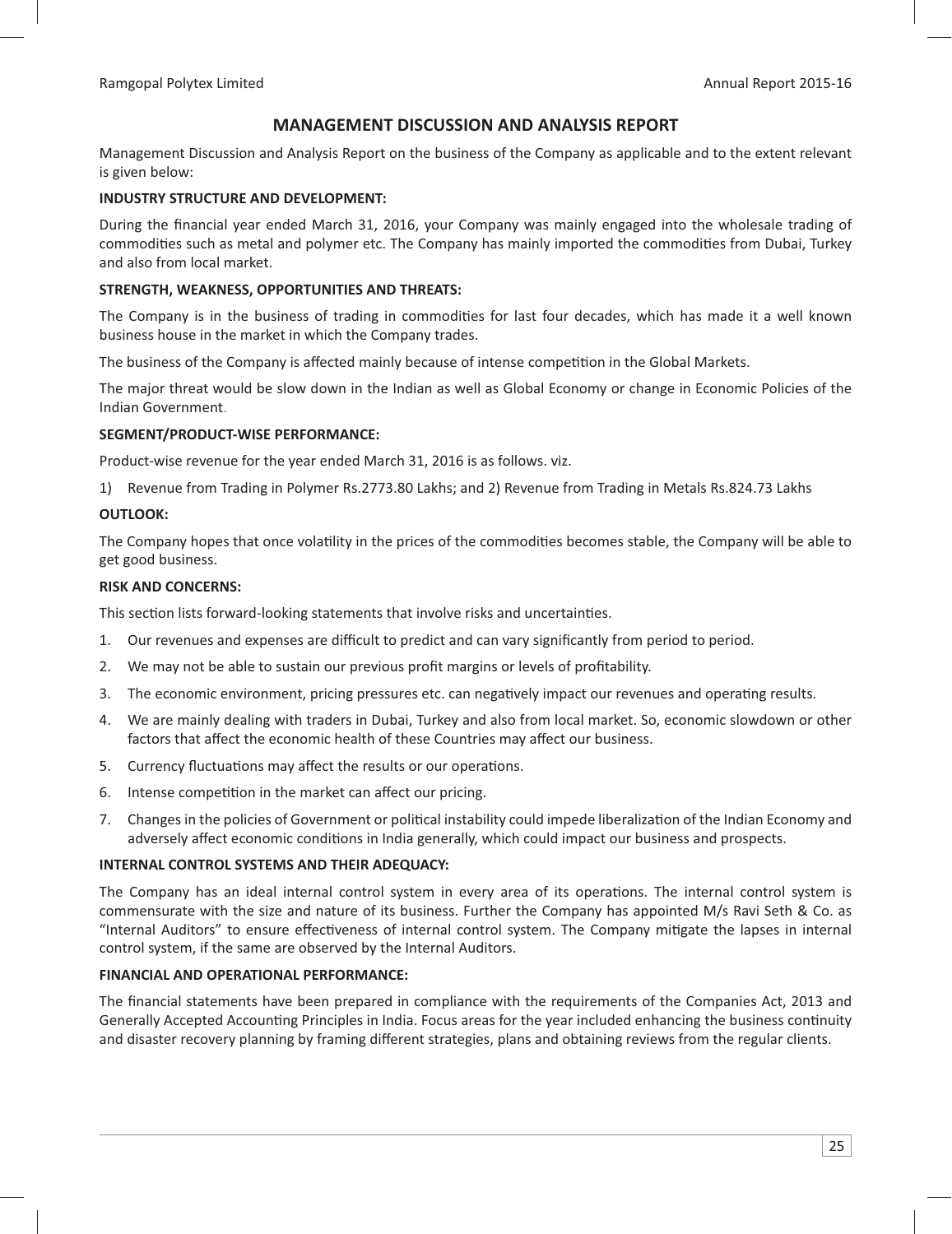### **HUMAN RESOURCES AND INDUSTRIAL RELATION:**

The Company's philosophy is to establish and build a high performing organization, where each individual is motivated to perform to the fullest capacity: to contribute to developing and achieving individual excellence and departmental objectives and continuously improve performance to realize the full potential of our personnel. Industrial relations are cordial and satisfactory.

The employee strength as on 31st March, 2016 was 7 (Seven).

### **CAUTIONARY STATEMENT:**

Some of the statement contained within this Report may be "forward looking" in nature and may involve risks and uncertainties. The statements are based on certain assumptions and expectations of future events. The Company cannot guarantee that these assumptions and expectations are accurate or will be realized. The Company's actual results, performance or achievements could thus differ materially from those projected in any such forward-looking statements.

The Company assumes no responsibility to publicly amend, modify or revise any forward-looking statements, on the basis of any subsequent developments, information or events.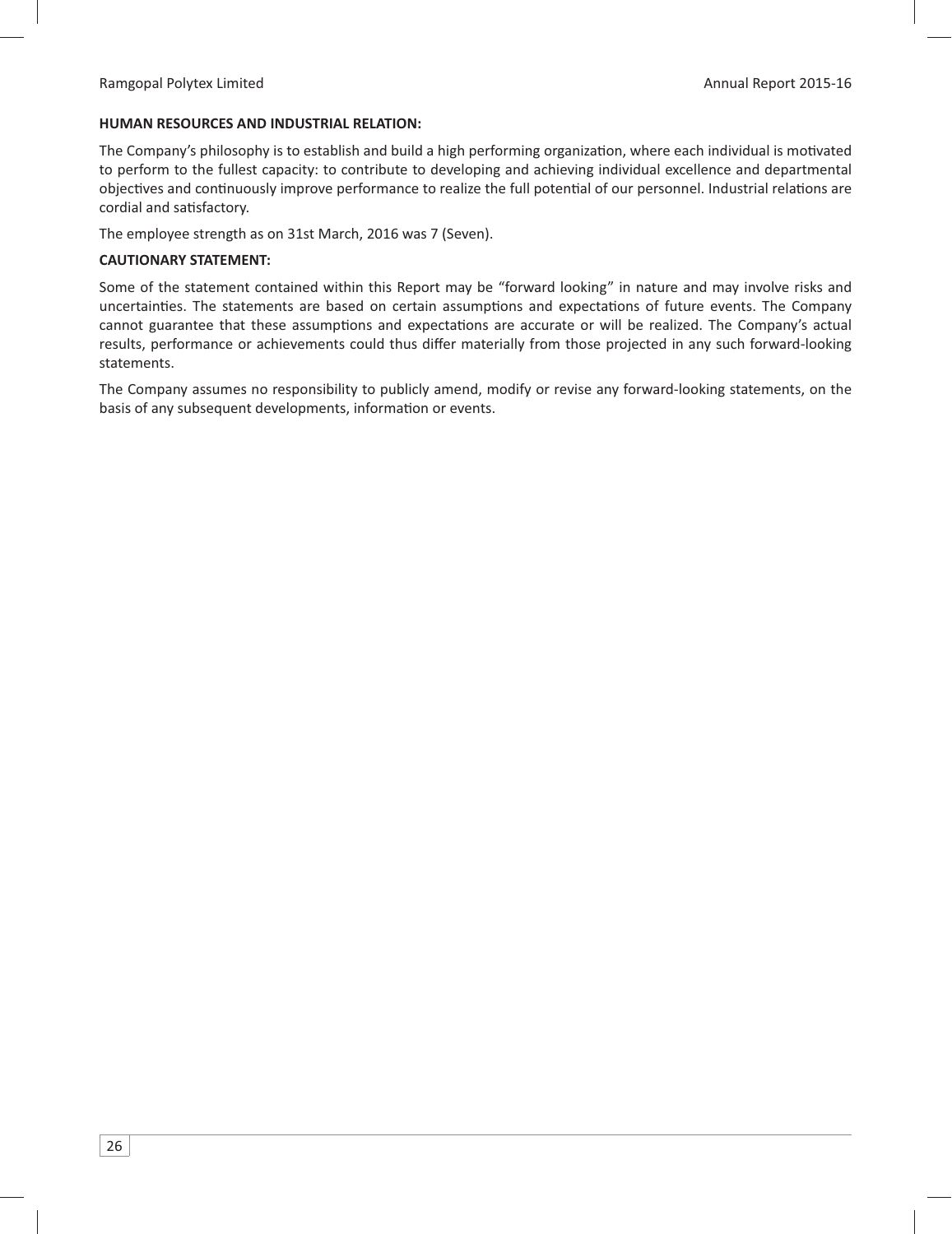# **REPORT ON CORPORATE GOVERNANCE**

### **The Directors present the Company's Report on Corporate Governance for the year ended March 31, 2016.**

### **I. COMPANY'S PHILOSOPHY:**

Your Company is committed to adopt the best Corporate Governance practices and endeavours continuously to implement the same in its true spirit. The philosophy of your Company is based on trusteeship, transparency and accountability.

We believe that an active, well-informed and independent Board is necessary to ensure the highest standards of Corporate Governance. It is well-recognized that an effective Board is a pre-requisite for a strong and effective Corporate Governance. The Board of Directors of the Company ('the Board') is at the core of our Corporate Governance practices and oversees how the Management serves and protects the long-term interests of our stakeholders.

Our Corporate Governance framework ensures that we make timely disclosures and share accurate information regarding our financials and performance, as well as the leadership and governance of the Company.

The Securities and Exchange Board of India ("SEBI") on 2nd September, 2015, issued SEBI (Listing Obligations and Disclosure Requirements) Regulations, 2015 (hereinafter referred to as the "SEBI Listing Regulations") with an aim to consolidate and streamline the provisions of the SEBI Listing Regulations for different segments of capital markets to ensure better enforceability. The SEBI Listing Regulations were effective from 1st December, 2015. Accordingly, all listed entities were required to enter into the Listing Agreement within 6 (six) months from the effective date. Your Company has entered into Listing Agreement with BSE Limited, the National Stock Exchange of India Limited, The Stock Exchange, Ahmedabad and the Calcutta Stock Exchange Association Ltd. during the month of February, 2016. A report on compliance with the principles of Corporate Governance as prescribed by SEBI in Chapter IV read with Schedule V of Listing Regulations is given below:

### **II. BOARD OF DIRECTORS:**

### **Board Procedure**

The Board meets atleast once in every quarter, interalia, to review the quarterly performance and the financial results. The Board Meetings are generally scheduled well in advance and the notice of each meeting is given in writing to each director. The Board papers, comprising of the agenda backed by comprehensive background information are circulated to the Directors in advance.

### **Composition of the Board**

 As on March 31, 2016, the Company's Board consists of 4 (Four) Directors having considerable professional experience in their respective fields. Out of them two are Independent Directors; one is Non - Executive and Non-Independent Director and one is Chairman and Managing Director (Executive) of the Company.

None of the Directors on the Board are a Member of more than 10 (Ten) Committees and Chairman of more than 5 (Five) Committees across all companies in which they are Directors.

The details of each Member of the Board alongwith the number of Directorship/ Committee Membership are as given below:

| <b>Name</b>                | <b>Director</b><br>Identification<br><b>Number</b> | Category           | <b>Attendance</b><br><b>Particulars</b> |                 | <b>Committee positions</b><br><b>Directorship</b><br>in other Public<br>in other<br><b>Public</b><br><b>Companies</b> |          |               | <b>Holding</b><br>in shares<br>as on |
|----------------------------|----------------------------------------------------|--------------------|-----------------------------------------|-----------------|-----------------------------------------------------------------------------------------------------------------------|----------|---------------|--------------------------------------|
|                            |                                                    |                    | <b>BM</b>                               | <b>Last AGM</b> | <b>Companies</b>                                                                                                      | Chairman | <b>Member</b> | March 31,<br>2016                    |
| Mr. Sanjay Jatia           | 00913405                                           | C, MD & ED         | 8                                       | Yes             | 4                                                                                                                     | ٠        |               | 16,800                               |
| *Mr. Mohanlal Jatia        | 01598604                                           | C & NED            | $\mathbf{1}$                            | N.A.            | N.A.                                                                                                                  | N.A.     | N.A.          | N.A.                                 |
| ∣**Mr. Sarwan Kumar Lihala | 02803520                                           | <b>NE &amp; ID</b> | 2                                       | N.A.            | N.A.                                                                                                                  | N.A.     | N.A.          | N.A.                                 |
| ***Mr. Abhay Mutha         | 01719220                                           | <b>NE &amp; ID</b> | 8                                       | Yes             | ۰                                                                                                                     | ۰        | ٠             | <b>NIL</b>                           |
| **** Mrs. Divya Modi       | 07158212                                           | NE & NID           | 7                                       | Yes             | ۰                                                                                                                     |          |               | <b>NIL</b>                           |
| **** Mr. Panna Lal Jyotshi | 07248640                                           | <b>NE &amp; ID</b> | 4                                       | Yes             | 1                                                                                                                     |          | 2             | <b>NIL</b>                           |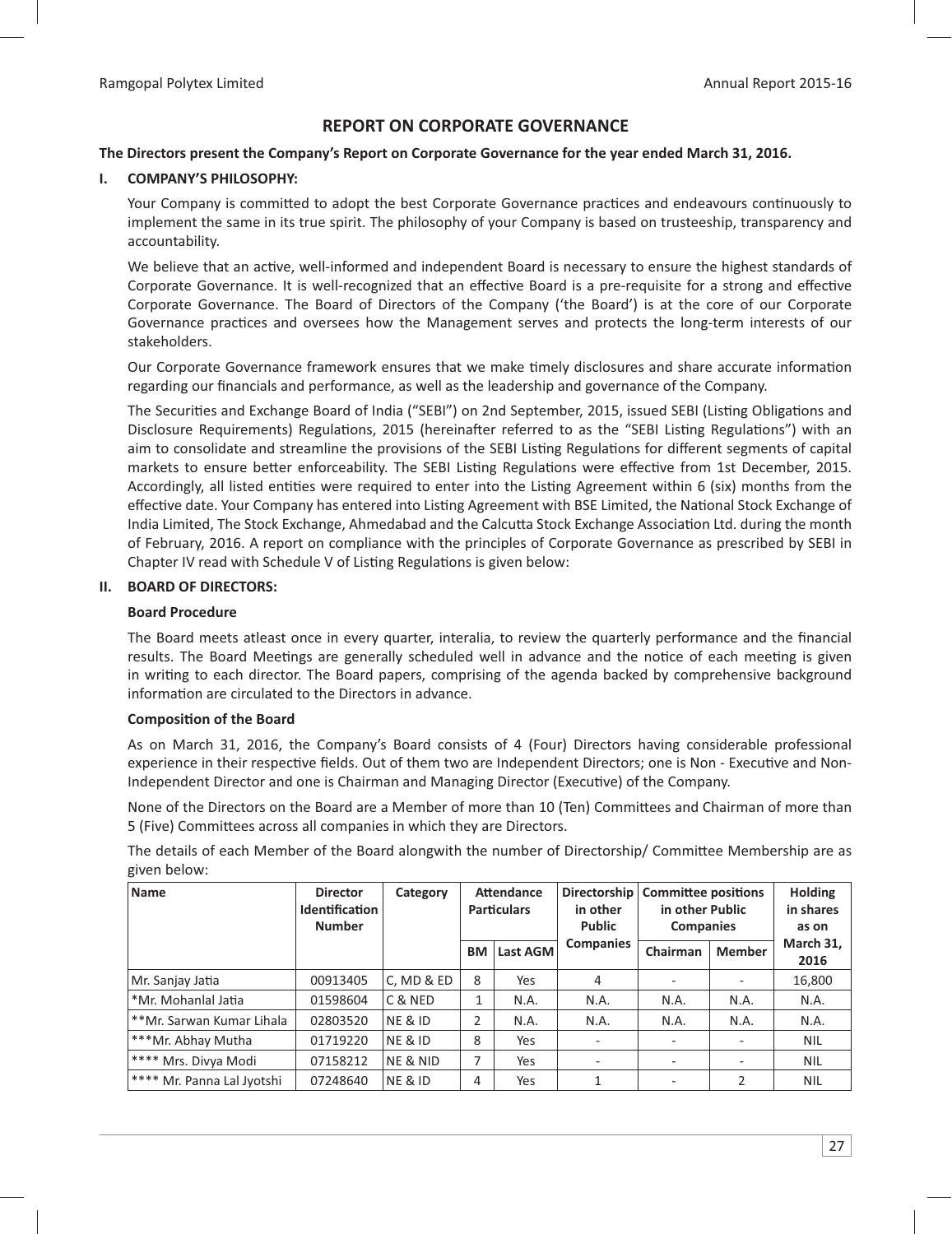C – Chairman, MD – Managing Director, NED – Non Executive Director, NE & ID – Non Executive & Independent Director and NE & NID - Non Executive & Non-Independent Director.

\*Mr. Mohanlal Jatia resigned as Chairman and Director w.e.f. April 15, 2015, Mr. Sanjay Jatia occupied the place of Chairman

\*\*Mr. Sarwan Kumar Lihala resigned Independent Director w.e.f. August 04, 2015.

 \*\*\*Mr. Abhay Mutha resigned as an Independent Director w.e.f. May 10, 2016. And Mr. Arun Kumar Modi is appointed as Additional Director on the same day.

 \*\*\*\*Mrs. Divya Modi appointed as Non-Independent Director w.e.f. April 15, 2015 & Mr. Panna Lal Jyotshi appointed as Independent Director w.e.f. August 04, 2015.

#### **Notes:**

- 1. Directorships exclude Private Limited Companies, Foreign Companies and Section 8 Companies and Alternate Directorship.
- 2. Memberships / Chairmanship of Committee only include Audit Committee and Stakeholders Relationship Committee in Indian Public Limited Companies.
- 3. As on March 31, 2016, none of the Directors are related to each other.

# **Meetings of the Board of Directors**

During the financial year 2015-16, 8 (eight) meetings of the Board of Directors were held and the maximum time gap between two meetings did not exceed one hundred and twenty days. The Board meets at least once in each quarter to review the quarterly financial results and other items on the Agenda. Additional meetings are held whenever necessary. The dates of the Board meetings are as under:

Date(s) on which meeting(s) were held

| April 15, 2015  | October 27, 2015  |
|-----------------|-------------------|
| May 30, 2015    | November 14, 2015 |
| August 04, 2015 | February 13, 2016 |
| August 11, 2015 | March 14, 2016    |

 All the Directors have periodically and regularly informed the Company about their Directorship and Membership on the Board/Committees of the Board of other companies. As per the disclosure received, none of the Directors of your Company hold memberships/Chairmanships more than the prescribed limits across all companies in which he/she is a Director.

### **Independent Directors**

 The Independent Directors of the Company meet the requirements laid down under the Companies Act, 2013 and SEBI Listing Regulations and have declared that they do not fall under any disqualifications specified under the Companies Act, 2013. The Independent Directors have submitted declarations that they meet the criteria of Independence laid down under the Companies Act, 2013 and the SEBI Listing Regulations and have confirmed that they do not hold directorship more than the prescribed limit in the SEBI Listing Regulations. Your Company has also issued formal appointment letters to all the Independent Directors in the manner provided under the Companies Act, 2013. The terms of appointments of Independent Directors are placed on the Company's Website www.ramgopalpolytex.com under investors/policies/terms of appt of independent directors.

### **Familiarization program and Training of Independent Directors**

 Whenever new Independent Director is inducted on the Board, he/she is introduced to the Company's Policies and Procedures through appropriate orientation sessions. The Board of Directors of the Company adopted the Familiarization program for independent Directors to enable them to understand the business, strategies, operations, functions of the Company in depth. Some of the key features of the program are as under: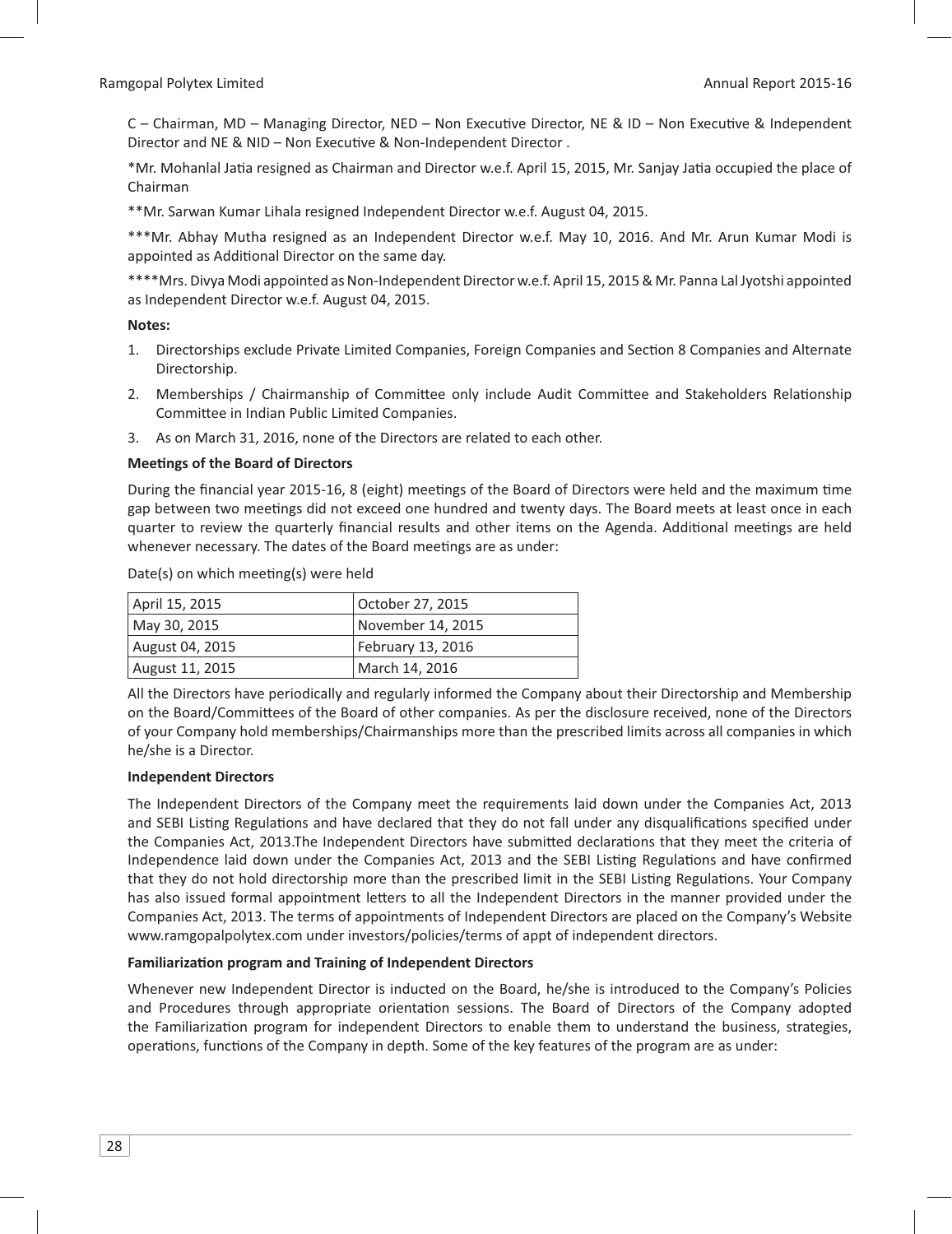# **1. Purpose**

The program is formulated to enable the Independent Directors to understand its business in depth and contribute significantly to the Company.

### **2.** Familiarization process

- a. The Company through its Executive Directors / Senior Managerial Personnel conducts programs / presentations periodically to familiarize the Independent Directors with the Company, their roles, rights, responsibilities in the Company, nature of the industry in which the Company operates, business model of the Company etc.
- b. Such programs / presentations will provide an opportunity to the Independent Directors to interact with the senior leadership team of the Company and help them to understand the Company's strategy, operations, service and product offerings, markets, organization structure, finance, human resources, technology, quality, facilities and risk management and such other areas as may arise from time to time.

### **3. Review of the Program**

The Board may review the Program and make suitable amendments/ revisions as and when required.

# **4. Disclosure of the Policy**

The Familiarization Policy of the Company is uploaded on the website of the Company www.ramgopalpolytex. com under investors/policies/ Familiarization Program for Independent Directors.

### **Performance Evaluation of Directors**

Pursuant to the provisions of Regulation 17(10) of the SEBI Listing Regulations and the provisions of the Act, Board evaluation involving evaluation of the Board of Directors, its Committees and individual Directors, including the role of the Board Chairman, was conducted during the year. For details pertaining to the same kindly refer to the Board's Report.

# Separate meeting of the Independent Directors

During the year under review, an annual Independent Directors meeting in accordance with the provisions of Section 149(8) read with Schedule IV of the Act and Regulation 25(3) and 25(4) of the SEBI Listing Regulations, was convened on March 30, 2016, wherein all Independent Directors were present, to review the performance of the Non-Independent Non-Executive Directors including the Chairman of the Board and performance of the Board as a whole. The Non- Independent Directors did not take part in the meeting, *inter alia*, to discuss on the following:

- 1. To review the performance of the Non-Independent Directors and the Board as a whole;
- 2. Review the performance of the Chairperson of your Company, taking into account views of Executive / Non- Executive Directors; and
- 3. Assess the quality, quantity and timeliness of flow of information between the Company's management and the Board that was necessary for the Board to effectively and reasonably perform their duties.

# **CODE OF CONDUCT**

The Board has adopted a code of Conduct which is applicable to all Whole-time Directors and employees of the Company; the Board has also adopted a code in accordance with Regulation 17 of the SEBI (Listing Obligations and Disclosure Requirements) Regulation, 2015 for Non-Executive Directors and Independent Directors. Pursuant to Regulation 26(5) of the SEBI (Listing Obligations and Disclosure Requirements) Regulation, 2015, all members of senior management have confirmed that there are no materials, financial and commercial transactions wherein they have a personal interest that may have a potential conflict with the interest of the Company at large. Pursuant to Regulation 26(3) of the SEBI (Listing Obligations and Disclosure Requirements) Regulation, 2015, all the Board members and senior management of the Company as on March 31, 2016 have affirmed compliance with their respective Codes of Conduct. A copy of the Code has been uploaded on the Company's Website www. ramgopalpolytex.com. A declaration signed by the Company's Managing Director for the compliance of these requirements is annexed to this Report.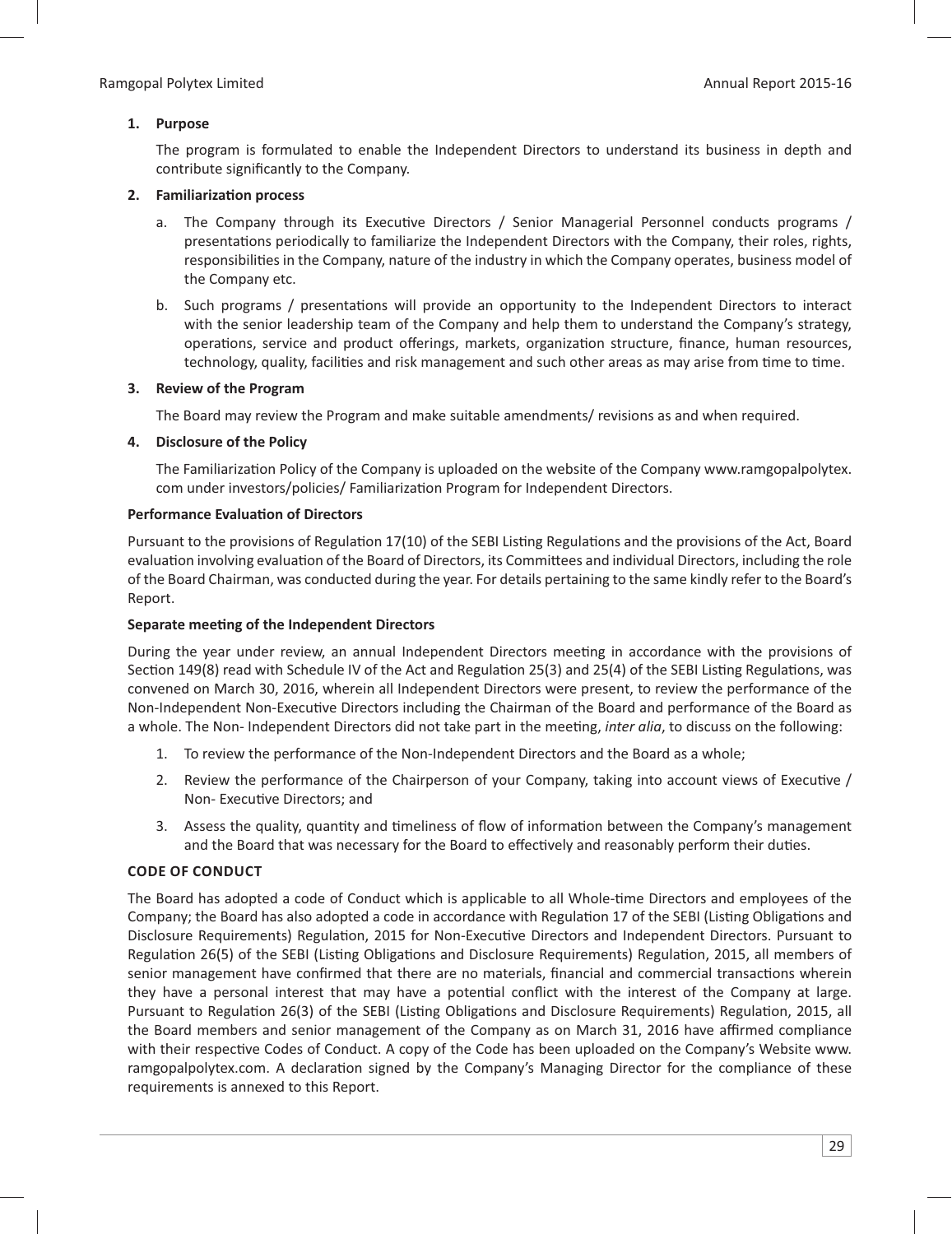### **Code of Conduct to Regulate, Monitor and Report Trading by Insiders:**

The Board of Directors has adopted the Insider Trading Policy in accordance with the requirements of the SEBI (Prohibition of Insider Trading) Regulation, 2015. The Insider Trading Policy of the Company lays down guidelines and procedures to be followed, and disclosures to be made while dealing with shares of the Company, as well as the consequences of violation. The policy has been formulated to regulate, monitor and ensure reporting of deals by employees and to maintain the highest ethical standards of dealing in Company securities.

The Insider Trading Policy of the Company covering code of practices and procedures for fair disclosure of unpublished price sensitive information and code of conduct for the prevention of insider trading, is available on our website of the Company www.ramgopalpolytex.com

### **RISK MANAGEMENT**

Business risk evaluation is an ongoing process within the Company. The assessment is periodically examined by the Board. Your Company has devised and implemented a mechanism for Risk management and has developed a Risk Management Policy. The Policy provides for identification of internal and external risks and implementing risk mitigation steps. The said Policy is available on the website of the Company www.ramgopalpolytex.com.

### **COMMITTEES OF THE BOARD**

The Board has constituted various Committees with an optimum representation of its members and has assigned them specific terms of reference in accordance with the Companies Act, 2013 and the Listing Regulations. These Committees hold meetings at such frequency as is deemed necessary by them to effectively undertake and deliver upon the responsibilities and tasks assigned to them. Your Company currently has 3 (three) Committees of the Board viz., Audit Committee, Stakeholders' Relationship Committee and Nomination and Remuneration Committee.

### **III. AUDIT COMMITTEE**

The Audit Committee's composition and terms of reference are in compliance with the provision of Sections 177 of the Companies Act, 2013 and Regulation 18 of the SEBI (Listing Obligations and Disclosure Requirements) Regulations, 2015.

During the year under review, 4 (four) meetings of the Audit Committee were held, the dates being May 30, 2015, August 11, 2015, November 14, 2015 and February 13, 2016. Attendance of the Members at the Meetings of the Audit Committee is given below:

| <b>Members</b>         | Category                                             | <b>Position</b> |                   | Meeting(s) Details   Meeting(s) Details |  |
|------------------------|------------------------------------------------------|-----------------|-------------------|-----------------------------------------|--|
|                        |                                                      |                 | $\text{Held}$ *** | <b>Attended</b>                         |  |
| **Mr. Abhay Mutha      | Non Executive Independent                            | l Chairman      |                   | 4                                       |  |
|                        | *Mr. Sarwan Kumar Lihala   Non Executive Independent | Member          |                   |                                         |  |
| #Mr. Panna Lal Jyotshi | Non Executive Independent                            | Member          |                   |                                         |  |
| Mr. Sanjay Jatia       | <b>Executive Director</b>                            | Member          |                   | 4                                       |  |

\*Mr. Sarwan Kumar Lihala was a Chairman of the Committee upto August 04, 2015.

\*\*Mr. Abhay Mutha was appointed as Chairman of the Committee w.e.f. August 04, 2015.

\*\*\* meeting held on and after the appointment or an and before resignation

# Mr. Panna Lal Jyotshi was appointed as Chairman after resignation of Mr. Abhay Mutha on May 10, 2016 and Mr. Arun Kumar Modi appointed as Member of the Audit Committee w.e.f. May 10, 2016.

Ms. Manorama Yadav acts as Secretary to the Committee.

The Audit Committee is empowered, pursuant to its terms of reference and its role, inter alia, includes the following:

- 1. Overseeing your Company's financial reporting process and the disclosure of its information to ensure that the financial statements are correct, sufficient and credible;
- 2. Reviewing with the management quarterly, half-yearly, nine months and annual financial statements before submission to the Board for approval;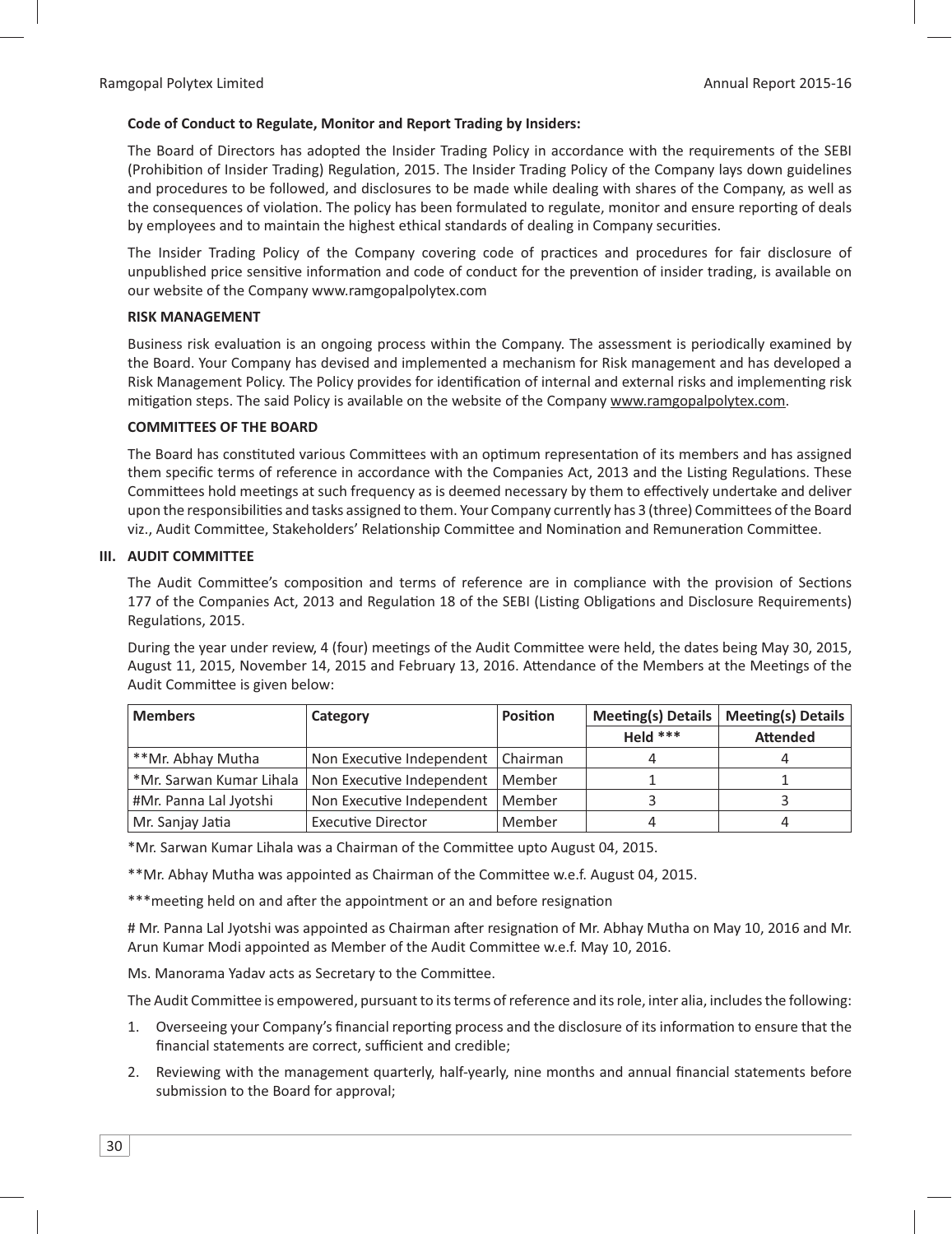- 3. Reviewing the Management Discussion and Analysis of the financial condition and results of operations;
- 4. Reviewing, with the management, the annual financial statements and auditor's report thereon before submission to the Board for approval, with particular reference to:
	- a. Matters required to be included in the Directors' Responsibility Statement to be included in the Board's Report as per Sec 134(3)(c) of the Companies Act, 2013;
	- b. Changes in the accounting policies and practices and the reasons for the same;
	- c. major accounting entries involving estimates based on the exercise of judgment by management;
	- d. significant adjustments made in the financial statements arising out of audit findings;
	- e. Compliance with the Listing Regulations and other legal requirements relating to financial statements;
	- f. Disclosure of any related party transactions; and
	- g. Modified opinion(s) in the draft audit report, if any
- 5. Reviewing and considering the following w.r.t. appointment of auditors before recommending to the Board:
	- a. qualifications and experience of the individual/ firm proposed to be considered for appointment as auditor;
	- b. whether such qualifications and experience are commensurate with the size and requirements of the company; and
	- c. giving due regard to any order or pending proceeding relating to professional matters of conduct against the proposed auditor before the Institute of Chartered Accountants of India or any competent authority or any Court.
- 6. Recommending to the Board, the appointment, reappointment and, if required, the replacement or removal of the statutory auditor, fixing of audit fees and approving payments for any other service;
- 7. Discussion with the statutory auditors before the audit commences, about the nature and scope of audit as well as post-audit discussion to ascertain any area of concern;
- 8. Reviewing and approving quarterly and yearly management representation letters to the statutory auditors;
- 9. Reviewing with the management, performances of statutory and internal auditors, adequacy of the internal control system;
- 10. Reviewing and monitoring the auditor's independence and performance, and effectiveness of audit process;
- 11. Reviewing the adequacy of internal audit function, if any, including the structure of the internal audit department, staffing and seniority of the official heading the department, reporting structure coverage and frequency of internal audit;
- 12. Reviewing management letters/letters of internal control weaknesses issued by the statutory auditors and ensuring suitable follow-up thereon;
- 13. Reviewing the appointment, removal and terms of remuneration of the Chief Internal Auditor of the Company;
- 14. Discussion with the internal auditors on internal audit reports relating to internal control weaknesses and any other significant findings and follow-up thereon;
- 15. Reviewing the internal investigations by the internal auditors into matters where there is a suspected fraud or irregularity or failure of internal control systems of a material nature and reporting the matter to the Board;
- 16. Approval or subsequent modification of transactions of the Company with related parties including appointment and revision in remuneration of related parties to an office or place of profit in the Company;
- 17. Reviewing the statements of significant related party transactions submitted by the management;
- 18. Reviewing and Scrutinizing the inter-corporate loans and investments;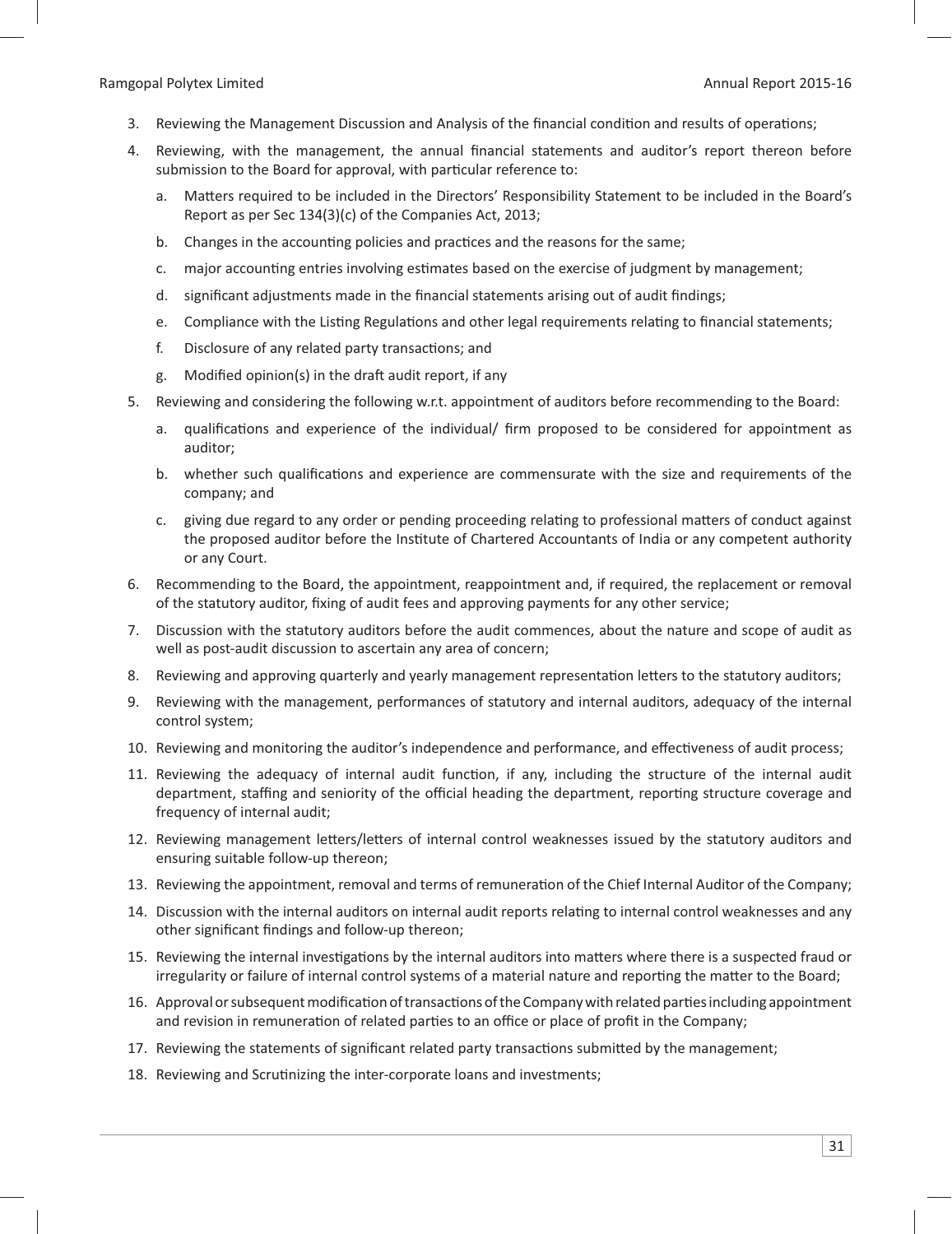- 19. Formulating in consultation with the Internal Auditor, the scope, functioning, periodicity and methodology for conducting the internal audit;
- 20. Review of the Whistle Blower mechanism of the Company as per the Whistle Blower Policy. Overseeing the functioning of the same;
- 21. Approval of appointment of CFO after assessing the qualifications, experience and background, etc. of the candidate;
- 22. Appointing registered valuers and defining the terms and conditions for conducting the valuation of assets/ net-worth/ liabilities of the Company. Reviewing the valuation report and follow-up thereon;
- 23. Reviewing, with the management, the statement of uses / application of funds raised through an issue (public issue, rights issue, preferential issue, etc.), the statement of funds utilized for purposes other than those stated in the offer document / prospectus / notice and the report submitted by the monitoring agency monitoring the utilization of proceeds of a public or rights issue, and making appropriate recommendations to the Board to take up steps in this matter;
- 24. Looking into reasons for substantial defaults in payment to the depositors, debenture holders, shareholders (in case of non-payment of declared dividends) and creditors, if any;
- 25. Evaluating the internal financial controls and risk management policies system of the Company;
- 26. Any other matter referred to by the Board of Directors.

The Chairman of the Audit Committee was present at the last AGM of your Company.

# **IV. NOMINATION AND REMUNERATION COMMITTEE**

The Nomination and Remuneration Committee's composition and terms of reference are in compliance with Section 178 of the Companies Act, 2013 and Regulation 19 of the SEBI (Listing Obligations and Disclosure Requirements) Regulations, 2015.

During the year under review, 3 (Three) meetings of the Committee were held on April 15, 2015, August 04, 2015, and October 27, 2015. Attendance of the Members at the Meetings of the Nomination & Remuneration Committee is given below:

| <b>Members</b>            | Category                       | <b>Position</b> | <b>Meeting(s) Details</b> |                 |
|---------------------------|--------------------------------|-----------------|---------------------------|-----------------|
|                           |                                |                 | Held***                   | <b>Attended</b> |
| Mr. Abhay Mutha           | Non Executive Independent      | Chairman        |                           |                 |
| *Mr. Mohanlal Jatia       | Non Executive Director         | Member          |                           |                 |
| **Mr. Sarwan Kumar Lihala | Non Executive Independent      | Member          |                           |                 |
| Mrs. Divya Modi           | Non Executive Non- Independent | Member          |                           |                 |
| #Mr. Panna Lal Jyotshi    | Non Executive Independent      | Member          |                           |                 |

\*Mr. Mohanlal Jatia Resigned as Member and director w.e.f. April 15, 2015 consequent upon his resignation Mrs. Divya Modi appointed as member of the Committee on same day.

 \*\*Mr. Sarwan Kumar Lihala Resigned as Member and director w.e.f. August 04, 2015 consequent upon his resignation Panna Lal Jyotshi appointed as member of the Committee on same day.

\*\*\* meeting held on and after the appointment or an and before resignation

#Mr. Panna Lal Jyotshi is appointed as Chairman of the Committee upon resignation of Mr. Abhay Mutha on May 10, 2016, and Mr. Arun Kumar Modi is appointed as Member of Nomination and Remuneration Committee w.e.f. May 10, 2016.

Ms. Manorama Yadav acts as Secretary to the Committee.

The Nomination and Remuneration Committee is empowered with the following terms of reference and responsibilities in accordance with the provisions of law and the Nomination and Remuneration Policy:

1. Formulate a criteria for determining qualifications, positive attributes and independence of a director;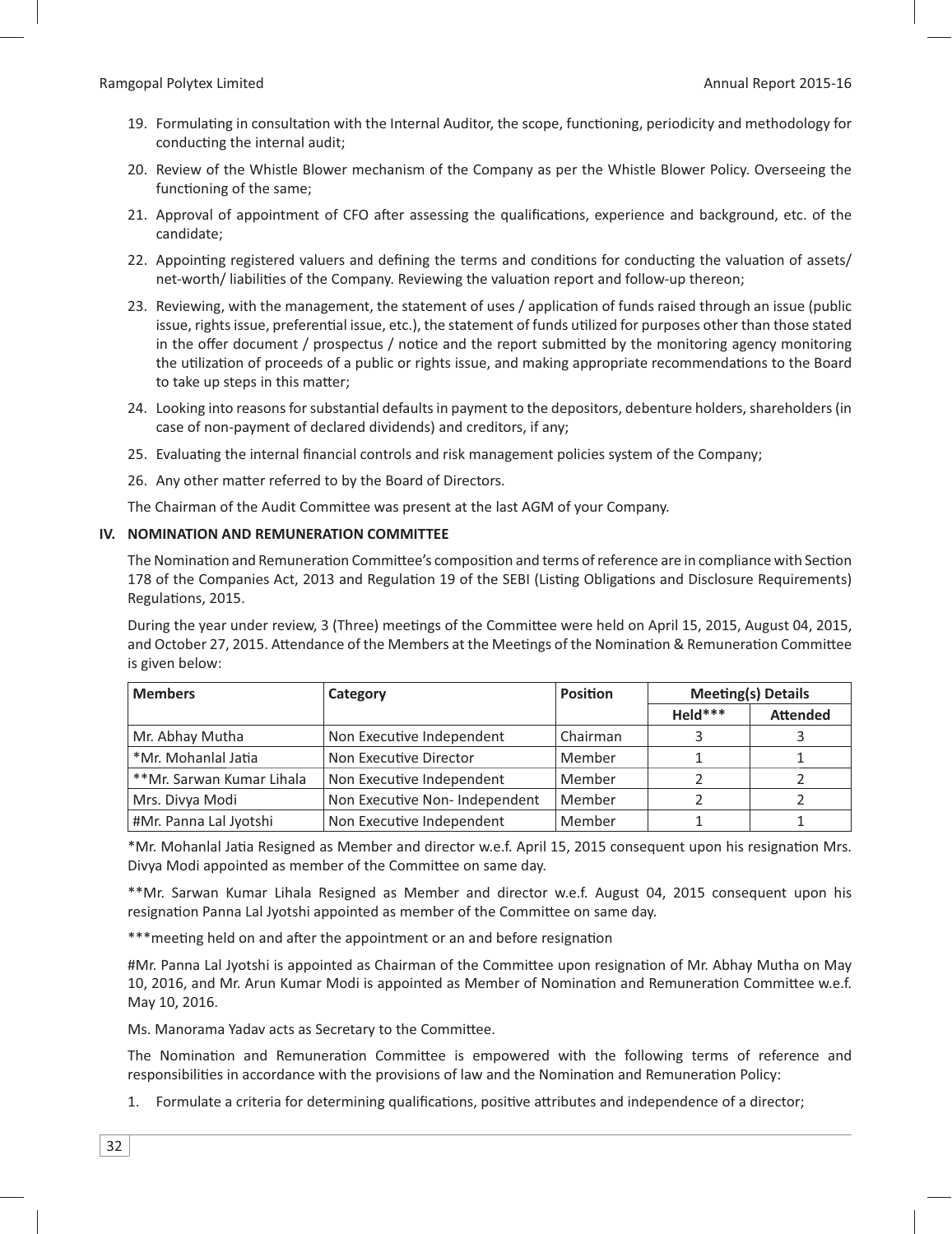- 2. Recommend to the Board a policy, relating to the remuneration of the directors, key managerial personnel and other employees;
- 3. Devise a policy on Board Diversity;
- 4. Identify persons who are qualified to become directors and who may be appointed in senior management in accordance with the criteria laid down, and recommend to the Board their appointment and removal;
- 5. Carry out the evaluation of every director's performance and formulate criteria for evaluation of Independent Directors, Board/Committees of Board and review the term of appointment of Independent Directors on the basis of the report of performance evaluation of Independent Directors;
- 6. Reviewing and recommending to the Board, the remuneration, payable to Directors of your Company; and
- 7. Undertake any other matters as the Board may decide from time to time.

The Chairman of the Nomination and Remuneration Committee was present at the last AGM of your Company.

### **Remuneration Policy**

The remuneration policy of the Company is directed towards rewarding performance, based on review of achievements. The Remuneration Policy of the Company is uploaded on the website of the Company www.ramgopalpolytex.com under investors/policies/Nomination and Remuneration Policy.

# a. Remuneration to Non Executive Directors

The Non Executive Directors are paid remuneration by way of sitting fees only. The Non Executive Independent Directors do not have any material pecuniary relationship or transactions with the Company.

### b. Remuneration to Executive Directors

The appointment and remuneration of Managing Director (Executive) is governed by the recommendation of Nomination and Remuneration Committee, resolutions passed by the Board of Directors and Shareholders of the Company.

Details of Remuneration paid to the Managing Director is as follows:

| <b>Name</b>      | <b>Designation</b> | Salary paid during the year 2015-16 |
|------------------|--------------------|-------------------------------------|
| Mr. Sanjay Jatia | Managing Director  | Rs.9,00,000/-                       |

# c. Remuneration to Key Managerial Personnel

Pursuant to Section 203 of the Companies Act, 2013 the Company had appointed Key Managerial Personnel viz, Mr. Sanjay Jatia as the Managing Director, Mr. Navalkishor V. Gadia as the Chief Financial Officer and Ms. Manorama Yadav as the Company Secretary & Compliance Officer w.e.f. October 27, 2015 and till October 06, 2015 Ms. Riya Sawant was Company Secretary.

| Name                         | <b>Designation</b>       | Salary paid during the year 2015-16 |
|------------------------------|--------------------------|-------------------------------------|
| Mr. Sanjay Jatia             | Managing Director        | Details given in point b above      |
| I Mr. Navalkishor V. Gadia   | Chief Financial Officer  | Rs. 6,71,700/-                      |
| <sup>*</sup> Ms. Riya Sawant | <b>Company Secretary</b> | Rs.2,50,323/-                       |
| l **Ms. Manorama Yaday       | <b>Company Secretary</b> | Rs.1,98,145/-                       |

Details of Remuneration paid to the Key Managerial Personnel are as follows:

\*Ms. Riya Sawant resigned as CS & KMP w.e.f October 06, 2015

\*\*Ms. Manorama Yadav appointed as CS & KMP w.e.f October 27, 2015

Your Company has not granted any stock options to any of its Directors.

# V. **STAKEHOLDERS RELATIONSHIP COMMITTEE**

The Stakeholders Relationship Committee functions in accordance with Section 178 of the Companies Act, 2013 and Regulation 20 read with Part D of Schedule II of the SEBI Listing Regulations. The Committee comprises of Mrs. Divya Modi as the Chairman, Mr. Sanjay Jatia and Mr. Panna Lal Jyotshi as Members, Mr. Mohanlal Jatia and Mr. Sarwan Kumar Lihala. (Consequent upon resignation of Mr. Mohanlal Jatia and Mr. Sarwan Kumar Lihala, Mrs. Divya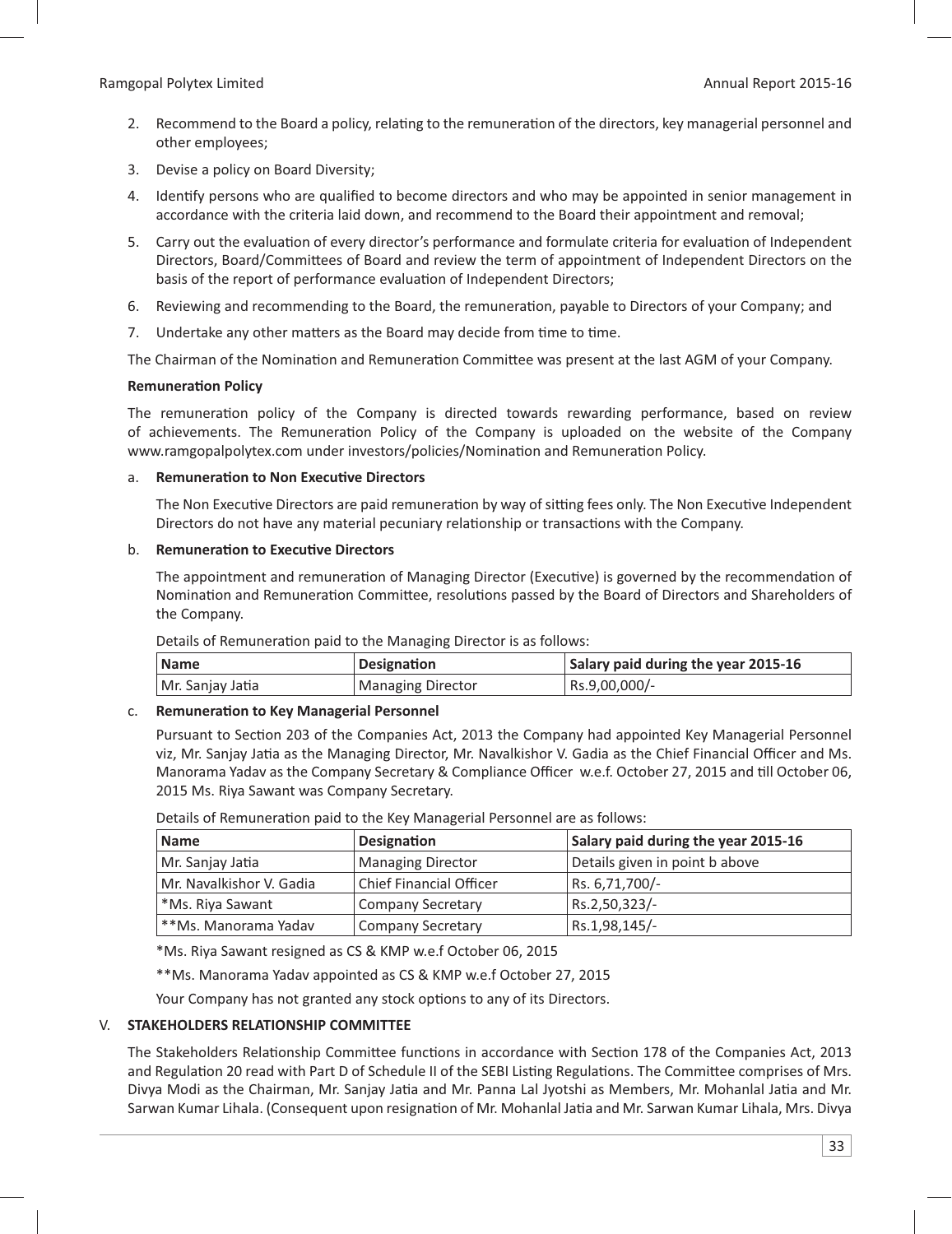Modi & Mr. Panna Lal Jyotshi were appointed as Chairman and Member, respectively)

The Committee would specifically look into the redressal of the shareholders' complaints in respect of all matters including transfer of shares, non-receipt of Annual Report, non-receipt of declared dividends, dematerialization of shares and investor's complaints etc.

### **Compliance Officer**

Ms. Manorama Yadav, Company Secretary, who is the Compliance Officer, can be contacted at: 701, Tulsiani Chambers, Free Press Journal Marg, Nariman Point, Mumbai – 400021. Tel Nos.: 022 61396800, 22834838. E-mail: ramgopal@vsnl.com

The Company and Registrar and Transfer Agent of the Company – Bigshare Services Private Limited attend to all grievances of the shareholders received directly or through SEBI, Stock Exchanges, Registrar of Companies etc.

Details pertaining to the number of complaints received and responded and the status thereof during the financial year 2015-16 are given below:

| No. of complaints received during the year       |     |
|--------------------------------------------------|-----|
| No. of complaints resolved during the year       |     |
| No. of complaints pending at the end of the year | Nil |

### VI. **GENERAL BODY MEETINGS**

### (a) Annual General Meetings for the last three years were held as follows:

| <b>Financial</b><br>Year | Day, Date & Time                                 | <b>Venue</b>                                                                                                           | <b>Details of Special Resolution passed</b>                                                                                                                                                                                                                           |
|--------------------------|--------------------------------------------------|------------------------------------------------------------------------------------------------------------------------|-----------------------------------------------------------------------------------------------------------------------------------------------------------------------------------------------------------------------------------------------------------------------|
| 2012-2013                | Monday, September<br>30, 2013 at 11.00 A.M       | House No. 1249, Bhandari Chowk,<br>Bhandari Compound, Narpoli<br>Village, Bhiwandi, Dist: Thane,<br>Maharashtra, India | <b>NA</b>                                                                                                                                                                                                                                                             |
| 2013-2014                | Tuesday, September<br>30, 2014 at 11.00 A.M      | House No. 1249, Bhandari Chowk,<br>Bhandari Compound, Narpoli<br>Village, Bhiwandi, Dist: Thane,<br>Maharashtra, India | 1. To consider borrowing of funds<br>in excess of the limits given<br>under Section 180 (1) (c) of the<br>Companies Act, 2013<br>2. Increase in limits of investments<br>in other bodies corporate under<br>Section 186 of the Companies Act,<br>2013                 |
| 2014-2015                | Wednesday,<br>September 30, 2015<br>at 11.00 A.M | House No. 1249, Bhandari Chowk,<br>Bhandari Compound, Narpoli<br>Village, Bhiwandi, Dist: Thane,<br>Maharashtra, India | 1. Approval & adoption of Articles of<br>Association as per the Companies<br>Act, 2013<br>2. To Sell, Lease or otherwise disposal<br>of the whole, or substantially<br>the whole, of the undertaking as<br>per the section $180(1)$ (a) of the<br>Companies Act, 2013 |

Whether special resolutions were passed through postal ballots: - Yes

### **(b) Postal Ballot**

During the year, pursuant to Section 110 of the Companies Act, 2013 read with the Companies (Management and Administration) Rules, 2014 (including any statutory amendment(s) or re-enactment(s) made thereunder); your Company passed the following resolution through postal ballot as per the details below:

Authorization to the Board of Directors to give Loans, Guarantees or provide Security pursuant to Section 186 of the Companies Act, 2013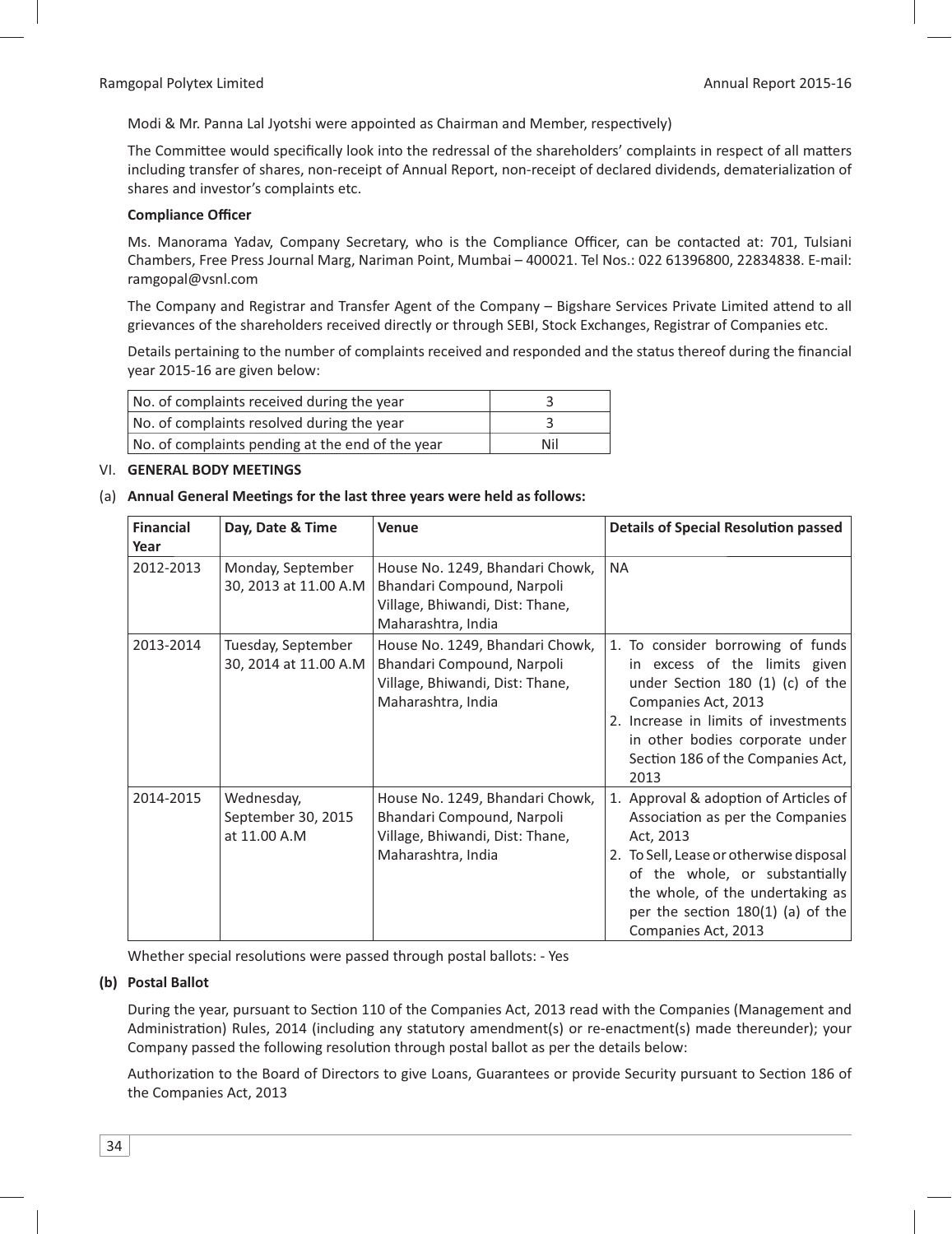### **Date of Postal Ballot Notice:** August 11, 2015 **Voti**

Date of declaration of result: October 08, 2015

**Voting period:** September 06, 2015 to October 05, 2015

**Date of approval:** October 08, 2015

| Promoter / Public                   | No. of shares | No. of votes | $%$ of      | No. of votes | No. of votes | % of votes         | % of votes        |
|-------------------------------------|---------------|--------------|-------------|--------------|--------------|--------------------|-------------------|
|                                     | held          | polled       | votes on    | in favour    | against      | in favour on       | against on        |
|                                     | (1)           | (2)          | outstanding | (4)          | (5)          | votes polled       | votes polled      |
|                                     |               |              | shares      |              |              | $(6)=$             | $(7)$ =           |
|                                     |               |              | $(3) =$     |              |              | $[(4)/(2)]^{*}100$ | $[(5)/(2)]$ * 100 |
|                                     |               |              | [(2)/(1)]   |              |              |                    |                   |
|                                     |               |              | $*100$      |              |              |                    |                   |
| Promoter and promoter group         | 6591796       | 6546796      | 99.32       | 6546796      | 0            | 100                | $\mathbf{0}$      |
| <b>Public Institutional Holders</b> | 80400         |              |             |              | <sup>0</sup> |                    | $\mathbf{0}$      |
| <b>Public Others</b>                | 7827804       | 23000        | 0.29        | 16100        | 6900         | 70                 | 30                |
| <b>Total</b>                        | 14500000      | 6569796      | 45.31       | 6562896      | 6900         | 99.89              | 0.11              |

The Company successfully completed the process of obtaining approval of its shareholders for special resolutions on the items detailed above through a postal ballot.

Ms. Uma Lodha of M/s. Uma Lodha & Company, Practicing Company Secretary, was appointed as the scrutinizer for carrying out the postal ballot process in a fair and transparent manner.

### **Procedure for postal ballot:**

In compliance with Sections 108 and 110 and other applicable provisions of the Companies Act, 2013, read with the related Rules, the Company provides electronic voting (e-voting) facility to all its members. The Company engages the services of CDSL for the purpose of providing e-voting facility to all its members. The members have the option to vote either by physical ballot or through e-voting.

The Company dispatches the postal ballot notices and forms along with postage prepaid business reply envelopes to its members whose names appear on the register of members / list of beneficiaries as on a cut-off date. The postal ballot notice is sent to members in electronic form to the email addresses registered with their depository participants (in case of electronic shareholding) / the Company's registrar and share transfer agents (in case of physical shareholding). The Company also publishes a notice in the newspaper declaring the details of completion of dispatch and other requirements as mandated under the Act and applicable Rules.

Voting rights are reckoned on the paid-up value of the shares registered in the names of the members as on the cut-off date. Members desiring to exercise their votes by physical postal ballot forms are requested to return the forms, duly completed and signed, to the scrutinizer on or before the close of the voting period. Members desiring to exercise their votes by electronic mode are requested to vote before close of business hours on the last date of e-voting.

The scrutinizer submits her report to the Chairman, after the completion of scrutiny, and the consolidated results of the voting by postal ballot are then announced by the Chairman / authorized officer. The results are also displayed on the Company website, www.ramgopalpolytex.com, besides being communicated to the stock exchanges, depository and registrar and share transfer agent. The last date for the receipt of duly completed Postal Ballot Forms or e-voting shall be the date on which the resolution would be deemed to have been passed, if approved by the requisite majority.

### VII. **DISCLOSURES**

### **a) Compliances with Governance Framework**

 The Company has complied with all the mandatory requirements of corporate governance including those specified in sub-paras (2) to (10) of Part C of Schedule V of the SEBI Listing Regulations.

### **b)** Discretionary Requirements

The Company also fulfilled the following non-mandatory requirements as specified in Regulation 27(1) read with Part E of the Schedule II of the SEBI (Listing Obligations and Disclosure Requirements) Regulations, 2015:

The Auditors opinion on the financial statements is unmodified.

Internal Auditor reports to the Audit Committee.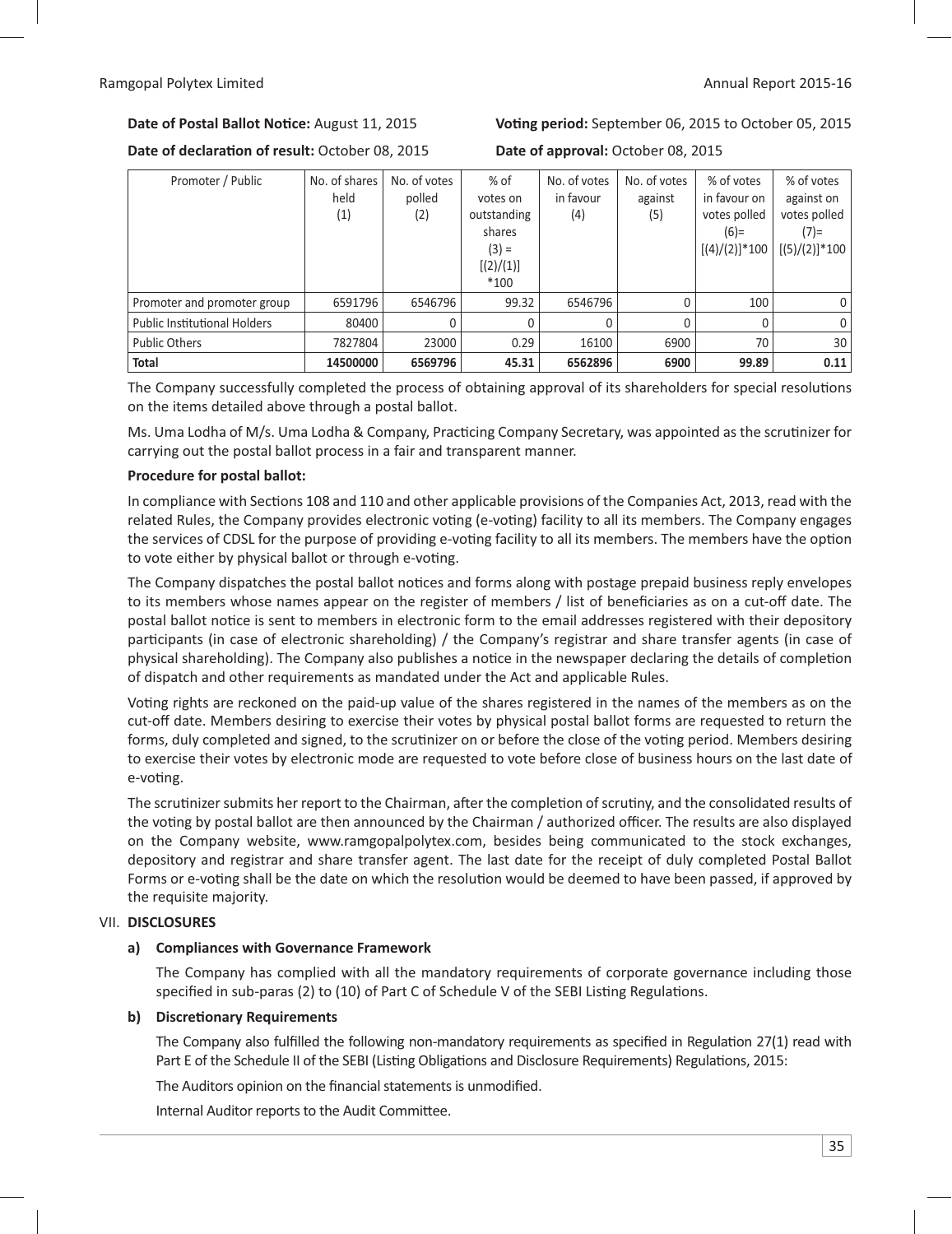### c) Related Party Transactions

During the year, the Company had not entered into any contract/ arrangement/ transaction with related parties which could be considered material in accordance with the policy of the Company. Suitable disclosure as required by the Accounting Standards (AS 18) has been made in Note No. 22.6 to Financial Statements. The Policy on Related Party Transactions and dealing with related party transactions as approved by the Board is posted on the website of the Company www.ramgopalpolytex.com.

### d) Details of Non - Compliances by the Company, penalties, strictures imposed on the company by Stock Exchange or SEBI or any statutory authority, on any matter related to capital markets, during the last three **years.**

The Company has complied with all the requirements of the Stock Exchange(s) or Securities and Exchange Board of India on matters related to capital markets, as applicable from time to time. During the last three years/period, there were no strictures or penalties imposed by either SEBI or the Stock Exchanges or any statutory authority for non-compliance of any matter related to the capital markets.

### **e) Whistle Blower Policy**

Pursuant to Section 177 (9) and (10) of the Companies Act, 2013 and 22 of the SEBI Listing Regulations, the Company has formulated Whistle Blower Policy for vigil mechanism for Directors and employees to report to the management about the unethical behaviour, fraud or violation of Company's code of conduct. The Mechanism provides for adequate safeguards against victimization of employees and Directors who use such mechanism and makes provision for direct access to the Chairman of the Audit Committee. None of the personnel has been denied access to the audit committee.

### f) Disclosure of Accounting Treatment

In the preparation of the financial statements, the Company has followed the Accounting Standards referred to in Section 133 of the Companies Act, 2013. The significant accounting policies which are consistently applied are set out in the Notes to Financial Statements.

### g) Commodity price risk or foreign exchange risk and hedging activities:

No hedging activities have been carried out during the year for Commodity price risk or foreign exchange risk.

- **h) The Company is in compliance with the disclosures required to be made under this report in accordance**  with Regulation 34(3) read together with Schedule V(C) to the SEBI Listing Regulations.
- i) Disclosures on compliance with corporate governance requirements specified in Regulations 17 to 27 have been included in the relevant sections of this report. Appropriate information has been placed on the Company's website pursuant to clauses (b) to (i) of sub-regulation (2) of Regulation 46 of the Listing **Regulations.**

### VIII. **MEANS OF COMMUNICATION**

 The Financial results (Quarterly/ Yearly) were communicated to all the Stock Exchanges whereby the Company's shares are listed, as soon as the same are approved and taken on record by the Board of Directors of the Company. The same is also published in Financial Express (English) and the Mumbai Lakshadweep/Navshakti (Marathi) and are displayed on the website of the Company at (www.ramgopalpolytex.com).

The information regarding the performance of the Company is shared with the shareholders through the Annual Report containing, inter alia, Audited Annual Accounts, Directors' Report, Auditors' Report is circulated to Members and others entitled thereto. The Management Discussion and Analysis Report forms part of the Directors' Report. The Annual Report is also displayed on the website of the Company (www.ramgopalpolytex.com).

The Company has designated e mail id rplcompliance@vsnl.net exclusively for investors' servicing.

The Annual Report, Quarterly Results, Shareholding Pattern, Press Releases, Intimation of Board Meetings and other relevant information of the Company are posted through BSE Corporate Compliance & Listing Centre and the NSE Electronic Application Processing System (NEAPS) portals for investor information.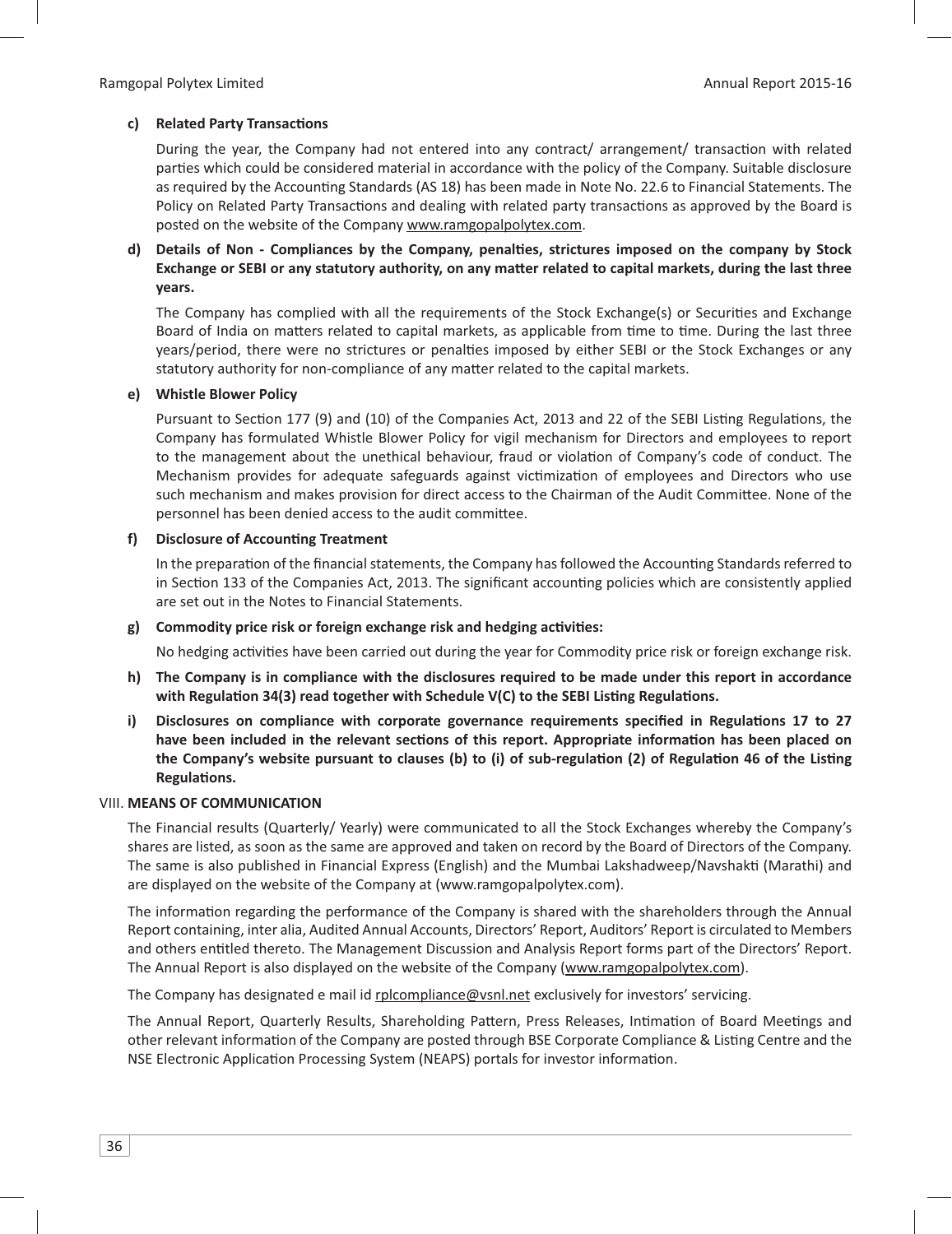### IX. **GENERAL SHAREHOLDERS INFORMATION**

| <b>Annual General Meeting:</b>                  |                                                                                                      |
|-------------------------------------------------|------------------------------------------------------------------------------------------------------|
| Date and Time                                   | Friday, 30th September, 2016 at 11.00 A.M.                                                           |
| Venue                                           | House No. 1249, Bhandari Chowk                                                                       |
|                                                 | Bhandari Compound, Narpoli Village, Bhiwandi, Dist: Thane - 421 302,                                 |
|                                                 | Maharashtra, India                                                                                   |
| <b>Tentative Financial Calendar (2016-2017)</b> |                                                                                                      |
| <b>Results for the Quarter ending</b>           |                                                                                                      |
| June 30, 2016                                   | On or before August 14, 2016                                                                         |
| September 30, 2016                              | On or before November 14, 2016                                                                       |
| December 31, 2016                               | On or before February 14, 2017                                                                       |
| March 31, 2017                                  | On or before May 30, 2017                                                                            |
| Date of Book Closure                            | 22.09.2016 to 30.09.2016 (both days inclusive)                                                       |
| Dividend Payment Date                           | Not Applicable                                                                                       |
| Listing on Stock Exchange                       | BSE Limited (BSE),                                                                                   |
|                                                 | *National Stock Exchange of India Limited (NSE)                                                      |
|                                                 | The Calcutta Stock Exchange Association Ltd.,                                                        |
|                                                 | The Stock Exchange, Ahmedabad                                                                        |
| <b>Stock Code:</b>                              |                                                                                                      |
| <b>Bombay Stock Exchange</b>                    | 514223                                                                                               |
| National Stock Exchange                         | <b>RAMGOPOLY</b>                                                                                     |
| Demat ISIN Numbers in NSDL & CDSL for           | INE410D01017                                                                                         |
| <b>Equity Shares</b>                            |                                                                                                      |
| <b>Payment of Annual Listing Fees</b>           | Your Company has paid the listing fees to BSE for the financial year                                 |
|                                                 | 2015-16 and is in Process of Delisting its Equity Shares from the NSE.                               |
|                                                 | Market price Data : High, Low during The Shares of the Company are suspended from trading and hence, |
| each month in the financial year 2015-16        | the price data is not available                                                                      |
| Performance in comparison to broad-             | Not Applicable                                                                                       |
| based indices                                   |                                                                                                      |
| <b>Registrar and Share Transfer Agents</b>      | <b>Bigshare Services Private Ltd</b>                                                                 |
|                                                 | E-2/3, Ansa Industrial Estate, Sakivihar road, Saki Naka, Andheri                                    |
|                                                 | (East), Mumbai - 400 072<br>Tel No.: 022-40430200 Fax No.: 022-28475207                              |
|                                                 | e-mail: investor@bigshareonline.com                                                                  |
|                                                 | Website: www.bigshareonline.com                                                                      |
| <b>Suspension from trading</b>                  | Reason for suspension of trading mentioned in the Directors Report                                   |
| <b>Share Transfer System</b>                    | During the year, the share transfers which were received in physical                                 |
|                                                 | form and for which documents were valid and complete in all                                          |
|                                                 | respects, were processed and the share certificates were returned                                    |
|                                                 | within the prescribed time from the date of receipt.                                                 |
| Distribution of shareholding & Category-        | See table no. 1 & 2                                                                                  |
| wise distribution                               |                                                                                                      |
| De-materialization of shares and liquidity      | The Company has arranged agreements with National Securities                                         |
|                                                 | Depositories Limited (NSDL) and Central Depository Services Limited                                  |
|                                                 | (CDSL) for Dematerialization of shares through Bigshare Services Pvt.                                |
|                                                 | Ltd. As on March 31, 2016, 63.73% of the Total Shares have been                                      |
|                                                 | dematerialized. (see table 3)                                                                        |
| Outstanding GDRS/ADRS/Warrants or               | <b>NIL</b>                                                                                           |
| any convertible instruments, conversion         |                                                                                                      |
| date and likely impact on equity                |                                                                                                      |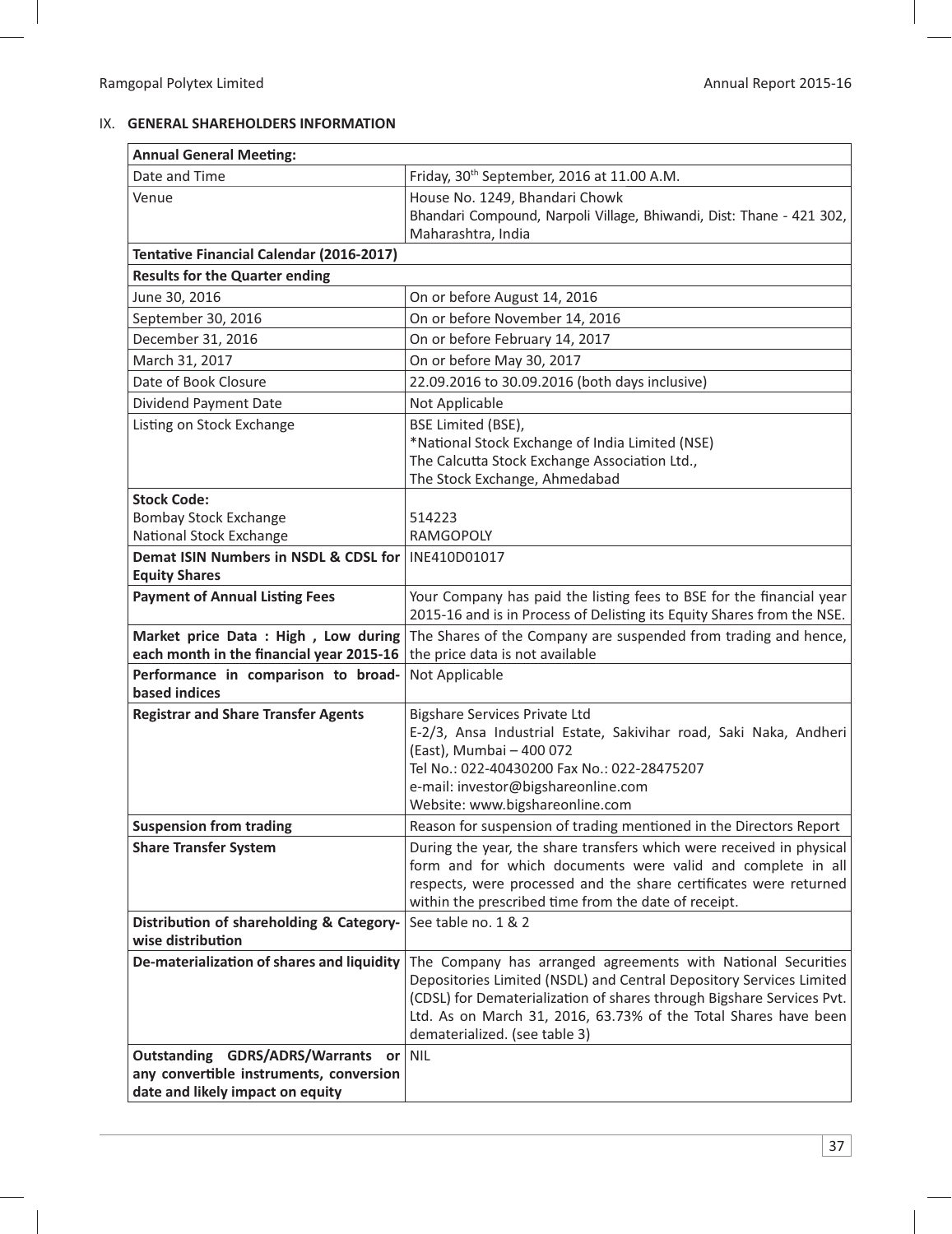| Commodity price risk or foreign exchange                                                   | No hedging activities have been carried out during the year for                                                                                                                                                                                                                                                                                                                                                                                                                                                                                                                                                                                                                                                                                                                                                                                                                      |  |  |  |
|--------------------------------------------------------------------------------------------|--------------------------------------------------------------------------------------------------------------------------------------------------------------------------------------------------------------------------------------------------------------------------------------------------------------------------------------------------------------------------------------------------------------------------------------------------------------------------------------------------------------------------------------------------------------------------------------------------------------------------------------------------------------------------------------------------------------------------------------------------------------------------------------------------------------------------------------------------------------------------------------|--|--|--|
| risk and hedging activities                                                                | Commodity price risk or foreign exchange risk.                                                                                                                                                                                                                                                                                                                                                                                                                                                                                                                                                                                                                                                                                                                                                                                                                                       |  |  |  |
| <b>Plant locations</b>                                                                     | Not Applicable                                                                                                                                                                                                                                                                                                                                                                                                                                                                                                                                                                                                                                                                                                                                                                                                                                                                       |  |  |  |
| <b>Address for correspondence</b>                                                          | For any queries relating to the shares of your Company, correspondence<br>may please be addressed to Bigshare Services Private Ltd at:<br>E-2/3, Ansa Industrial Estate, Sakivihar road, Saki Naka, Andheri<br>(East), Mumbai - 400 072<br>Tel No.: 022-40430200 Fax No.: 022-28475207<br>e-mail: investor@bigshareonline.com<br>Website: www.bigshareonline.com<br>For the benefit of shareholders, documents will continue to be<br>accepted at the following Registered Office/Corporate office of the<br>Company:<br><b>Ramgopal Polytex Limited</b><br>CIN: L17110MH1981PLC024145<br>Regd. office: Greentex Clearing House, Godown no B1/2/3, Gosrani<br>Compound, Rehnal village, Bhiwandi, Thane-421302<br>Corp. office: 701, Tulsiani Chambers, Free Press Journal Marg,<br>Nariman point, Mumbai - 400 021<br>Shareholders are requested to quote their folio no. / DP ID & |  |  |  |
|                                                                                            |                                                                                                                                                                                                                                                                                                                                                                                                                                                                                                                                                                                                                                                                                                                                                                                                                                                                                      |  |  |  |
|                                                                                            |                                                                                                                                                                                                                                                                                                                                                                                                                                                                                                                                                                                                                                                                                                                                                                                                                                                                                      |  |  |  |
|                                                                                            | Client ID, e-mail address, telephone number and full address while<br>corresponding with the Company and its Registrar & Transfer Agent.                                                                                                                                                                                                                                                                                                                                                                                                                                                                                                                                                                                                                                                                                                                                             |  |  |  |
| Designated e mail id for registering rplcompliance@vsnl.net<br>complaints by the investors |                                                                                                                                                                                                                                                                                                                                                                                                                                                                                                                                                                                                                                                                                                                                                                                                                                                                                      |  |  |  |

\*National Stock Exchange of India Limited (NSE) - applied for Voluntary Delisting

### Table 1 – Distribution of Shareholding as on March 31, 2016

| No. of Equity Shares | No. of Share holders | % of Shareholders | <b>No. of Shares</b> | % of shareholding |
|----------------------|----------------------|-------------------|----------------------|-------------------|
| Up to $500$          | 21,829               | 94.5961           | 41,08,054            | 28.3314           |
| 501 to 1,000         | 721                  | 3.1245            | 5,92,950             | 4.0893            |
| 1,001 to 2,000       | 228                  | 0.9880            | 3,46,800             | 2.3917            |
| 2,001 to 3,000       | 88                   | 0.3813            | 2,20,500             | 1.5207            |
| 3,001 to 4,000       | 23                   | 0.0997            | 82,600               | 0.5697            |
| 4,001 to 5,000       | 57                   | 0.2470            | 2,72,900             | 1.8821            |
| 5,001 to 10,000      | 62                   | 0.2687            | 4,83,300             | 3.3331            |
| 10,001 and Above     | 68                   | 0.2947            | 83,92,896            | 57.8820           |
| <b>TOTAL</b>         | 23,076               | 100.000           | 1,45,00,000          | 100.000           |

Table 2 - Distribution of Shareholding Pattern as on March 31, 2016

|     | <b>Category of Shareholder(s)</b>                     | <b>No. of Shares held</b> | % of total shares |
|-----|-------------------------------------------------------|---------------------------|-------------------|
|     | (A) Shareholding of Promoter and Promoter Group       |                           |                   |
| (a) | Individuals/Hindu Undivided Family                    | 19,47,500                 | 13.43             |
| (b) | <b>Bodies Corporate</b>                               |                           |                   |
| (c) | Trust                                                 |                           |                   |
| (d) | <b>Others (Group Companies)</b>                       | 46,44,296                 | 32.03             |
|     | Total Shareholding of Promoter and Promoter Group (A) | 65,91,796                 | 45.46             |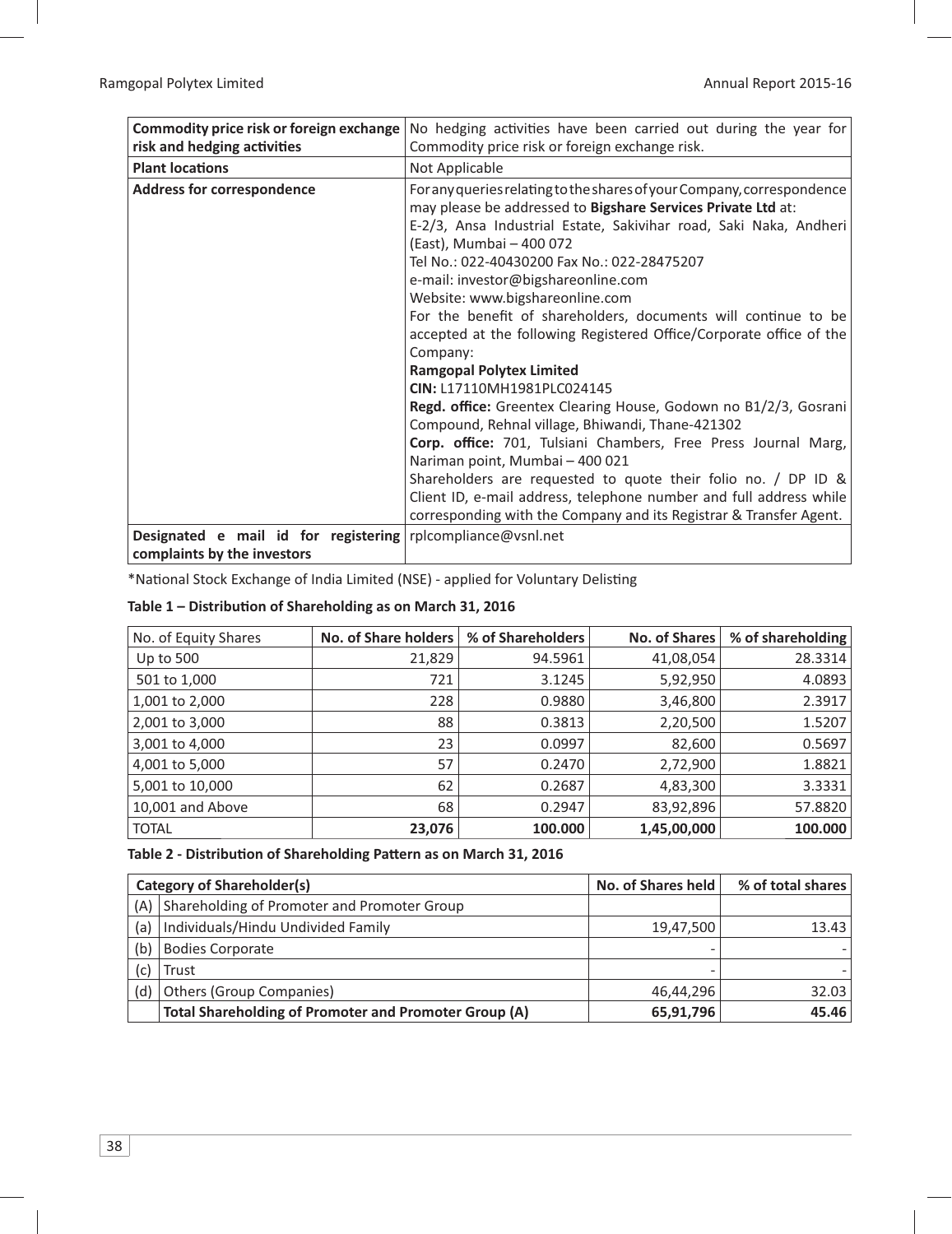| (B) | Public shareholding                                                                    |             |       |
|-----|----------------------------------------------------------------------------------------|-------------|-------|
| (1) | Institutions                                                                           |             |       |
| (a) | Mutual Funds/ UTI                                                                      |             |       |
| (b) | Financial Institutions/ Banks                                                          | 80,400      | 0.55  |
| (c) | <b>Insurance Companies</b>                                                             |             |       |
| (d) | Foreign Institutional Investors                                                        |             |       |
|     | Sub-Total (B)(1)                                                                       | 80,400      | 0.55  |
| (2) | Non-Institutions                                                                       |             |       |
| (a) | <b>Bodies Corporate</b>                                                                |             |       |
| (b) | Individuals                                                                            |             |       |
|     | (i) Individual shareholders holding nominal share capital up to Rs.2<br>Lakhs          | 57,02,938   | 39.33 |
|     | (ii) Individual shareholders holding nominal share capital in excess<br>of Rs. 2 Lakhs | 2,88,100    | 1.99  |
| (c) | Individual (Non-Resident individuals)                                                  |             |       |
| (d) | Any other                                                                              | 18,36,766   | 12.67 |
|     | Sub Total (B)(2)                                                                       | 78,27,804   | 53.98 |
|     | Total Public Shareholding (B)=(B)(1)+(B)(2)                                            | 79,08,204   | 54.54 |
|     | Total $(A)+(B)$                                                                        | 1,45,00,000 | 100   |

### Table 3 - Dematerialization of shares as on March 31, 2016

| <b>Particulars</b>                       | No. of Shares | % to Issued<br>Capital |
|------------------------------------------|---------------|------------------------|
| <b>Dematted</b>                          |               |                        |
| - National Securities Depository Limited | 87,47,420     | 60.33                  |
| - Central Depository Securities Limited  | 4,93,276      | 3.40                   |
| <b>Physical</b>                          | 52,59,304     | 36.27                  |
| <b>Total</b>                             | 1,45,00,000   | 100.00                 |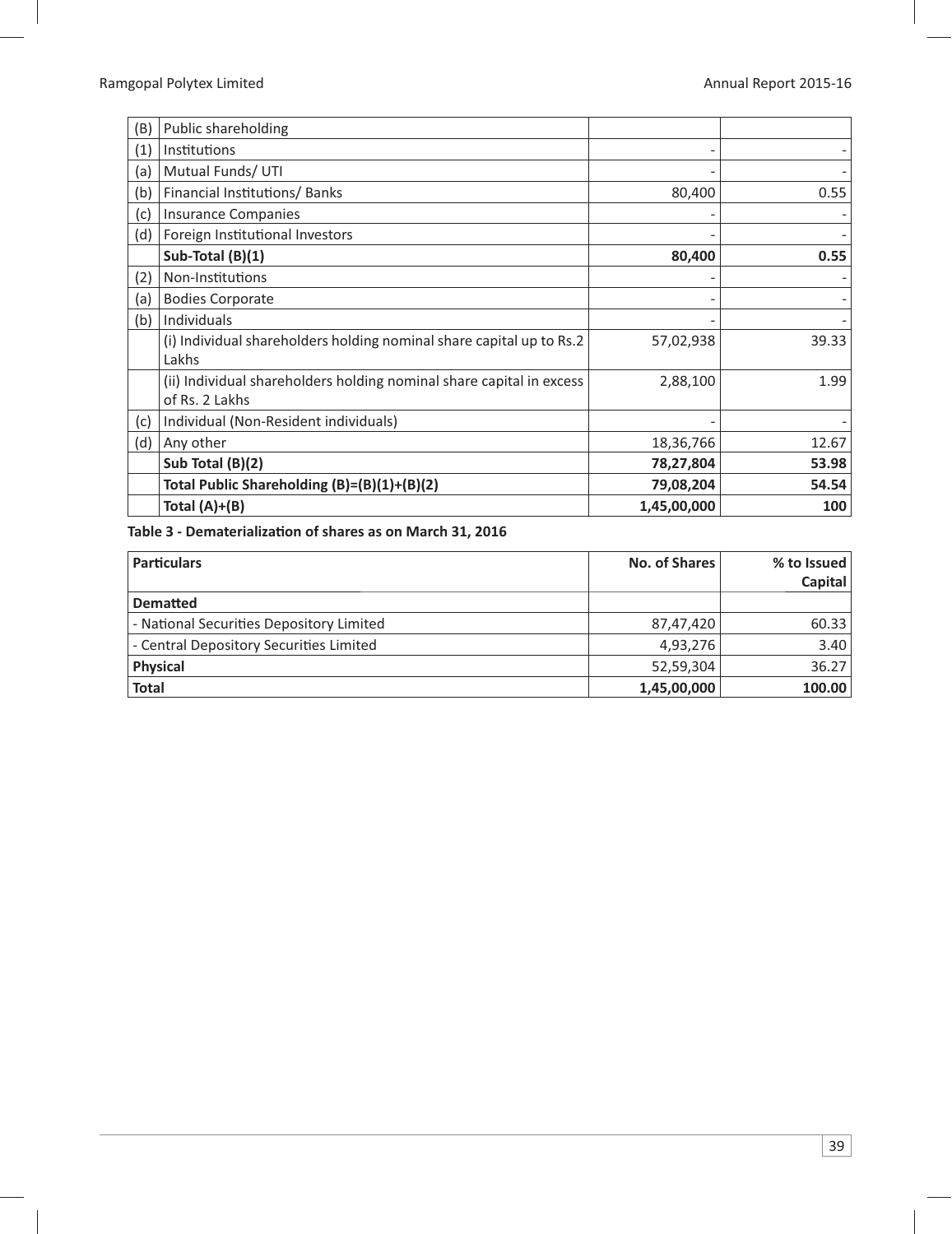### Annexure to Report on Corporate Governance for the financial year ended 31st March, 2016

### **Declaration of Compliance with the Code of Conduct**

Pursuant to Regulation 26(3) read with Para D of Schedule V of the SEBI (Listing Obligations and Disclosure Requirements) Regulations, 2015, the Board Members and the Senior Management personnel of the Company have affirmed compliance to their respective Codes of Conduct, as applicable to them for the Financial Year ended 31st March, 2016.

For **Ramgopal Polytex Limited**

Place: Mumbai **Sanjay Ja-Sanjay Jatia** Date: May 30, 2016 **Chairman & Managing Director (DIN: 00913405)**

### **CERTIFICATE BY MANAGING DIRECTOR AND CHIEF FINANCIAL OFFICER**

To,

The Board of Directors, Ramgopal Polytex Limited

We, Sanjay Jatia, Managing Director and Naval Kishor Gadia, Chief Financial Officer of Ramgopal Polytex Limited, to the best of our knowledge and belief, certify that:

- (a) We have reviewed financial statements and the cash flow statements for the year ended  $31^{st}$  March, 2016 and to the best of our knowledge and belief:
	- (i) These statements do not contain any materially untrue statement or omit any material fact or contain statements that might be misleading;
	- (ii) These statements together present true and fair view of the Company's affairs and are in compliance with existing accounting standards, applicable laws and regulations.
- (b) There are, to the best of our knowledge and belief, no transaction entered into by the Company during the year, which are fraudulent or illegal or violative of the Company's code of conduct.
- (c) We accept responsibility for establishing and maintaining internal controls for financial reporting and that we have evaluated the effectiveness of the internal control systems of the Company pertaining to financial reporting and we have disclosed to the Auditors and the Audit Committee, deficiencies in the design or operation of such internal controls, if any, of which we are aware and the steps we have taken or propose to take to rectify these deficiencies.
- (d) We have indicated to the Auditors and the Audit Committee:
	- (i) That there are no significant changes in internal control over financial reporting during the year;
	- (ii) That there are no significant changes in accounting policies during the year and that the same have been disclosed in the notes to the financial statements; and
	- (iii) That there are no instances of significant fraud of which we have become aware and the involvement therein, If any, of the management or an employee having a significant role in the Company's internal control system over financial reporting.

This certificate is being given to the Board pursuant to regulation 17 (8) of SEBI (Listing Obligations and Disclosure Requirements) Regulations, 2015.

For **Ramgopal Polytex Limited**

 **Sanjay Ja-Chairman & Managing Director Chief-Financial Officer (DIN: 00913405)**

**Sanjay Jatia Maval Kishor Gadia** 

Place: Mumbai Date: May 30, 2016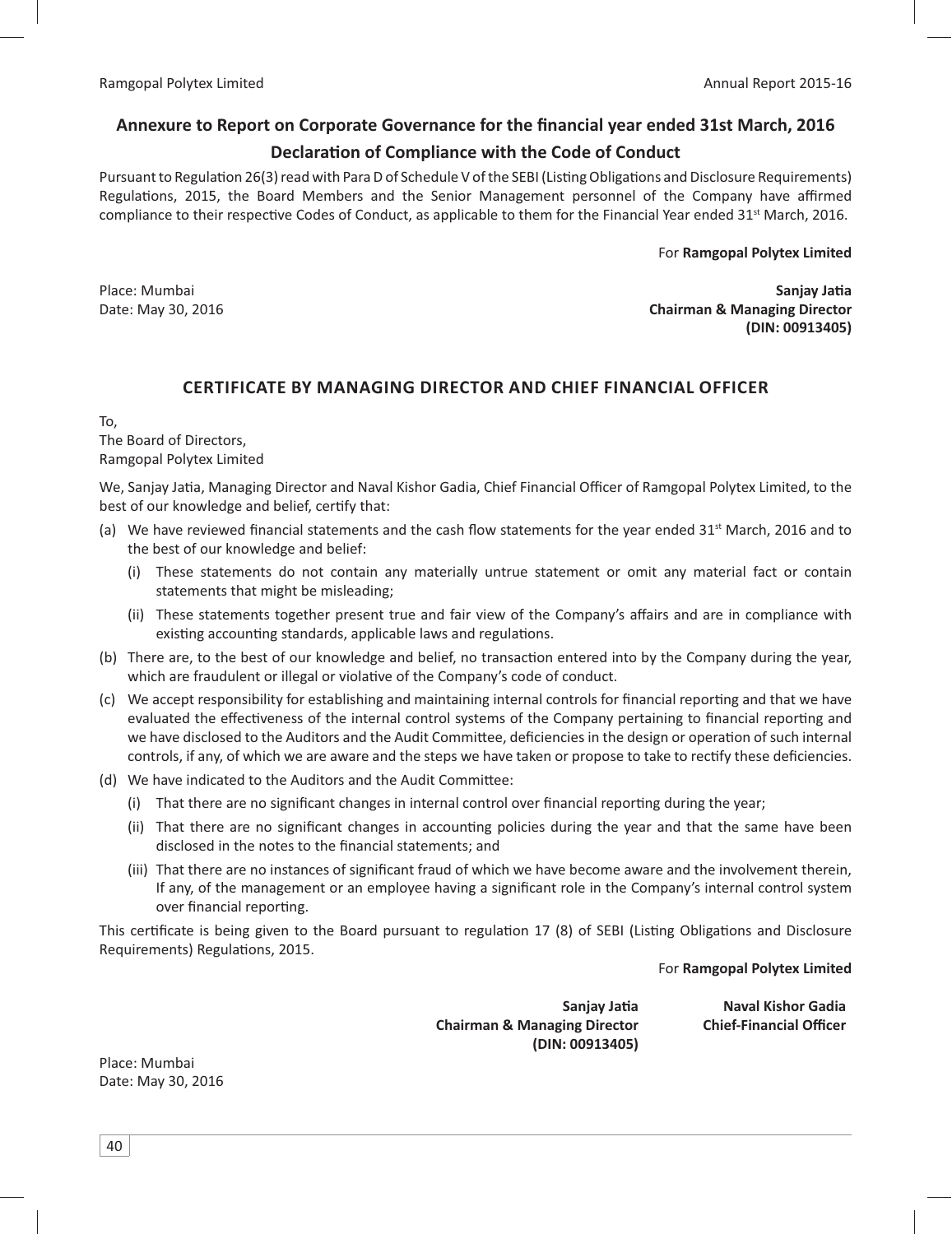### **AUDITORS' CERTIFICATE ON CORPORATE GOVERNANCE TO THE MEMBERS OF RAMGOPAL POLYTEX LIMITED**

We have examined the compliance of the conditions of Corporate Governance by Ramgopal Polytex Limited ('the Company') for the year ended on March 31, 2016, as stipulated in Clause 49 of the Listing Agreement of the Company with the Stock Exchanges ("Listing Agreement") for the period April 1, 2015 to November 30, 2015 and Regulations 17 to 27, clauses (b) to (i) of sub-regulation (2) of Regulation 46 and Para C, D & E of Schedule V of the Securities and Exchange Board of India (Listing Obligations and Disclosure Requirements) Regulations, 2015 ("SEBI Listing Regulations") for the period December 01, 2015 to March 31, 2016.

The compliance of the conditions of Corporate Governance is the responsibility of the management. Our examination was limited to the review of procedures and implementation thereof, as adopted by the Company for ensuring compliance with the conditions of Corporate Governance. It is neither an audit nor an expression of opinion on the financial statements of the Company.

In our opinion and to the best of our information and according to the explanations given to us, and the representations made by the Directors and the management, we certify that the Company has complied with the conditions of Corporate Governance as stipulated in the Listing Agreement and the SEBI Listing Regulations applicable for the respective periods as mentioned above.

We further state that such compliance is neither an assurance as to the future viability of the Company nor of the efficiency or effectiveness with which the management has conducted the affairs of the Company.

> **For RUNGTA & ASSOCIATES Chartered Accountants**

**PAWANKUMAR RUNGTA Place: Mumbai Proprietor Date: 30th May, 2016** Membership No. 42902 **Firm Reg. No. 108888W**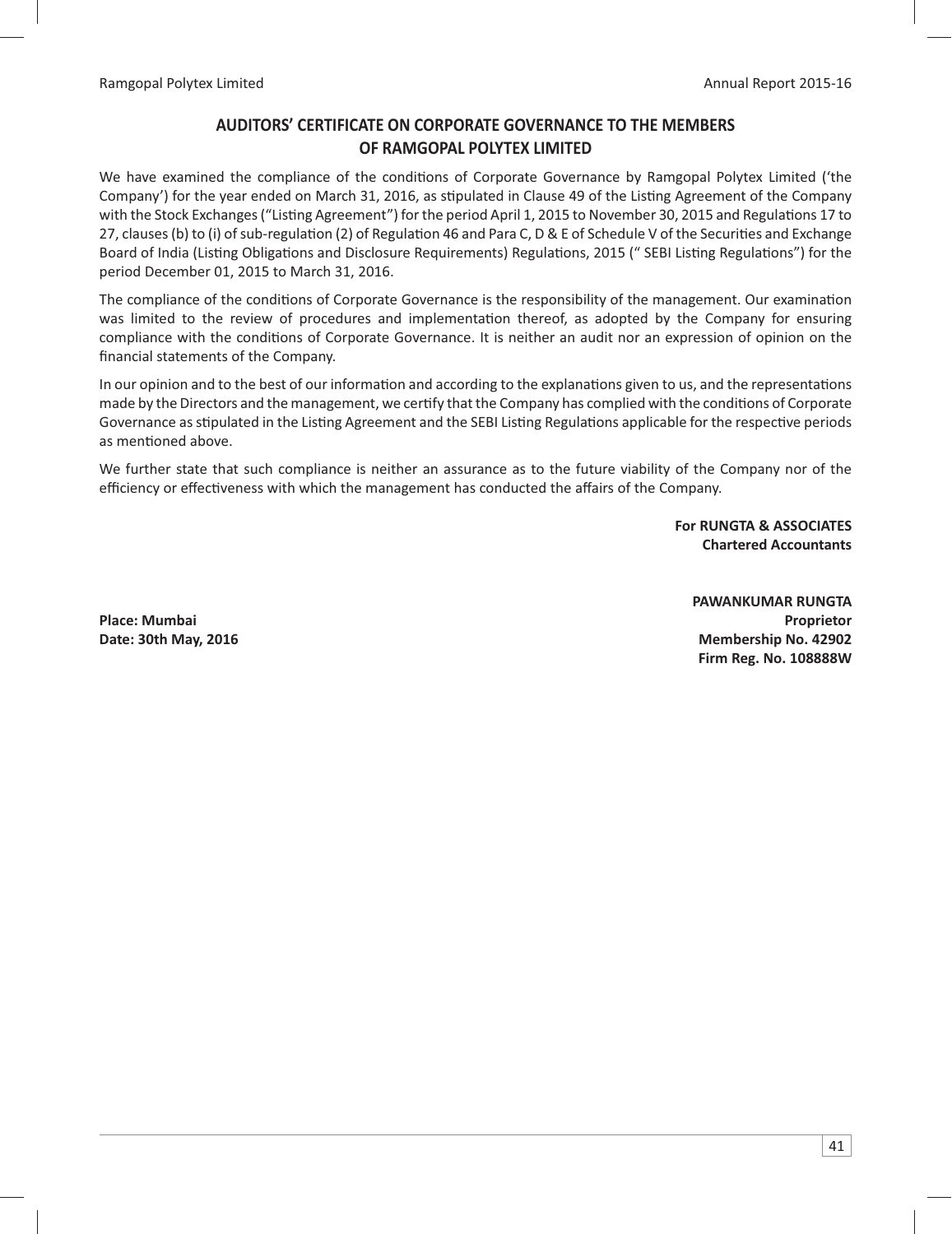### **INDEPENDENT AUDITORS' REPORT**

### **TO THE MEMBERS OF**

### **M/s. RAMGOPAL POLYTEX LIMITED**

### **REPORT ON THE STANDALONE FINANCIAL STATEMENTS**

We have audited the accompanying standalone financial statements of M/s. RAMGOPAL POLYTEX LIMITED ('the Company'), which comprise the Balance Sheet as at 31st March 2016, the Statement of Profit and Loss and the Cash Flow Statement for the year then ended, and notes to the Financial Statements including a summary of significant accounting policies and other explanatory information.

### **MANAGEMENT'S RESPONSIBILITY FOR THE FINANCIAL STATEMENTS:**

The Company's Board of Directors is responsible for the matters stated in Section 134(5) of the Companies Act, 2013 ('the Act') with respect to the preparation and presentation of these standalone financial statements that give a true and fair view of the financial position, financial performance and cash flows of the Company in accordance with the accounting principles generally accepted in India, including the Accounting Standards specified under Section 133 of the Act, read with Rule 7 of the Companies (Accounts) Rules, 2014. This responsibility also includes maintenance of adequate accounting records in accordance with the provisions of the Act for safeguarding the assets of the Company and for preventing and detecting frauds and other irregularities; selection and application of appropriate accounting policies; making judgments and estimates that are reasonable and prudent; and design, implementation and maintenance of adequate internal financial controls, that were operating effectively for ensuring the accuracy and completeness of the accounting records, relevant to the preparation and presentation of the financial statements that give a true and fair view and are free from material misstatement, whether due to fraud or error.

### **AUDITORS' RESPONSIBILITY:**

Our responsibility is to express an opinion on these standalone financial statements based on our audit.

We have taken into account the provisions of the Act, the accounting and auditing standards and matters which are required to be included in the audit report under the provisions of the Act and the Rules made thereunder.

We conducted our audit in accordance with the Standards on Auditing specified under Section 143(10) of the Act and other applicable authoritative pronouncements issued by the Institute of Chartered Accountants of India. Those Standards and pronouncements require that we comply with ethical requirements and plan and perform the audit to obtain reasonable assurance about whether the financial statements are free from material misstatement.

An audit involves performing procedures to obtain audit evidence about the amounts and the disclosures in the financial statements. The procedures selected depend on the auditors' judgment, including the assessment of the risks of material misstatement of the financial statements, whether due to fraud or error. In making those risk assessments, the auditor considers internal financial control relevant to the Company's preparation of the financial statements that give a true and fair view in order to design audit procedures that are appropriate in the circumstances. An audit also includes evaluating the appropriateness of the accounting policies used and the reasonableness of the accounting estimates made by the Company's Directors, as well as evaluating the overall presentation of the financial statements.

We believe that the audit evidence we have obtained is sufficient and appropriate to provide a basis for our audit opinion on the standalone financial statements.

### **OPINION:**

In our opinion and to the best of our information and according to the explanations given to us, the aforesaid standalone financial statements give the information required by the Act in the manner so required and give a true and fair view in conformity with the accounting principles generally accepted in India, of the state of affairs of the Company as at 31st March, 2016, and its loss and its cash flows for the year ended on that date.

### **REPORT ON OTHER LEGAL AND REGULATORY REQUIREMENTS:**

1. As required by the Companies (Auditor's Report) Order, 2016 ('the Order') issued by the Central Government of India in terms of sub-section (11) of Section 143 of the Act, on the basis of such checks of the books and records of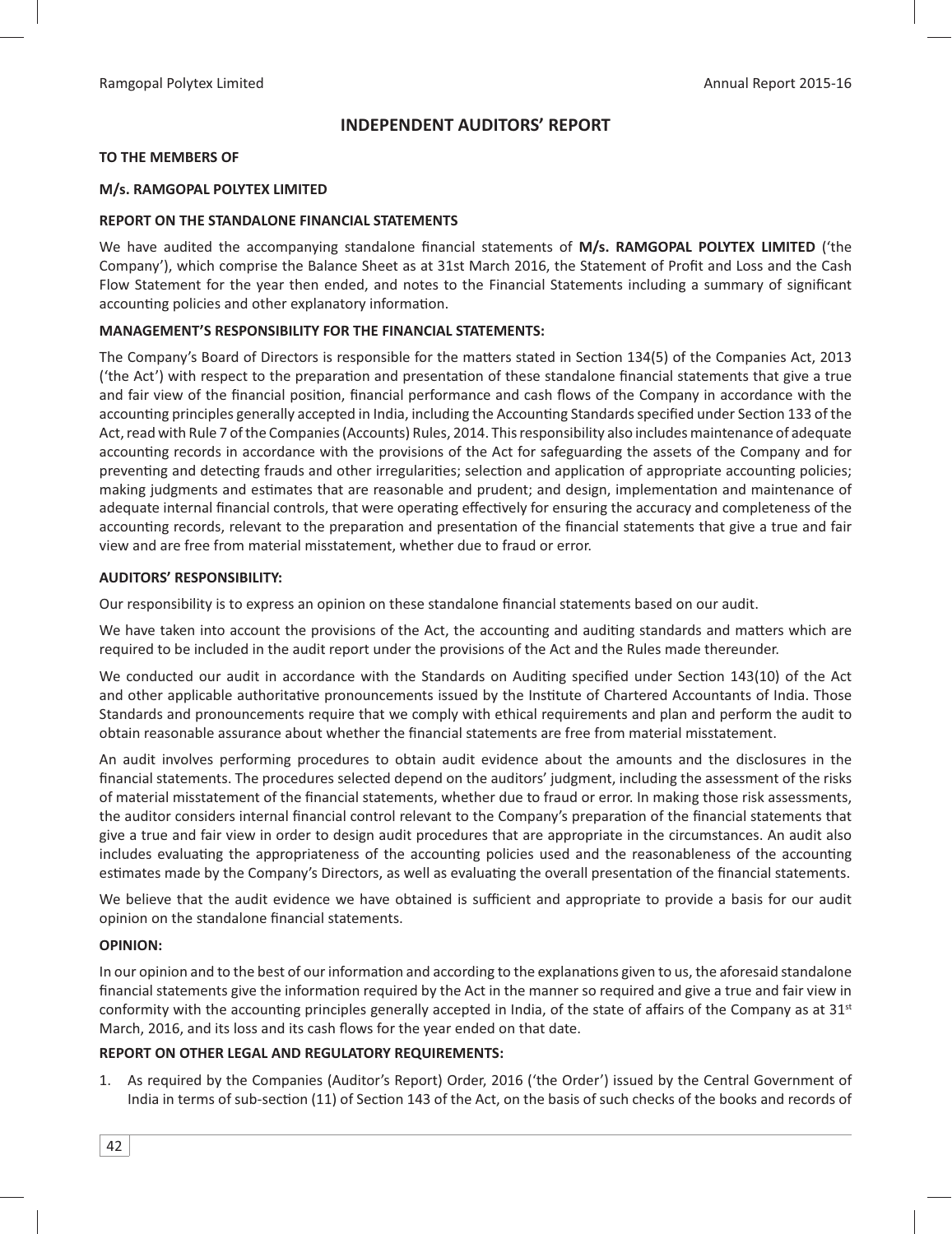the Company as we considered appropriate and according to the information and explanations given to us, we give in the Annexure A, a statement on the matters specified in the paragraphs 3 and 4 of the Order.

- 2. As required by Section 143 (3) of the Act, we report that :
	- a. We have sought and obtained all the information and explanations which to the best of our knowledge and belief were necessary for the purposes of our audit;
	- b. In our opinion, proper books of account as required by law have been kept by the Company so far as it appears from our examination of those books;
	- c. The Balance Sheet, the Statement of Profit and Loss and the Cash Flow Statement dealt with by this Report are in agreement with the books of account;
	- d. In our opinion, the aforesaid standalone financial statements comply with the Accounting Standards specified under Section 133 of the Act, read with Rule 7 of the Companies (Accounts) Rules, 2014;
	- e. On the basis of the written representations received from the Directors as on  $31<sup>st</sup>$  March, 2016, and taken on record by the Board of Directors, none of the Directors is disqualified as on 31<sup>st</sup> March, 2016, from being appointed as a Director in terms of Section 164 (2) of the Act;
	- f. With respect to the adequacy of the internal financial controls over financial reporting of the Company and the operating effectiveness of such controls, refer to our separate report in 'Annexure B'; and
	- g. With respect to the other matters to be included in the Auditors' Report in accordance with Rule 11 of the Companies (Audit and Auditors) Rules, 2014, in our opinion and to the best of our information and according to the information and explanations given to us :
		- i. The Company has disclosed the impact of pending litigations on its financial position in its standalone financial statements  $-$  Refer Note 22.1 of the financial statements.
		- ii. The Company does not have any Long-term contracts including derivative contracts for which there were any material foreseeable losses.
		- iii. No amounts were required to be transferred, to the Investor Education and Protection Fund by the Company.

**FOR RUNGTA & ASSOCIATES** Chartered Accountants (FIRM REGISTRATION NO.: 108888W)

PLACE:- MUMBAI PROPRIETOR

**PAWAN KUMAR RUNGTA**

DATE:- 30<sup>th</sup> MAY, 2016 MEMBERSHIP NO: - 42902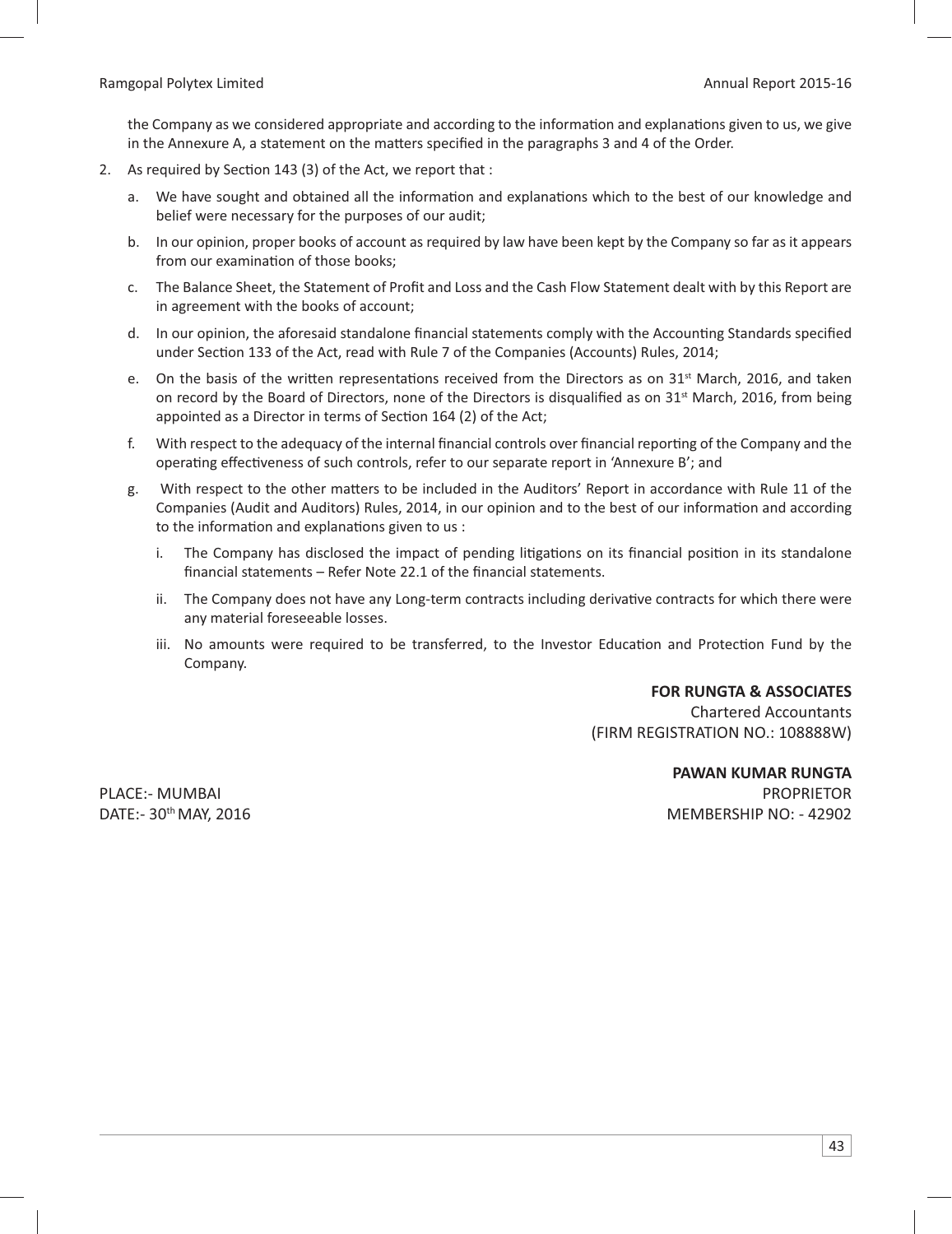### **ANNEXURE 'A' TO INDEPENDENT AUDITORS' REPORT**

### **(Referred to in Paragraph (1) of our report of even date)**

The Annexure referred to in Independent Auditors' Report to the members of the Company on the standalone financial statements for the year ended 31 March, 2016, and on the basis of such checks of the books and records of the Company as we considered appropriate and according to the information and explanations given to us, we report that:

- (i) (a) The Company has maintained proper records showing full particulars, including quantitative details and situation of fixed assets.
	- (b) As informed to us, all fixed assets have been physically verified by the management at reasonable intervals. No material discrepancies were noticed on such physical verification.
- (c) According to the information and explanations received by us, none of the immovable properties as on the reporting date are held as Fixed Assets. Therefore, in our opinion, the requirement on reporting under Clause 3 (i) (c) is not applicable to the Company.
- (ii) The inventory has been physically verified by the management. In our opinion, the frequency of verification is reasonable. Discrepancies noticed on verification have been properly dealt with in the books of account.
- (iii) As the Company has not granted any loans or advances in the nature of loans to parties covered in the register maintained under Section 189 of the Act, the provisions of Clause 3 (iii) of the Order are not applicable to the Company.
- (iv) In our opinion and according to the information and explanations given to us, during the year, the Company has not granted any loans or provided any guarantees or security in respect of any loans to any party covered under Section 185 of the Act. In respect of loans granted and Investments made during the year, the provisions of Section 186 of the Act have been complied with.
- (v) The Company has not accepted any deposits from the public.
- (vi) As informed to us, the maintenance of cost records has not been prescribed by the Central Government under Section 148(1) of the Act in respect of the activities carried on by the Company. Therefore, the provisions of Clause 3(vi) of the Order are not applicable to the Company.
- (vii) (a) According to the information and explanations given to us and on the basis of our examination of the records of the Company, the Company is regular in depositing the undisputed statutory dues, including provident fund, employees' state insurance, income-tax, sales tax, service tax, duty of customs, duty of excise, value added tax, cess and any other statutory dues with the appropriate authorities.

According to the information and explanations given to us, no undisputed amounts in respect of the aforesaid statutory dues were outstanding as at the last day of the financial year for a period of more than six months from the date they became payable.

- (b) According to the information and explanations given to us, there are no dues of income tax, sales tax, service tax, duty of customs, duty of excise, and value added tax which have not been deposited by the Company on account of disputes.
- (viii) In our opinion and according to the information and explanations given to us, as the Company has not borrowed any money from Banks or Financial Institutions or Governments nor issued any debentures, the provisions of clause 3 (viii) of the Order are not applicable to the Company.
- (ix) As the Company has neither raised any moneys by way of Initial Public Offer or Further Public Offer (including debt instruments) nor obtained any term loan from banks and financial institutions, the provisions of clause 3 (ix) of the Order are not applicable to the Company.
- (x) Based upon the audit procedures performed and information and explanations given by the management, we report that neither fraud on the Company by its officers or employees nor any fraud by the Company has been noticed or reported during the course of our audit.
- (xi) The Company has paid/ provided managerial remuneration in accordance with the requisite approvals mandated by the provisions of Section 197 read with Schedule V of the Act.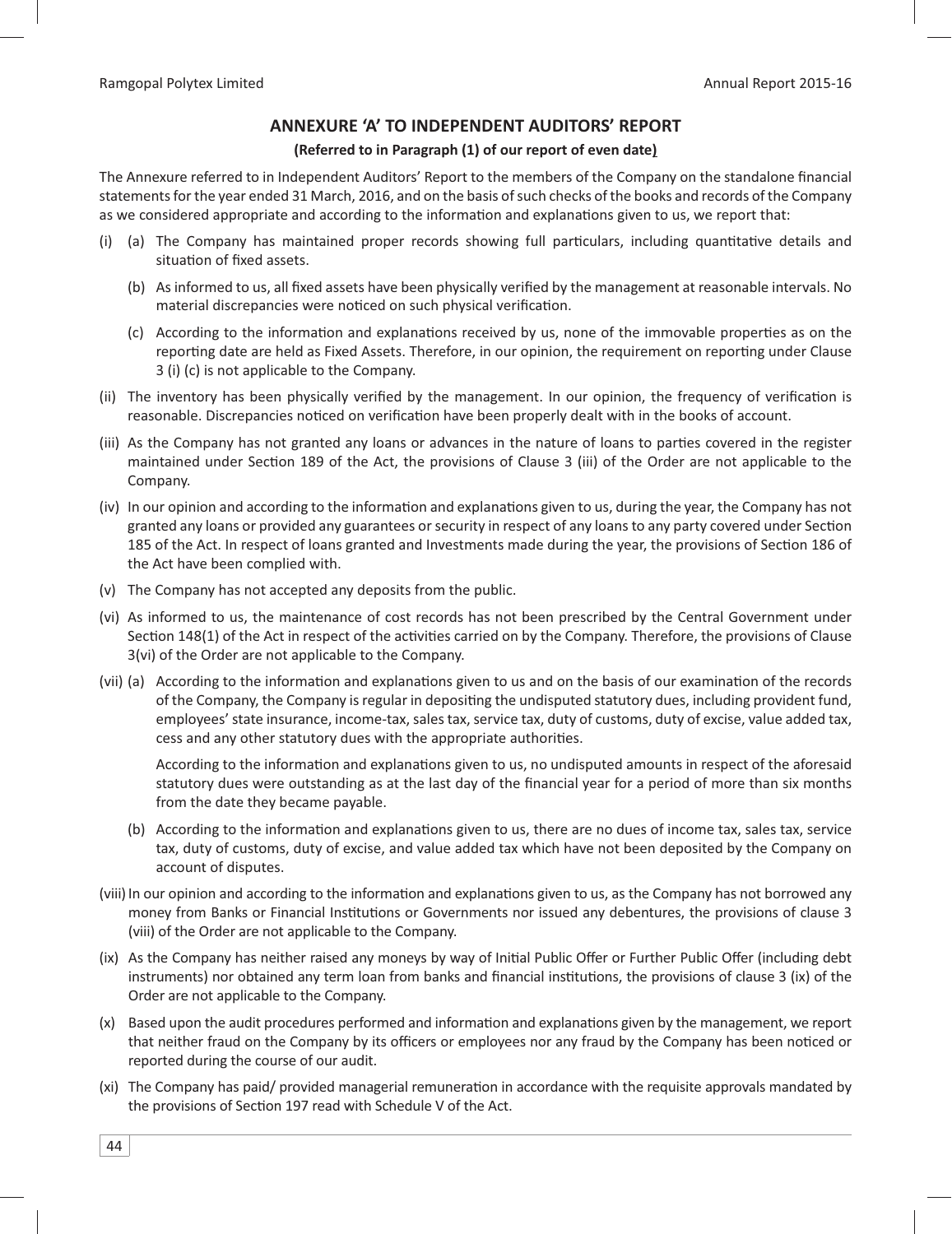- (xii) As the Company is not a nidhi company, the provisions of Clause 3(xii) of the Order are not applicable to the Company.
- (xiii) According to the information and explanations given to us and based on our examination of the records of the Company, transactions with related parties are in compliance with section 177 and 188 of the Act, where applicable and details have been disclosed in the Financial Statements (refer Note 22.6) as required by the applicable accounting standards.
- (xiv) As the Company has not made any preferential allotment or private placement of shares or fully or partly convertible debentures during the year, the provisions of clause 3 (xiv) of the Order are not applicable to the Company.
- (xv) As the Company has not entered into any non-cash transactions covered under Section 192 of the Act with the directors or persons connected with him, the provisions of paragraph 3(xv) of the Order are not applicable to the Company.
- (xvi) As the Company is not required to be registered under Section 45-IA of the Reserve Bank of India Act, 1934, the provisions of Clause 3(xvi) of the Order are not applicable to the Company.

### **FOR RUNGTA & ASSOCIATES**

Chartered Accountants (FIRM REGISTRATION NO.: 108888W)

**PAWAN KUMAR RUNGTA**

PLACE:- MUMBAI PROPRIETOR DATE:- 30<sup>th</sup> MAY, 2016 MEMBERSHIP NO: - 42902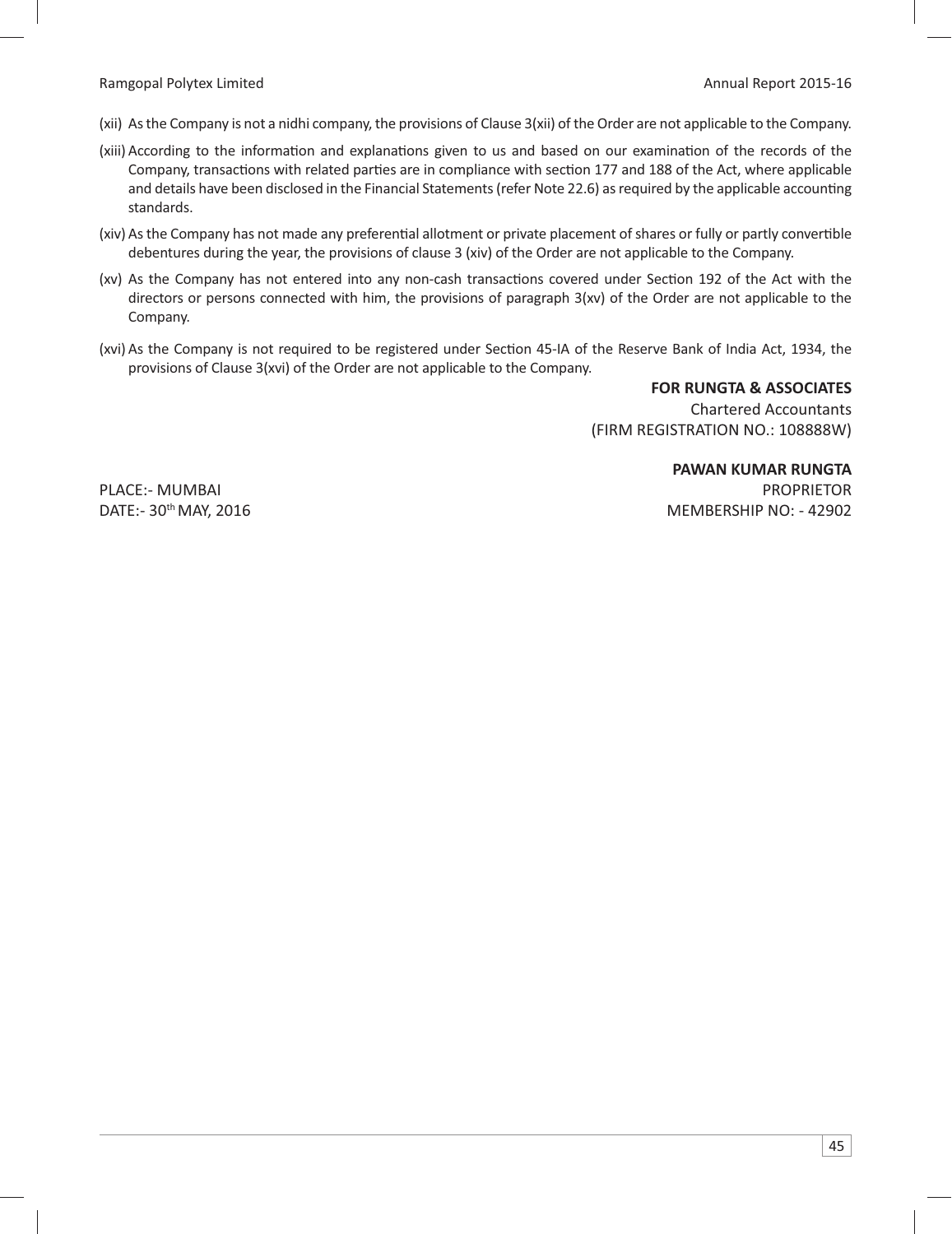### **ANNEXURE 'B' TO THE AUDITORS' REPORT**

### **REFERRED TO IN PARAGRAPH 2 (f) UNDER "REPORT ON OTHER LEGAL AND REGULATORY REQUIRNMENTS" OF THE INDEPENDENT AUDITORS' REPORT OF EVEN DATE TO THE MEMBERS of Ramgopal Polytex Limited on the standalone**  financial statements for the year ended 31<sup>st</sup> March, 2016.

### Report on the Internal Financial Controls under Clause (i) of sub-section 3 of Section 143 of the Act

We have audited the internal financial controls over financial reporting of M/s. RAMGOPAL POLYTEX LIMITED ('the Company') as of 31<sup>st</sup> March, 2016, in conjunction with our audit of the standalone financial statements of the Company for the year ended on that date.

### **Management's Responsibility for Internal Financial Controls**

The Company's management is responsible for establishing down and maintaining internal financial controls based on the internal control over financial reporting criteria established by the Company considering the essential components of internal control stated in the Guidance Note on Audit of Internal Financial Controls over Financial Reporting issued by the Institute of Chartered Accountants of India ('ICAI'). These responsibilities include the design, implementation and maintenance of adequate internal financial controls that were operating effectively for ensuring the orderly and efficient conduct of its business, including adherence to the Company's policies, the safeguarding of its assets, the prevention and detection of frauds and errors, the accuracy and completeness of the accounting records, and the timely preparation of reliable financial information, as required under the Act.

### **Auditors' Responsibility**

Our responsibility is to express an opinion on the Company's internal financial controls over financial reporting based on our audit. We conducted our audit in accordance with the Guidance Note on Audit of Internal Financial Controls over Financial Reporting (the 'Guidance Note') and the Standards on Auditing, issued by ICAI and deemed to be prescribed under Section 143(10) of the Act, to the extent applicable to an audit of internal financial controls, both applicable to an audit of Internal Financial Controls and both issued by the ICAI. Those Standards and the Guidance Note require that we comply with ethical requirements and plan and perform the audit to obtain reasonable assurance about whether adequate internal financial controls over financial reporting were established and maintained and if such controls operated effectively in all material respects.

Our audit involves performing procedures to obtain audit evidence about the adequacy of the internal financial controls system over financial reporting and their operating effectiveness. Our audit of internal financial controls over financial reporting included obtaining an understanding of internal financial controls over financial reporting, assessing the risk that a material weakness exists, and testing and evaluating the design and operating effectiveness of internal control based on the assessed risk. The procedures selected depend on the auditors' judgment, including the assessment of the risks of material misstatement of the financial statements, whether due to fraud or error.

We believe that the audit evidence we have obtained is sufficient and appropriate to provide a basis for our audit opinion on the Company's internal financial controls system over financial reporting.

### **Meaning of Internal Financial Controls over Financial Reporting**

A company's internal financial control over financial reporting is a process designed to provide reasonable assurance regarding the reliability of financial reporting and the preparation of financial statements for external purposes in accordance with generally accepted accounting principles. A company's internal financial control over financial reporting includes those policies and procedures that (1) pertain to the maintenance of records that, in reasonable detail, accurately and fairly reflect the transactions and dispositions of the assets of the Company; (2) provide reasonable assurance that transactions are recorded as necessary to permit preparation of financial statements in accordance with generally accepted accounting principles, and that receipts and expenditures of the company are being made only in accordance with authorizations of the management and directors of the Company; and (3) provide reasonable assurance regarding prevention or timely detection of unauthorized acquisition, use, or disposition of the company's assets that could have a material effect on the financial statements.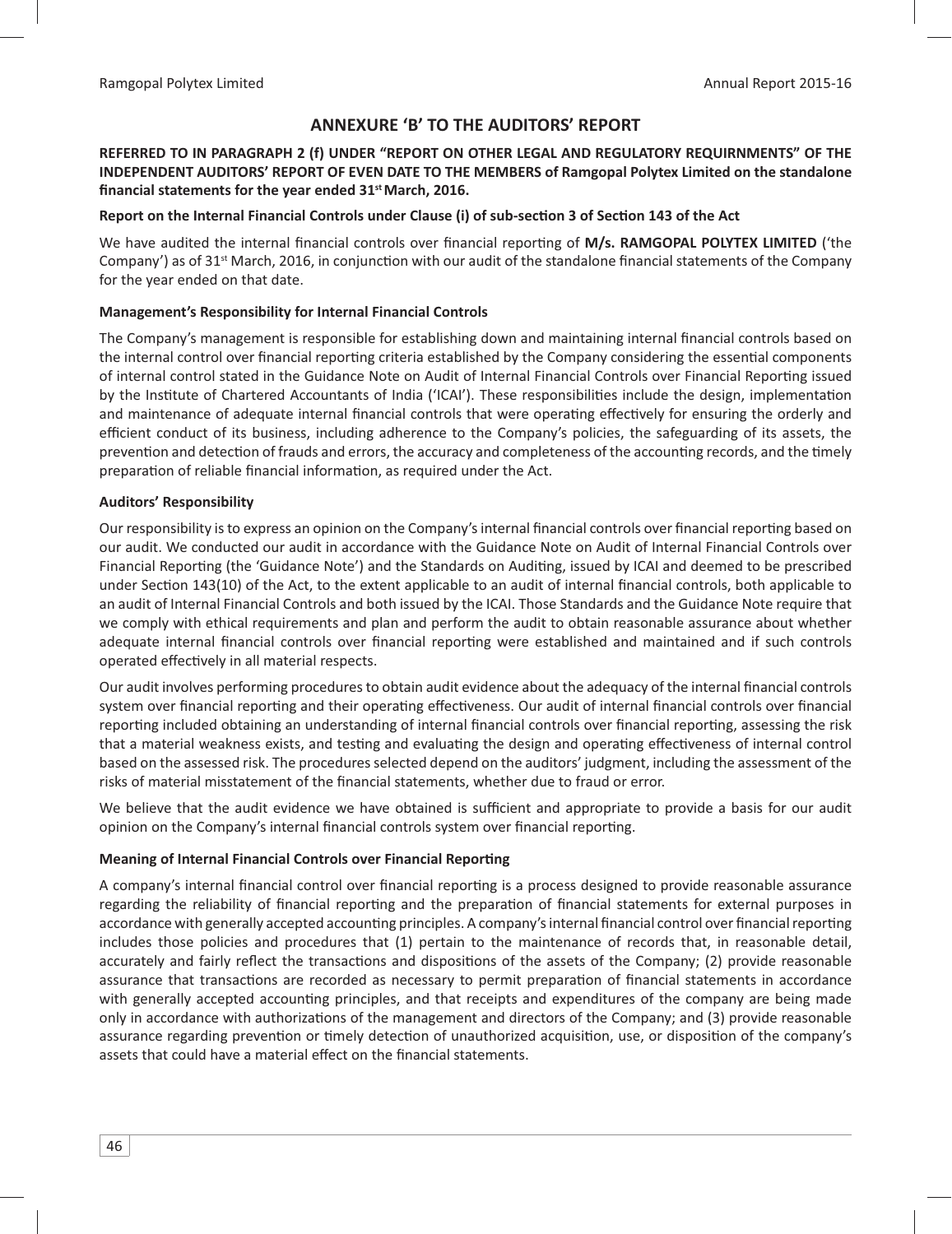### **Inherent Limitations of Internal Financial Controls Over Financial Reporting**

Because of the inherent limitations of internal financial controls over financial reporting, including the possibility of collusion or improper management override of controls, material misstatements due to error or fraud may occur and not be detected. Also, projections of any evaluation of the internal financial controls over financial reporting to future periods are subject to the risk that the internal financial control over financial reporting may become inadequate because of changes in conditions, or that the degree of compliance with the policies or procedures may deteriorate.

### **Opinion**

In our opinion, the Company has, in all material respects, an adequate internal financial controls system over financial reporting and such internal financial controls over financial reporting were operating effectively as at 31<sup>st</sup> March, 2016, based on the internal control over financial reporting criteria established by the Company considering the essential components of internal control stated in the Guidance Note on Audit of Internal Financial Controls Over Financial Reporting issued by ICAI.

### **FOR RUNGTA & ASSOCIATES**

Chartered Accountants (FIRM REGISTRATION NO.: 108888W)

PLACE:- MUMBAI PROPRIETOR

**PAWAN KUMAR RUNGTA**

DATE:- 30<sup>th</sup> MAY, 2016 MEMBERSHIP NO: - 42902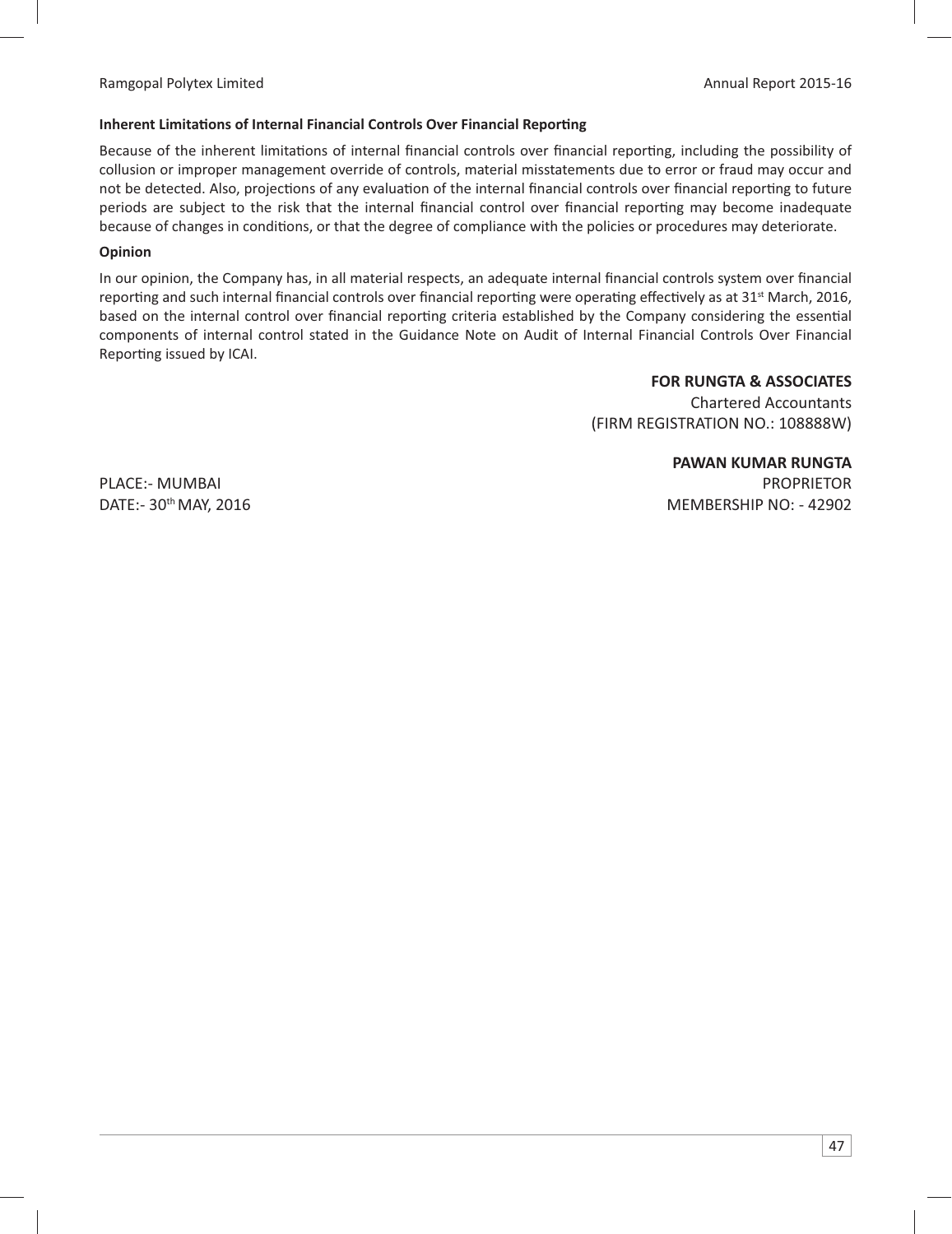| <b>BALANCE SHEET AS AT 31ST MARCH, 2016</b>                                                 |                                     |              |              |
|---------------------------------------------------------------------------------------------|-------------------------------------|--------------|--------------|
|                                                                                             | <b>NOTES</b>                        | <b>AS AT</b> | AS AT        |
|                                                                                             |                                     | 31.03.2016   | 31.03.2015   |
|                                                                                             |                                     | (Rupees)     | (Rupees)     |
| <b>EQUITY AND LIABILITIES</b>                                                               |                                     |              |              |
| <b>SHAREHOLDERS' FUNDS</b>                                                                  |                                     |              |              |
| Share Capital                                                                               | 2                                   | 14,39,63,500 | 14,39,63,500 |
| <b>Reserves and Surplus</b>                                                                 | 3                                   | 1,77,23,172  | 3,00,80,378  |
| <b>NON CURRENT LIABILITIES</b>                                                              |                                     |              |              |
| Long Term Provisions                                                                        | 4                                   | 11,07,858    | 10,35,038    |
| <b>CURRENT LIABILITIES</b>                                                                  |                                     |              |              |
| <b>Trade Payables</b>                                                                       | 5                                   |              |              |
| Total Outstanding Dues of Micro, Small and Medium Enterprises<br>a)                         |                                     |              |              |
| Total Outstanding Dues of Creditors Other then Micro, Small<br>b)<br>and Medium Enterprises |                                     | 4,62,787     | 10,62,96,070 |
| <b>Other Current Liabilities</b>                                                            | 6                                   | 7,22,762     | 22,30,863    |
| <b>Short Term Provisions</b>                                                                | 7                                   | 37,844       | 1,78,764     |
|                                                                                             | <b>TOTAL</b>                        | 16,40,17,923 | 28,37,84,613 |
| <b>ASSETS</b>                                                                               |                                     |              |              |
| <b>NON CURRENT ASSETS</b>                                                                   |                                     |              |              |
| <b>Fixed Assets</b>                                                                         |                                     |              |              |
| Tangible Assets (Net)                                                                       | 8                                   | 18,23,919    | 24,56,557    |
| Non Current Investments                                                                     | 9                                   | 2,76,10,919  | 20,00,000    |
| Long Term Loans and Advances                                                                | 10                                  | 55,47,677    | 97,84,824    |
| <b>CURRENT ASSETS</b>                                                                       |                                     |              |              |
| Inventories                                                                                 | 11                                  |              | 9,04,17,065  |
| <b>Trade Receivables</b>                                                                    | 12                                  | 85,36,679    | 85,70,633    |
| <b>Cash and Bank Balances</b>                                                               | 13                                  | 75, 12, 173  | 60,05,755    |
| <b>Short Term Loans and Advances</b>                                                        | 14                                  | 11,12,07,075 | 16,33,40,471 |
| <b>Other Current Assets</b>                                                                 | 15                                  | 17,79,481    | 12,09,308    |
|                                                                                             | <b>TOTAL</b>                        | 16,40,17,923 | 28,37,84,613 |
| Notes forming part of the Financial Statements                                              | 1 to 22                             |              |              |
| As per our attached report of even date                                                     |                                     |              |              |
| <b>For RUNGTA &amp; ASSOCIATES</b>                                                          | On Behalf of the Board of Directors |              |              |
| <b>Chartered Accountants</b>                                                                |                                     |              |              |
|                                                                                             |                                     |              |              |

 **(PAWAN KUMAR RUNGTA) SANJAY M. JATIA PANNALAL N. JYOTSHI Proprietor Chairman and Managing Director** Director

**Dated: 30th May, 2016** Chief Financial Officer Company Secretary

Din: 00913405 Din: 07248640

**Place : Mumbai NAVALKISHOR GADIA MANORAMA YADAV**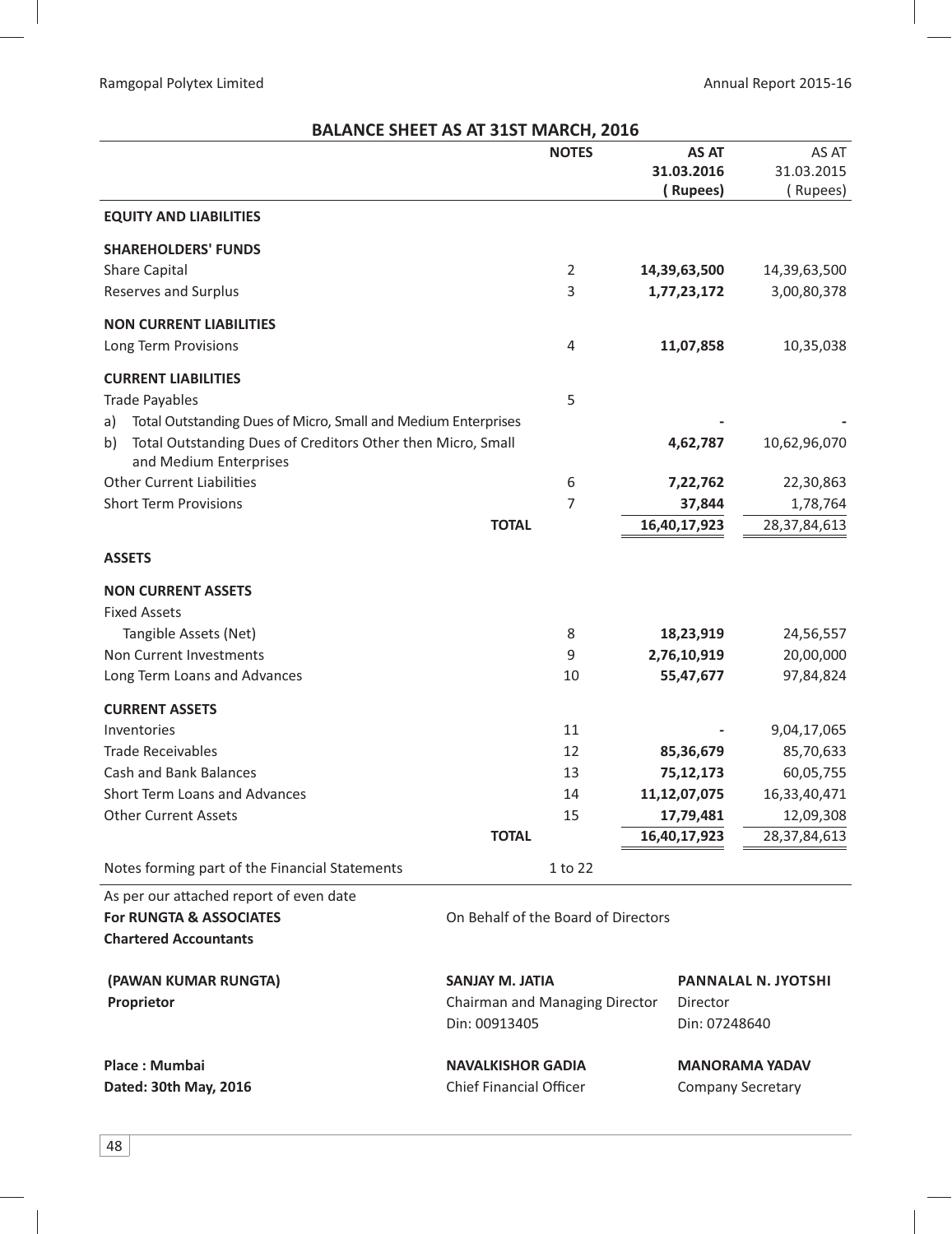| STATEMENT OF PROFIT AND LOSS FOR THE YEAR ENDED 31ST MARCH, 2016 |                                                            |                                                   |                            |
|------------------------------------------------------------------|------------------------------------------------------------|---------------------------------------------------|----------------------------|
|                                                                  | <b>NOTES</b>                                               | <b>Current</b>                                    | Previous                   |
|                                                                  |                                                            | Year                                              | Year                       |
|                                                                  |                                                            | (Rupees)                                          | (Rupees)                   |
| <b>REVENUE</b>                                                   |                                                            |                                                   |                            |
| <b>Revenue from Operations</b>                                   | 16                                                         | 36,12,05,918                                      | 50,59,04,039               |
| Other Income                                                     | 17                                                         | 1,31,40,023                                       | 96,11,200                  |
|                                                                  |                                                            | 37,43,45,941                                      | 51,55,15,239               |
|                                                                  |                                                            |                                                   |                            |
| <b>EXPENSES</b>                                                  |                                                            |                                                   |                            |
| Purchase of Stock in Trade                                       |                                                            | 27,55,99,998                                      | 59,81,81,582               |
| Changes in Inventories of Traded Goods                           | 18                                                         | 9,04,17,065                                       | (8, 15, 66, 746)           |
| <b>Employee Benefits Expense</b>                                 | 19                                                         | 45, 37, 455                                       | 48,23,131                  |
| <b>Finance Costs</b>                                             | 20                                                         | 5,69,324                                          | 7,41,806                   |
| Depreciation and Amortisation Expense                            | 8                                                          | 4,20,746                                          | 5,47,128                   |
| <b>Other Expenses</b>                                            | 21                                                         | 1,51,58,559                                       | 2,54,87,814                |
|                                                                  |                                                            | 38,67,03,147                                      | 54,82,14,715               |
|                                                                  |                                                            |                                                   |                            |
| Loss before tax                                                  |                                                            | (1, 23, 57, 206)                                  | (3, 26, 99, 476)           |
| Tax Expense:                                                     |                                                            |                                                   |                            |
| Deferred Tax                                                     |                                                            |                                                   | (10, 59, 080)              |
| Loss for the Year                                                |                                                            | (1, 23, 57, 206)                                  | (3, 37, 58, 556)           |
|                                                                  |                                                            |                                                   |                            |
| <b>Basic and Diluted Earnings per Equity Share</b>               | 22.3                                                       | (0.85)                                            | (2.33)                     |
| (Face Value of Rs.10 per Equity Share)                           |                                                            |                                                   |                            |
| Notes forming part of the Financial Statements                   | 1 to 22                                                    |                                                   |                            |
| As per our attached report of even date                          |                                                            |                                                   |                            |
| <b>For RUNGTA &amp; ASSOCIATES</b>                               | On Behalf of the Board of Directors                        |                                                   |                            |
| <b>Chartered Accountants</b>                                     |                                                            |                                                   |                            |
| (PAWAN KUMAR RUNGTA)                                             | SANJAY M. JATIA                                            |                                                   | <b>PANNALAL N. JYOTSHI</b> |
| Proprietor                                                       | Chairman and Managing Director                             | Director                                          |                            |
|                                                                  | Din: 00913405                                              | Din: 07248640                                     |                            |
|                                                                  |                                                            |                                                   |                            |
| Place: Mumbai<br>Dated: 30th May, 2016                           | <b>NAVALKISHOR GADIA</b><br><b>Chief Financial Officer</b> | <b>MANORAMA YADAV</b><br><b>Company Secretary</b> |                            |

### **STATEMENT OF PROFIT AND LOSS FOR THE YEAR ENDED 31ST MARCH, 2016**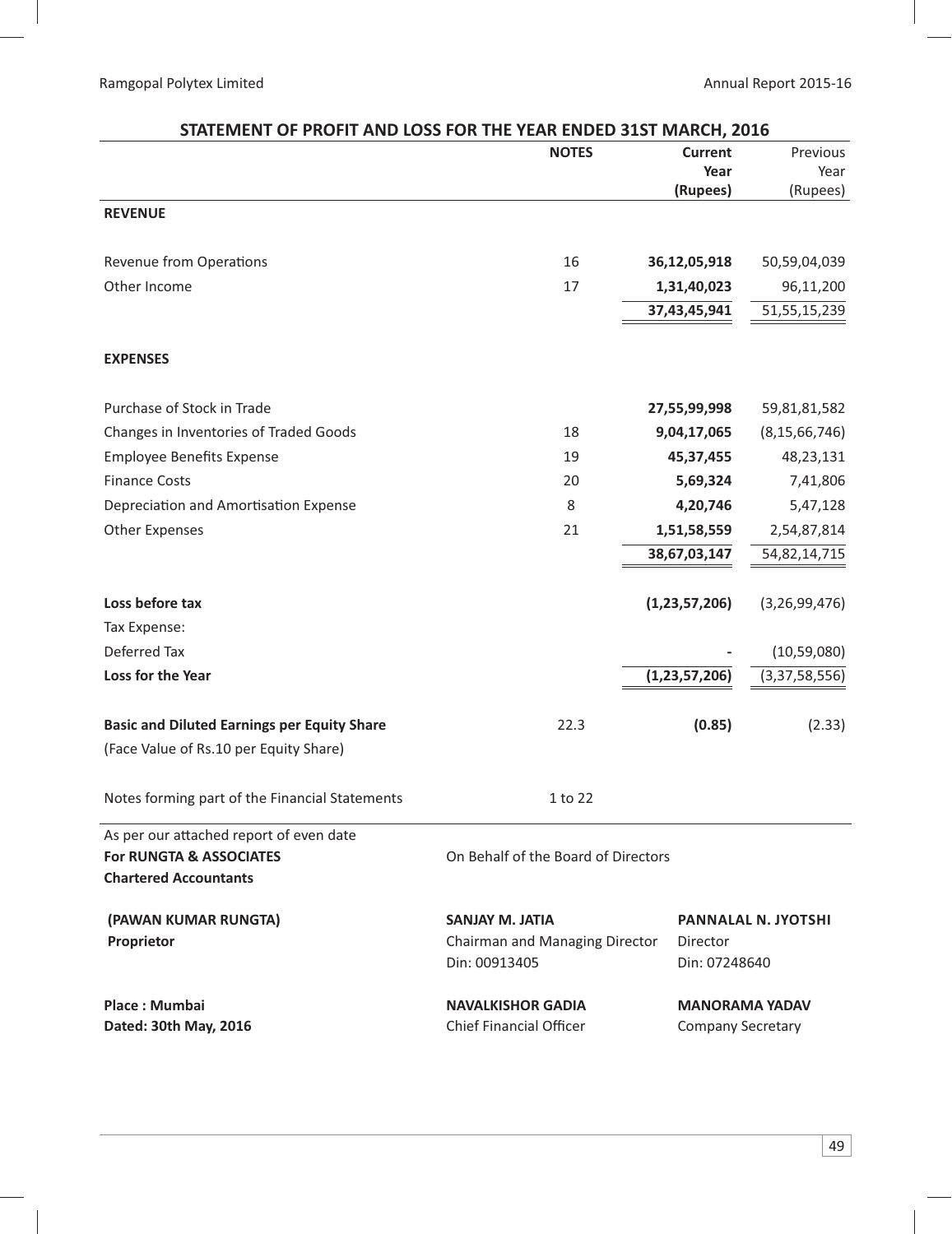### **CASH FLOW STATEMENT FOR THE YEAR ENDED 31ST MARCH, 2016**

|                                    |                                                                                              |                                                            | <b>Current Year</b>      | Previous Year    |
|------------------------------------|----------------------------------------------------------------------------------------------|------------------------------------------------------------|--------------------------|------------------|
|                                    |                                                                                              |                                                            | (Rupees)                 | (Rupees)         |
| Α.                                 | <b>CASH FLOW FROM OPERATING ACTIVITIES</b>                                                   |                                                            |                          |                  |
|                                    | Loss Before Tax                                                                              |                                                            | (1, 23, 57, 206)         | (3, 26, 99, 476) |
|                                    | Adjustments for :                                                                            |                                                            |                          |                  |
|                                    | Depreciation and Amortisation Expense                                                        |                                                            | 4,20,746                 | 5,47,128         |
|                                    | Irrecoverable Balances and Bad Debts Written off                                             |                                                            | 6,47,403                 | 58,667           |
|                                    | Excess Provision and Sundry Balances Written Back                                            |                                                            | (6, 30, 243)             | (414)            |
|                                    | Unrealised Exchange Loss (Net)                                                               |                                                            | (2, 26, 140)             | 18,36,642        |
|                                    | Profit on Sale of Fixed Assets                                                               |                                                            | (42,06,744)              |                  |
|                                    | Profit on Sale of Investments                                                                |                                                            | (4,00,000)               |                  |
|                                    | Interest Income                                                                              |                                                            | (77, 05, 035)            | (95,08,788)      |
|                                    | <b>Finance Costs</b>                                                                         |                                                            | 5,69,324                 | 7,41,806         |
|                                    | <b>Operating Loss before Working Capital Changes</b>                                         |                                                            | (2,38,87,895)            | (3,90,24,435)    |
|                                    | Movements in Working Capital :                                                               |                                                            |                          |                  |
|                                    | Inventories                                                                                  |                                                            | 9,04,17,065              | (8, 15, 66, 746) |
|                                    | Trade and Other Receivables                                                                  |                                                            | 2,82,79,087              | 49,84,459        |
|                                    | Trade, Other Payables and Provisions                                                         |                                                            | (10,67,48,908)           | 10,12,98,533     |
|                                    | <b>Cash Flow used in Operations</b>                                                          |                                                            | (1, 19, 40, 651)         | (1,43,08,189)    |
|                                    | Direct Taxes Paid (Net)                                                                      |                                                            | (7, 95, 853)             | (8, 94, 577)     |
|                                    | Net Cash Flow used in Operating Activities                                                   | (A)                                                        | (1, 27, 36, 504)         | (1,52,02,766)    |
| В.                                 | <b>CASH FLOW FROM INVESTING ACTIVITIES</b>                                                   |                                                            |                          |                  |
|                                    | <b>Purchase of Fixed Assets</b>                                                              |                                                            | (4,06,964)               | (65, 100)        |
|                                    | Sale of Fixed Assets                                                                         |                                                            | 48,25,600                |                  |
|                                    | Purchase of Investments                                                                      |                                                            | (2,57,10,919)            |                  |
|                                    | Sale of Investments                                                                          |                                                            | 5,00,000                 |                  |
|                                    |                                                                                              |                                                            |                          |                  |
|                                    | Loans to Companies and Others - Received back (Net)<br><b>Interest Received</b>              |                                                            | 2,85,00,000              | 6,10,86,181      |
|                                    |                                                                                              |                                                            | 71,34,862                | 2,56,56,280      |
|                                    | <b>Net Cash Flow from Investing Activities</b><br><b>CASH FLOW FROM FINANCING ACTIVITIES</b> | (B)                                                        | 1,48,42,579              | 8,66,77,361      |
| C.                                 |                                                                                              |                                                            |                          |                  |
|                                    | Proceed from Borrowings                                                                      |                                                            |                          | 11,77,311        |
|                                    | <b>Repayment of Borrowings</b><br><b>Finance Costs Paid</b>                                  |                                                            | (3,52,572)               | (6, 79, 53, 547) |
|                                    |                                                                                              |                                                            | (5,71,190)               | (7, 45, 282)     |
|                                    | Net Cash Flow used in Financing Activities                                                   | (C)                                                        | (9, 23, 762)             | (6, 75, 21, 518) |
|                                    | Net Increase in Cash & Cash Equivalents                                                      | $(A + B + C)$                                              | 11,82,313                | 39,53,077        |
|                                    | <b>Cash &amp; Cash Equivalents (Opening Balance)</b>                                         |                                                            | 60,05,755                | 20,52,678        |
|                                    | <b>Cash &amp; Cash Equivalents (Closing Balance)</b>                                         |                                                            | 71,88,068                | 60,05,755        |
|                                    | Notes:                                                                                       |                                                            |                          |                  |
|                                    | 1) Figures in brackets represent outflows.                                                   |                                                            |                          |                  |
|                                    | 2) Previous year's figures have been regrouped to conform with those of the current year.    |                                                            |                          |                  |
|                                    | 3) Cash & Cash equivalents include :                                                         |                                                            |                          |                  |
|                                    | a) Cash in Hand                                                                              |                                                            | 1,12,030                 | 1,91,201         |
|                                    | b) Balance with Scheduled Banks in Current Accounts                                          |                                                            | 70,76,038                | 58,14,554        |
|                                    | (Net of Book Overdraft of Rs. 3,24,105; Previous Year Rs. Nil)                               |                                                            |                          |                  |
|                                    |                                                                                              |                                                            |                          |                  |
|                                    | As per our attached report of even date                                                      |                                                            |                          |                  |
|                                    | For RUNGTA & ASSOCIATES                                                                      | On Behalf of the Board of Directors                        |                          |                  |
|                                    | <b>Chartered Accountants</b>                                                                 |                                                            |                          |                  |
| (PAWAN KUMAR RUNGTA)<br>Proprietor |                                                                                              | SANJAY M. JATIA                                            | PANNALAL N. JYOTSHI      |                  |
|                                    |                                                                                              | Chairman and Managing Director                             | Director                 |                  |
|                                    |                                                                                              | Din: 00913405                                              | Din: 07248640            |                  |
|                                    |                                                                                              |                                                            |                          |                  |
|                                    | Place: Mumbai                                                                                |                                                            |                          |                  |
|                                    |                                                                                              | <b>NAVALKISHOR GADIA</b><br><b>Chief Financial Officer</b> | <b>MANORAMA YADAV</b>    |                  |
|                                    | Dated: 30th May, 2016                                                                        |                                                            | <b>Company Secretary</b> |                  |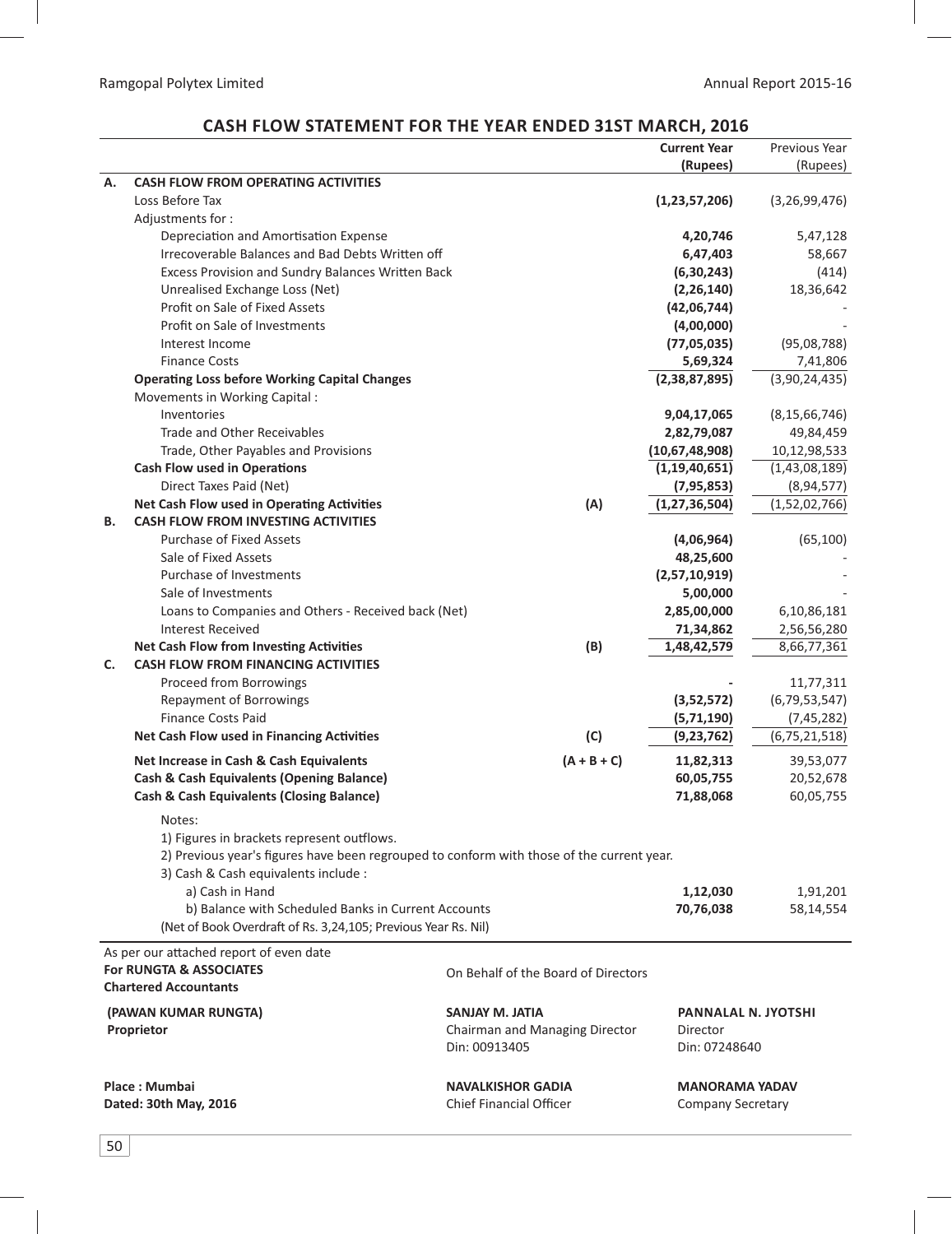### **NOTES FORMING PART OF THE FINANCIAL STATEMENTS FOR THE YEAR ENDED 31ST MARCH, 2016**

### **NOTE '1'**

### **Summary of Significant Accounting Policies**

### **A. General :**

- i) The financial statements of the Company have been prepared in accordance with the Generally Accepted Accounting Principles in India (Indian GAAP) to comply with the Accounting Standards specified under Section 133 of the Companies Act, 2013, read with Rule 7 of the Companies (Accounts) Rules, 2014 and the relevant provisions of the Companies Act, 2013, as applicable. The financial statements have been prepared as a going concern on accrual basis under the historical cost convention. The accounting policies adopted in the preparation of the financial statements are consistent with those followed in the previous year.
- ii) Interest receivable on customers' overdues is consistently accounted for on cash basis, as the quantum of income thereof cannot be determined with reasonable certainty.

### **B.** Use of Estimates:

The presentation of financial statements in conformity with generally accepted accounting principles (GAAP) requires management to make estimates and assumptions that affects the reported amounts of assets and liabilities and the disclosures of contingent liabilities on the date of the financial statements and reported amounts of revenue and expenses for that year. Actual results could differ from those estimates. Any revision to accounting estimates is recognised prospectively.

### **C. Fixed Assets:**

Fixed assets are valued at cost less depreciation. Cost comprises of purchase price and any attributable cost of bringing the assets to the working conditions for its intended use.

### **D.** Depreciation:

Carrying value of fixed assets as on  $1<sup>st</sup>$  April, 2014 is depreciated equally over the balance useful life of the fixed assets and additions to the fixed assets on or thereafter are depreciated on Straight Line Method as per useful life as per Schedule II to the Companies Act, 2013.

### **E. Investments:**

 Long term investments are stated at cost. No adjustment is made to the carrying cost for the temporary decline in the market value of investments.

### **F. Inventories:**

Inventories are valued at lower of cost and net realisable value. Cost is assigned on FIFO basis. Obsolete, defective and unserviceable items are provided for.

Inventory of traded goods includes costs incurred in bringing the inventories to their present location and condition.

### **G.** Revenue Recognition:

Revenue from Sale of trading goods is recognized when significant risks and rewards in respect of ownership of materials are transferred to customers.

Revenue from interest income is recognised using the time proportion method based on the rate implicit in the transactions.

### **H.** Foreign Currency Transactions:

Transactions in foreign currency are recorded at the rate of exchange in force at the date of the transaction. Assets and Liabilities in foreign currency outstanding at the year end, if any, are stated at the rate of exchange prevailing at the close of the year and the resultant gain / loss is recognised in the Statement of Profit and Loss, except in cases covered by forward exchange contracts in which case they are translated at the contracted rates and the resultant gains / losses are recognised over the life of the contracts.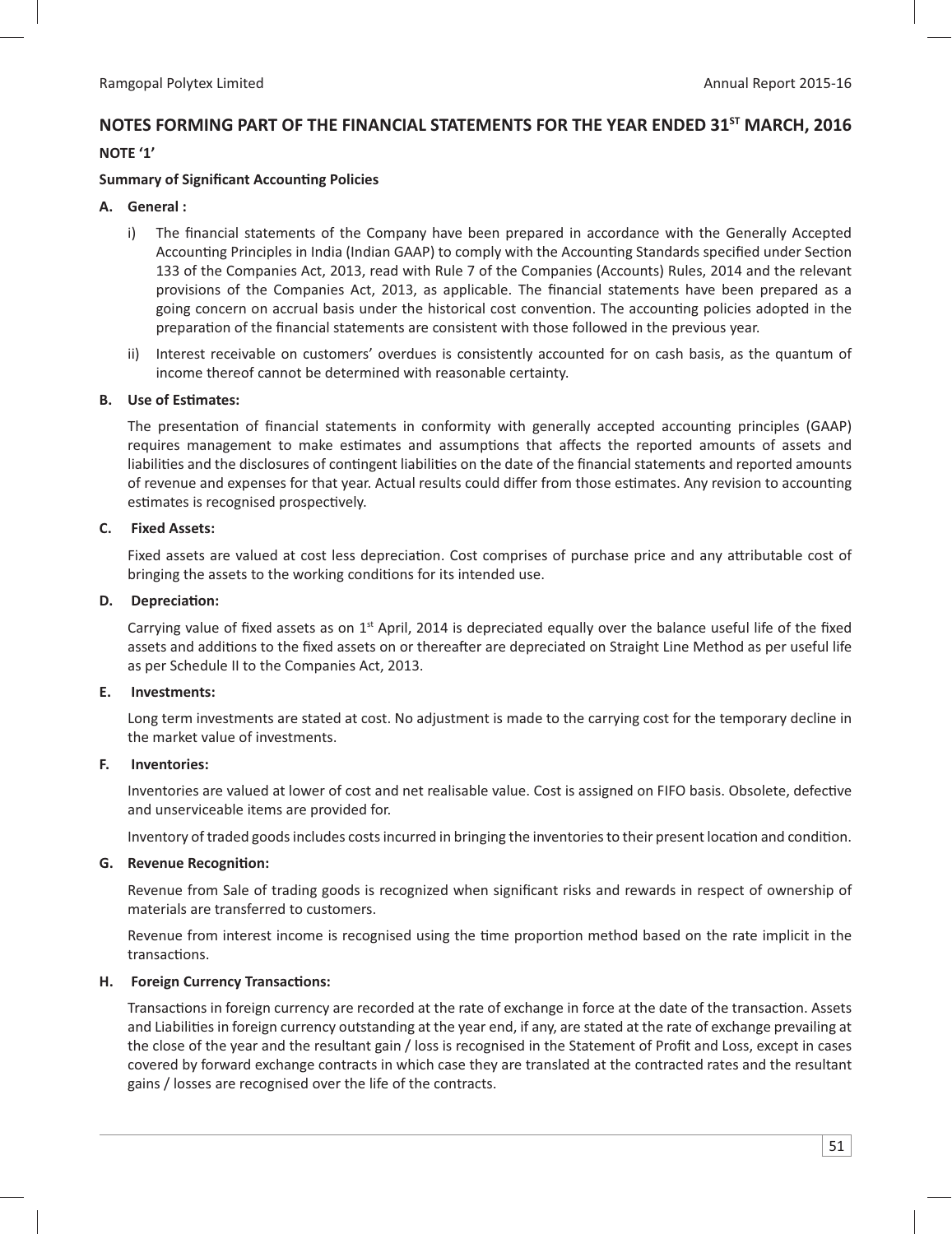### **I. Leases:**

Assets acquired under leases where the Company has substantially all the rights and rewards of ownership are classified as finance leases. Such assets are capitalised at the inception of the lease at the lower of the fair value and the present value of minimum lease payments and a liability is created for an equivalent amount. Each lease rental paid is allocated between the liability and the interest cost, so as to obtain a constant periodic rate of interest on the outstanding liability for each period.

Assets acquired as leases wherein significant portion of the risks and rewards of ownership are retained by the lessor are classified as operating lease. Lease rentals are charged to Statement of Profit and Loss on accrual basis.

### **J.** Retirement benefits:

Liability in respect of retirement benefits as at the year end is provided for and / or funded and charged to Statement of Profit & Loss as follows:

- a) Provident / Family Pension fund as a percentage of salary/wages to eligible employees.
- b) Gratuity is provided in accordance with the provisions of Accounting Standard (AS) -15 "Employee Benefits" on the basis of actuarial valuation carried out as at the year end by an independent actuary.
- c) Liability in respect of leave is provided for on the basis of accumulated leave as at the year end.

### **K. Borrowing Costs:**

Borrowing costs attributable to the acquisition and construction of assets are capitalised as part of the cost of respective assets up to the date when such asset is ready for its intended use. Other borrowing costs are charged to the revenue.

### **L.** Taxation:

Provision for current tax is made on the basis of estimated taxable income for the current accounting year in accordance with the Income Tax Act, 1961.

 MAT credit asset is recognized and carried forward only if there is a reasonable certainty of it being set off against regular tax payable within the stipulated statutory period.

The deferred tax for timing differences between the book and tax profits for the year is accounted for, using the tax rates and laws that have been substantively enacted as of the Balance Sheet date. Deferred tax assets arising from timing differences are recognized to the extent there is a virtual / reasonable certainty that these would be realised in future.

### **M. Impairment of Assets**:

The Company assesses at each balance sheet date whether there is any indication that an asset may be impaired. If any such indication exists, the management estimates the recoverable amount of the asset. If such recoverable amount of the asset or the recoverable amount of the cash generating unit to which the asset belongs is less than its carrying amount, the carrying amount is reduced to its recoverable amount. The reduction is treated as an impairment loss and recognised in the profit and loss account. If at the balance sheet date, there is an indication that if a previously assessed impairment loss no longer exists, the recoverable amount is reassessed and the asset is reflected at the recoverable amount subject to a maximum of depreciated historical cost.

### **N.** Provisions, Contingent Liabilities and Contingent Assets:

Provision is made based on the reliable estimate, when it is probable that an outflow of resources embodying economic benefit will be required to settle an obligation. Contingent liabilities, if material, are disclosed by way of notes to accounts. Contingent Assets are not recognised or disclosed in the financial statements.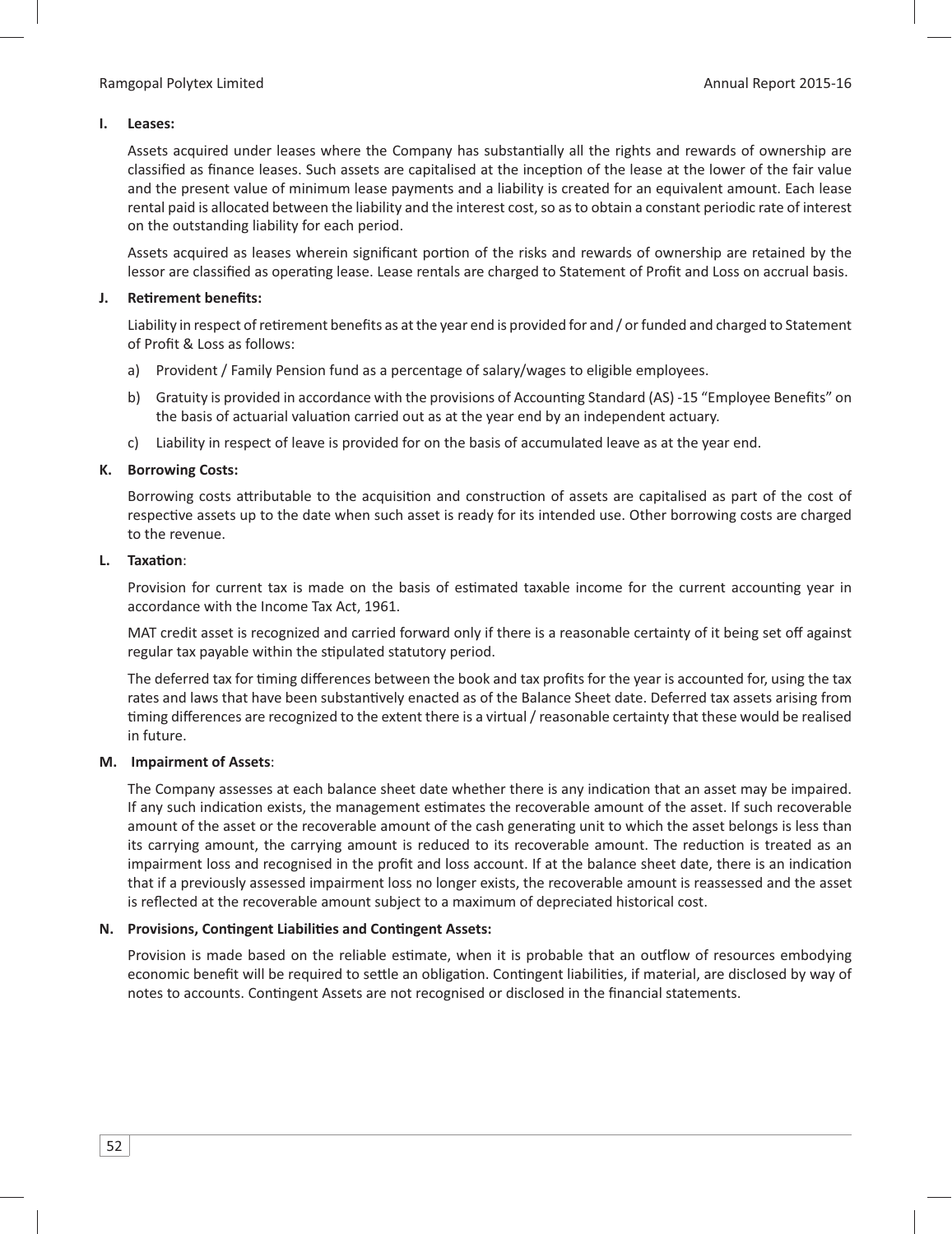### NOTES FORMING PART OF THE FINANCIAL STATEMENTS FOR THE YEAR ENDED 31<sup>ST</sup> MARCH, 2016

|                                                              | <b>AS AT</b> | AS AT        |
|--------------------------------------------------------------|--------------|--------------|
|                                                              | 31.03.2016   | 31.03.2015   |
|                                                              | (Rupees)     | (Rupees)     |
| NOTE '2'                                                     |              |              |
| <b>SHARE CAPITAL</b>                                         |              |              |
| Authorised:                                                  |              |              |
| 1,50,00,000 Equity Shares of Rs.10 each                      | 15,00,00,000 | 15,00,00,000 |
| Issued, Subscribed and Paid-up:                              |              |              |
| 1,45,00,000 Equity Shares of Rs.10 each                      | 14,50,00,000 | 14,50,00,000 |
| Less: Calls in Arrears- by Other than Directors and Officers | 10,36,500    | 10,36,500    |
|                                                              | 14,39,63,500 | 14,39,63,500 |

### **Reconciliation of the Number of Shares and Amount**

| <b>Particulars</b>                          |                      | As at 31st March, 2016 |                      | As at 31st March, 2015 |
|---------------------------------------------|----------------------|------------------------|----------------------|------------------------|
|                                             | <b>Equity Shares</b> |                        | <b>Equity Shares</b> |                        |
|                                             | <b>Number</b>        | Rs.                    | Number               | Rs.                    |
| Outstanding as at the beginning of the year | 1,45,00,000          | 14,50,00,000           | 1,45,00,000          | 14,50,00,000           |
| Changes during the year                     |                      |                        |                      |                        |
| Outstanding as at the end of the year       | 1,45,00,000          | 14,50,00,000           | 1,45,00,000          | 14,50,00,000           |

### **Rights attached to Equity Shares**

The Company has only one class of Equity Shares having par value of Rs.10. Each holder of equity shares is entitled to one vote per share. In the event of liquidation of the Company, the holder of equity shares will be entitled to receive any of the remaining assets of the Company, after distribution of all preferential amounts.

### **The Details of Shareholders Holding More than 5% Shares**

| Name of Shareholder                      | As at 31st March, 2016        |        | As at 31st March, 2015 |              |
|------------------------------------------|-------------------------------|--------|------------------------|--------------|
|                                          | No. of Shares<br>% of Holding |        | No. of Shares          | % of Holding |
|                                          | held                          |        | held                   |              |
| Ramgopal Textiles Limited                | 18,22,500                     | 12.57% | 18,22,500              | 12.57%       |
| Sanjay M. Jatia (Jointly With Pushpadevi | 17,23,300                     | 11.88% | 17,23,300              | 11.88%       |
| Agarwal & Sudhir Jatia)                  |                               |        |                        |              |
| Ramgopal Synthetics Limited              | 8,83,000                      | 6.09%  | 8,83,000               | 6.09%        |
| Ramgopal Investment & Trading Company    | 8,22,196                      | 5.67%  | 8,22,196               | 5.67%        |
| <b>Private Limited</b>                   |                               |        |                        |              |

### **NOTE '3'**

### **RESERVES AND SURPLUS**

- a) Capital Reserve (Special Capital Incentive
- **From the Maharashtra State Government)**

|    | As per Last Balance Sheet                                                                          | 17,31,037        | 17,31,037        |
|----|----------------------------------------------------------------------------------------------------|------------------|------------------|
|    |                                                                                                    | 17,31,037        | 17,31,037        |
|    | b) Securities Premium Account                                                                      |                  |                  |
|    | As per Last Balance Sheet                                                                          | 10,50,06,960     | 10,50,06,960     |
|    | Less: Calls in Arrears - by other than Directors and Officers                                      | 10,36,500        | 10,36,500        |
|    |                                                                                                    | 10,39,70,460     | 10,39,70,460     |
| c) | Deficit in the Statement of Profit & Loss                                                          |                  |                  |
|    | As per Last Balance Sheet                                                                          | (7, 56, 21, 119) | (4, 17, 88, 296) |
|    | Add: Adjustment for Depreciation as per Schedule II to the Companies Act, 2013<br>(Refer Note '8') |                  | (74, 267)        |
|    | Add: Loss for the year as per annexed Statement of Profit & Loss                                   | (1, 23, 57, 206) | (3,37,58,556)    |
|    |                                                                                                    | (8,79,78,325)    | (7,56,21,119)    |
|    | $a+b+c$<br><b>TOTAL</b>                                                                            | 1,77,23,172      | 3,00,80,378      |
|    |                                                                                                    |                  |                  |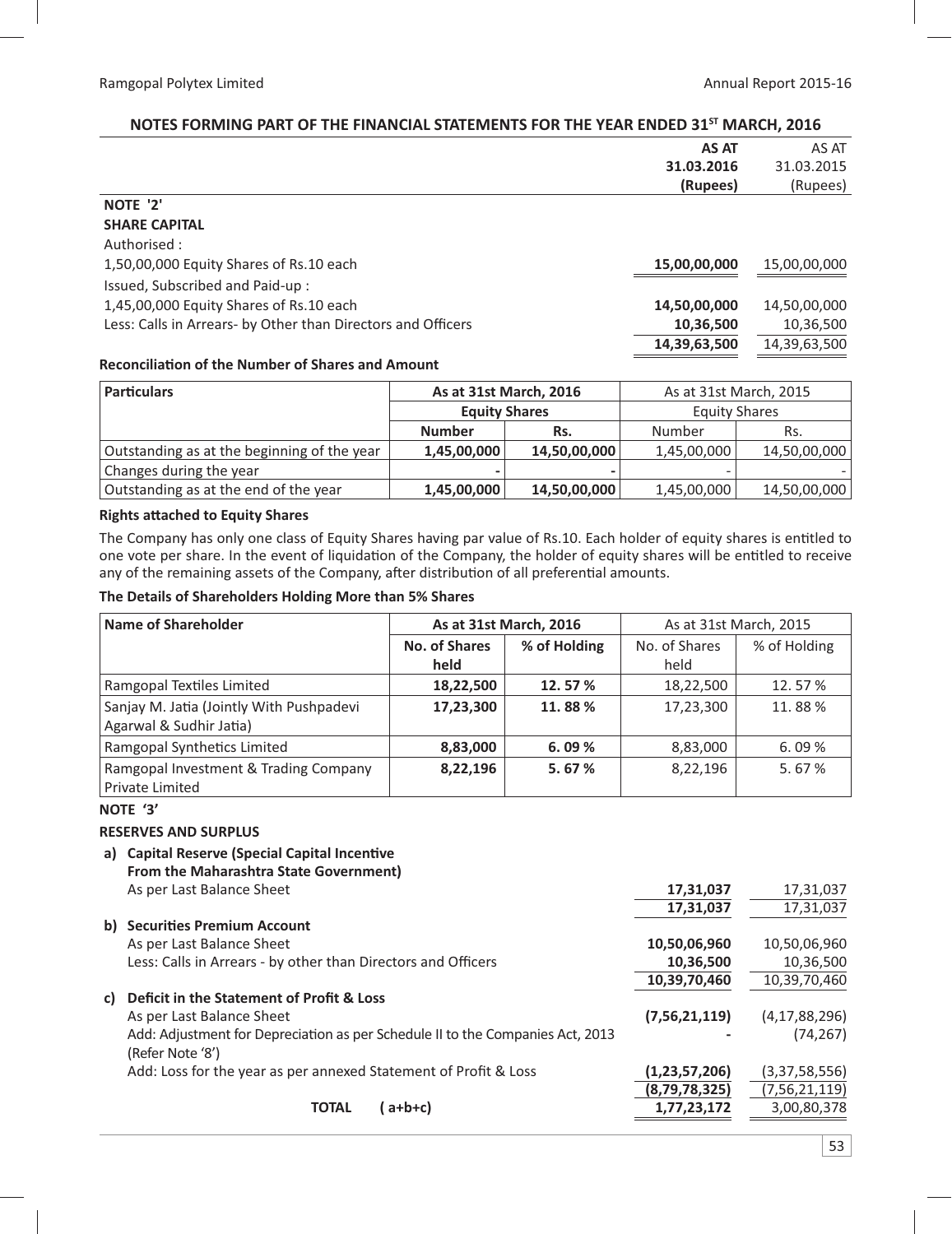|                                                            | <b>AS AT</b> | AS AT        |
|------------------------------------------------------------|--------------|--------------|
|                                                            | 31.03.2016   | 31.03.2015   |
|                                                            | (Rupees)     | (Rupees)     |
| NOTE '4'                                                   |              |              |
| <b>LONG TERM PROVISIONS</b>                                |              |              |
| <b>Employee Benefits:</b>                                  |              |              |
| Gratuity                                                   | 11,07,858    | 10,35,038    |
|                                                            | 11,07,858    | 10,35,038    |
| <b>NOTE '5'</b>                                            |              |              |
| <b>TRADE PAYABLES</b>                                      |              |              |
| Micro, Small and Medium Enterprises (Refer Note No. 22.15) |              |              |
| Creditors Other then Micro, Small and Medium Enterprises   | 4,62,787     | 10,62,96,070 |
|                                                            | 4,62,787     | 10,62,96,070 |
| NOTE '6'                                                   |              |              |
| <b>OTHER CURRENT LIABILITIES</b>                           |              |              |
| <b>Current Maturities of Long Term Borrowings</b>          |              | 3,52,572     |
| Interest Accrued But Not Due on Secured Borrowings         |              | 1,866        |
| Advance Against Order and Customer's Credit Balances       |              | 1,34,132     |
| Bank Book Overdraft (Since Cleared)                        | 3,24,105     |              |
| Duties & Taxes                                             | 3,45,245     | 16,95,030    |
| Dues to Employees                                          | 53,412       | 47,263       |
|                                                            | 7,22,762     | 22,30,863    |
| <b>NOTE '7'</b>                                            |              |              |
| <b>SHORT TERM PROVISIONS</b>                               |              |              |
| <b>Employee Benefits:</b>                                  |              |              |
| Gratuity                                                   | 37,844       | 1,78,764     |
|                                                            | 37,844       | 1,78,764     |
|                                                            |              |              |

## NOTES FORMING PART OF THE FINANCIAL STATEMENTS FOR THE YEAR ENDED 31<sup>ST</sup> MARCH, 2016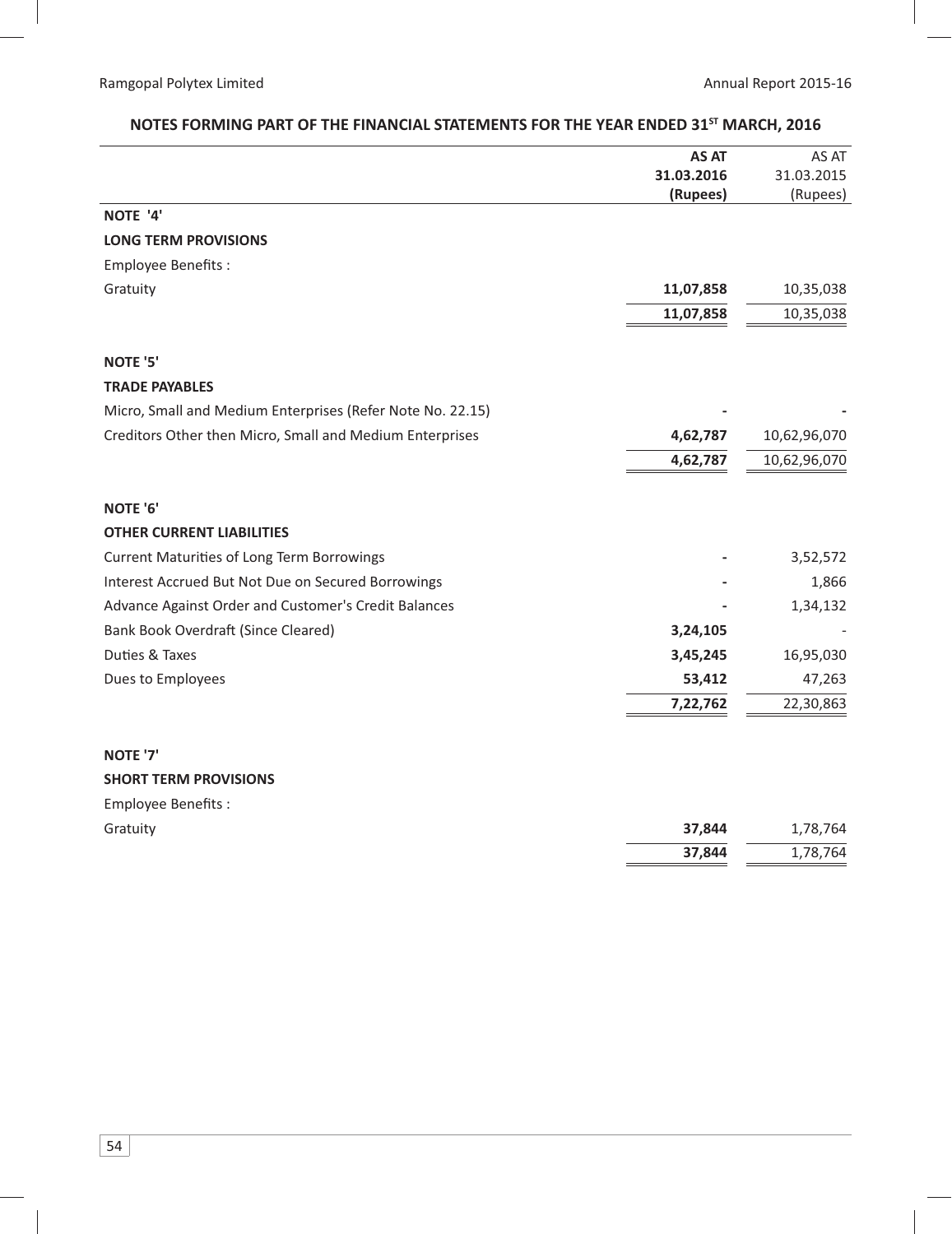# NOTES FORMING PART OF THE FINANCIAL STATEMENTS FOR THE YEAR ENDED 31ST MARCH, 2016 **NOTES FORMING PART OF THE FINANCIAL STATEMENTS FOR THE YEAR ENDED 31ST MARCH, 2016**

# NOTE '8'<br>FIXED ASSETS **FIXED ASSETS NOTE '8'**

|  | Amou |  |
|--|------|--|
|  |      |  |
|  |      |  |
|  |      |  |
|  |      |  |

|                                   |                     |                                 |                                         |                     |                    |                                      |                            |                                         |                    |                     | (Amount in Rupees)  |
|-----------------------------------|---------------------|---------------------------------|-----------------------------------------|---------------------|--------------------|--------------------------------------|----------------------------|-----------------------------------------|--------------------|---------------------|---------------------|
|                                   |                     | GROSS BLOCK (AT COST)           |                                         |                     |                    |                                      | DEPRECIATION/ AMORTISATION |                                         |                    | <b>NET BLOCK</b>    |                     |
| DESCRIPTION                       | 01.04.2015<br>As At | during the<br>Additions<br>Year | <b>Deductions</b><br>during the<br>Year | 31.03.2016<br>As At | 31.03.2015<br>Upto | Adjustment **<br>01.04.2015<br>As On | For the<br>Year            | <b>Deductions</b><br>during the<br>Year | 31.03.2016<br>Upto | 31.03.2016<br>As At | 31.03.2015<br>As At |
| <b>TANGIBLE ASSETS</b>            |                     |                                 |                                         |                     |                    |                                      |                            |                                         |                    |                     |                     |
| BUILDING (FLAT)                   | 8,68,520            |                                 | 8,68,520                                |                     | 2,77,858           |                                      | 7,546                      | 2,85,404                                |                    | ı                   | 5,90,662            |
| ∞<br>FURNITURE<br><b>FIXTURES</b> | 62,016              |                                 |                                         | 62,016              | 61,168             |                                      |                            |                                         | 61,168             | 848                 | 848                 |
| VEHICLES <sup>*</sup>             | 22,53,434           |                                 |                                         | 22,53,434           | 5,81,109           |                                      | 2,79,055                   |                                         | 8,60,164           | 13,93,270           | 16,72,325           |
| OFFICE EQUIPMENT                  | 5,14,635            | 2,14,294                        | 1,31,440                                | 5,97,489            | 4,19,063           |                                      | 70,638                     | 95,700                                  | 3,94,001           | 2,03,488            | 95,572              |
| <b>COMPUTERS</b>                  | 5,41,827            | 1,92,670                        |                                         | 7,34,497            | 4,44,677           |                                      | 63,507                     |                                         | 5,08,184           | 2,26,313            | 97,150              |
| TOTAL                             | 42,40,432           | 4,06,964                        | 9,99,960                                | 36,47,436           | 17,83,875          |                                      | 4,20,746                   | 3,81,104                                | 18,23,517          | 18,23,919           | 24,56,557           |
| PREVIOUS YEAR                     | 41,75,332           | 65,100                          |                                         | 42,40,432           | 11,29,268          | 1,07,479                             | 5,47,128                   | ı                                       | 17,83,875          | 24,56,557           |                     |

**Notes:**

\* Registered in the name of Directors on behalf of the Company.  **\* Registered in the name of Directors on behalf of the Company.**

\*\* Adjustment for Depreciation as per Schedule II to the Companies Act, 2013.  **on as per Schedule II to the Companies Act, 2013.\*\*** Adjustment for Depreciati

### Ramgopal Polytex Limited **Annual Report 2015-16** Annual Report 2015-16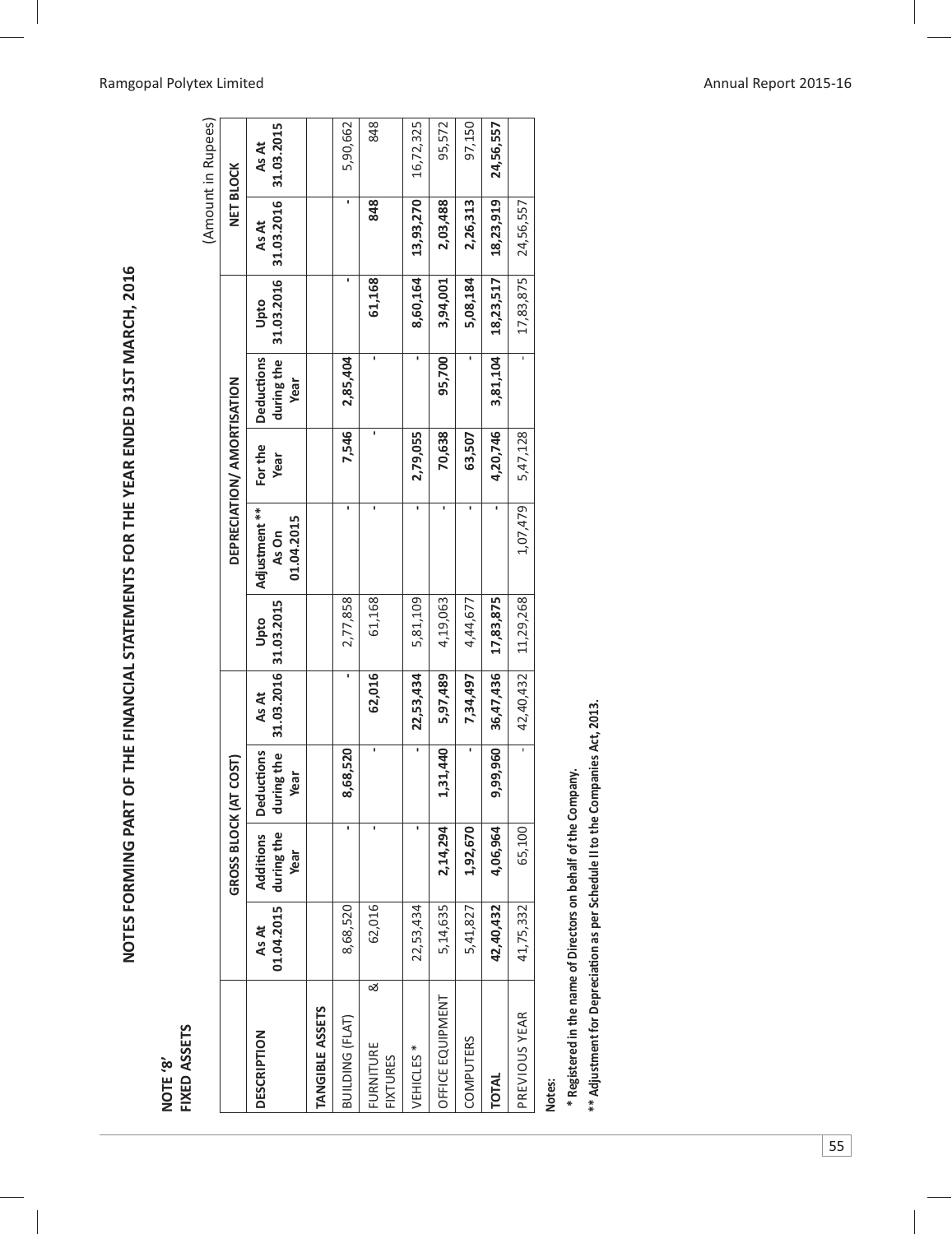# NOTES FORMING PART OF THE FINANCIAL STATEMENTS FOR THE YEAR ENDED 31<sup>ST</sup> MARCH, 2016

|                                                                            | <b>AS AT</b><br>31.03.2016<br>(Rupees) | AS AT<br>31.03.2015<br>(Rupees) |
|----------------------------------------------------------------------------|----------------------------------------|---------------------------------|
| NOTE '9'                                                                   |                                        |                                 |
| <b>NON CURRENT INVESTMENTS</b>                                             |                                        |                                 |
| (Long Term, Non Trade, Fully Paid up and At Cost)                          |                                        |                                 |
| In Equity Shares                                                           |                                        |                                 |
| Unquoted                                                                   |                                        |                                 |
| 1,90,000 (Previous Year 2,00,000) Equity Shares of Ramgopal Synthetics     | 19,00,000                              | 20,00,000                       |
| Limited of Rs.10 each *                                                    |                                        |                                 |
| 12,69,675 (Previous Year Nil) Equity Shares of Weisser Trading Co. Private | 2,57,10,919                            |                                 |
| Limited of Rs.10 each                                                      |                                        |                                 |
|                                                                            | 2,76,10,919                            | 20,00,000                       |
| Aggregate amount of Unquoted Investments                                   | 2,76,10,919                            | 20,00,000                       |
| * Enterprise where significant influence exercised.                        |                                        |                                 |
| <b>NOTE '10'</b>                                                           |                                        |                                 |
| <b>LONG TERM LOANS AND ADVANCES</b>                                        |                                        |                                 |
| (Unsecured, considered good)                                               |                                        |                                 |
| Loans to Employees                                                         | 94,000                                 | 51,27,000                       |
| Deposits                                                                   |                                        |                                 |
| Related party *                                                            | 50,000                                 | 50,000                          |
| Others                                                                     | 3,95,244                               | 3,95,244                        |
| Tax Deducted at Source and Payments                                        | 50,08,433                              | 42,12,580                       |
| (Net of Tax Provision of Rs. 26,40,432; Previous Year Rs. 26,40,432)       |                                        |                                 |
|                                                                            | 55,47,677                              | 97,84,824                       |
| * Refer Note No. 22.6                                                      |                                        |                                 |
| <b>NOTE '11'</b>                                                           |                                        |                                 |
| <b>INVENTORIES</b>                                                         |                                        |                                 |
| (Valued at lower of cost or net realisable value)                          |                                        |                                 |
| <b>Traded Goods for Resale</b>                                             |                                        | 9,04,17,065                     |
|                                                                            |                                        |                                 |
|                                                                            |                                        | 9,04,17,065                     |
| <b>NOTE '12'</b>                                                           |                                        |                                 |
| <b>TRADE RECEIVABLES</b>                                                   |                                        |                                 |
| (Unsecured, considered good)                                               |                                        |                                 |
| Outstanding for a period exceeding six months from the date they were due  | 1,11,000                               | 11,36,252                       |
| for payment                                                                |                                        |                                 |
| Others                                                                     |                                        |                                 |
|                                                                            | 84,25,679                              | 74,34,381                       |
|                                                                            | 85,36,679                              | 85,70,633                       |
| <b>NOTE '13'</b>                                                           |                                        |                                 |
|                                                                            |                                        |                                 |
| <b>CASH AND BANK BALANCES</b>                                              |                                        |                                 |
| Cash and Cash Equivalents:                                                 |                                        |                                 |
| <b>Balances with Banks in Current Accounts</b>                             | 74,00,143                              | 58,14,554                       |
| Cash in Hand                                                               | 1,12,030                               | 1,91,201                        |
|                                                                            | 75, 12, 173                            | 60,05,755                       |
|                                                                            |                                        |                                 |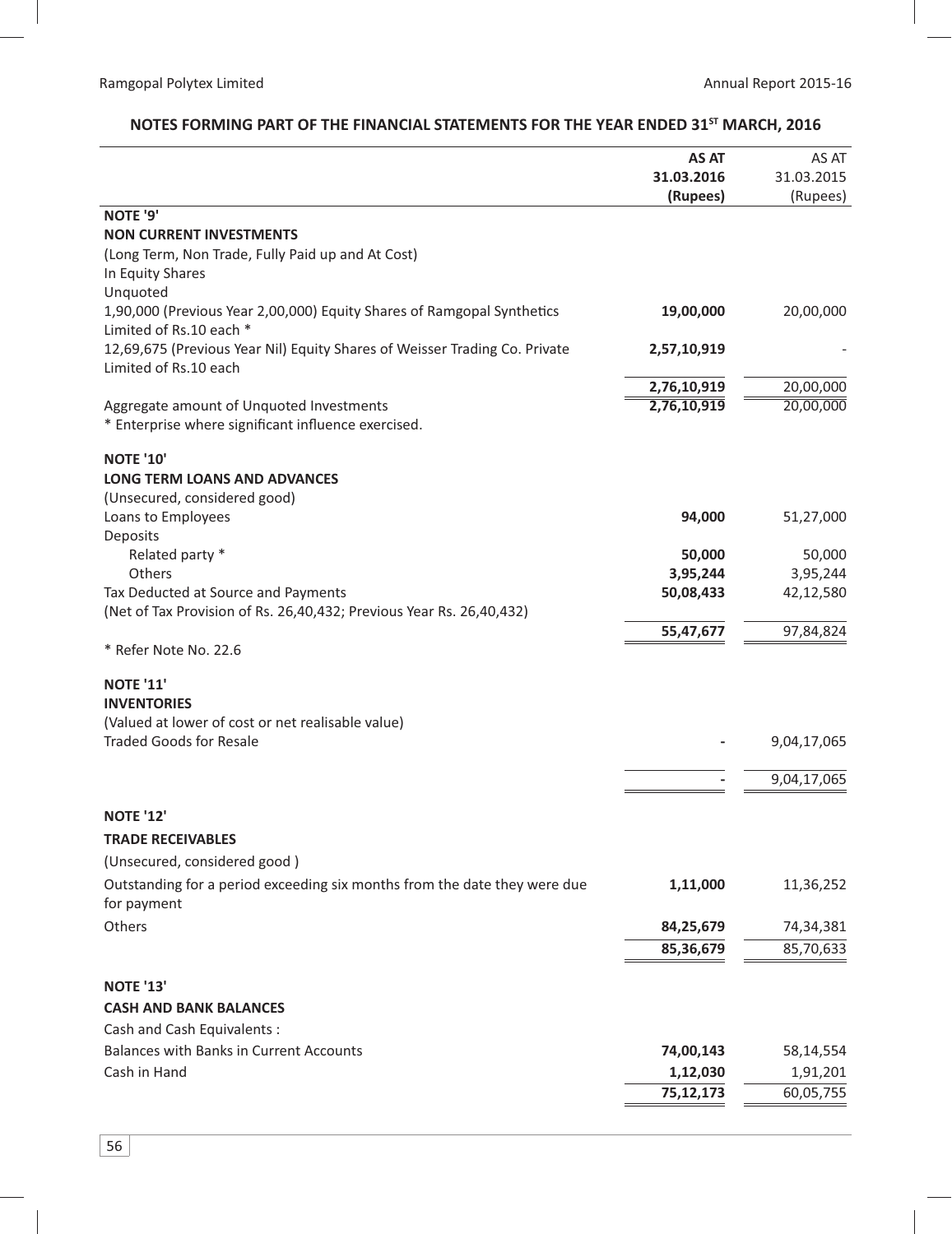## NOTES FORMING PART OF THE FINANCIAL STATEMENTS FOR THE YEAR ENDED 31<sup>ST</sup> MARCH, 2016

|                                                 | <b>AS AT</b> | AS AT        |
|-------------------------------------------------|--------------|--------------|
|                                                 | 31.03.2016   | 31.03.2015   |
|                                                 | (Rupees)     | (Rupees)     |
| <b>NOTE '14'</b>                                |              |              |
| <b>SHORT TERM LOANS AND ADVANCES</b>            |              |              |
| (Unsecured, considered good)                    |              |              |
| Loans and Advances in the nature of loans       | 8,65,00,000  | 11,50,00,000 |
| Loans to Employees                              | 36,000       | 36,000       |
| Advances to Suppliers*                          | 2,31,08,611  | 2,08,32,505  |
| Additional Customs Duty Refund Receivable       | 15,28,867    | 2,74,52,843  |
| <b>Prepaid Expenses</b>                         | 33,597       | 19,123       |
|                                                 | 11,12,07,075 | 16,33,40,471 |
| * Refer Note No. 22.4                           |              |              |
| <b>NOTE '15'</b>                                |              |              |
| <b>OTHER CURRENT ASSETS</b>                     |              |              |
| (Unsecured, considered good)                    |              |              |
| Interest Receivable on Loans and Advances Given | 17,79,481    | 12,09,308    |
|                                                 | 17,79,481    | 12,09,308    |
|                                                 |              |              |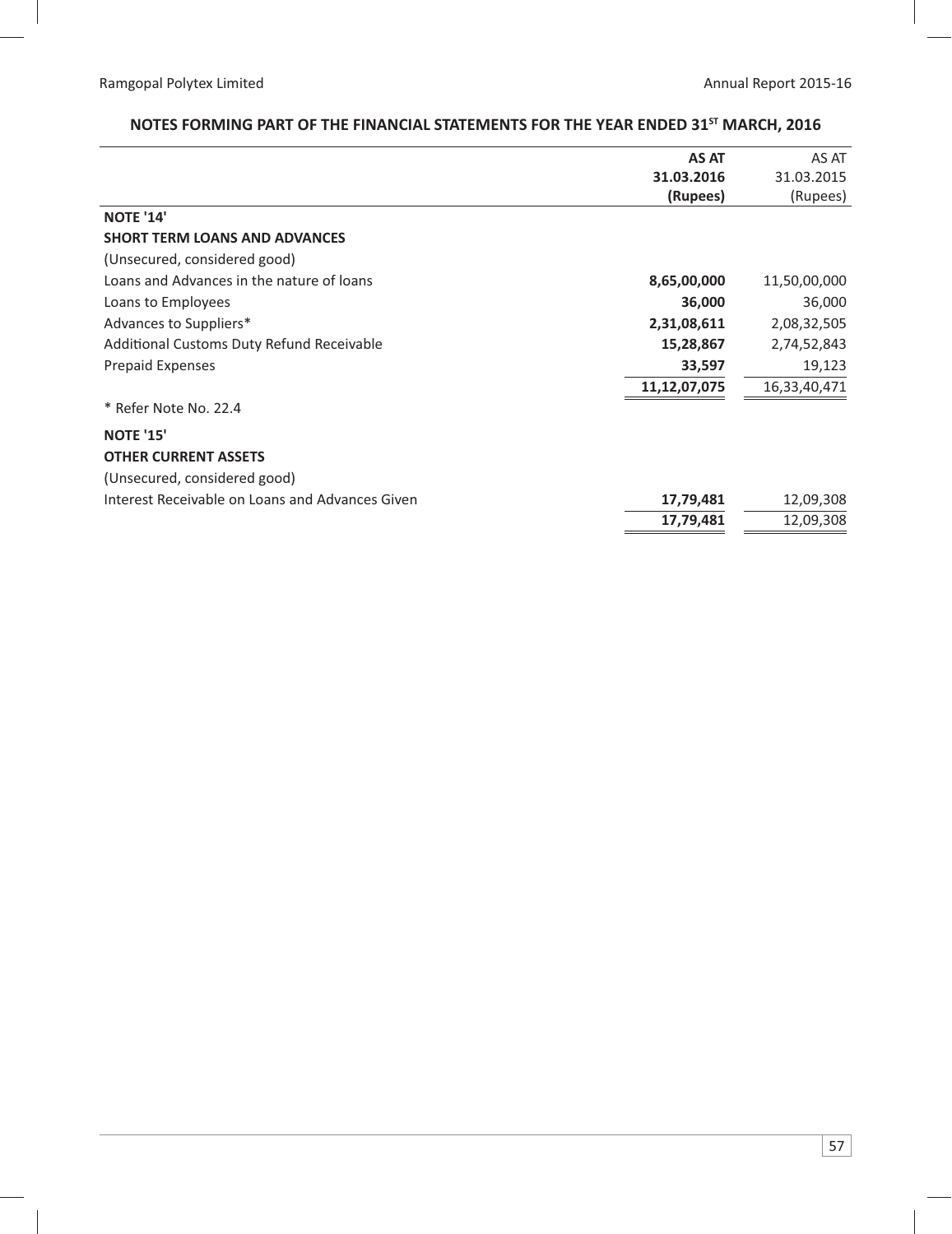### **NOTES FORMING PART OF THE FINANCIAL STATEMENTS FOR THE YEAR ENDED 31ST MARCH, 2016**

|                                                   | <b>Current</b> | Previous     |
|---------------------------------------------------|----------------|--------------|
|                                                   | Year           | Year         |
|                                                   | (Rupees)       | (Rupees)     |
| <b>NOTE '16'</b>                                  |                |              |
| <b>REVENUE FROM OPERATIONS</b>                    |                |              |
| Sale of Traded Goods                              | 36,12,05,918   | 50,59,04,039 |
|                                                   | 36,12,05,918   | 50,59,04,039 |
| <b>NOTE '17'</b>                                  |                |              |
| <b>OTHER INCOME</b>                               |                |              |
| Interest Income On:                               |                |              |
| Loans Given                                       | 77,05,035      | 95,08,788    |
| Income Tax Refund                                 | 74,786         |              |
| <b>Customer's Overdues</b>                        | 1,23,215       | 1,01,998     |
| Profit on Sale of Fixed Assets (Net)              | 42,06,744      |              |
| Profit on Sale of Investments (Long-Term)         | 4,00,000       |              |
| Excess Provision and Sundry Balances Written Back | 6,30,243       | 414          |
|                                                   | 1,31,40,023    | 96,11,200    |
| <b>NOTE '18'</b>                                  |                |              |
| <b>CHANGES IN INVENTORIES OF TRADED GOODS</b>     |                |              |
| <b>Closing Stocks</b>                             |                |              |
| Inventory at the end of the year                  |                | 9,04,17,065  |
|                                                   |                | 9,04,17,065  |
| Less: Opening Stocks                              |                |              |
| Inventory at the beginning of the year            | 9,04,17,065    | 88,50,319    |
|                                                   | 9,04,17,065    | 88,50,319    |
| Net Increase / (Decrease)                         | (9,04,17,065)  | 8,15,66,746  |
| <b>NOTE '19'</b>                                  |                |              |
| <b>EMPLOYEE BENEFITS EXPENSE</b>                  |                |              |
| Salaries, Wages and Bonus                         | 42,86,392      | 46,13,497    |
| Contribution to Provident and other funds         | 84,446         | 1,02,053     |
| <b>Staff Welfare</b>                              | 1,66,617       | 1,07,581     |
|                                                   | 45,37,455      | 48,23,131    |
|                                                   |                |              |
| <b>NOTE '20'</b>                                  |                |              |
| <b>FINANCE COSTS</b>                              |                |              |
| Interest Expense On Borrowings and Others         | 5,69,324       | 7,41,806     |
|                                                   | 5,69,324       | 7,41,806     |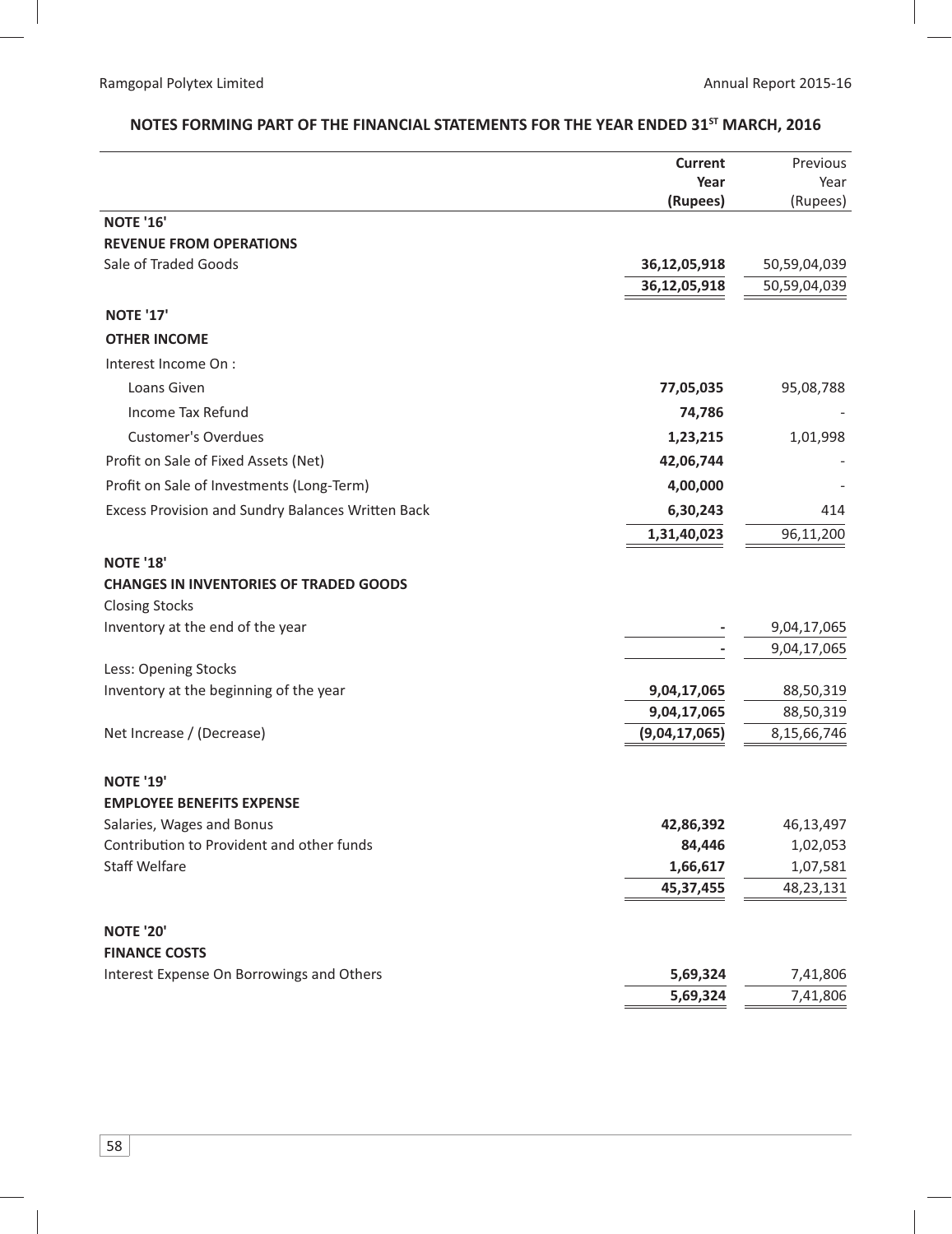|                                                  |          | <b>Current</b> | Previous    |
|--------------------------------------------------|----------|----------------|-------------|
|                                                  |          | Year           | Year        |
|                                                  |          | (Rupees)       | (Rupees)    |
| <b>NOTE '21'</b>                                 |          |                |             |
| <b>OTHER EXPENSES</b>                            |          |                |             |
| Rent and Compensation                            |          | 9,86,150       | 72,000      |
| <b>Warehousing Charges</b>                       |          | 5,25,072       | 17,20,525   |
| Rates and Taxes                                  |          | 18,34,732      | 2,39,578    |
| Insurance                                        |          | 2,14,903       | 34,113      |
| Repairs and Maintenance:                         |          |                |             |
| Plant & Machinery                                | 2,17,583 |                | 1,25,637    |
| Others                                           | 43,443   | 2,61,026       | 50,966      |
| Auditors' Remuneration:                          |          |                |             |
| <b>Audit Fees</b>                                | 40,000   |                | 40,000      |
| <b>Tax Audit Fees</b>                            | 10,000   |                | 10,000      |
| Certification                                    | 54,250   |                | 41,550      |
| Re-imbursement of Service Tax                    | 14,908   | 1,19,158       | 11,317      |
| <b>Directors' Sitting Fees</b>                   |          | 18,250         | 5,000       |
| <b>Brokerage and Commission</b>                  |          | 9,25,820       | 25,20,873   |
| Freight, Transport, Loading and Unloading        |          | 10,76,840      | 52,07,565   |
| Legal and Professional                           |          | 27,49,271      | 8,61,061    |
| Vehicle Expenses                                 |          | 2,69,267       | 2,72,012    |
| <b>Travelling and Conveyance</b>                 |          | 6,05,029       | 20,86,183   |
| <b>Telephone and Telex</b>                       |          | 4,70,215       | 5,52,436    |
| Printing and Stationery                          |          | 3,28,982       | 1,43,019    |
| Postage and Telegram                             |          | 4,11,701       | 4,36,653    |
| <b>Sales Promotion</b>                           |          | 1,76,865       | 35,625      |
| <b>Bank Charges</b>                              |          | 3,71,568       | 6,37,170    |
| Irrecoverable Balances and Bad Debts Written off |          | 6,47,403       | 58,667      |
| Loss on Exchange Fluctuations (Net)              |          | 26,77,741      | 95,90,271   |
| <b>Miscellaneous Expenses</b>                    |          | 4,88,566       | 7,35,593    |
|                                                  |          | 1,51,58,559    | 2,54,87,814 |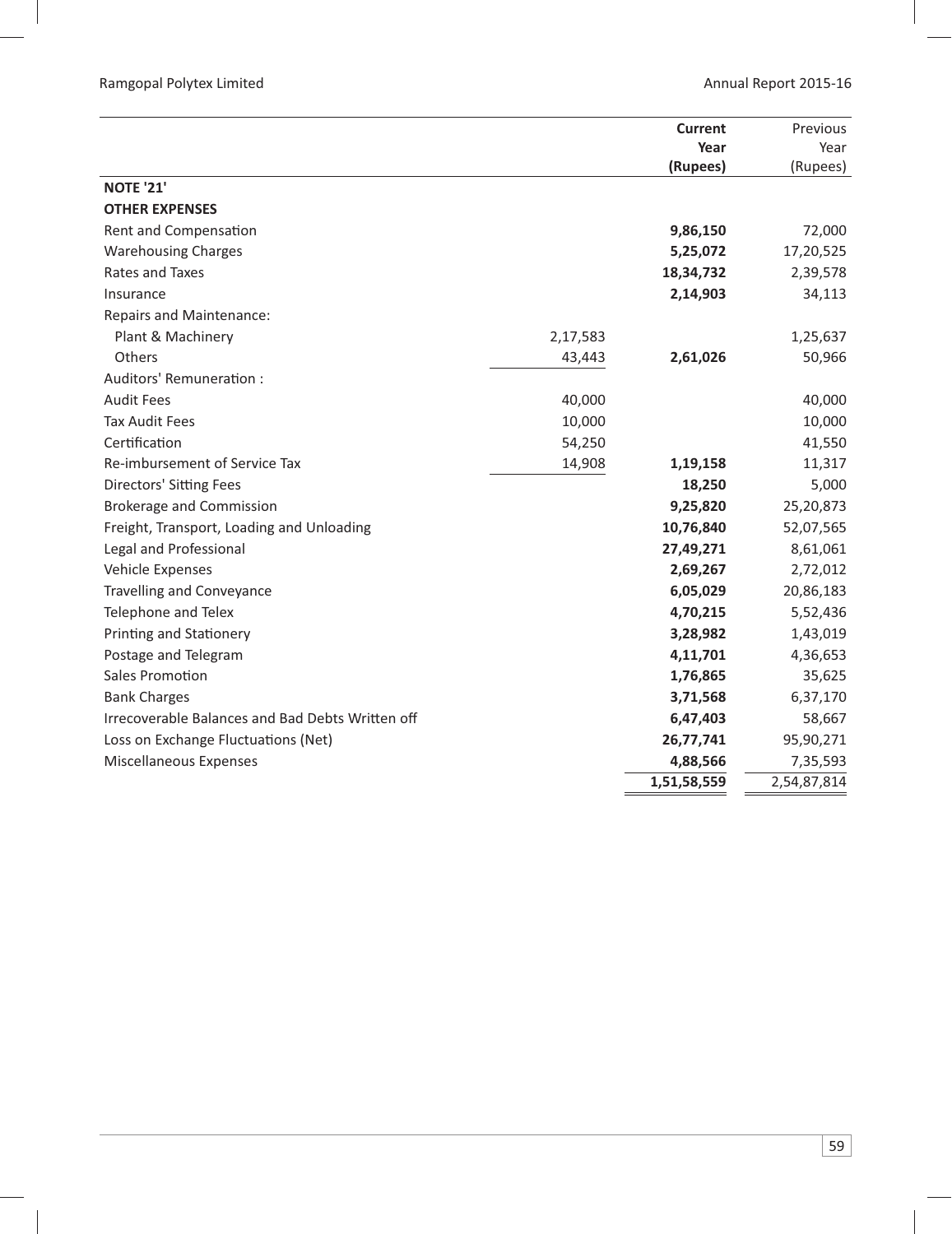### NOTES FORMING PART OF THE FINANCIAL STATEMENTS FOR THE YEAR ENDED 31<sup>5T</sup> MARCH, 2016

22.1 Contingent Liabilities not provided for in respect of:

|     |                                                                     | <b>Current Year</b> | Previous Year |
|-----|---------------------------------------------------------------------|---------------------|---------------|
|     |                                                                     | (Rupees)            | (Rupees)      |
| (a) | Claims against the Company not acknowledged as debts.               |                     | 7,11,832      |
| (b) | * Disputed Customs and Central Excise Duties and Penalty (excluding |                     | 10,22,337     |
|     | interest)                                                           |                     |               |
| (c) | Disputed Sales Tax Demand                                           | 3,77,444            | 3.77.444      |

\*Other than matters decided in favour of the Company.

### 22.2 Deferred Tax Assets comprises of:

|      |                                              | As on       | As on       |
|------|----------------------------------------------|-------------|-------------|
|      |                                              | 31.03.2016  | 31.03.2015  |
|      |                                              | (Rupees)    | (Rupees)    |
|      | Difference between book and tax depreciation | 4,36,998    | 5,04,085    |
| ii)  | Unabsorbed Business Losses and Depreciation  | 1,43,01,418 | 1,02,74,133 |
| iii) | Statutory dues allowable on payment basis    | 3,64,995    | 3,84,478    |
|      | <b>Total Deferred Tax Assets</b>             | 1,51,03,411 | 1,11,62,696 |

However, as a matter of prudence, during the year, the Company has not recognised the Deferred Tax Assets, as considered appropriate by the Management, in the absence of virtual certainty of its realisation in future.

22.3 Calculation in respect of Earnings Per Share:

|    |                                                          | As on            | As on         |
|----|----------------------------------------------------------|------------------|---------------|
|    |                                                          | 31.03.2016       | 31.03.2015    |
| a  | <b>Numerator</b>                                         |                  |               |
|    | Net Loss as per Statement of Profit and Loss (Rs.)       | (1, 23, 57, 206) | (3,37,58,556) |
| b  | <b>Denominator</b>                                       |                  |               |
|    | Weighted Number of Equity Shares (Nos)                   | 1,45,00,000      | 1,45,00,000   |
| c) | <b>Nominal Value per Equity Share (Rs.)</b>              | 10               | 10            |
| d) | <b>Basic and Diluted Earnings per Equity Share (Rs.)</b> | (0.85)           | (2.33)        |

- 22.4 During the year, the Company had given an advance of Rs.1,97,68,580 (Previous Year Rs. Nil), towards import of goods. However, the party is delaying in supply of requisite goods. The Board is, however, confident that either it will receive the goods or will receive the money in due course of time and hence, no provision is considered necessary presently.
- 22.5 The Company's main business is trading of Metal, Polymer etc. All other activities of the Company are incidental to the main business. As such, there is no other reportable segment as per the Accounting Standard-17 "Segment Reporting".

### 22.6 **Related Party disclosures :**

Related party disclosures as required by AS-18 "Related Party Disclosures", are given below:

### a) List of Related Parties:

- 1) Parties where control exists Nil
- 2) Enterprises where significant influence exercised with whom the Company has entered into  $transactions:$

Ramgopal Textiles Limited

Ramgopal Synthetics Limited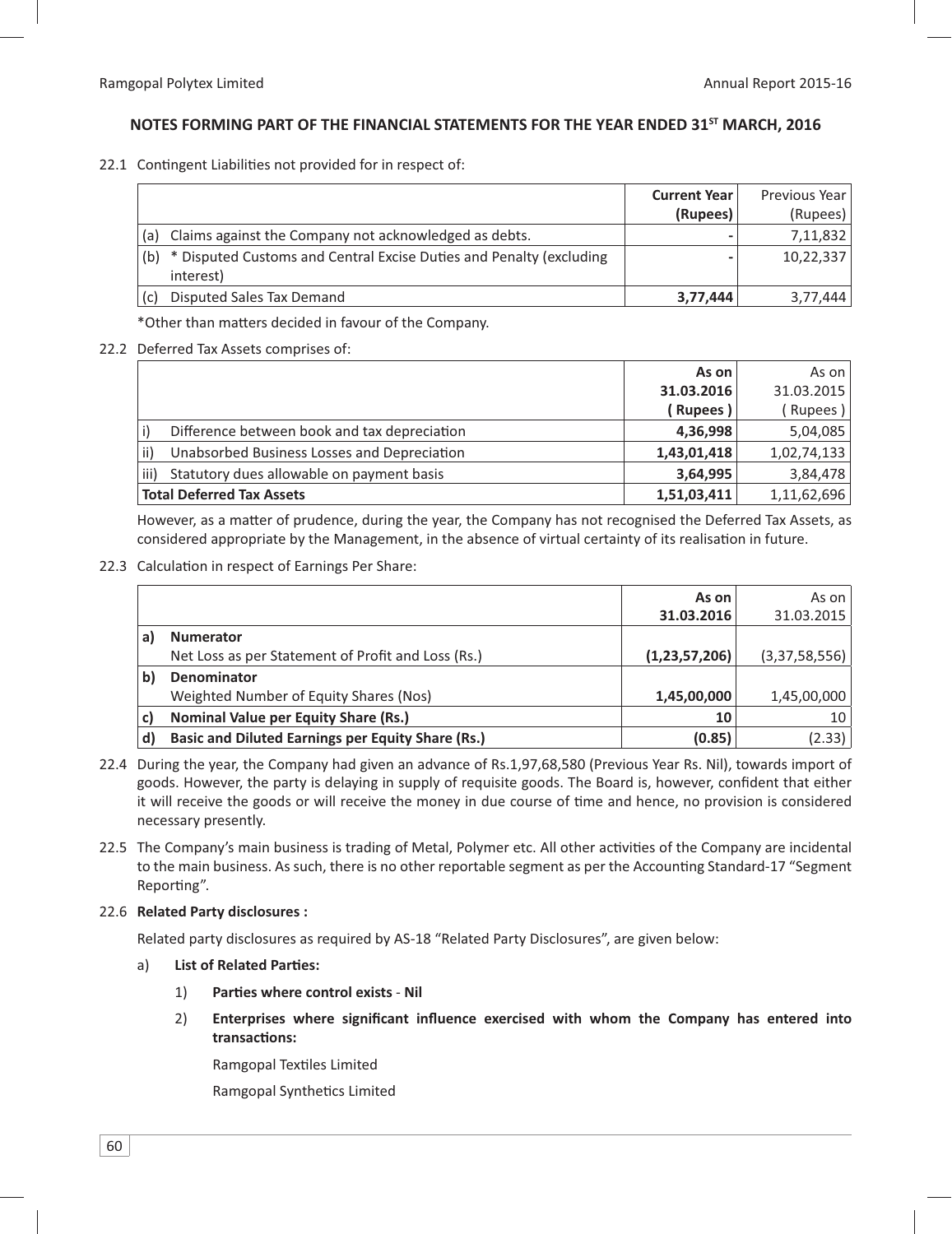### NOTES FORMING PART OF THE FINANCIAL STATEMENTS FOR THE YEAR ENDED 31<sup>5T</sup> MARCH, 2016

J.M.Commodities Limited

J.M.Trading Corporation

### 3) **Key Management Personal:**

Sanjay M. Jatia - Managing Director

### b) The following transactions were carried out with the related parties in the normal course of the business:

| <b>Particulars</b>                                          | For the    | For the      |
|-------------------------------------------------------------|------------|--------------|
|                                                             | Year ended | Year ended   |
|                                                             | 31.3.2016  | 31.3.2015    |
|                                                             | (Rupees)   | (Rupees)     |
| <b>Expenses:</b>                                            |            |              |
| J.M.Trading Corporation -Rent                               | 72,000     | 72,000       |
| Sanjay M. Jatia - Remuneration                              | 9,00,000   | 5,75,806     |
| Ramgopal Textiles Limited - Interest                        |            | 6,77,311     |
| Income:                                                     |            |              |
| <b>J.M.Commodities Limited -Interest</b>                    |            | 76,85,569    |
| Divestment in Shares of Ramgopal Synthetics Limited         | 1,00,000   |              |
| Finance:                                                    |            |              |
| Loans and Advances Given/Repayment of Unsecured Loan Taken: |            |              |
| <b>J.M.Commodities Limited</b>                              |            | 4,46,85,569  |
| Ramgopal Textiles Limited                                   |            | 6,72,96,646  |
| Refund of Loan Given / Unsecured Loan Taken:                |            |              |
| <b>J.M.Commodities Limited</b>                              |            | 17,29,21,728 |
| Ramgopal Textiles Limited                                   |            | 11,77,311    |
|                                                             | As on      | As on        |
|                                                             | 31.03.2016 | 31.03.2015   |
|                                                             | (Rupees)   | (Rupees)     |
| <b>Outstandings:</b>                                        |            |              |
| Trade Payables:                                             |            |              |
| J.M.Trading Corporation                                     |            | 72,000       |
| Deposits:                                                   |            |              |
| J.M.Trading Corporation                                     | 50,000     | 50,000       |
| Investments:                                                |            |              |
| Ramgopal Synthetics Limited                                 | 19,00,000  | 20,00,000    |

### **Notes:**

- i) No amounts pertaining to related parties have been provided for as doubtful debts. Also, no amount has been written off /back.
- ii) Details relating to investments in the above related parties have been disclosed in the Note No '9' Non Current Investments.
- iii) The related parties are as identified by the Company and relied upon by the auditors.
- 22.7 In the opinion of the Board, assets other than fixed assets and non-current investments have a value on realisation in the ordinary course of business atleast at the amount at which they are stated.
- 22.8 Long Term loans and advances include Security Deposits to a partnership firm in which a director of the Company is interested as partner Rs.50,000 (previous year Rs.50,000) towards godown taken on hire.
- 22.9 Balances of certain trade receivables, certain loans and advances given and trade payables are subject to confirmation/reconciliation. In the opinion of the Board, the difference as may be noticed on such reconciliation will not be material.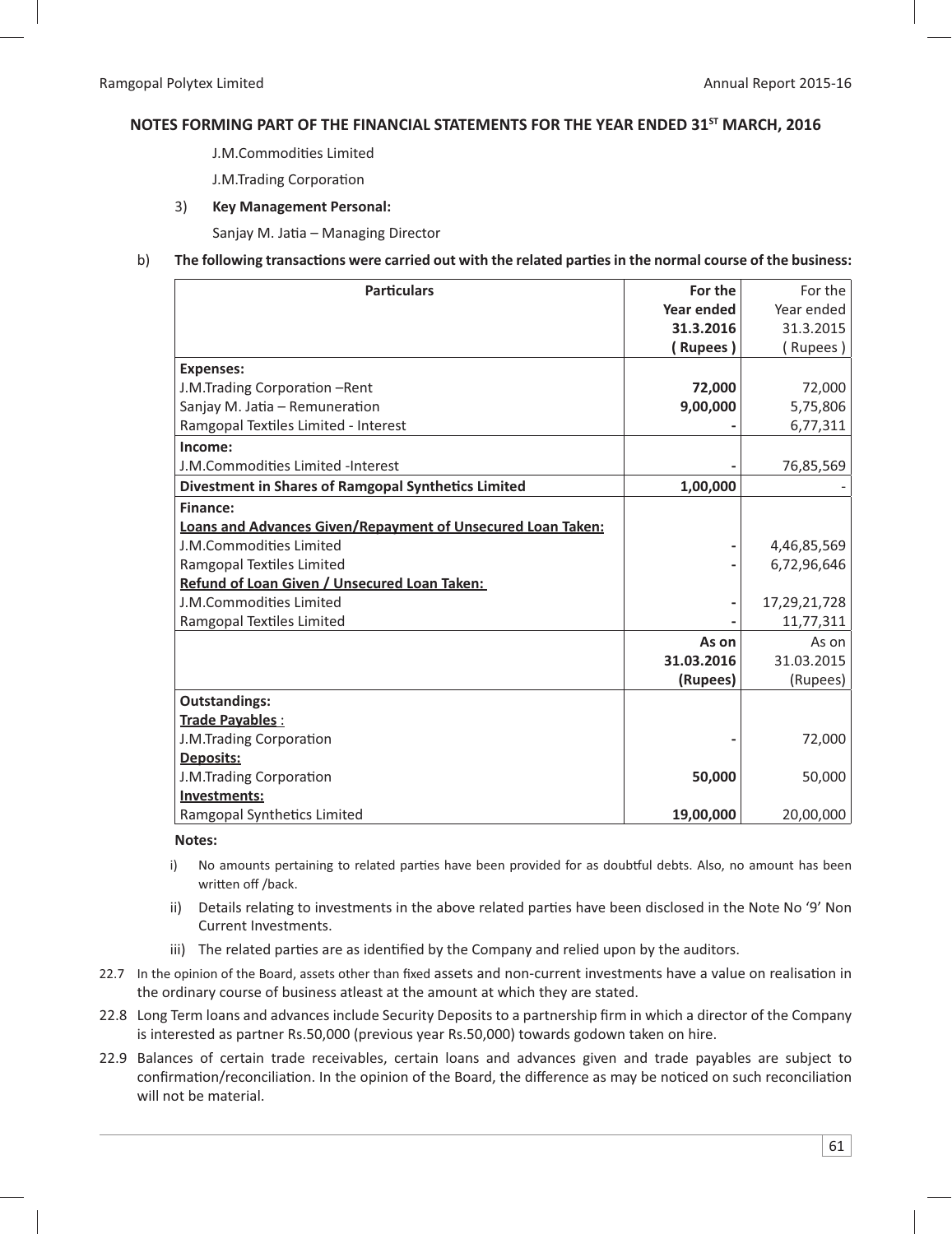### **NOTES FORMING PART OF THE FINANCIAL STATEMENTS FOR THE YEAR ENDED 31ST MARCH, 2016**

22.10 Information in respect of Opening Stock, Purchases, Turnover & Closing Stock:

| <b>Description</b>        | <b>Opening Stock</b> | <b>Purchases</b> | <b>Turnover</b>   | <b>Closing Stock</b>  |
|---------------------------|----------------------|------------------|-------------------|-----------------------|
|                           | Value (in Rs.)       | Value (in Rs.)   | Value (in Rs.)    | Value (in Rs.)        |
| Bitumen                   |                      |                  |                   |                       |
|                           | (88, 50, 319)        | (8,50,07,146)    | (9,35,07,176)     | ( – )                 |
| <b>Metals</b>             | 8,84,73,065          |                  | 8,24,72,896       |                       |
|                           | (-)                  | (49,00,60,381)   | (39, 42, 33, 428) | (8,84,73,065)         |
| <b>Metals</b>             |                      |                  |                   |                       |
| (High Seas Basis)         | (-)                  | (1,01,20,929)    | (76, 67, 496)     |                       |
| <b>Fiber Glass Tissue</b> | 19,44,000            |                  | 13,81,875         |                       |
|                           | (-)                  | (28,08,649)      | (8, 47, 653)      | (19, 44, 000)         |
| Polymers                  |                      | 27,55,99,998     | 27,73,51,147      |                       |
|                           | (-)                  | (1,01,84,477)    | (96, 48, 286)     |                       |
| <b>Total</b>              | 9,04,17,065          | 27,55,99,998     | 36, 12, 05, 918   |                       |
|                           | (88, 50, 319)        | (59,81,81,582)   | (50,59,04,039)    | (9,04,17,065 <b>)</b> |

Note: Previous year's figures have been given in brackets.

### 22.11 C.I.F. Value of Imports:

| Traded Goods:             | 2015-2016                | 2014-2015    |
|---------------------------|--------------------------|--------------|
|                           | (Rupees)                 | (Rupees)     |
| <b>Bitumen</b>            | $\overline{\phantom{a}}$ | 6,71,00,432  |
| <b>Metals</b>             | -                        | 41,33,88,575 |
| <b>Fiber Glass Tissue</b> | -                        | 20,07,648    |
| Polymer                   | 20,32,19,191             | 80,34,892    |

22.12 Expenses incurred in foreign currency:

|            | 2015-2016 | 2014-2015 |
|------------|-----------|-----------|
|            | (Rupees)  | (Rupees)  |
| Travelling | 1,29,461  | 11,08,969 |

22.13 Disclosure as required under Section 186 (4) of the Companies Act, 2013.

| Sr. No. | <b>Particulars</b>                              | 2016            | 2015            |
|---------|-------------------------------------------------|-----------------|-----------------|
|         |                                                 | (Amount in Rs.) | (Amount in Rs.) |
| 1.      | Loans given                                     |                 |                 |
|         | The Hooghly Mills Co. Ltd.                      | 1,50,00,000     | 11,50,00,000    |
|         | Manish Trex and Finvest Pyt. Ltd.               | 1,30,00,000     |                 |
|         | G. T. Stock Vision Private Limited              | 90,00,000       |                 |
|         | Sheetal Sagar Builders and Developers Pvt. Ltd. | 1,00,00,000     |                 |
|         | Ananta Landmarks Private Limited                | 2,50,00,000     |                 |
|         | FEC India                                       | 25,00,000       |                 |
|         | Lata devi Bajoria                               | 45,00,000       |                 |
|         | Sohil Impex                                     | 50,00,000       |                 |
|         | Sohil P. Shah                                   | 25,00,000       |                 |
| 2.      | Investments made                                |                 |                 |
|         | Ramgopal Synthetics Limited                     | 19,00,000       | 20,00,000       |
|         | Weisser Trading Company Private Limited         | 2,57,10,919     |                 |
| 3.      | Guarantees given                                | <b>NIL</b>      | <b>NIL</b>      |
| 4.      | Security provided                               | <b>NIL</b>      | <b>NIL</b>      |

Note: The purpose of loans given/ Investments Made – Deployment of surplus fund of the Company.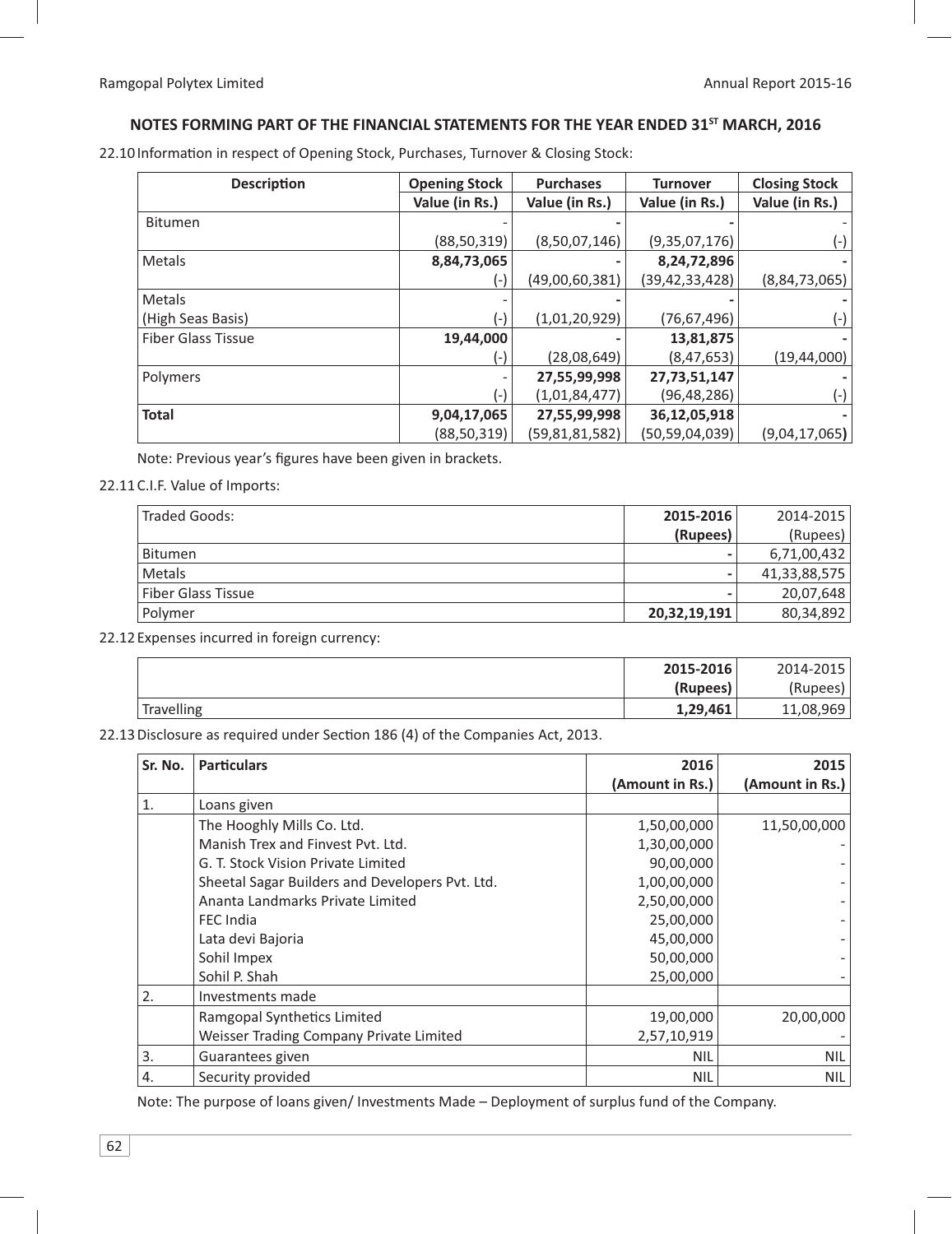### **NOTES FORMING PART OF THE FINANCIAL STATEMENTS FOR THE YEAR ENDED 31ST MARCH, 2016**

22.14 Gratuity payable to employees as per provision of the Payment of Gratuity Act 1972 is a defined benefit plan. As per the Accounting Standard (AS)-15 "Employee Benefits", disclosure in respect of defined benefit plan are as under:

|              | (Amount in Rs.) |                                                                    |               |               |
|--------------|-----------------|--------------------------------------------------------------------|---------------|---------------|
|              | <b>Gratuity</b> |                                                                    |               |               |
|              |                 |                                                                    | (Unfunded)    |               |
|              |                 |                                                                    | 2015-2016     | 2014-2015     |
|              |                 | <b>Components of employer expense</b>                              |               |               |
|              | $\mathbf{1}$    | Current service cost                                               | 1,63,263      | 90,359        |
|              | $\overline{2}$  | Interest cost                                                      | 87,705        | 68,195        |
|              | 3               | Actuarial losses/(gains)                                           | (1,52,914)    | 2,36,843      |
|              | 4               | Prior Year Charges                                                 |               |               |
|              | 5               | Total expense recognised in the statement of profit and loss       | 98,054        | 3,95,397      |
|              |                 |                                                                    |               |               |
| $\mathbf{u}$ |                 | Net asset / (liability) recognised in Balance Sheet as at year end |               |               |
|              | 1               | Present value of defined benefit obligation                        | 11,45,702     | 12,13,802     |
|              | 2               | Fair value on plan assets                                          |               |               |
|              | 3               | Status [surplus/(deficit)]                                         | (11, 45, 702) | (12, 13, 802) |
|              | 4               | Unrecognised past service cost                                     |               |               |
|              | 5               | Net asset / (liability) recognized in Balance Sheet                | (11, 45, 702) | (12, 13, 802) |
|              |                 |                                                                    |               |               |
| III          |                 | Change in defined benefit obligations (DBO) during the year        |               |               |
|              | 1               | Present value of DBO at the beginning of period                    | 12,13,802     | 8,18,405      |
|              | 2               | Current service cost                                               | 1,63,263      | 90,359        |
|              | 3               | Interest cost                                                      | 87,705        | 68,195        |
|              | 4               | Actuarial (gains)/ losses                                          | (1,52,914)    | 2,36,843      |
|              | 5               | Prior Year Charges                                                 |               |               |
|              | 6               | <b>Benefits paid</b>                                               | (1,66,154)    |               |
|              | 7               | Present value of DBO at the end of the year                        | 11,45,702     | 12,13,802     |
|              |                 |                                                                    |               |               |
| IV           |                 | <b>Actuarial assumptions</b>                                       |               |               |
|              | $\mathbf{1}$    | Discount rate (%)                                                  | 7.85%         | 7.80%         |
|              | 2               | Rate of increase in compensation level                             | 6.00%         | 6.00%         |
|              | 3               | Retirement age                                                     | 58 years      | 58 years      |
|              | 4               | <b>Mortality Table</b>                                             | IALM-2006-08  | IALM-2006-08  |

- 22.15 There are no dues to Micro, Small and Medium Enterprises as at the close of the year.
- 22.16 Disclosure as per requirement of regulation 34(3) and 53(f) of SEBI (Listing Obligations and Disclosure Requirements) Regulations, 2015. :

Loans to Enterprises where Significant Influence Exercised.

| Name of Enterprises       | Amount Outstanding | Maximum Amount              |
|---------------------------|--------------------|-----------------------------|
|                           | as on 31.03.2016   | Outstanding During the Year |
| J. M. Commodities Limited |                    |                             |
|                           |                    | (14, 79, 36, 159)           |
| $\mathbf{r}$<br>.         |                    |                             |

Note: Previous year's figures have been given in brackets.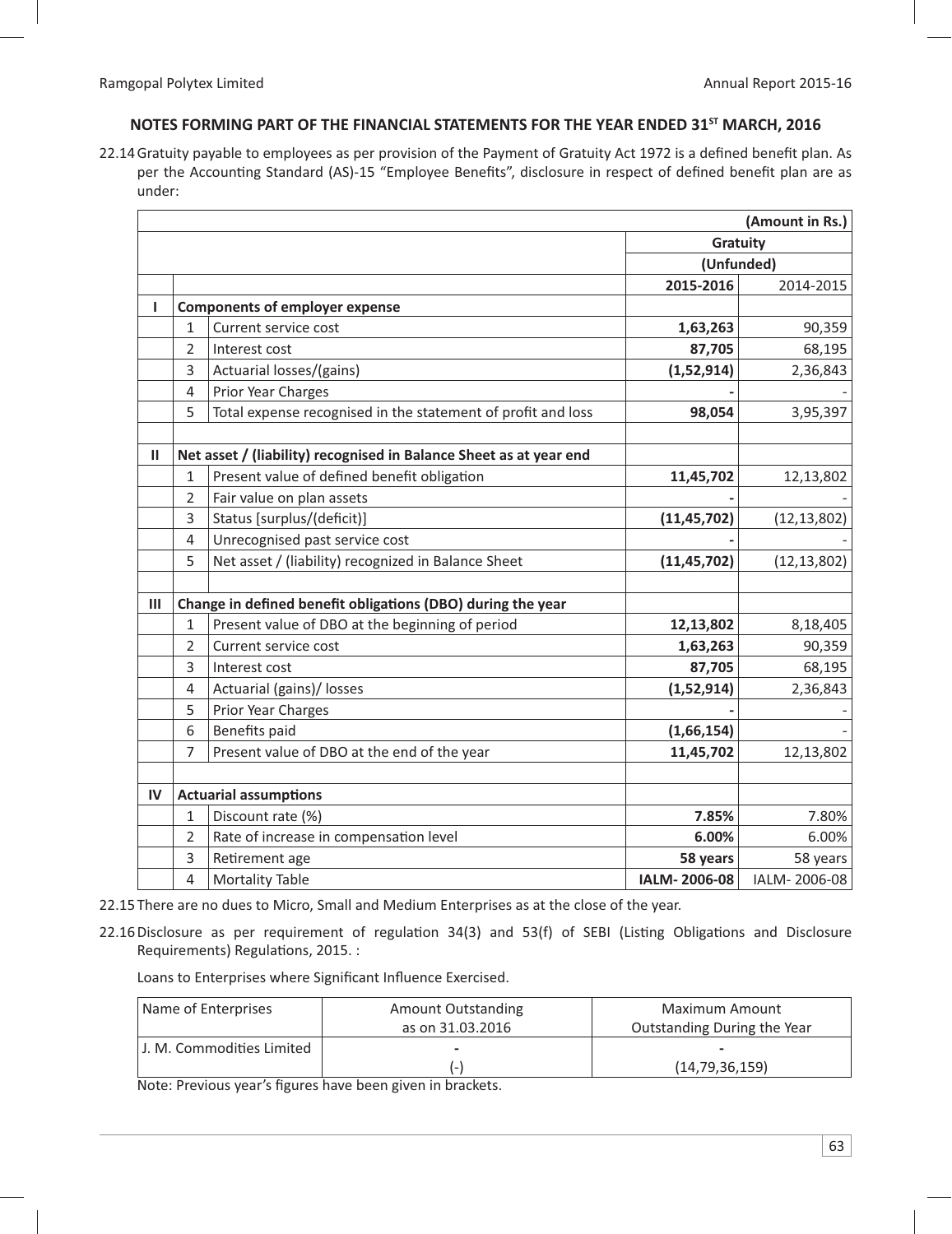### NOTES FORMING PART OF THE FINANCIAL STATEMENTS FOR THE YEAR ENDED 31<sup>5T</sup> MARCH, 2016

22.17 Operating Leases:

The Company has taken certain godowns under cancelable operating leases. The lease agreements are usually renewable by mutual consents on mutually agreeable terms.

 Rent payment of Rs. 72,000 (Previous Year Rs. 72,000) has been disclosed as rent in the Note No. 21 'Other Expenses'.

22.18 Unhedged Foreign Currency Exposure:

|                      | Amount                | Amount             |
|----------------------|-----------------------|--------------------|
|                      | (in Foreign Currency) | (in Indian Rupees) |
| Trade Payables       |                       |                    |
| US\$                 | (16, 43, 986.67)      | (10, 28, 97, 126)  |
| Advance to Suppliers | 10,94,000.00          | 1,97,68,580        |
| AED                  | (7,76,500.00)         | (1, 33, 32, 505)   |

Note: Previous year's figures have been given in brackets.

22.19 Previous year's figures have been regrouped / rearranged so as to make them comparable with current year's figures.

> **Signatures to Notes '1' to '22' For and on behalf of the Board**

**SANJAY M. JATIA PANNALAL N. JYOTSHI Chairman and Managing Director Director Din: 00913405 Din: 07248640**

**Place : Mumbai NAVALKISHOR GADIA MANORAMA YADAV**

Dated : 30<sup>th</sup> May, 2016 **Chief Financial Officer** Company Secretary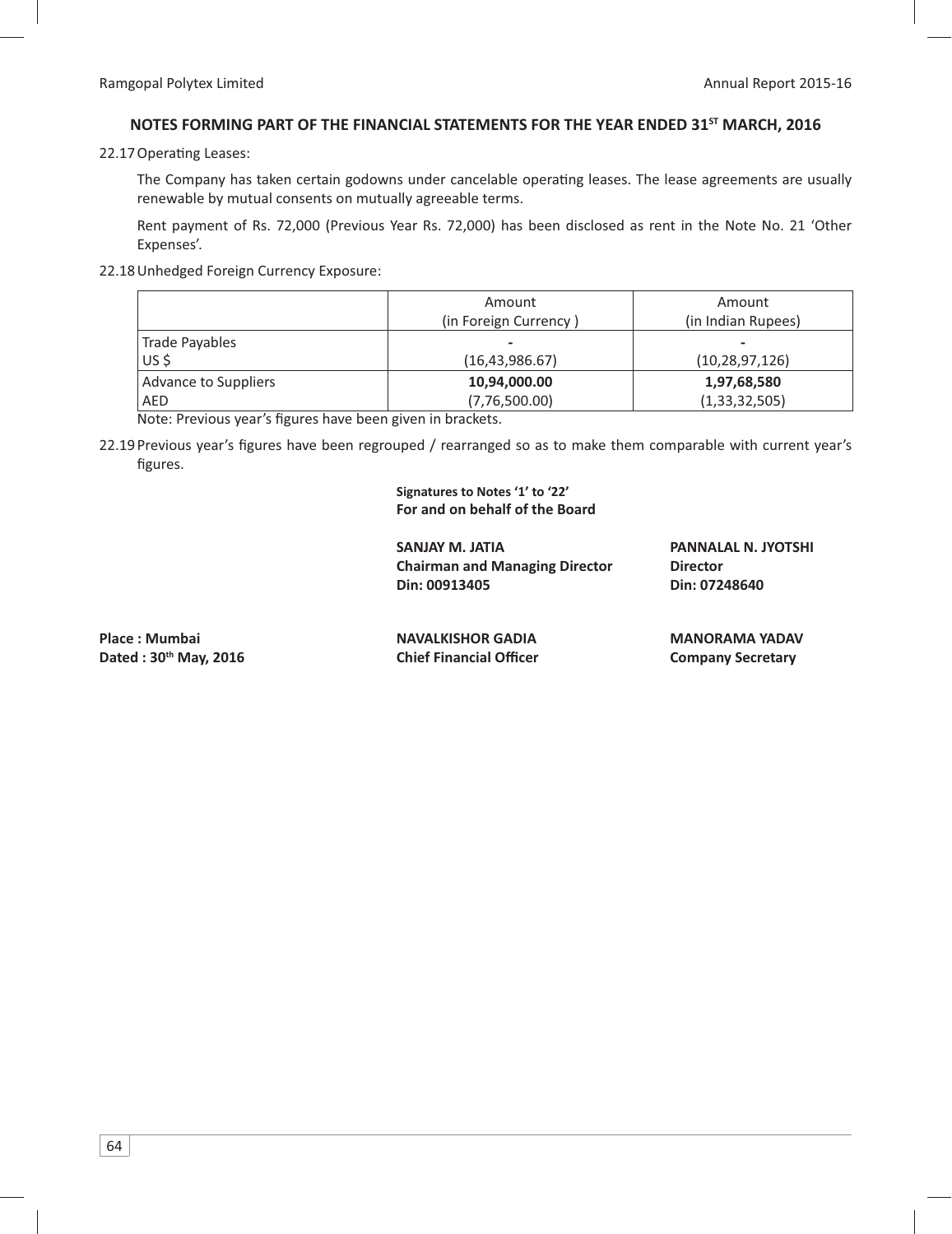# **Route Map to the Venue of the AGM**



House No. 1249, Bhandari Chowk, Bhandari Compound, Narpoli Village, Bhiwandi, Thane-421 302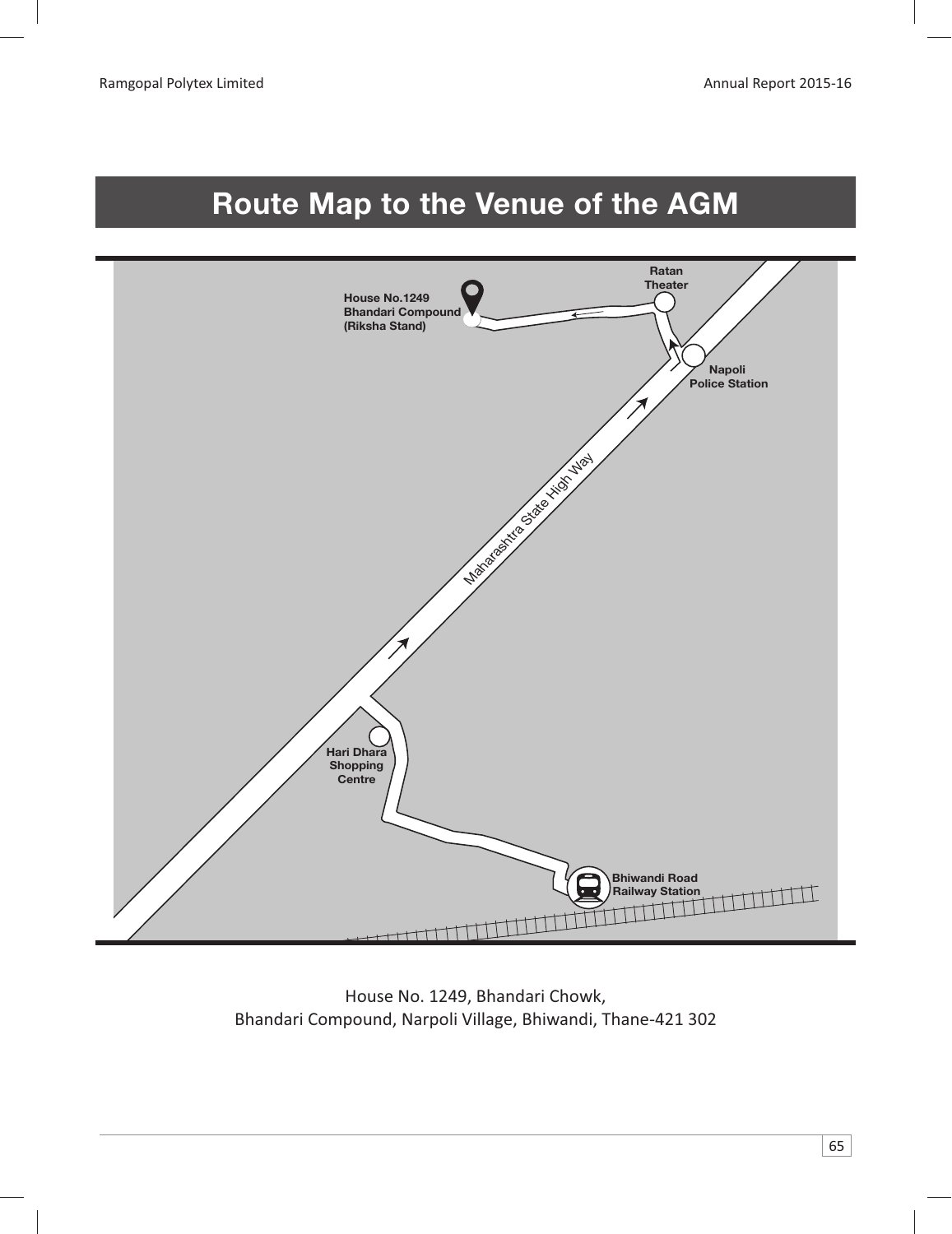**NOTES**

| 1101LJ                   |
|--------------------------|
|                          |
|                          |
|                          |
|                          |
|                          |
|                          |
|                          |
|                          |
|                          |
|                          |
|                          |
|                          |
|                          |
|                          |
|                          |
|                          |
|                          |
|                          |
|                          |
|                          |
|                          |
|                          |
|                          |
|                          |
|                          |
|                          |
|                          |
|                          |
| ۰                        |
| $\overline{\phantom{0}}$ |
|                          |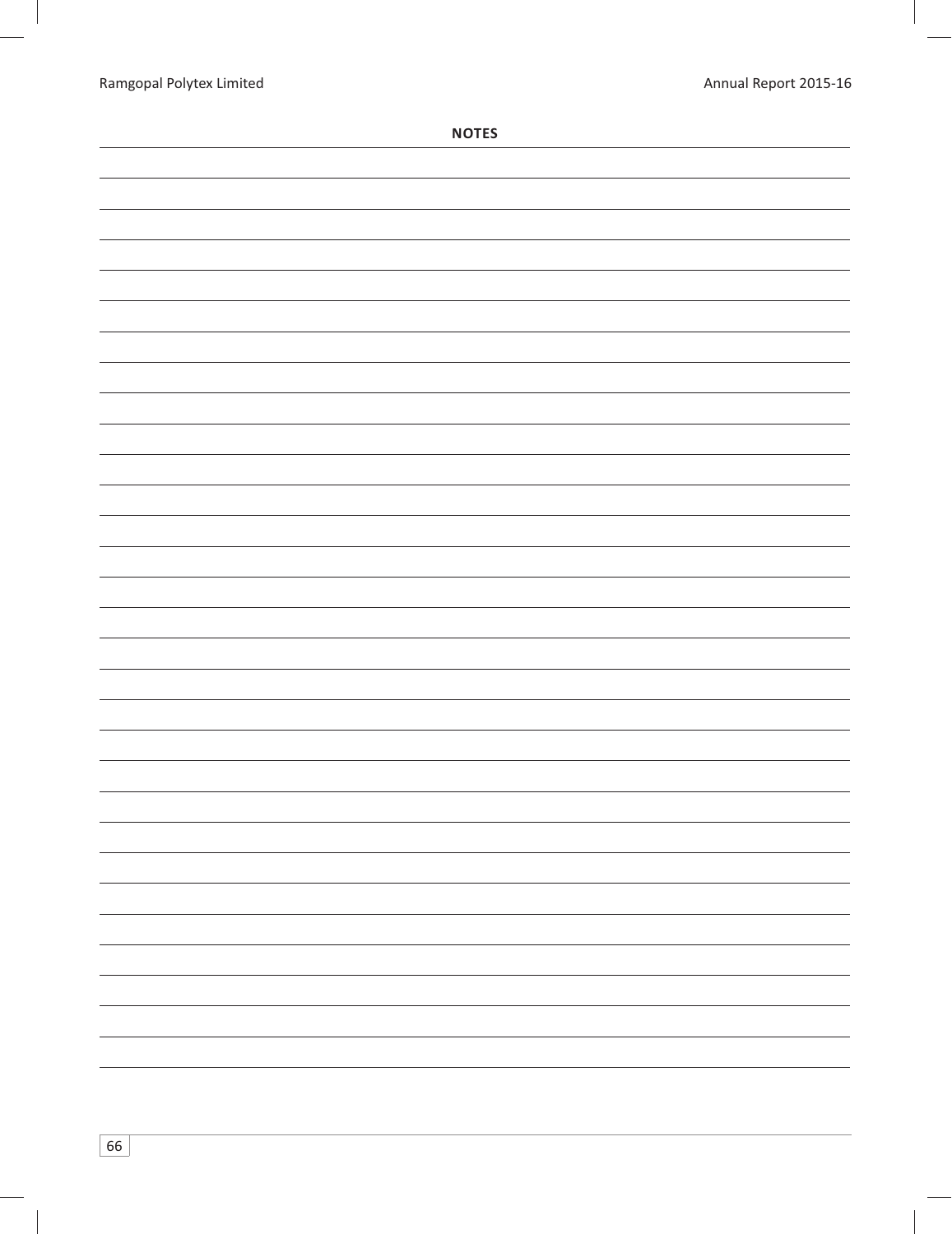| Ramgopal Polytex Limited                                                                                                 | Annual Report 2015-16                                                                                                                                                                                                                                                           |
|--------------------------------------------------------------------------------------------------------------------------|---------------------------------------------------------------------------------------------------------------------------------------------------------------------------------------------------------------------------------------------------------------------------------|
|                                                                                                                          | <b>RAMGOPAL POLYTEX LIMITED</b>                                                                                                                                                                                                                                                 |
|                                                                                                                          | Regd. Office : Greentex Clearing House, B-1, 2 & 3, Gosrani Compound, Rehnal Village,<br>Bhiwandi, Dist: Thane - 421 302. Maharashtra, India<br>CIN: L17110MH1981PLC024145   (T): 91-22-22834838   (F): 91-22-22851085<br>www.ramgopalpolytex.com   Email id: ramgopal@vsnl.com |
|                                                                                                                          | <b>ATTENDANCE SLIP</b>                                                                                                                                                                                                                                                          |
|                                                                                                                          | Please fill Attendance Slip and hand it over at the venue of the Meeting.                                                                                                                                                                                                       |
|                                                                                                                          |                                                                                                                                                                                                                                                                                 |
|                                                                                                                          |                                                                                                                                                                                                                                                                                 |
|                                                                                                                          |                                                                                                                                                                                                                                                                                 |
| Bhandari Chowk, Bhandari Compound, Narpoli Village, Bhiwandi, Thane 421302 at 11:00 a.m.<br>If signed by Proxy, his name | I certify that I am a registered shareholder / proxy of registered shareholder of the Company. I hereby record my<br>presence at the 35th Annual General Meeting of the Company held on Friday, September 30, 2016, at House No. 1249,<br>Member's / Proxy's Signature          |
| should be written here in BLOCK letters<br>*Applicable for investors holding shares in electronic form.                  |                                                                                                                                                                                                                                                                                 |
|                                                                                                                          |                                                                                                                                                                                                                                                                                 |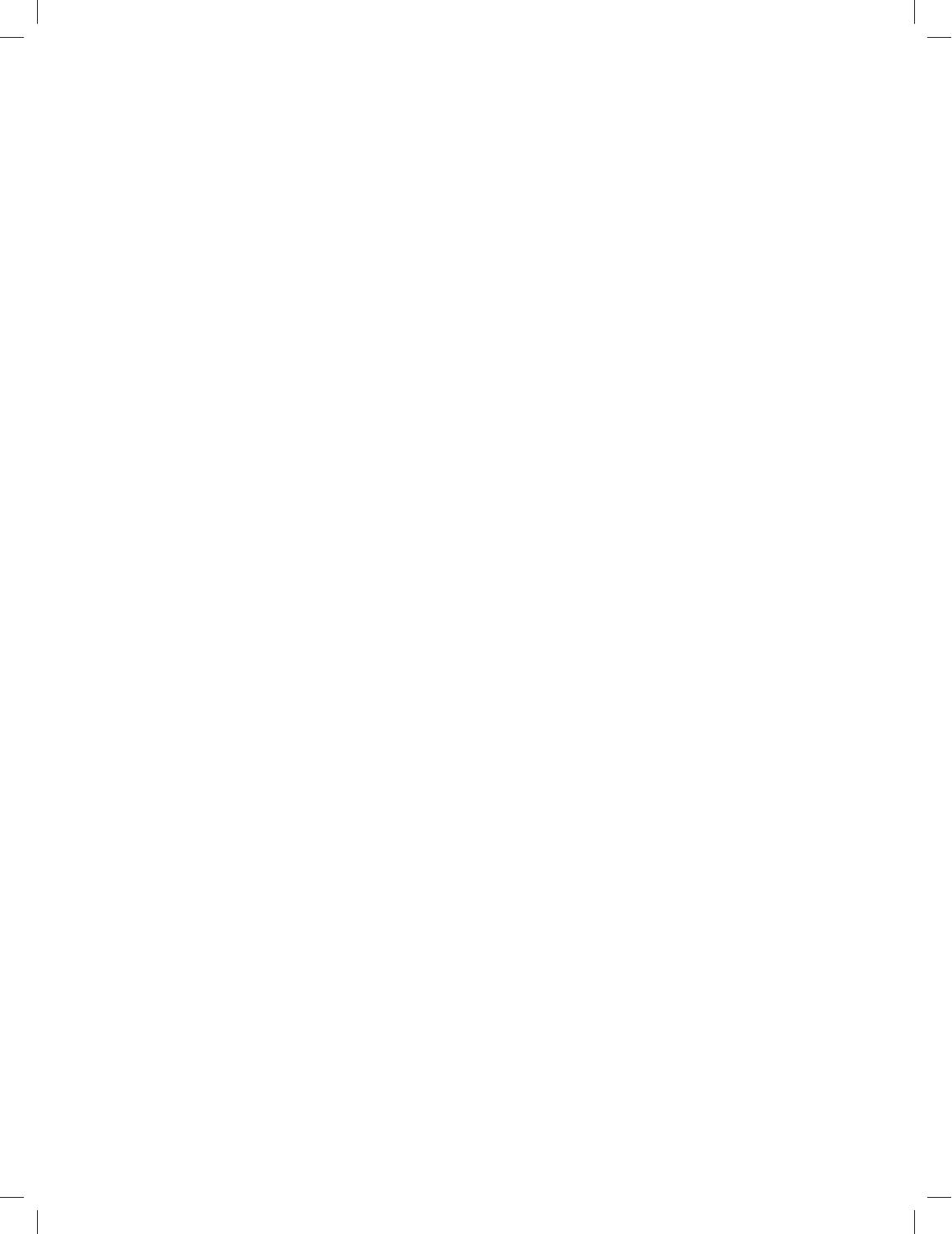### **RAMGOPAL POLYTEX LIMITED**

Regd. Office : Greentex Clearing House, B-1, 2 & 3, Gosrani Compound, Rehnal Village, Bhiwandi, Dist: Thane - 421 302. Maharashtra, India CIN: L17110MH1981PLC024145| (T): 91-22-22834838 | (F): 91-22-22851085 www.ramgopalpolytex.com | Email id: ramgopal@vsnl.com

### **PROXY FORM**

|                                 |                                                                                                                                                                                                                        |                                                                                                                                                                                                  |                                                                                     |  |                                  |  |           | (Pursuant to section 105(6) of the Companies Act, 2013 and rule 19(3) of the Companies (Management and Administration) Rules, 2014)                                                                                                                                                                                                                                                   |                                       |         |  |
|---------------------------------|------------------------------------------------------------------------------------------------------------------------------------------------------------------------------------------------------------------------|--------------------------------------------------------------------------------------------------------------------------------------------------------------------------------------------------|-------------------------------------------------------------------------------------|--|----------------------------------|--|-----------|---------------------------------------------------------------------------------------------------------------------------------------------------------------------------------------------------------------------------------------------------------------------------------------------------------------------------------------------------------------------------------------|---------------------------------------|---------|--|
|                                 | Name of member(s):                                                                                                                                                                                                     |                                                                                                                                                                                                  |                                                                                     |  |                                  |  |           |                                                                                                                                                                                                                                                                                                                                                                                       |                                       |         |  |
|                                 | Registered address:                                                                                                                                                                                                    |                                                                                                                                                                                                  |                                                                                     |  |                                  |  |           |                                                                                                                                                                                                                                                                                                                                                                                       |                                       |         |  |
| Email id:                       |                                                                                                                                                                                                                        |                                                                                                                                                                                                  |                                                                                     |  |                                  |  |           |                                                                                                                                                                                                                                                                                                                                                                                       |                                       |         |  |
| Folio No./ Client id:           |                                                                                                                                                                                                                        |                                                                                                                                                                                                  |                                                                                     |  |                                  |  | DP ID:    |                                                                                                                                                                                                                                                                                                                                                                                       |                                       |         |  |
|                                 |                                                                                                                                                                                                                        |                                                                                                                                                                                                  | I/We being a member(s) of ______ shares of the above named company, hereby appoint: |  |                                  |  |           |                                                                                                                                                                                                                                                                                                                                                                                       |                                       |         |  |
| Name<br>1                       |                                                                                                                                                                                                                        |                                                                                                                                                                                                  |                                                                                     |  |                                  |  |           |                                                                                                                                                                                                                                                                                                                                                                                       |                                       |         |  |
|                                 | Address                                                                                                                                                                                                                |                                                                                                                                                                                                  |                                                                                     |  |                                  |  |           |                                                                                                                                                                                                                                                                                                                                                                                       |                                       |         |  |
|                                 | Email id:                                                                                                                                                                                                              |                                                                                                                                                                                                  |                                                                                     |  |                                  |  | Signature |                                                                                                                                                                                                                                                                                                                                                                                       |                                       |         |  |
| Or failing him:                 |                                                                                                                                                                                                                        |                                                                                                                                                                                                  |                                                                                     |  |                                  |  |           |                                                                                                                                                                                                                                                                                                                                                                                       |                                       |         |  |
| 2<br>Name                       |                                                                                                                                                                                                                        |                                                                                                                                                                                                  |                                                                                     |  |                                  |  |           |                                                                                                                                                                                                                                                                                                                                                                                       |                                       |         |  |
|                                 | Address                                                                                                                                                                                                                |                                                                                                                                                                                                  |                                                                                     |  |                                  |  |           |                                                                                                                                                                                                                                                                                                                                                                                       |                                       |         |  |
|                                 | Email id:                                                                                                                                                                                                              |                                                                                                                                                                                                  |                                                                                     |  |                                  |  | Signature |                                                                                                                                                                                                                                                                                                                                                                                       |                                       |         |  |
| Or failing him:                 |                                                                                                                                                                                                                        |                                                                                                                                                                                                  |                                                                                     |  |                                  |  |           |                                                                                                                                                                                                                                                                                                                                                                                       |                                       |         |  |
| 3<br>Name                       |                                                                                                                                                                                                                        |                                                                                                                                                                                                  |                                                                                     |  |                                  |  |           |                                                                                                                                                                                                                                                                                                                                                                                       |                                       |         |  |
|                                 | Address                                                                                                                                                                                                                |                                                                                                                                                                                                  |                                                                                     |  |                                  |  |           |                                                                                                                                                                                                                                                                                                                                                                                       |                                       |         |  |
| Email id:                       |                                                                                                                                                                                                                        |                                                                                                                                                                                                  |                                                                                     |  |                                  |  | Signature | As my/our proxy to attend and vote (on a poll) for me/us and on my/our behalf at the 35th Annual General Meeting of the Company,                                                                                                                                                                                                                                                      |                                       |         |  |
|                                 |                                                                                                                                                                                                                        |                                                                                                                                                                                                  |                                                                                     |  |                                  |  |           | to be held on the Friday, September 30, 2016 at House No. 1249, Bhandari Chowk, Bhandari Compound, Narpoli Village, Bhiwandi,<br>Thane - 421302 at 11:00 a.m. and at any adjournment thereof in respect of the such resolutions as are indicated below:                                                                                                                               |                                       |         |  |
|                                 | <b>Resolution Resolution</b>                                                                                                                                                                                           |                                                                                                                                                                                                  |                                                                                     |  |                                  |  |           |                                                                                                                                                                                                                                                                                                                                                                                       |                                       | Vote    |  |
| No.<br>1.                       |                                                                                                                                                                                                                        |                                                                                                                                                                                                  |                                                                                     |  |                                  |  |           |                                                                                                                                                                                                                                                                                                                                                                                       | For                                   | Against |  |
|                                 |                                                                                                                                                                                                                        | To receive, consider and adopt the Audited Financial Statements of the Company for the year ended March<br>31, 2016 together with the Reports of the Board of Directors and the Auditors thereon |                                                                                     |  |                                  |  |           |                                                                                                                                                                                                                                                                                                                                                                                       |                                       |         |  |
| 2.                              | To appoint a Director in Place Mrs. Divya Modi (holding DIN: 07158212), who retires by rotation in terms of<br>Section 152(6) of the Companies Act, 2013 and being eligible, offers herself for re-appointment.        |                                                                                                                                                                                                  |                                                                                     |  |                                  |  |           |                                                                                                                                                                                                                                                                                                                                                                                       |                                       |         |  |
| 3.                              | To appoint M/s. Rungta and Associates, Chartered Accountants as the Statutory Auditors of the Company to<br>hold office from the conclusion of this Meeting until the conclusion of the next Annual General Meeting of |                                                                                                                                                                                                  |                                                                                     |  |                                  |  |           |                                                                                                                                                                                                                                                                                                                                                                                       |                                       |         |  |
| 4.                              |                                                                                                                                                                                                                        | the Company and to fix their remuneration.<br>Appointment of Mr. Arun Kumar Modi (holding DIN: 07513121) as Non Executive Independent Director for                                               |                                                                                     |  |                                  |  |           |                                                                                                                                                                                                                                                                                                                                                                                       |                                       |         |  |
|                                 | a period of 5 years commencing from September 30, 2016                                                                                                                                                                 |                                                                                                                                                                                                  |                                                                                     |  |                                  |  |           |                                                                                                                                                                                                                                                                                                                                                                                       |                                       |         |  |
|                                 |                                                                                                                                                                                                                        |                                                                                                                                                                                                  |                                                                                     |  |                                  |  |           |                                                                                                                                                                                                                                                                                                                                                                                       | Affix<br>$Re.1/-$<br>Revenue<br>Stamp |         |  |
|                                 |                                                                                                                                                                                                                        | Signed this _______________ day of ____________                                                                                                                                                  |                                                                                     |  | 2016                             |  |           | Signature of member (s)                                                                                                                                                                                                                                                                                                                                                               |                                       |         |  |
| Signature of first proxy holder |                                                                                                                                                                                                                        |                                                                                                                                                                                                  |                                                                                     |  | Signature of second proxy holder |  |           |                                                                                                                                                                                                                                                                                                                                                                                       | Signature of third proxy holder       |         |  |
| Note:                           |                                                                                                                                                                                                                        |                                                                                                                                                                                                  | (2) A Proxy need not be a member of the Company.                                    |  |                                  |  |           | (1) The Proxy form, in order to be effective, should be completed, duly signed and stamped and must be deposited at the Registered<br>Office of the Company not less than 48 hours before the time for commencement of the aforesaid meeting.<br>(3) A person can act as a proxy on behalf of members not exceeding fifty and holding in the aggregate not more than 10% of the total |                                       |         |  |

share capital of the Company carrying voting rights. (4) Please indicate your option by putting an 'X' in the appropriate column against the resolutions indicated. If you leave the 'For' or 'Against' column blank against any or all the resolutions, your Proxy will be entitled to vote in the manner as he/she thinks appropriate.

(5) In case of joint holders, the signature of anyone holder will be sufficient, but names of all the joint holders should be stated.